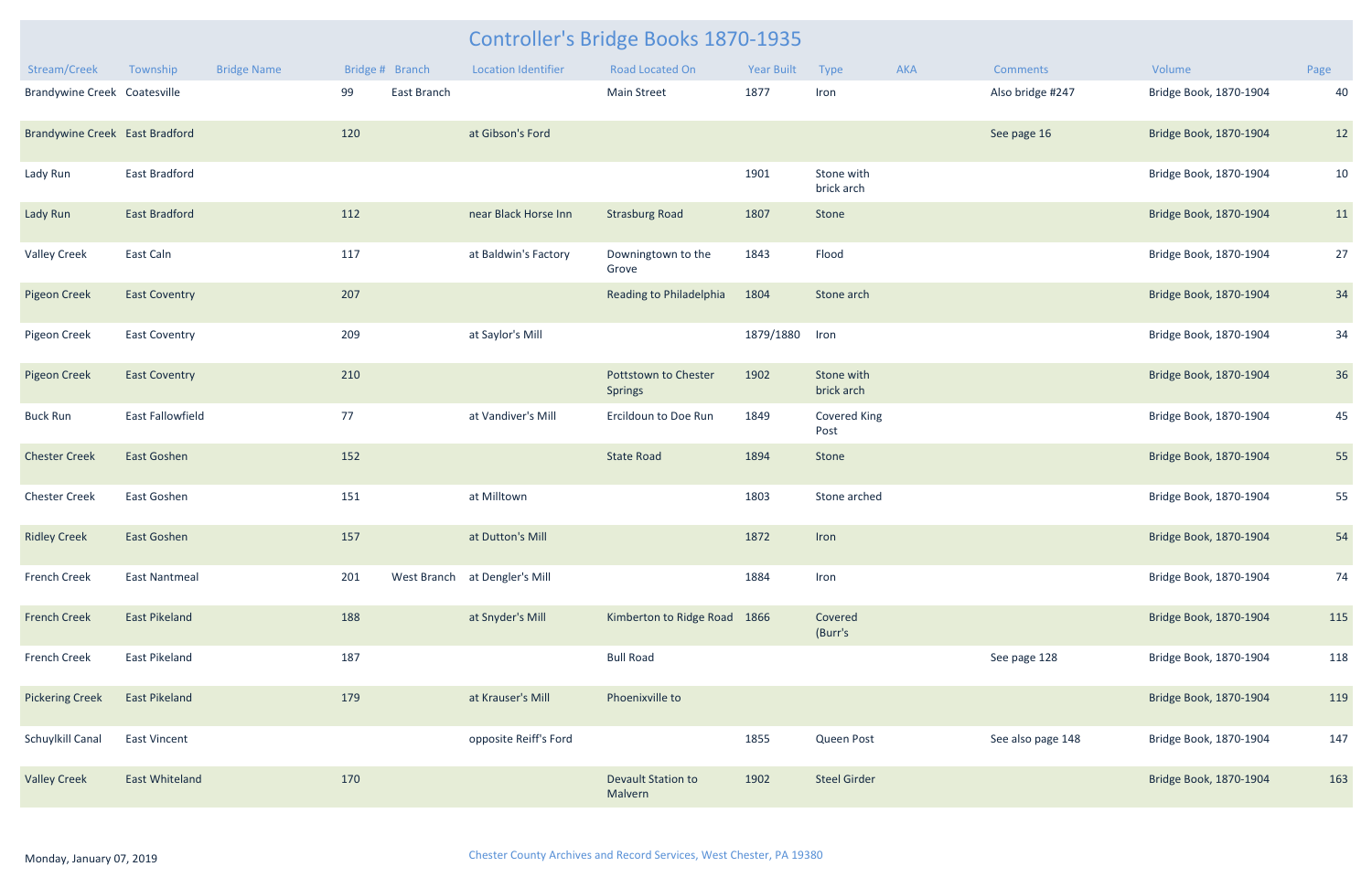|                                 |                       |                    |     |                         |                                                | <b>Controller's Bridge Books 1870-1935</b>                |            |                              |     |                                               |                        |      |
|---------------------------------|-----------------------|--------------------|-----|-------------------------|------------------------------------------------|-----------------------------------------------------------|------------|------------------------------|-----|-----------------------------------------------|------------------------|------|
| Stream/Creek                    | Township              | <b>Bridge Name</b> |     | Bridge # Branch         | <b>Location Identifier</b>                     | Road Located On                                           | Year Built | Type                         | AKA | <b>Comments</b>                               | Volume                 | Page |
| Darby Creek                     | Easttown              |                    | 162 |                         | at Waterloo Mills                              |                                                           | 1854       | Queen post                   |     |                                               | Bridge Book, 1870-1904 | 41   |
| Little Elk Creek                | Elk                   |                    |     | Jordan                  | near Richard Sidwell's<br>Ford                 |                                                           | 1859       |                              |     |                                               | Bridge Book, 1870-1904 | 42   |
| White Clay Creek Franklin       |                       |                    |     | Middle<br><b>Branch</b> | at Pennock's Ford                              | Avondale to Elkton                                        | 1860       |                              |     |                                               | Bridge Book, 1870-1904 | 53   |
| <b>Buck Run</b>                 | Highland              |                    | 78  |                         | near Brinton's Mill                            |                                                           | 1891       | Iron                         |     |                                               | Bridge Book, 1870-1904 | 56   |
| Brandywine Creek Honey Brook    |                       |                    | 145 | East Branch             | near Cupola Station                            |                                                           | 1867       | Wrought iron<br>latticed     |     |                                               | Bridge Book, 1870-1904 | 57   |
| <b>Red Clay Creek</b>           | Kennett               |                    | 63  |                         | at McFarlan's Quarries                         |                                                           |            | Covered<br><b>Queen Post</b> |     |                                               | Bridge Book, 1870-1904 | 59   |
| <b>Red Clay Creek</b>           | Kennett               |                    | 62  |                         | at Sinclair's Ford                             | New Garden to Kennett<br>Square                           | 1867       | Flood                        |     |                                               | Bridge Book, 1870-1904 | 60   |
| <b>Red Clay Creek</b>           | Kennett               |                    | 64  |                         | West Branch near Plankinton                    | <b>State Road</b>                                         | 1888       | Iron                         |     | replaced an earlier Open<br>Queen Post bridge | Bridge Book, 1870-1904 | 62   |
| <b>Red Clay Creek</b>           | <b>Kennett Square</b> |                    | 69  | East Branch             |                                                | <b>East State Street</b>                                  | 1869       | Maseley Iron                 |     |                                               | Bridge Book, 1870-1904 | 63   |
| <b>Red Clay Creek</b>           | <b>Kennett Square</b> |                    | 70  |                         |                                                | <b>East Birch Street</b>                                  | 1896       | Iron                         |     |                                               | Bridge Book, 1870-1904 | 63   |
| White Clay Creek London Britain |                       |                    | 44  |                         | near Yeatman's Mill                            |                                                           | 1874       | Covered<br>(Burr's           |     |                                               | Bridge Book, 1870-1904 | 68   |
| White Clay Creek London Grove   |                       |                    |     |                         | West Branch at Wickersham's Mill               | New London to New<br>Garden                               | 1855       | Flood                        |     |                                               | Bridge Book, 1870-1904 | 69   |
| <b>Big Elk Creek</b>            | Lower Oxford          |                    | 32  |                         | near Sager's Mill                              |                                                           | 1877       | Iron                         |     |                                               | Bridge Book, 1870-1904 | 97   |
| <b>Big Elk Creek</b>            | <b>Lower Oxford</b>   |                    |     |                         |                                                | Elk View to Lincoln                                       |            |                              |     | See page 105                                  | Bridge Book, 1870-1904 | 100  |
| <b>Elk Creek</b>                | Lower Oxford          |                    |     |                         | West Branch at Massey's Ford                   | Oxford to Avondale                                        | 1868/1890  | 1868 -<br>Flood/1890 -       |     |                                               | Bridge Book, 1870-1904 | 103  |
| Irvin's Run                     | <b>Lower Oxford</b>   |                    |     |                         | at Wiley's, formerly<br><b>McCreary's Mill</b> | Haysville to Twaddell's<br>Inn                            | 1860       | Iron<br>(Harvey's            |     |                                               | Bridge Book, 1870-1904 | 102  |
| Octoraro Creek                  | Lower Oxford          |                    |     |                         | at Long Fording                                | Oxford to Bell Bank                                       | 1876       | Iron Truss                   |     |                                               | Bridge Book, 1870-1904 | 103  |
| <b>Octoraro Creek</b>           | <b>Lower Oxford</b>   |                    |     |                         |                                                | at Pine Grove Rolling Mill Philadelphia to Baltimore 1846 |            | Covered<br>(Burr's           |     |                                               | Bridge Book, 1870-1904 | 98   |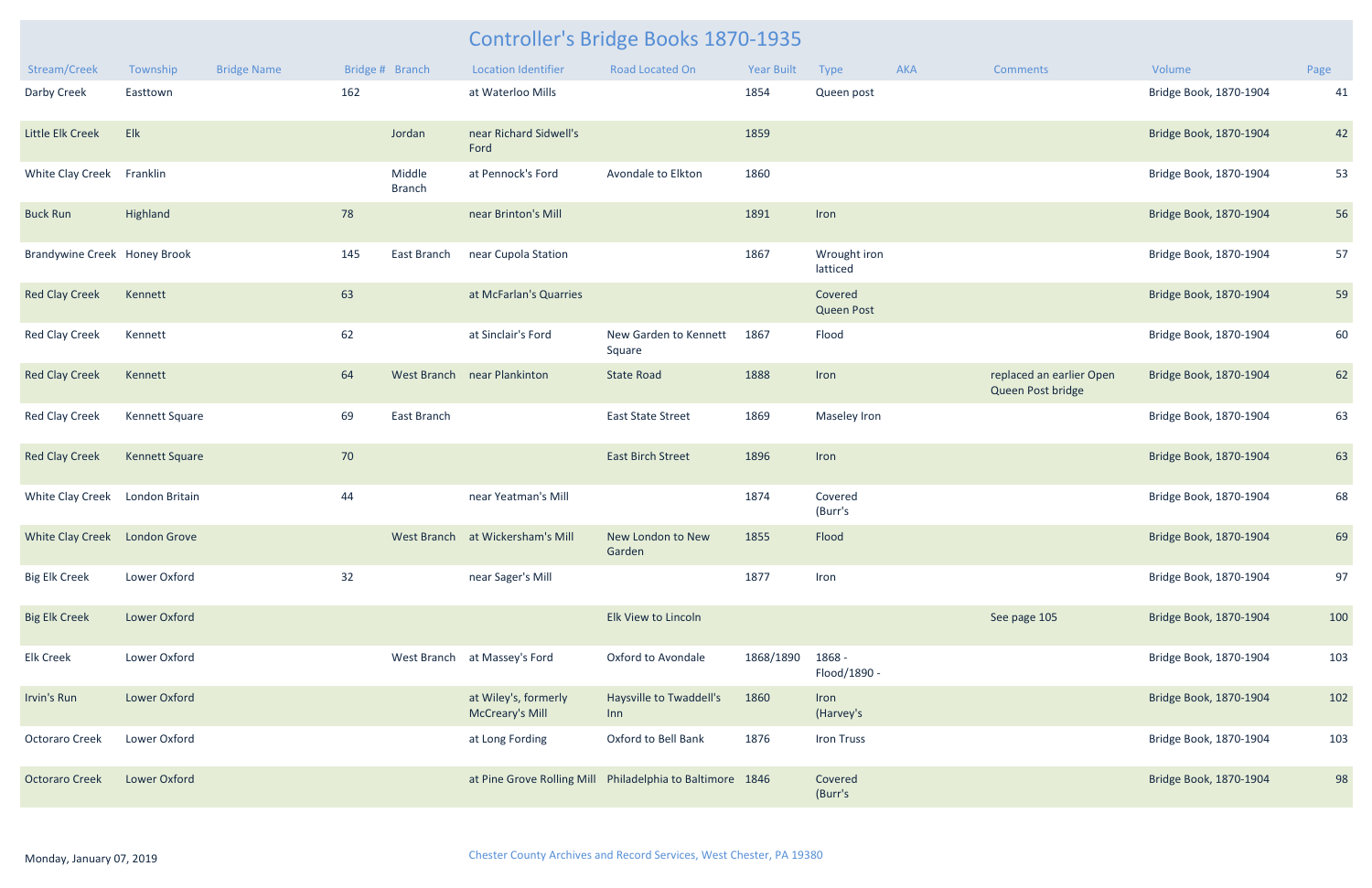|                                     |                    |                    | <b>Controller's Bridge Books 1870-1935</b> |                 |                                                              |                                   |            |                         |     |                        |                        |      |
|-------------------------------------|--------------------|--------------------|--------------------------------------------|-----------------|--------------------------------------------------------------|-----------------------------------|------------|-------------------------|-----|------------------------|------------------------|------|
| Stream/Creek                        | Township           | <b>Bridge Name</b> |                                            | Bridge # Branch | <b>Location Identifier</b>                                   | <b>Road Located On</b>            | Year Built | Type                    | AKA | <b>Comments</b>        | Volume                 | Page |
| White Clay Creek                    | New Garden         |                    |                                            |                 | near Davis' Mill                                             |                                   | 1894       | Iron                    |     |                        | Bridge Book, 1870-1904 | 75   |
| White Clay Creek New Garden         |                    |                    | 55                                         |                 | at E. Pierson's Fording                                      | Worth's Mill to<br>Chesterville   | 1857       | Flood<br>(Good's        |     |                        | Bridge Book, 1870-1904 | 76   |
| <b>Brandywine Creek Newlin</b>      |                    |                    | 93                                         |                 | near Mortonville                                             |                                   | 1876       | Covered<br>(Burr's      |     | Also bridge #94 & #264 | Bridge Book, 1870-1904 | 83   |
| Canal                               | North Coventry     |                    |                                            |                 | opposite Grosstown Ford                                      |                                   | 1858       |                         |     |                        | Bridge Book, 1870-1904 | 32   |
| <b>Big Elk Creek</b>                | Penn               |                    |                                            |                 | at Strawbridge's Ford                                        | Jennerville to Oxford             |            |                         |     | See page 93            | Bridge Book, 1870-1904 | 104  |
| <b>Big Elk Creek</b>                | Penn               |                    |                                            |                 | at McClenaghan's Ford                                        | Jennerville to Russellville       |            |                         |     | See page 93            | Bridge Book, 1870-1904 | 105  |
| <b>Big Elk Creek</b>                | Penn               |                    | 35                                         |                 | on line of Lower Oxford<br>Township                          | Elk View to Lincoln               | 1892       | Iron                    |     |                        | Bridge Book, 1870-1904 | 105  |
| <b>French Creek</b>                 | Phoenixville       |                    | 185                                        |                 |                                                              |                                   | 1847       | Stone arch              |     |                        | Bridge Book, 1870-1904 | 123  |
| <b>French Creek</b>                 | Schuylkill         |                    | 187                                        |                 |                                                              | <b>Bull Road</b>                  | 1789       | Covered                 |     |                        | Bridge Book, 1870-1904 | 128  |
| <b>Pickering Creek</b>              | Schuylkill         |                    | 175                                        |                 | at Thompson Davis Mill                                       |                                   | 1879       | Covered                 |     |                        | Bridge Book, 1870-1904 | 129  |
| <b>Pickering Creek</b>              | Schuylkill         |                    | 172                                        |                 | at the breast of<br><b>Moorehall Dam</b>                     | Phoenixville to Valley<br>Forge   |            | Stone arch              |     |                        | Bridge Book, 1870-1904 | 125  |
| <b>Pickering Creek</b>              | Schuylkill         |                    | 173                                        |                 | below Pennypacker's Mill                                     |                                   | 1875       | Iron                    |     |                        | Bridge Book, 1870-1904 | 124  |
| <b>Valley Creek</b>                 | Schuylkill         |                    | 164                                        |                 | at Valley Forge                                              |                                   | 1865       | Open Queen<br>Post      |     |                        | Bridge Book, 1870-1904 | 127  |
|                                     | <b>Spring City</b> |                    |                                            |                 | <b>Main Street</b>                                           |                                   | 1874       |                         |     |                        | Bridge Book, 1870-1904 | 129  |
| <b>Chester Creek</b>                | Thornbury          |                    | 149                                        | East Branch     | East of Railroad on line of Street Road<br>Westtown Township |                                   | 1832       | Covered                 |     |                        | Bridge Book, 1870-1904 | 131  |
| <b>Chester Creek</b>                | Thornbury          |                    | 147                                        |                 | at Hickman's ford                                            | Cheyneys Shops to<br>Dilworthtown | 1859/1895  | 1859 - Flood<br>(Good's |     |                        | Bridge Book, 1870-1904 | 132  |
| East Valley Creek Tredyffrin        |                    |                    | 168                                        |                 | near William W. Davis'                                       | Worrall's Mill (leading to) 1859  |            | Flood                   |     |                        | Bridge Book, 1870-1904 | 134  |
| <b>East Valley Creek Tredyffrin</b> |                    |                    | 169                                        |                 | at Jean's Mill                                               |                                   | 1873       | Iron                    |     |                        | Bridge Book, 1870-1904 | 135  |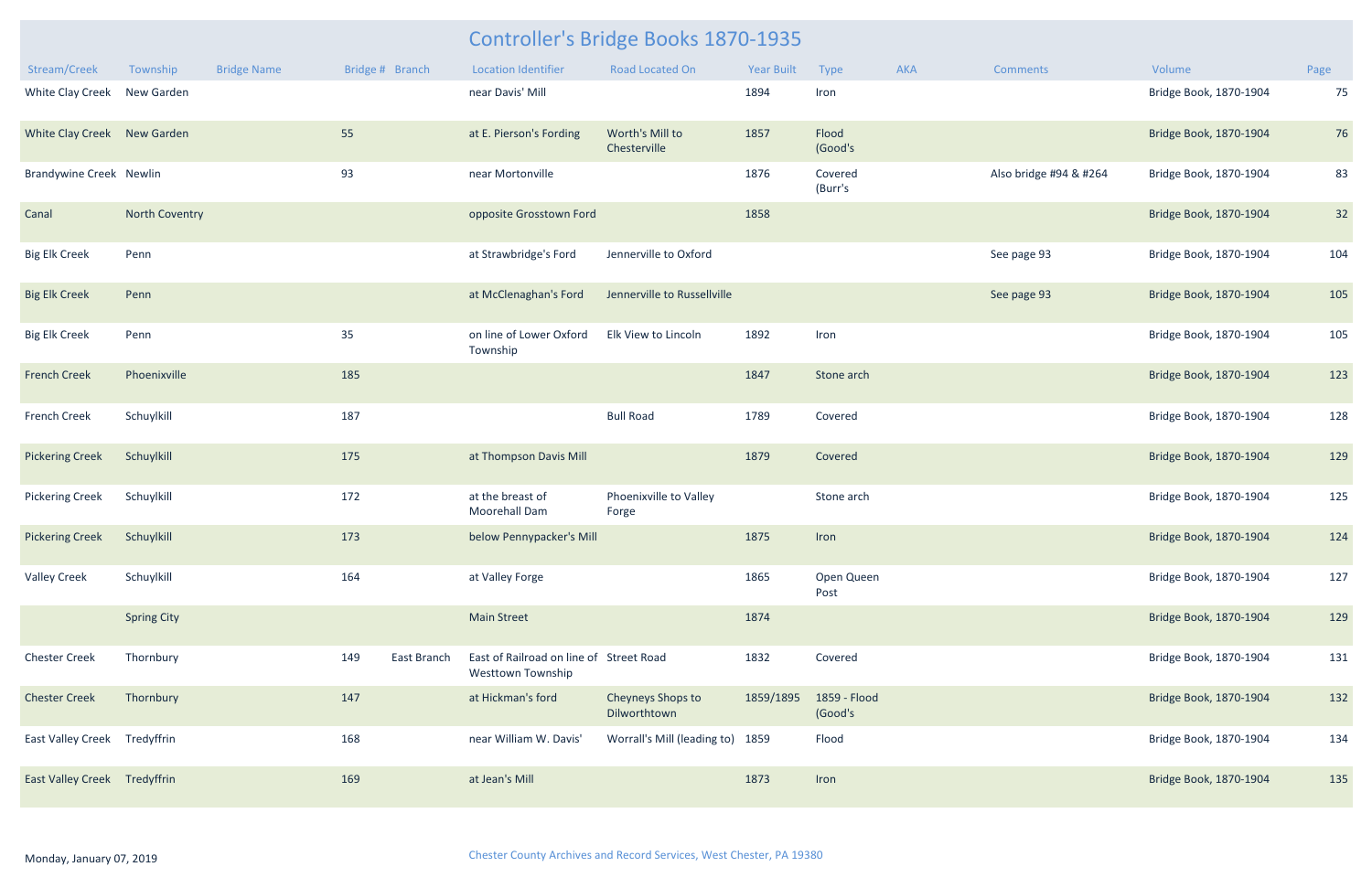| Stream/Creek                   | Township             | <b>Bridge Name</b> |     | Bridge # Branch    | <b>Location Identifier</b>                 | <b>Road Located On</b>                       | <b>Year Built</b> | Type               | <b>AKA</b> | <b>Comments</b> | Volume                 | Page |
|--------------------------------|----------------------|--------------------|-----|--------------------|--------------------------------------------|----------------------------------------------|-------------------|--------------------|------------|-----------------|------------------------|------|
| <b>East Valley Creek</b>       | Tredyffrin           |                    | 165 |                    | at the head of Valley<br>Forge Dam         | Swedes Ford Road to<br>Valley Forge          | 1851/1865         | Covered<br>(Burr's |            |                 | Bridge Book, 1870-1904 | 133  |
| <b>Trout Run</b>               | Tredyffrin           |                    | 163 |                    | near Stephen<br>Stephenson's               | Valley Forge to King of<br>Prussia           | 1800              | Stone arched       |            |                 | Bridge Book, 1870-1904 | 134  |
| <b>Valley Creek</b>            | Tredyffrin           |                    | 166 |                    | at Wilson's Ford                           |                                              | 1886              | Iron               |            |                 | Bridge Book, 1870-1904 | 136  |
| <b>Muddy Run</b>               | <b>Upper Oxford</b>  |                    |     |                    | near Evan's Mill                           | <b>Lancaster to Newport</b>                  | 1857              | Covered<br>(Burr's |            |                 | Bridge Book, 1870-1904 | 94   |
| Muddy Run                      | <b>Upper Oxford</b>  |                    |     |                    |                                            |                                              | 1904              | Two Arch<br>Stone  |            |                 | Bridge Book, 1870-1904 | 139  |
| Brandywine Creek Upper Uwchlan |                      |                    | 136 | <b>East Branch</b> | near Brooklyn Station                      |                                              |                   |                    |            | See page 19     | Bridge Book, 1870-1904 | 140  |
| Brandywine Creek Upper Uwchlan |                      |                    | 134 | East Branch        | at Reed's Crossing                         |                                              | 1875              | Iron               |            |                 | Bridge Book, 1870-1904 | 142  |
| <b>Marsh Creek</b>             | <b>Upper Uwchlan</b> |                    | 132 |                    | at Palsgrove's Ford                        |                                              | 1879/1904         | Flood              |            |                 | Bridge Book, 1870-1904 | 138  |
| Brandywine Creek Uwchlan       |                      |                    | 127 | East Branch        | at Dowlin's forge                          |                                              | 1867              | Flood              |            |                 | Bridge Book, 1870-1904 | 137  |
| <b>Brandywine Creek Valley</b> |                      |                    | 100 |                    | West Branch at Huston's Rolling Mill       |                                              | 1857              | Flood<br>(Good's   |            |                 | Bridge Book, 1870-1904 | 153  |
| <b>Brandywine Creek West</b>   | Brandywine           |                    | 105 |                    | near Liggett's Mills                       |                                              |                   | Iron               |            | See page 31     | Bridge Book, 1870-1904 | 26   |
| <b>Buck Run</b>                | West<br>Fallowfield  |                    | 77  |                    | at Vandiver's Mill                         | <b>Ercildoun to Gum Tree</b>                 |                   |                    |            | See page 45     | Bridge Book, 1870-1904 | 50   |
| Octoraro Creek                 | West<br>Fallowfield  |                    | 16  |                    | at Mercer's Ford                           |                                              | 1880              | Covered<br>(Burr's |            |                 | Bridge Book, 1870-1904 | 50   |
| <b>Buck Run</b>                | West<br>Marlborough  |                    | 76  |                    | 1.5 miles North West of<br>Doe Run Village |                                              | 1894              | Iron               |            |                 | Bridge Book, 1870-1904 | 72   |
| Brandywine Creek West Nantmeal |                      |                    | 145 | East Branch        | near Cupola Station                        |                                              |                   | Iron               |            | See page 57     | Bridge Book, 1870-1904 | 75   |
| North East Creek               | West<br>Nottingham   |                    | 43  |                    | at Stubb's Mill                            |                                              |                   | Iron               |            | See page 87     | Bridge Book, 1870-1904 | 91   |
| <b>Pickering Creek</b>         | <b>West Pikeland</b> |                    | 180 |                    | near Joseph Tustin                         | Chester Springs to<br><b>Pikeland Church</b> | 1855              | Covered<br>(Burr's |            |                 | Bridge Book, 1870-1904 | 120  |
| <b>French Creek</b>            | <b>West Vincent</b>  |                    | 193 |                    | at the mouth of Birch Run                  |                                              |                   |                    |            | See page 146    | Bridge Book, 1870-1904 | 151  |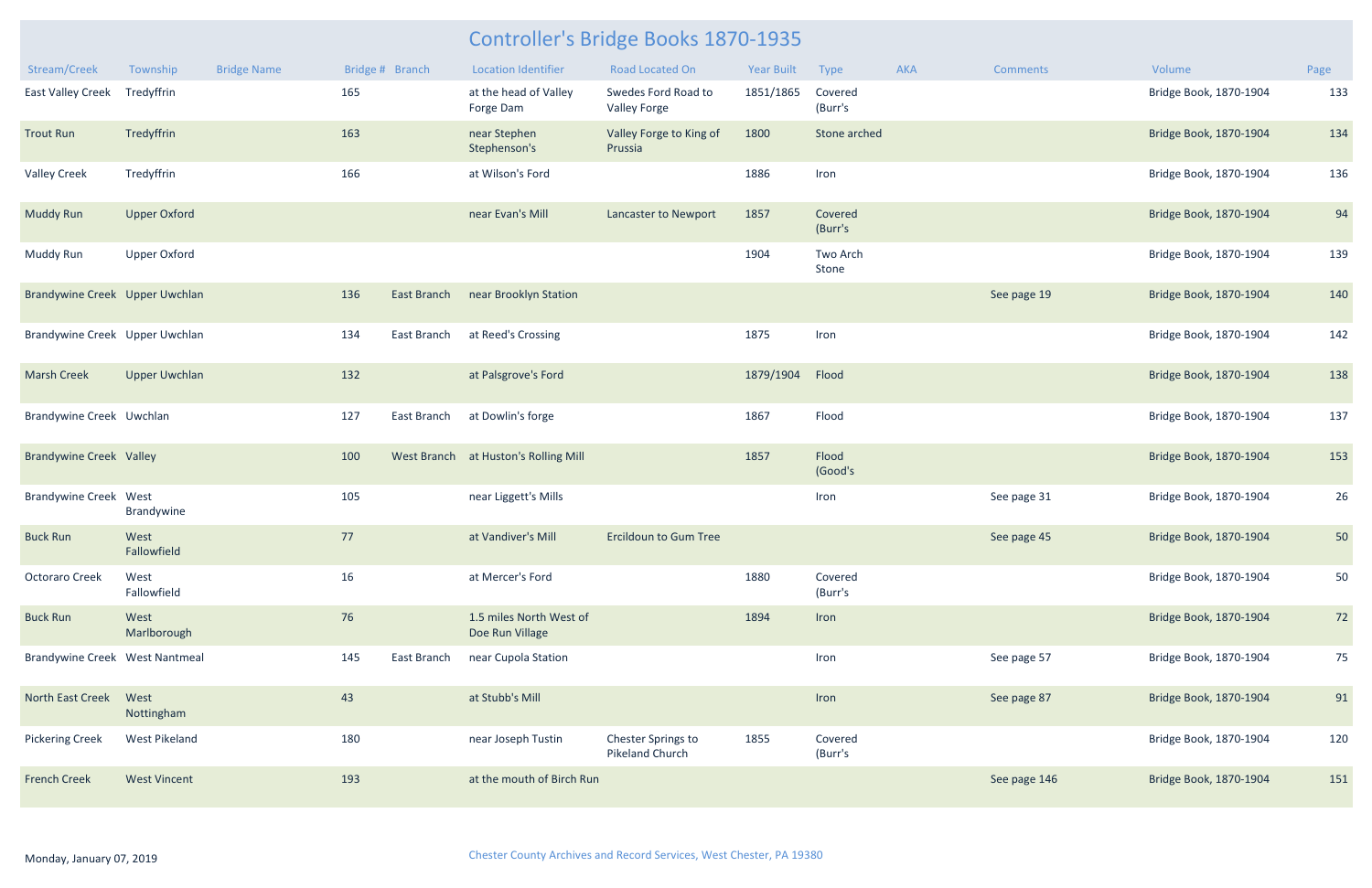| Stream/Creek           | Township     | <b>Bridge Name</b> |     | Bridge # Branch | <b>Location Identifier</b>     | <b>Road Located On</b>                      | <b>Year Built</b> | Type                        | AKA | <b>Comments</b> | Volume                 | Page |
|------------------------|--------------|--------------------|-----|-----------------|--------------------------------|---------------------------------------------|-------------------|-----------------------------|-----|-----------------|------------------------|------|
| <b>Chester Creek</b>   | Westtown     |                    | 148 | West Branch     | west of Railroad               |                                             |                   |                             |     | See page 130    | Bridge Book, 1870-1904 | 161  |
| <b>Chester Creek</b>   | Westtown     |                    |     |                 |                                | Road leading from West<br>Chester           | 1901              | Stone                       |     |                 | Bridge Book, 1870-1904 | 161  |
| <b>Chester Creek</b>   | Westtown     |                    | 149 | East Branch     | east of Railroad               | Street road                                 |                   |                             |     | See page 131    | Bridge Book, 1870-1904 | 161  |
| <b>Crum Creek</b>      | Willistown   |                    | 159 |                 | near Israel L. Bartram         | White Horse to Newtown<br>Square            | 1860              | Covered<br>(Burr's          |     |                 | Bridge Book, 1870-1904 | 164  |
| Crum Creek             | Willistown   |                    | 160 |                 | near Entriken's Mill           | White Horse to Entriken's 1858/1869<br>Mill |                   | 1858 - Queen<br>Post/1869 - |     |                 | Bridge Book, 1870-1904 | 165  |
| <b>Ridley Creek</b>    | Willistown   |                    | 156 |                 | at Garrett's Paper Mill        | West Chester Road to<br>Sugartown           | 1866/1881         | 1866 - Open<br>Queen        |     |                 | Bridge Book, 1870-1904 | 166  |
| <b>Ridley Creek</b>    | Willistown   |                    | 154 |                 | on line of Delaware<br>County  | Ashbridge Road                              | 1858              | <b>Covered King</b><br>Post |     |                 | Bridge Book, 1870-1904 | 168  |
|                        |              | 3rd Street Bridge  | 240 |                 |                                |                                             |                   |                             |     |                 | Bridge Book, 1935      | 56   |
| <b>Pickering Creek</b> | Charlestown  | Anderson's Bridge  | 176 |                 |                                | West Chester to<br>Phoenxville (State Road) | 1853              | Covered                     |     |                 | Bridge Book, 1870-1904 | 37   |
| <b>Big Elk Creek</b>   | Elk          | Anderson's Bridge  |     |                 | at Anderson's Ford             |                                             | 1887              | Covered                     |     |                 | Bridge Book, 1870-1904 | 190  |
| <b>Big Elk Creek</b>   | New London   | Anderson's Bridge  |     |                 | at Anderson's Ford             |                                             | 1887              | Covered                     |     |                 | Bridge Book, 1870-1904 | 190  |
| <b>Elk Creek</b>       | New London   | Anderson's Bridge  |     |                 | on line of Elk township        |                                             |                   |                             |     | See page 190    | Bridge Book, 1870-1904 | 78   |
| Octoraro Creek         | Upper Oxford | Andrew's Bridge    | 13  |                 | on line of Lancaster<br>County | Lancaster and Newport<br>Road               | 1814              | Stone arched                |     |                 | Bridge Book, 1870-1904 | 96   |
|                        |              | Anselma Bridge     | 184 |                 |                                |                                             |                   |                             |     |                 | Bridge Book, 1923-1925 | 62   |
|                        |              | Anselma Bridge     | 184 |                 |                                |                                             |                   |                             |     |                 | Bridge Book, 1914-1922 | 392  |
|                        |              | Anselma Bridge     | 184 |                 |                                |                                             |                   |                             |     |                 | Bridge Book, 1914-1922 | 348  |
|                        |              | Anselma Bridge     | 184 |                 |                                |                                             |                   |                             |     |                 | Bridge Book, 1932-1934 | 234  |
|                        |              | Anselma Bridge     | 184 |                 |                                |                                             |                   |                             |     |                 | Bridge Book, 1914-1922 | 289  |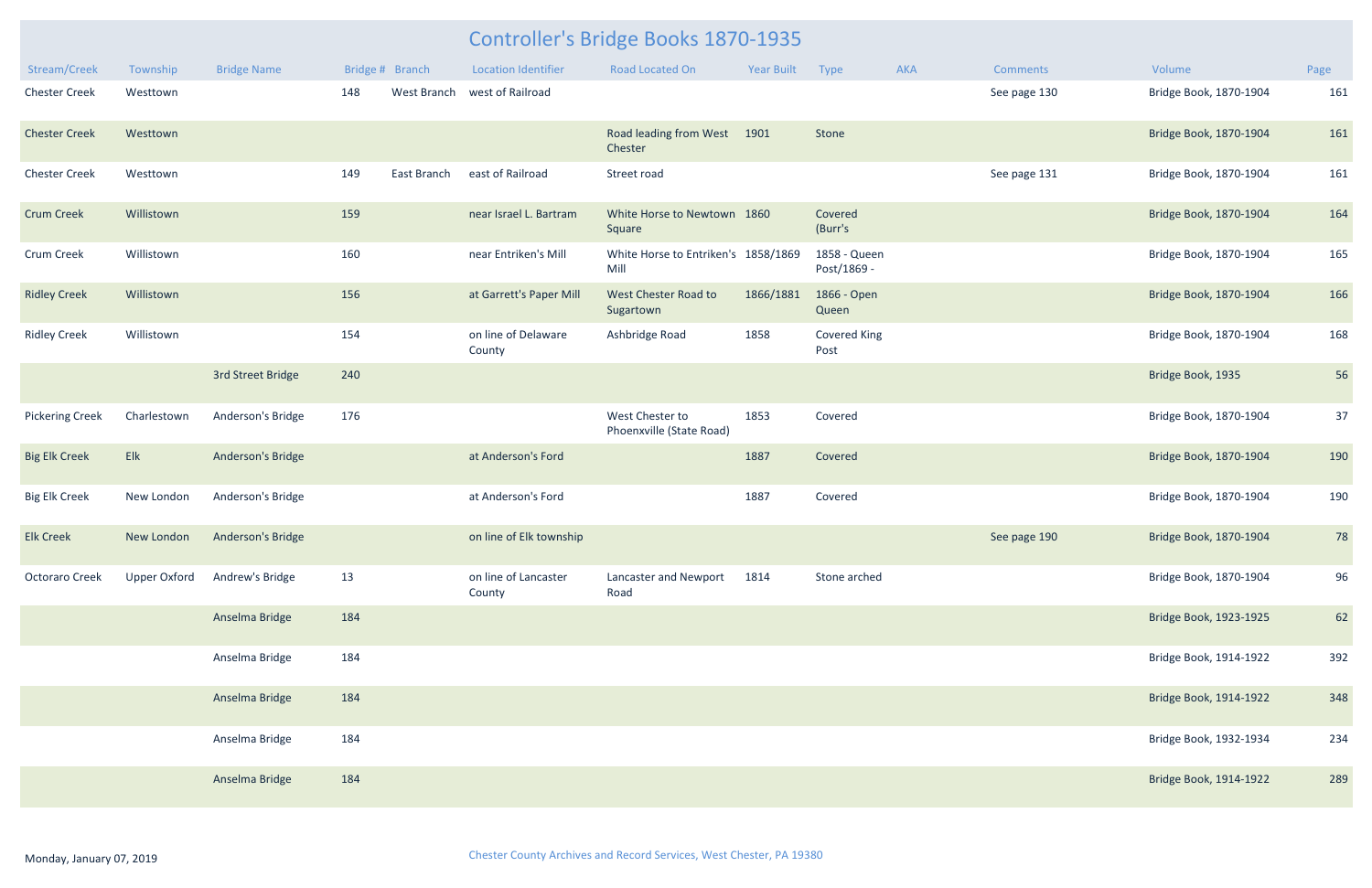|                        |               |                            |      |                 | <b>Controller's Bridge Books 1870-1935</b> |                 |                 |                       |     |                 |                        |                |
|------------------------|---------------|----------------------------|------|-----------------|--------------------------------------------|-----------------|-----------------|-----------------------|-----|-----------------|------------------------|----------------|
| Stream/Creek           | Township      | <b>Bridge Name</b>         |      | Bridge # Branch | Location Identifier                        | Road Located On | Year Built Type |                       | AKA | <b>Comments</b> | Volume                 | Page           |
|                        |               | Anselma Bridge             | 184  |                 |                                            |                 |                 |                       |     |                 | Bridge Book, 1932-1934 | 29             |
|                        |               | Anselma Bridge             | 184  |                 |                                            |                 |                 |                       |     |                 | Bridge Book, 1923-1925 | 32             |
|                        |               | Anselma Bridge             | 184  |                 |                                            |                 |                 |                       |     |                 | Bridge Book, 1914-1922 | 341            |
|                        |               | Anselma Bridge             | 184  |                 |                                            |                 |                 |                       |     |                 | Bridge Book, 1914-1922 | 368            |
| <b>Pickering Creek</b> | West Pikeland | Anselma Bridge             | 184  |                 | at Anselma                                 |                 | 1869            | Iron                  |     |                 | Bridge Book, 1870-1904 | 121            |
|                        |               | Atglen Borough Bridge 33.5 |      |                 |                                            |                 |                 |                       |     |                 | Bridge Book, 1914-1922 | 283            |
|                        |               | Atglen Borough Bridge 33.5 |      |                 |                                            |                 |                 |                       |     |                 | Bridge Book, 1914-1922 | 384            |
|                        |               | Atglen Borough Bridge 33.5 |      |                 |                                            |                 |                 |                       |     |                 | Bridge Book, 1923-1925 | 15             |
| Octoraro Creek         | Atglen        | Atglen Borough Bridge 33.5 |      | East Branch     |                                            |                 | 1882            | Iron                  |     |                 | Bridge Book, 1909-1915 | 19             |
| <b>Octoraro Creek</b>  | Atglen        | Atglen Borough Bridge 33.5 |      | East Branch     | in Atglen Borough                          |                 | 1882            | Iron                  |     |                 | Bridge Book, 1870-1904 | 183            |
|                        |               | Atglen Bridge              | 33.5 |                 |                                            |                 |                 |                       |     |                 | Bridge Book, 1914-1922 | 355            |
|                        |               | Atglen Bridge              | 33.5 |                 |                                            |                 |                 |                       |     |                 | Bridge Book, 1923-1925 | 45             |
|                        |               | Atglen Bridge              | 33.5 |                 |                                            |                 |                 |                       |     |                 | Bridge Book, 1914-1922 | 124            |
|                        |               | Avondale Bridge            | 289  |                 |                                            |                 |                 |                       |     |                 | Bridge Book, 1923-1925 | 17             |
|                        |               | Avondale Bridge            | 240  |                 |                                            |                 |                 |                       |     |                 | Bridge Book, 1914-1922 | 126            |
|                        |               | Avondale Bridge            | 289  |                 |                                            |                 |                 |                       |     |                 | Bridge Book, 1923-1925 | 12             |
|                        |               | Avondale Bridge            | 289  |                 |                                            |                 | 1921            |                       |     |                 | Bridge Book, 1914-1922 | 361            |
|                        | Avondale      | Avondale Bridge            | 58   |                 |                                            |                 | 1901            | Steel plate<br>girder |     |                 | Bridge Book, 1870-1904 | 6 <sup>1</sup> |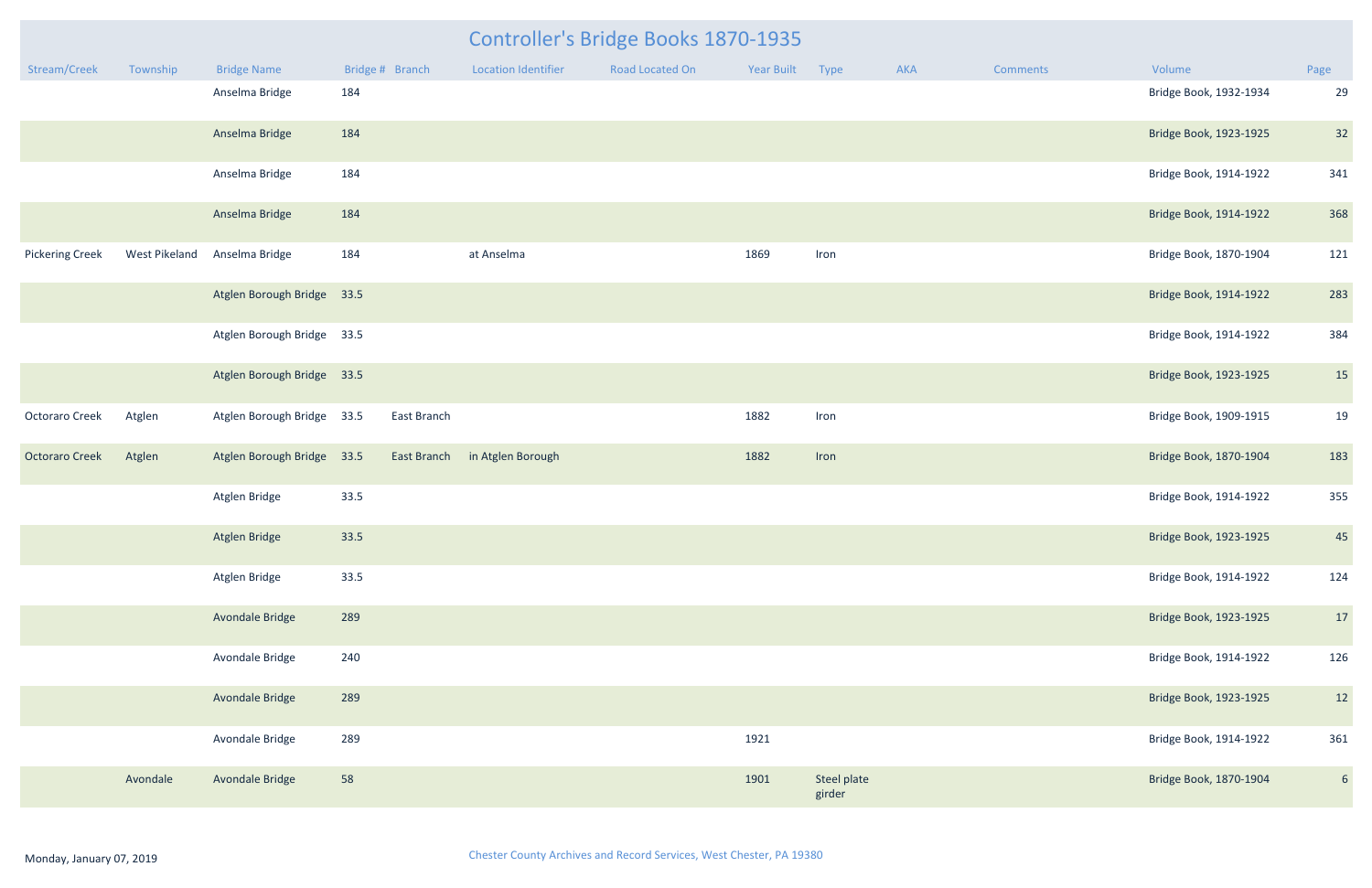| Stream/Creek                                   | Township            | <b>Bridge Name</b>         | Bridge # Branch |                    | <b>Location Identifier</b> | <b>Road Located On</b>                     | <b>Year Built</b> | Type                   | <b>AKA</b>                    | Comments          | Volume                 | Page |
|------------------------------------------------|---------------------|----------------------------|-----------------|--------------------|----------------------------|--------------------------------------------|-------------------|------------------------|-------------------------------|-------------------|------------------------|------|
| White Clay Creek Avondale                      |                     | Avondale Bridge            | 58              |                    |                            |                                            |                   | Iron                   |                               |                   | Bridge Book, 1909-1915 | 45   |
| White Clay Creek London Grove Avondale Bridge  |                     |                            |                 | <b>East Branch</b> |                            | Gap & Newport Turnpike 1873<br>to Avondale |                   | Stone arch             |                               | See also page 196 | Bridge Book, 1870-1904 | 69   |
|                                                |                     | <b>Baker's Bridge</b>      | 59              |                    |                            |                                            |                   |                        |                               |                   | Bridge Book, 1923-1925 | 44   |
|                                                |                     | <b>Baker's Bridge</b>      | 59              |                    |                            |                                            |                   |                        |                               |                   | Bridge Book, 1932-1934 | 195  |
|                                                |                     | <b>Baker's Bridge</b>      | 59              |                    |                            |                                            |                   |                        |                               |                   | Bridge Book, 1923-1925 | 65   |
|                                                |                     | <b>Baker's Bridge</b>      | 59              |                    |                            |                                            |                   |                        |                               |                   | Bridge Book, 1935      | 11   |
|                                                |                     | <b>Baker's Ford Bridge</b> | 82              |                    |                            |                                            |                   |                        |                               |                   | Bridge Book, 1914-1922 | 345  |
|                                                |                     | <b>Baker's Ford Bridge</b> | 82              |                    |                            |                                            |                   |                        |                               |                   | Bridge Book, 1923-1925 | 14   |
|                                                |                     | Baker's Ford Bridge        | 82              |                    |                            |                                            |                   |                        |                               |                   | Bridge Book, 1914-1922 | 121  |
|                                                |                     | <b>Baker's Ford Bridge</b> | 82              |                    |                            |                                            |                   |                        |                               |                   | Bridge Book, 1914-1922 | 291  |
| Doe Run Creek                                  | West<br>Marlborough | Baker's Ford Bridge        | 82              |                    | near Springdale Station    | Doe Run to Chatham                         | 1871/1890         | 1871 -<br>Flood/1890 - |                               |                   | Bridge Book, 1870-1904 | 73   |
|                                                |                     | <b>Barneston Bridge</b>    | 142             |                    |                            |                                            |                   |                        |                               |                   | Bridge Book, 1914-1922 | 308  |
|                                                |                     | <b>Barneston Bridge</b>    | 142             |                    |                            |                                            |                   |                        |                               |                   | Bridge Book, 1914-1922 | 349  |
|                                                |                     | <b>Barneston Bridge</b>    | 142             |                    |                            |                                            |                   |                        |                               |                   | Bridge Book, 1923-1925 | 47   |
|                                                |                     | <b>Barneston Bridge</b>    | 142             |                    |                            |                                            |                   |                        |                               |                   | Bridge Book, 1914-1922 | 376  |
|                                                |                     | <b>Barneston Bridge</b>    | 142             |                    |                            |                                            |                   |                        |                               |                   | Bridge Book, 1914-1922 | 384  |
| Brandywine Creek West Nantmeal Barnston Bridge |                     |                            | 142             | East Branch        | near Barnston's Station    | Barnston to Loag's Corner 1849             |                   | Covered                | Bridge at<br>Marshall's Mills |                   | Bridge Book, 1870-1904 | 75   |
|                                                |                     | <b>Bartol's Bridge</b>     | 280             |                    |                            |                                            |                   |                        |                               |                   | Bridge Book, 1923-1925 | 63   |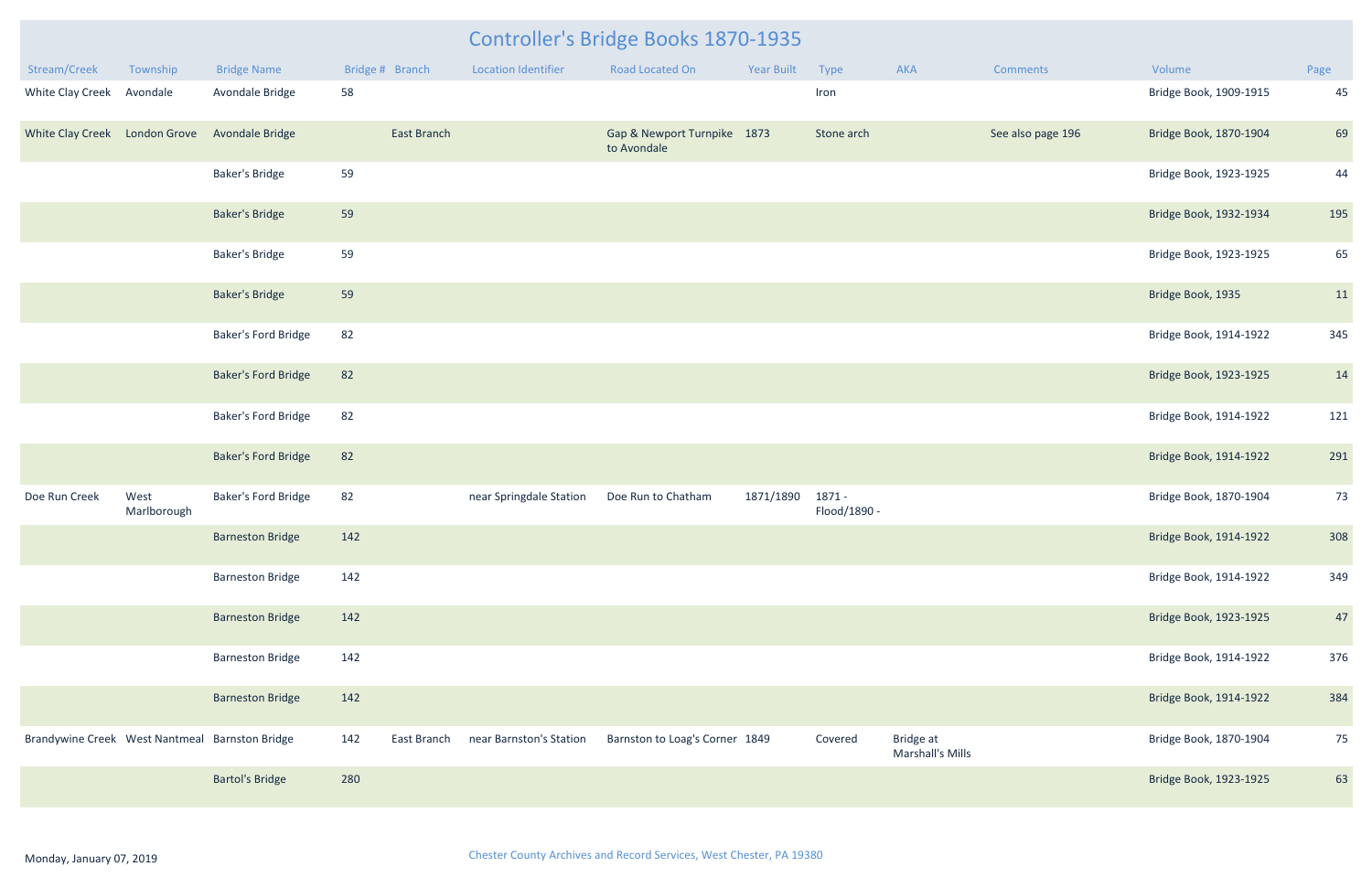| Controller's Bridge Books 1870-1935 |                     |                          |     |                 |                                      |                                   |            |                    |                                      |                 |                        |      |
|-------------------------------------|---------------------|--------------------------|-----|-----------------|--------------------------------------|-----------------------------------|------------|--------------------|--------------------------------------|-----------------|------------------------|------|
| Stream/Creek                        | Township            | <b>Bridge Name</b>       |     | Bridge # Branch | <b>Location Identifier</b>           | <b>Road Located On</b>            | Year Built | Type               | AKA                                  | <b>Comments</b> | Volume                 | Page |
| Indian Run Creek Wallace            |                     | <b>Bartol's Bridge</b>   | 280 |                 |                                      |                                   | 1918       |                    |                                      |                 | Bridge Book, 1914-1922 | 320  |
|                                     |                     | <b>Baughman's Bridge</b> | 179 |                 |                                      |                                   |            |                    |                                      |                 | Bridge Book, 1923-1925 | 59   |
| Brandywine Creek Honey Brook        |                     | Beaver Dam Bridge        | 108 | West Branch     |                                      | Rockville to Wagontown            |            | Covered            |                                      |                 | Bridge Book, 1870-1904 | 58   |
|                                     |                     | <b>Becker's Bridge</b>   | 61  |                 |                                      |                                   |            |                    |                                      |                 | Bridge Book, 1923-1925 | 69   |
|                                     |                     | Becker's Bridge          | 61  |                 |                                      |                                   |            |                    |                                      |                 | Bridge Book, 1914-1922 | 390  |
|                                     |                     | <b>Becker's Bridge</b>   | 61  |                 |                                      |                                   |            |                    |                                      |                 | Bridge Book, 1923-1925 | 48   |
|                                     |                     | Becker's Bridge          | 61  |                 |                                      |                                   |            |                    |                                      |                 | Bridge Book, 1914-1922 | 271  |
| <b>Red Clay Creek</b>               | Kennett             | <b>Becker's Bridge</b>   | 61  |                 | 1.5 miles south of<br>Kennett Square |                                   |            | Iron               |                                      |                 | Bridge Book, 1870-1904 | 59   |
|                                     |                     | Becker's Run Bridge      | 61  |                 |                                      |                                   |            |                    |                                      |                 | Bridge Book, 1932-1934 | 196  |
|                                     |                     | Becker's Run Bridge      | 61  |                 |                                      |                                   |            |                    |                                      |                 | Bridge Book, 1935      | 11   |
|                                     |                     | Becker's Run Bridge      | 61  |                 |                                      |                                   |            |                    |                                      |                 | Bridge Book, 1932-1934 | 76   |
|                                     |                     | Becker's Run Bridge      | 61  |                 |                                      |                                   |            |                    |                                      |                 | Bridge Book, 1932-1934 | 9    |
|                                     |                     | Beitler - Davis Bridge   | 178 |                 |                                      |                                   |            |                    |                                      |                 | Bridge Book, 1923-1925 | 13   |
|                                     |                     | <b>Beitler's Bridge</b>  |     |                 |                                      |                                   |            |                    |                                      |                 | Bridge Book, 1914-1922 | 385  |
|                                     |                     | <b>Beitler's Bridge</b>  | 178 |                 |                                      |                                   |            |                    |                                      |                 | Bridge Book, 1914-1922 | 345  |
|                                     |                     | <b>Beitler's Bridge</b>  | 178 |                 |                                      |                                   |            |                    |                                      |                 | Bridge Book, 1923-1925 | 67   |
|                                     |                     | <b>Bellbank Bridge</b>   | 11  |                 |                                      |                                   |            |                    |                                      |                 | Bridge Book, 1932-1934 | 54   |
| <b>Octoraro Creek</b>               | <b>Upper Oxford</b> | <b>Bells Ford Bridge</b> | 11  |                 | on line of Lancaster<br>County       | Philadelphia to McCall's<br>Ferry | 1850       | Covered<br>(Burr's | <b>Hodgson Ford</b><br><b>Bridge</b> |                 | Bridge Book, 1870-1904 | 95   |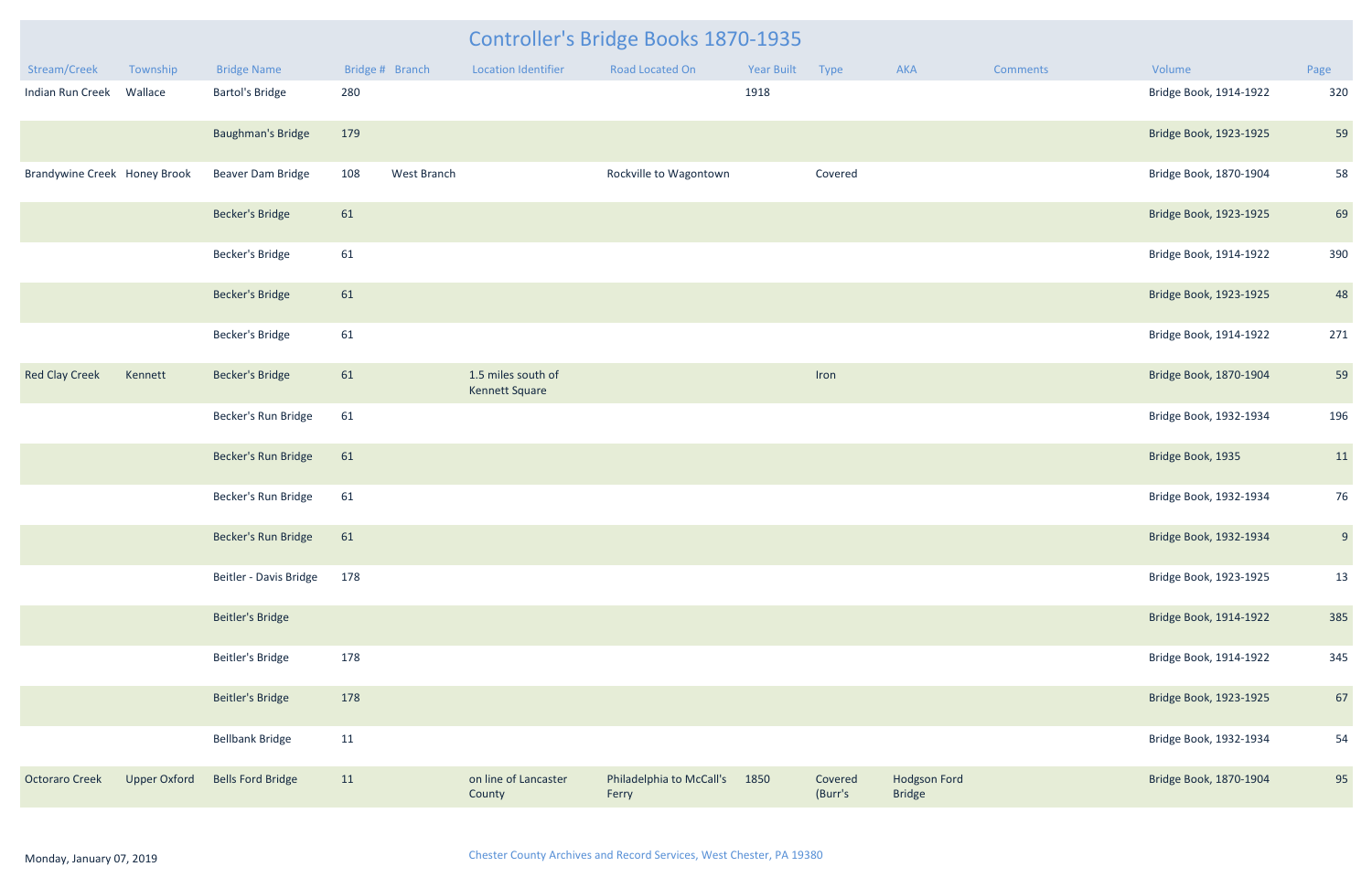| Stream/Creek | Township            | <b>Bridge Name</b>          | Bridge # Branch |              | <b>Location Identifier</b> | Road Located On        | Year Built | Type                      | AKA | Comments | Volume                 | Page |
|--------------|---------------------|-----------------------------|-----------------|--------------|----------------------------|------------------------|------------|---------------------------|-----|----------|------------------------|------|
| Doe Run      | West<br>Marlborough | <b>Bernard's Bridge</b>     | 285             | South Branch |                            | Springdell to Clonmell | 1919       | Concrete and<br>Steel "I" |     |          | Bridge Book, 1914-1922 | 111  |
|              |                     | <b>Birch Street Bridge</b>  | 70              |              |                            |                        |            |                           |     |          | Bridge Book, 1914-1922 | 390  |
|              |                     | <b>Birch Street Bridge</b>  | 70              |              |                            |                        |            |                           |     |          | Bridge Book, 1914-1922 | 103  |
|              |                     | <b>Birch Street Bridge</b>  | 70              |              |                            |                        |            |                           |     |          | Bridge Book, 1932-1934 | 199  |
|              |                     | <b>Birch Street Bridge</b>  | 70              |              |                            |                        |            |                           |     |          | Bridge Book, 1923-1925 | 42   |
|              |                     | <b>Birch Street Bridge</b>  | 70              |              |                            |                        |            |                           |     |          | Bridge Book, 1914-1922 | 79   |
|              |                     | <b>Birchrunville Bridge</b> | 291             |              |                            |                        |            |                           |     |          | Bridge Book, 1932-1934 | 159  |
|              |                     | <b>Birchrunville Bridge</b> | 291             |              |                            |                        |            |                           |     |          | Bridge Book, 1932-1934 | 276  |
|              |                     | <b>Birchrunville Bridge</b> | 291             |              |                            |                        |            |                           |     |          | Bridge Book, 1923-1925 | 23   |
|              |                     | <b>Birdell Bridge</b>       | 108             |              |                            |                        |            |                           |     |          | Bridge Book, 1914-1922 | 375  |
|              |                     | <b>Birdell Bridge</b>       | 108             |              |                            |                        |            |                           |     |          | Bridge Book, 1923-1925 | 14   |
|              |                     | <b>Birdell Bridge</b>       | 108             |              |                            |                        |            |                           |     |          | Bridge Book, 1914-1922 | 398  |
|              |                     | <b>Birdell Bridge</b>       | 108             |              |                            |                        |            |                           |     |          | Bridge Book, 1932-1934 | 91   |
|              |                     | <b>Birdell Bridge</b>       | 108             |              |                            |                        |            |                           |     |          | Bridge Book, 1914-1922 | 349  |
|              |                     | <b>Birdell Bridge</b>       | 108             |              |                            |                        |            |                           |     |          | Bridge Book, 1914-1922 | 381  |
|              |                     | <b>Birdell Bridge</b>       | 108             |              |                            |                        |            |                           |     |          | Bridge Book, 1914-1922 | 281  |
|              |                     | <b>Birdell Bridge</b>       | 108             |              |                            |                        |            |                           |     |          | Bridge Book, 1923-1925 | 66   |
|              |                     | <b>Birdell's Bridge</b>     | 108             |              |                            |                        |            |                           |     |          | Bridge Book, 1932-1934 | 211  |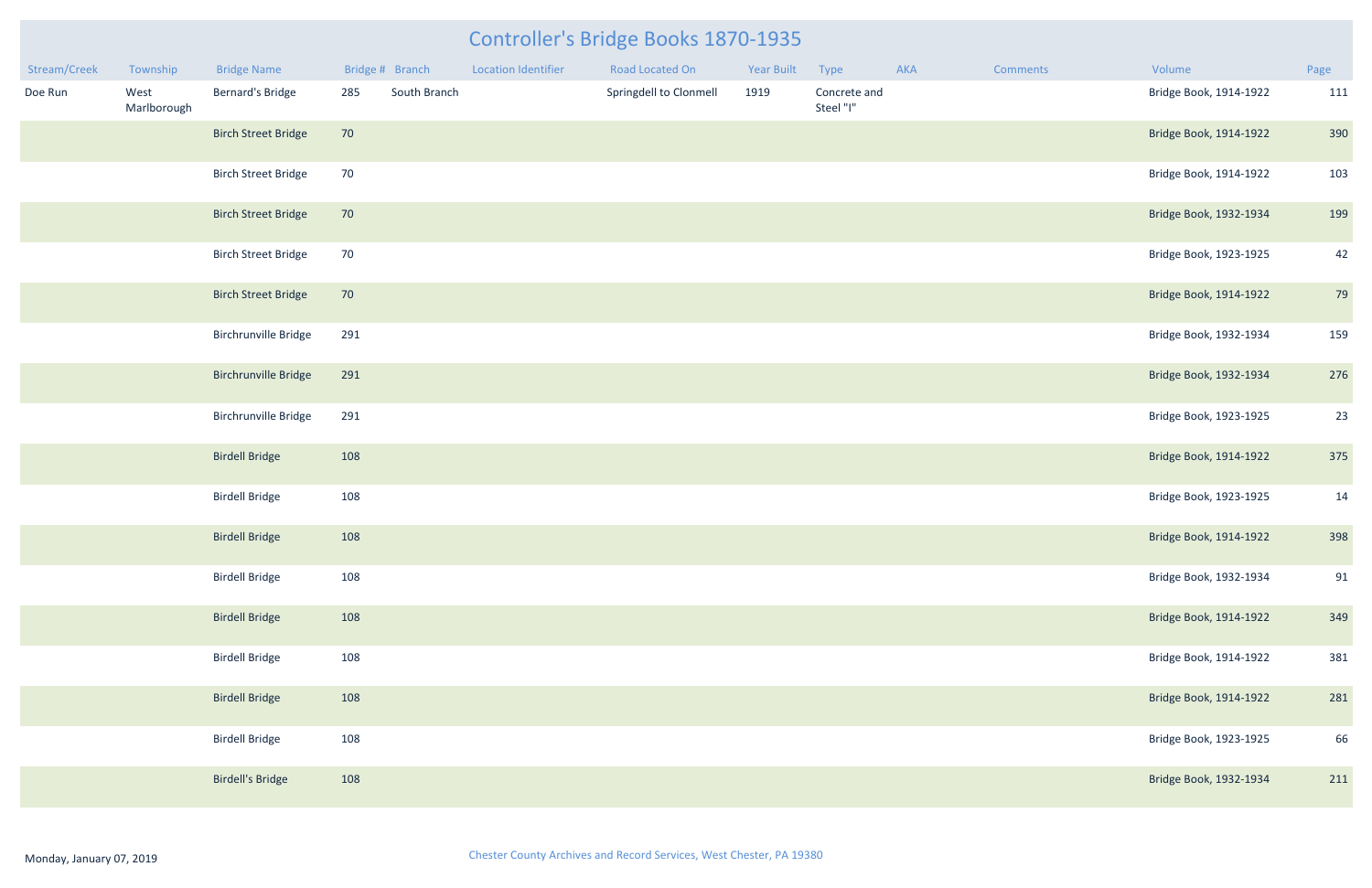| <b>Controller's Bridge Books 1870-1935</b> |                    |                                                    |                 |                                |                               |                 |                           |     |                 |                        |      |
|--------------------------------------------|--------------------|----------------------------------------------------|-----------------|--------------------------------|-------------------------------|-----------------|---------------------------|-----|-----------------|------------------------|------|
| Stream/Creek                               | Township           | <b>Bridge Name</b>                                 | Bridge # Branch | <b>Location Identifier</b>     | Road Located On               | Year Built Type |                           | AKA | <b>Comments</b> | Volume                 | Page |
|                                            |                    | <b>Black Horse Bridge</b>                          | 112             |                                |                               |                 |                           |     |                 | Bridge Book, 1914-1922 | 255  |
|                                            |                    | <b>Black Horse Bridge</b>                          | 112             |                                |                               |                 |                           |     |                 | Bridge Book, 1914-1922 | 388  |
|                                            |                    | <b>Black Horse Bridge</b>                          | 112             |                                |                               |                 |                           |     |                 | Bridge Book, 1923-1925 | 66   |
|                                            |                    | <b>Black Horse Bridge</b>                          | 112             |                                |                               |                 |                           |     |                 | Bridge Book, 1914-1922 | 120  |
|                                            |                    | Black Horse Creek Upper Uwchlan Black Horse Bridge | 276             |                                | Eagle to Fairview Church 1917 |                 | Concrete and<br>Steel "I" |     |                 | Bridge Book, 1914-1922 | 69   |
|                                            |                    | <b>Black Rock Bridge</b>                           |                 |                                |                               |                 |                           |     |                 | Bridge Book, 1914-1922 | 88   |
| Schuylkill River                           | Schuylkill         | <b>Black Rock Bridge</b>                           | 213             |                                |                               |                 | Covered                   |     |                 | Bridge Book, 1870-1904 | 192  |
| <b>Octoraro Creek</b>                      | West<br>Nottingham | <b>Blackburns Bridge</b>                           | $\overline{4}$  | on line of Lancaster<br>County |                               | 1876            | Iron                      |     |                 | Bridge Book, 1870-1904 | 91   |
|                                            |                    | <b>Blackburn's Bridge</b>                          | $\overline{4}$  |                                |                               |                 |                           |     |                 | Bridge Book, 1932-1934 | 51   |
|                                            |                    | <b>Blast Furnace Bridge</b>                        |                 |                                |                               |                 |                           |     |                 | Bridge Book, 1914-1922 | 298  |
|                                            |                    | <b>Bondsville Bridge</b>                           | 125             |                                |                               |                 |                           |     |                 | Bridge Book, 1932-1934 | 214  |
|                                            |                    | <b>Bondsville Bridge</b>                           | 125             |                                |                               |                 |                           |     |                 | Bridge Book, 1914-1922 | 288  |
|                                            |                    | <b>Bondsville Bridge</b>                           | 125             |                                |                               |                 |                           |     |                 | Bridge Book, 1923-1925 | 37   |
|                                            |                    | <b>Bondsville Bridge</b>                           | 125             |                                |                               |                 |                           |     |                 | Bridge Book, 1932-1934 | 95   |
|                                            |                    | <b>Bondsville Bridge</b>                           | 125             |                                |                               |                 |                           |     |                 | Bridge Book, 1932-1934 | 19   |
|                                            |                    | <b>Bondsville Bridge</b>                           | 125             |                                |                               |                 |                           |     |                 | Bridge Book, 1914-1922 | 375  |
|                                            |                    | <b>Bondsville Bridge</b>                           | 125             |                                |                               |                 |                           |     |                 | Bridge Book, 1914-1922 | 105  |
| <b>Beaver Creek</b>                        | East<br>Brandywine | <b>Bondsville Bridge</b>                           | 125             |                                |                               | 1894            | Iron                      |     |                 | Bridge Book, 1870-1904 | 21   |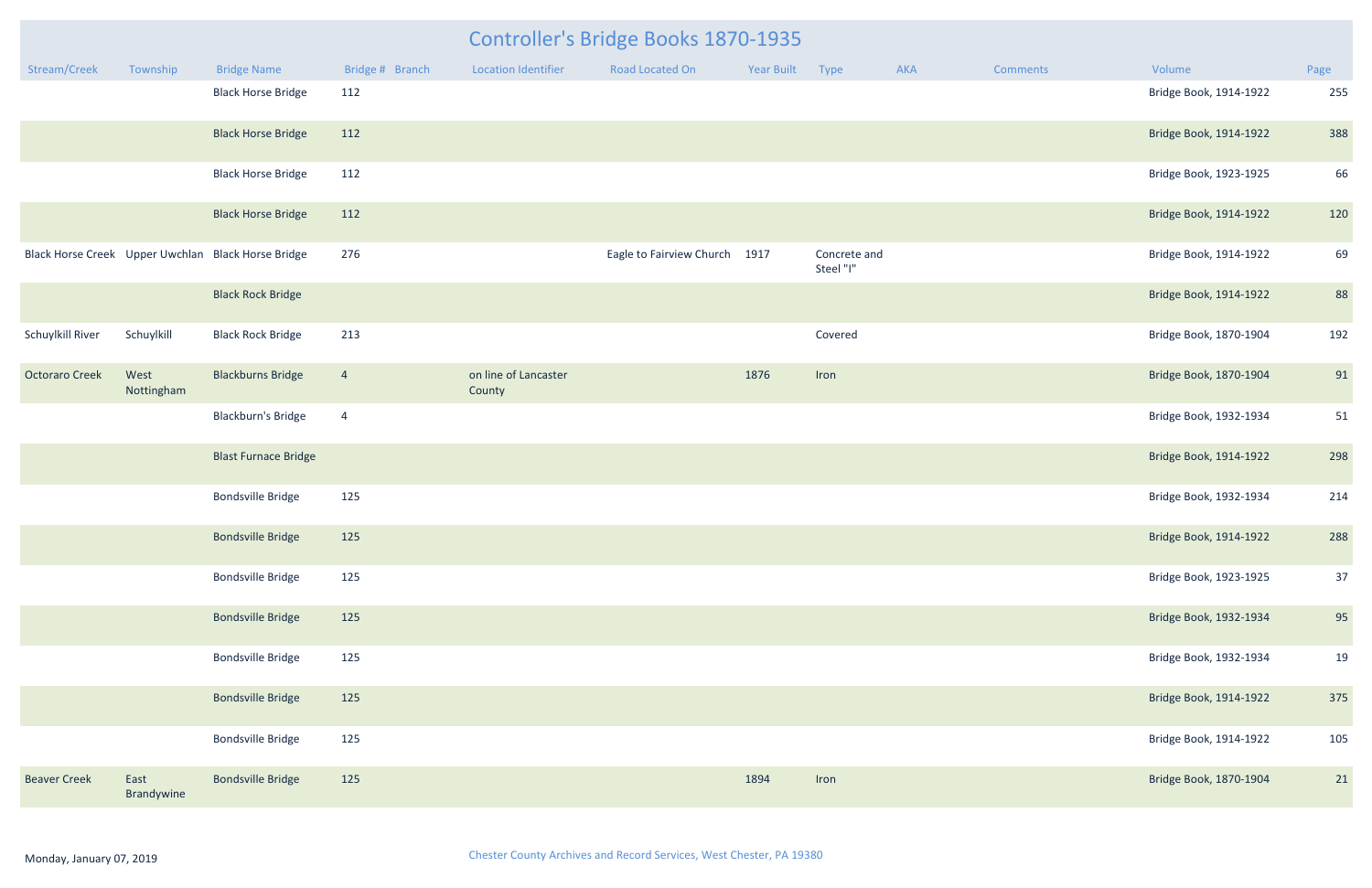| <b>Year Built</b> | <b>Type</b> | <b>AKA</b>                          | <b>Comments</b> | Volume                 | Page           |
|-------------------|-------------|-------------------------------------|-----------------|------------------------|----------------|
|                   |             |                                     |                 | Bridge Book, 1923-1925 | 9              |
|                   |             |                                     |                 | Bridge Book, 1923-1925 | 33             |
|                   |             |                                     |                 | Bridge Book, 1935      | 23             |
|                   |             |                                     |                 | Bridge Book, 1923-1925 | 15             |
|                   |             |                                     |                 | Bridge Book, 1914-1922 | 282            |
|                   |             |                                     |                 | Bridge Book, 1932-1934 | $17$           |
|                   |             |                                     |                 | Bridge Book, 1914-1922 | 385            |
|                   |             |                                     |                 | Bridge Book, 1932-1934 | 90             |
|                   |             |                                     |                 | Bridge Book, 1923-1925 | 66             |
|                   |             |                                     |                 | Bridge Book, 1932-1934 | 210            |
| 1835-1840         | Covered     | Hatfield's Upper<br>Bridge, Manor   |                 | Bridge Book, 1870-1904 | 24             |
|                   |             |                                     |                 | Bridge Book, 1914-1922 | 387            |
| 1870              | Covered     | Wistar's Bridge,<br>Sager's Bridge, |                 | Bridge Book, 1870-1904 | 5              |
|                   |             |                                     |                 | Bridge Book, 1935      | 17             |
|                   |             |                                     |                 | Bridge Book, 1914-1922 | 384            |
|                   |             |                                     |                 | Bridge Book, 1932-1934 | 13             |
|                   |             |                                     |                 | Bridge Book, 1914-1922 | 301            |
| 1854              | Covered     |                                     |                 | Bridge Book, 1870-1904 | $\overline{3}$ |

|                              |                          |                               |                 |             |                            | Controller's Bridge Books 1870-1935                 |            |         |                                          |                        |                        |                |
|------------------------------|--------------------------|-------------------------------|-----------------|-------------|----------------------------|-----------------------------------------------------|------------|---------|------------------------------------------|------------------------|------------------------|----------------|
| Stream/Creek                 | Township                 | <b>Bridge Name</b>            | Bridge # Branch |             | <b>Location Identifier</b> | Road Located On                                     | Year Built | Type    | AKA                                      | <b>Comments</b>        | Volume                 | Page           |
|                              |                          | <b>Bradford Hill's Bridge</b> | 230             |             |                            |                                                     |            |         |                                          |                        | Bridge Book, 1923-1925 | $\mathsf{C}$   |
|                              |                          | <b>Brandamore Bridge</b>      | 107             |             |                            |                                                     |            |         |                                          |                        | Bridge Book, 1923-1925 | 33             |
|                              |                          | <b>Brandamore Bridge</b>      | 107             |             |                            |                                                     |            |         |                                          |                        | Bridge Book, 1935      | 2 <sup>3</sup> |
|                              |                          | <b>Brandamore Bridge</b>      | 107             |             |                            |                                                     |            |         |                                          |                        | Bridge Book, 1923-1925 | 15             |
|                              |                          | <b>Brandamore Bridge</b>      | 107             |             |                            |                                                     |            |         |                                          |                        | Bridge Book, 1914-1922 | 282            |
|                              |                          | <b>Brandamore Bridge</b>      | 107             |             |                            |                                                     |            |         |                                          |                        | Bridge Book, 1932-1934 | 17             |
|                              |                          | <b>Brandamore Bridge</b>      | 107             |             |                            |                                                     |            |         |                                          |                        | Bridge Book, 1914-1922 | 385            |
|                              | <b>Brandamore Bridge</b> | 107                           |                 |             |                            |                                                     |            |         |                                          | Bridge Book, 1932-1934 | 90                     |                |
|                              | <b>Brandamore Bridge</b> | 107                           |                 |             |                            |                                                     |            |         |                                          | Bridge Book, 1923-1925 | 66                     |                |
|                              |                          | <b>Brandamore Bridge</b>      | 107             |             |                            |                                                     |            |         |                                          |                        | Bridge Book, 1932-1934 | 210            |
| <b>Brandywine Creek West</b> | Brandywine               | <b>Brandamore Bridge</b>      | 107             | West Branch |                            | <b>Wagontown and Manor</b><br>road to Compassville  | 1835-1840  | Covered | <b>Hatfield's Upper</b><br>Bridge, Manor |                        | Bridge Book, 1870-1904 | 24             |
|                              |                          | <b>Brandywine Bridge</b>      | 95              |             |                            |                                                     |            |         |                                          |                        | Bridge Book, 1914-1922 | 387            |
| Brandywine Creek Birmingham  |                          | <b>Bridge at Baileyville</b>  |                 |             |                            | West Chester to<br>Parkersville                     | 1870       | Covered | Wistar's Bridge,<br>Sager's Bridge,      |                        | Bridge Book, 1870-1904 | 5              |
|                              |                          | <b>Brinton's Bridge</b>       | 85              |             |                            |                                                     |            |         |                                          |                        | Bridge Book, 1935      | 17             |
|                              |                          | <b>Brinton's Bridge</b>       | 85              |             |                            |                                                     |            |         |                                          |                        | Bridge Book, 1914-1922 | 384            |
|                              |                          | <b>Brinton's Bridge</b>       | 85              |             |                            |                                                     |            |         |                                          |                        | Bridge Book, 1932-1934 | 13             |
|                              |                          | <b>Brinton's Bridge</b>       | 78              |             |                            |                                                     |            |         |                                          |                        | Bridge Book, 1914-1922 | 301            |
| Brandywine Creek Birmingham  |                          | <b>Brinton's Bridge</b>       | 85              |             |                            | Kennett Borough to West 1854<br><b>Chester Road</b> |            | Covered |                                          |                        | Bridge Book, 1870-1904 | $\beta$        |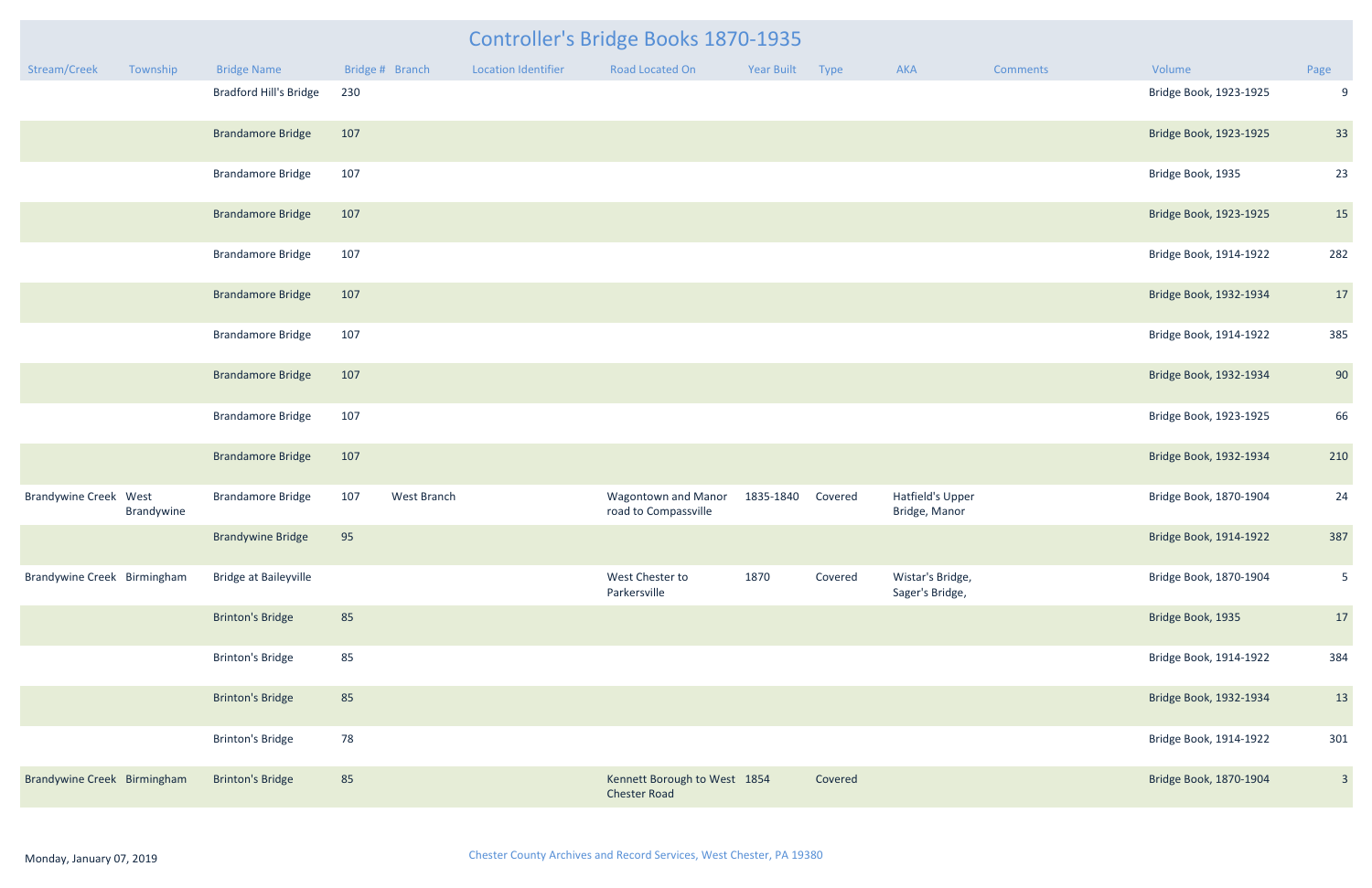| Stream/Creek                      | Township   | <b>Bridge Name</b>                 |     | Bridge # Branch | <b>Location Identifier</b>    | Road Located On                                   | Year Built | Type    | <b>AKA</b>           | <b>Comments</b>                                                     | Volume                 | Page           |
|-----------------------------------|------------|------------------------------------|-----|-----------------|-------------------------------|---------------------------------------------------|------------|---------|----------------------|---------------------------------------------------------------------|------------------------|----------------|
| <b>Brandywine Creek Pennsbury</b> |            | <b>Brinton's Bridge</b>            | 85  |                 | near George Brinton's<br>Mill | Road leading from west<br>side of creek to        |            |         |                      | See page 3                                                          | Bridge Book, 1870-1904 | 109            |
|                                   |            | <b>Brinton's Mill Bridge</b>       | 78  |                 |                               |                                                   |            |         |                      |                                                                     | Bridge Book, 1932-1934 | 202            |
|                                   |            | <b>Brinton's Mill Bridge</b>       | 78  |                 |                               |                                                   |            |         |                      |                                                                     | Bridge Book, 1923-1925 | 10             |
|                                   |            | <b>Brinton's Mill Bridge</b>       | 78  |                 |                               |                                                   |            |         |                      |                                                                     | Bridge Book, 1932-1934 | 81             |
|                                   |            | <b>Brinton's Mill Bridge</b>       | 78  |                 |                               |                                                   |            |         |                      |                                                                     | Bridge Book, 1914-1922 | 129            |
|                                   |            | <b>Brinton's Mill Bridge</b>       | 78  |                 |                               |                                                   |            |         |                      |                                                                     | Bridge Book, 1932-1934 | 12             |
|                                   |            | Broad Run Bridge                   |     |                 |                               |                                                   |            |         |                      |                                                                     | Bridge Book, 1914-1922 | 278            |
|                                   |            | <b>Broad Run Bridge</b>            | 233 |                 |                               |                                                   |            |         |                      |                                                                     | Bridge Book, 1923-1925 | 34             |
| <b>Brandywine Creek East</b>      | Brandywine | <b>Brooklyn Bridge</b>             | 136 | East Branch     |                               | <b>Brooklyn Station on</b><br>Waynesburg Railroad |            | Covered |                      |                                                                     | Bridge Book, 1870-1904 | 19             |
|                                   |            | <b>Broomall's Bridge</b>           | 175 |                 |                               |                                                   |            |         |                      |                                                                     | Bridge Book, 1914-1922 | 128            |
|                                   |            | <b>Broomall's Bridge</b>           | 75  |                 |                               |                                                   |            |         |                      |                                                                     | Bridge Book, 1923-1925 | 71             |
|                                   |            | <b>Broomall's Bridge</b>           | 75  |                 |                               |                                                   |            |         |                      |                                                                     | Bridge Book, 1914-1922 | 269            |
|                                   |            | <b>Broomall's Bridge</b>           | 76  |                 |                               |                                                   |            |         |                      |                                                                     | Bridge Book, 1914-1922 | 345            |
|                                   |            | <b>Broomall's Bridge</b>           | 75  |                 |                               |                                                   |            |         |                      |                                                                     | Bridge Book, 1923-1925 | 7 <sup>7</sup> |
| <b>Buck Run</b>                   |            | East Fallowfield Broomell's Bridge | 75  |                 |                               | Ercildoun to Doe Run                              | 1874       | Iron    | <b>Rokeby Bridge</b> | Previous covered bridge torn Bridge Book, 1870-1904<br>down in 1874 |                        | 46             |
|                                   |            | <b>Brower's Bridge</b>             | 200 |                 |                               |                                                   |            |         |                      |                                                                     | Bridge Book, 1935      | 46             |
|                                   |            | <b>Brower's Bridge</b>             | 200 |                 |                               |                                                   |            |         |                      |                                                                     | Bridge Book, 1923-1925 | 69             |
|                                   |            | <b>Buck Run Bridge</b>             | 72  |                 |                               |                                                   |            |         |                      |                                                                     | Bridge Book, 1914-1922 | 293            |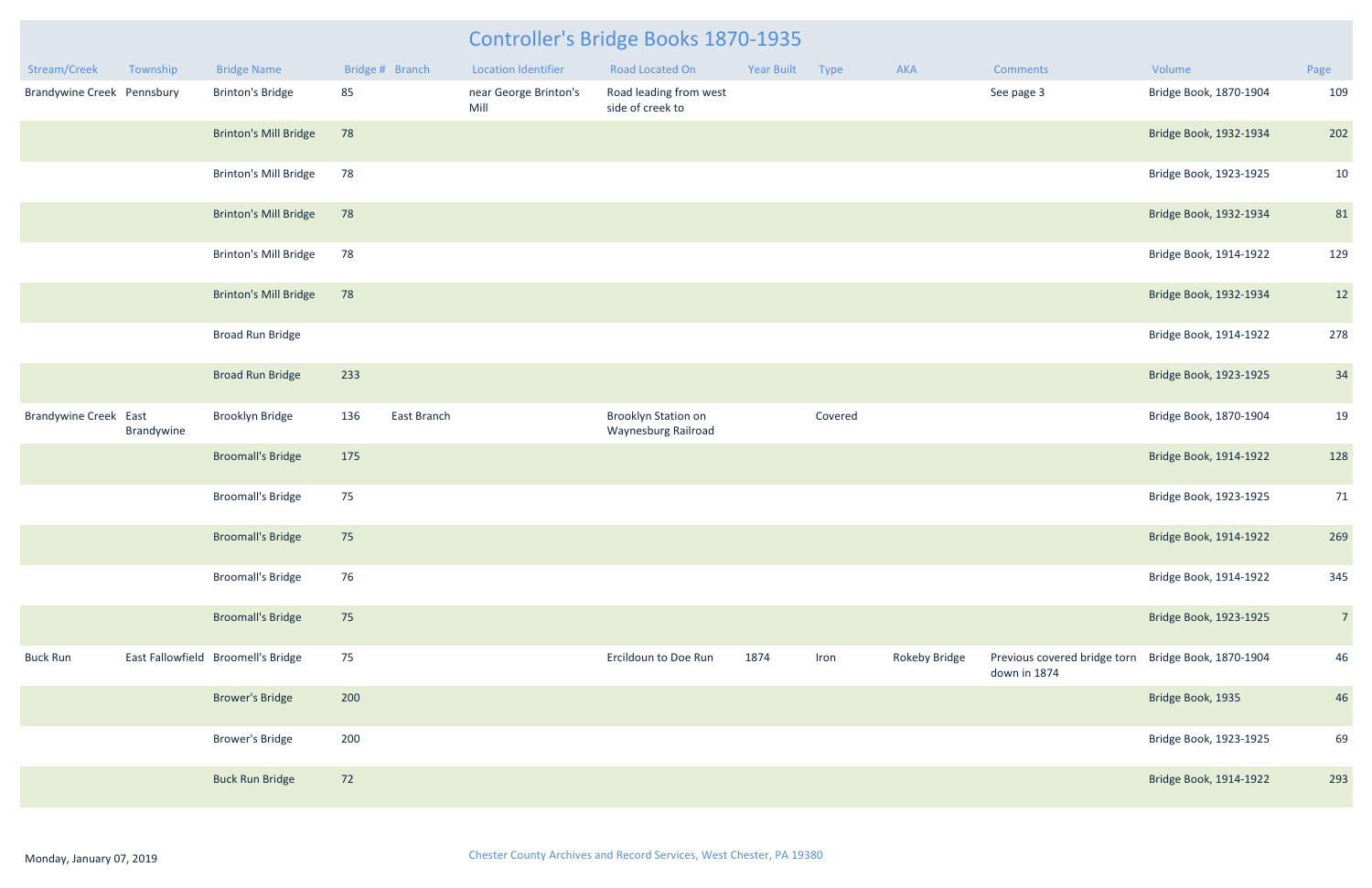|                       |                             |                            |                 | Controller's Bridge Books 1870-1935 |                                            |            |                    |             |          |                        |      |  |  |
|-----------------------|-----------------------------|----------------------------|-----------------|-------------------------------------|--------------------------------------------|------------|--------------------|-------------|----------|------------------------|------|--|--|
| Stream/Creek          | Township                    | <b>Bridge Name</b>         | Bridge # Branch | <b>Location Identifier</b>          | <b>Road Located On</b>                     | Year Built | Type               | AKA         | Comments | Volume                 | Page |  |  |
|                       |                             | <b>Buck Run Bridge</b>     | 72              |                                     |                                            |            |                    |             |          | Bridge Book, 1914-1922 | 117  |  |  |
|                       |                             | <b>Buck Run Bridge</b>     | 77              |                                     |                                            |            |                    |             |          | Bridge Book, 1923-1925 | 33   |  |  |
| <b>Buck Run</b>       | Newlin                      | <b>Buck Run Bridge</b>     | 72              | near Laurel Iron Works              |                                            | 1880       | Covered<br>(Burr's |             |          | Bridge Book, 1870-1904 | 82   |  |  |
|                       |                             | <b>Canal Bridge</b>        | 56              |                                     |                                            |            |                    |             |          | Bridge Book, 1923-1925 | 48   |  |  |
|                       |                             | <b>Canal Bridge</b>        | 217             |                                     |                                            |            |                    |             |          | Bridge Book, 1914-1922 | 376  |  |  |
|                       |                             | <b>Canal Bridge</b>        | 217             |                                     |                                            |            |                    |             |          | Bridge Book, 1914-1922 | 392  |  |  |
|                       |                             | <b>Canal Bridge</b>        |                 | Parkerford                          |                                            |            |                    |             |          | Bridge Book, 1914-1922 | 304  |  |  |
|                       |                             | <b>Canal Bridge</b>        | 56              |                                     |                                            |            |                    |             |          | Bridge Book, 1914-1922 | 396  |  |  |
|                       | North Coventry Canal Bridge |                            |                 |                                     |                                            |            |                    |             |          | Bridge Book, 1914-1922 | 256  |  |  |
| <b>Octoraro Creek</b> | West<br>Nottingham          | Carter's Ford Bridge       | $\overline{2}$  |                                     | New Texas to Rising Sun, 1849<br><b>MD</b> |            | Covered            | Lees Bridge |          | Bridge Book, 1870-1904 | 90   |  |  |
|                       |                             | <b>Cedar Hollow Bridge</b> | 171             |                                     |                                            |            |                    |             |          | Bridge Book, 1923-1925 | 70   |  |  |
|                       |                             | <b>Cedar Hollow Bridge</b> | 171             |                                     |                                            |            |                    |             |          | Bridge Book, 1923-1925 | 11   |  |  |
|                       |                             | <b>Cedar Hollow Bridge</b> | 171             |                                     |                                            |            |                    |             |          | Bridge Book, 1932-1934 | 111  |  |  |
|                       |                             | Cedar Knoll Bridge         | 105             |                                     |                                            |            |                    |             |          | Bridge Book, 1914-1922 | 315  |  |  |
|                       |                             | Cedar Knoll Bridge         | 105             |                                     |                                            |            |                    |             |          | Bridge Book, 1932-1934 | 16   |  |  |
|                       |                             | <b>Cedar Knoll Bridge</b>  | 105             |                                     |                                            |            |                    |             |          | Bridge Book, 1923-1925 | 33   |  |  |
|                       |                             | Cedar Knoll Bridge         | 105             |                                     |                                            |            |                    |             |          | Bridge Book, 1932-1934 | 89   |  |  |
|                       |                             | <b>Cedar Knoll Bridge</b>  | 105             |                                     |                                            |            |                    |             |          | Bridge Book, 1914-1922 | 389  |  |  |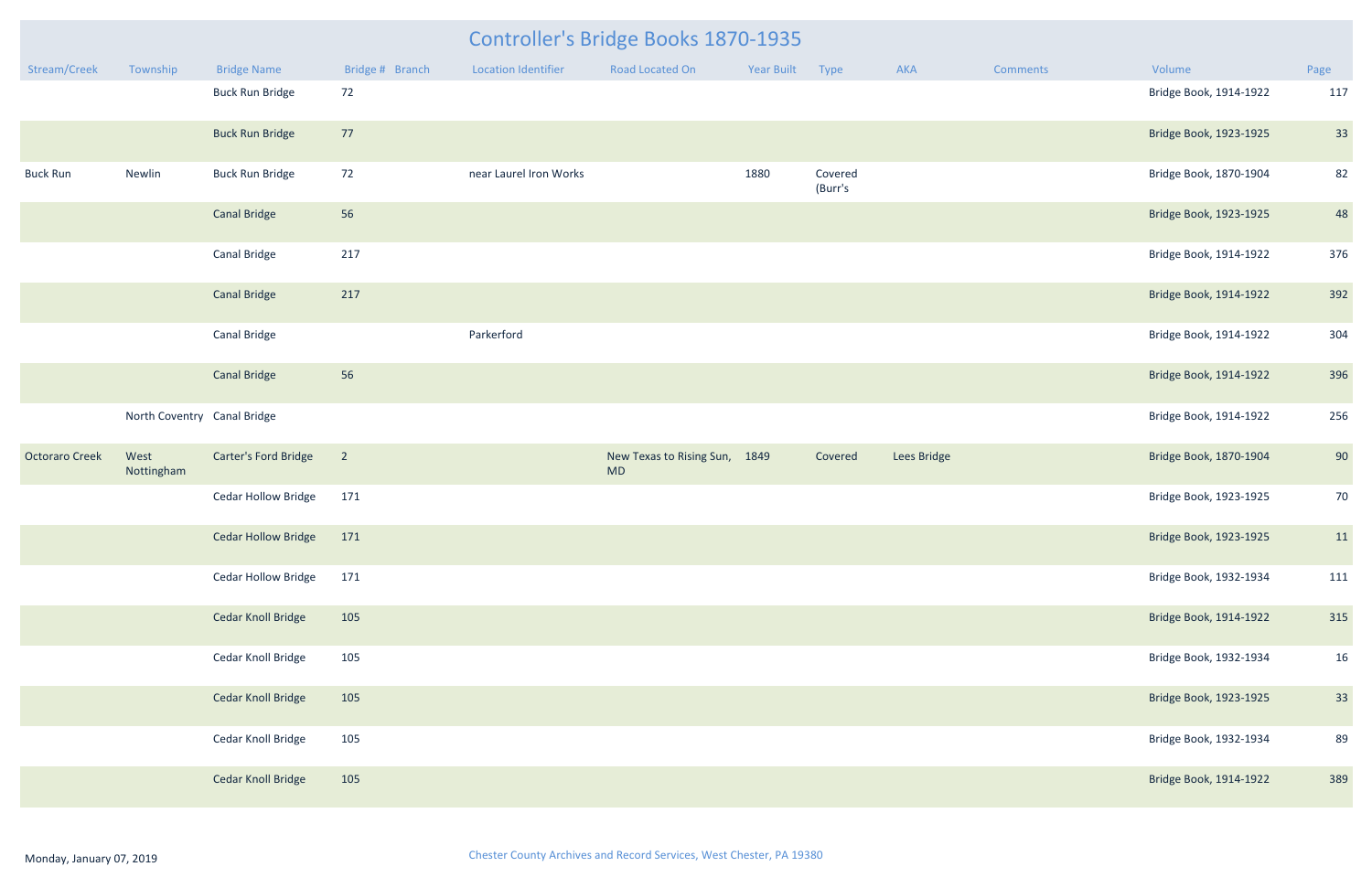| <b>Year Built</b> | <b>Type</b>               | <b>AKA</b>      | <b>Comments</b> | Volume                 | Page           |
|-------------------|---------------------------|-----------------|-----------------|------------------------|----------------|
|                   |                           |                 |                 | Bridge Book, 1935      | 22             |
|                   |                           |                 |                 | Bridge Book, 1923-1925 | $71\,$         |
| 1876              | Iron                      |                 |                 | Bridge Book, 1870-1904 | 31             |
| 1860              | Covered<br>(Burr's        |                 |                 | Bridge Book, 1870-1904 | 108            |
|                   |                           |                 |                 | Bridge Book, 1914-1922 | 89             |
|                   |                           |                 |                 | Bridge Book, 1914-1922 | 120            |
|                   |                           |                 |                 | Bridge Book, 1923-1925 | 34             |
|                   |                           |                 |                 | Bridge Book, 1932-1934 | 42             |
|                   |                           |                 |                 | Bridge Book, 1932-1934 | 266            |
| 1916              | <b>Two Stone</b><br>Arch  |                 |                 | Bridge Book, 1914-1922 | 47             |
|                   |                           |                 |                 | Bridge Book, 1914-1922 | 372            |
| 1789/1885         | Covered                   | Miller's Bridge |                 | Bridge Book, 1870-1904 | $70\,$         |
| 1919              | Concrete and<br>Steel "I" |                 |                 | Bridge Book, 1914-1922 | 107            |
|                   |                           |                 |                 | Bridge Book, 1914-1922 | 390            |
|                   |                           |                 |                 | Bridge Book, 1932-1934 | $9\,$          |
|                   |                           |                 |                 | Bridge Book, 1923-1925 | $\overline{9}$ |
|                   |                           |                 |                 | Bridge Book, 1932-1934 | 197            |
|                   |                           |                 |                 | Bridge Book, 1923-1925 | 66             |

|                                   |                    | <b>Controller's Bridge Books 1870-1935</b>        |                 |                               |                                              |                   |                           |                 |                 |                        |                         |
|-----------------------------------|--------------------|---------------------------------------------------|-----------------|-------------------------------|----------------------------------------------|-------------------|---------------------------|-----------------|-----------------|------------------------|-------------------------|
| Stream/Creek                      | Township           | <b>Bridge Name</b>                                | Bridge # Branch | <b>Location Identifier</b>    | Road Located On                              | Year Built        | Type                      | AKA             | <b>Comments</b> | Volume                 | Page                    |
|                                   |                    | Cedar Knoll Bridge                                | 105             |                               |                                              |                   |                           |                 |                 | Bridge Book, 1935      | 22                      |
|                                   |                    | <b>Cedar Knoll Bridge</b>                         | 105             |                               |                                              |                   |                           |                 |                 | Bridge Book, 1923-1925 | 71                      |
| Brandywine Creek West Caln        |                    | Cedar Knoll Bridge                                | 105             |                               |                                              | 1876              | Iron                      |                 |                 | Bridge Book, 1870-1904 | 31                      |
| <b>Brandywine Creek Pennsbury</b> |                    | <b>Chadds Ford Bridge</b>                         | 84              | on line of Delaware<br>County |                                              | 1860              | Covered<br>(Burr's        |                 |                 | Bridge Book, 1870-1904 | 108                     |
|                                   |                    | Chadd's Ford Bridge                               |                 |                               |                                              |                   |                           |                 |                 | Bridge Book, 1914-1922 | <b>89</b>               |
|                                   |                    | <b>Chalfant's Bridge</b>                          | 269             |                               |                                              |                   |                           |                 |                 | Bridge Book, 1914-1922 | 120                     |
|                                   |                    | Chalfant's Bridge                                 | 269             |                               |                                              |                   |                           |                 |                 | Bridge Book, 1923-1925 | 34                      |
|                                   |                    | <b>Chalfant's Bridge</b>                          | 269             |                               |                                              |                   |                           |                 |                 | Bridge Book, 1932-1934 | 42                      |
|                                   |                    | Chalfant's Bridge                                 | 269             |                               |                                              |                   |                           |                 |                 | Bridge Book, 1932-1934 | 266                     |
| <b>Octoraro Creek</b>             |                    | West Sadsbury Chalfant's Bridge                   | 269             |                               | Atglen to Lincoln Highway 1916               |                   | <b>Two Stone</b><br>Arch  |                 |                 | Bridge Book, 1914-1922 | 47                      |
|                                   |                    | Chalrestown Village<br><b>Bridge</b>              | 177             |                               |                                              |                   |                           |                 |                 | Bridge Book, 1914-1922 | 372                     |
|                                   |                    | White Clay Creek London Grove Chamberlin's Bridge | East Branch     | near Avondale                 | New London to New<br>Garden                  | 1789/1885 Covered |                           | Miller's Bridge |                 | Bridge Book, 1870-1904 | 70                      |
| Indian Run                        | West<br>Brandywine | Chamber's Bridge                                  | 284             |                               | <b>Brandywine Manor to</b><br>Horseshoe Pike | 1919              | Concrete and<br>Steel "I" |                 |                 | Bridge Book, 1914-1922 | 107                     |
|                                   |                    | <b>Chandler's Bridge</b>                          | 65              |                               |                                              |                   |                           |                 |                 | Bridge Book, 1914-1922 | 390                     |
|                                   |                    | Chandler's Bridge                                 | 65              |                               |                                              |                   |                           |                 |                 | Bridge Book, 1932-1934 | $\mathbf{c}$            |
|                                   |                    | <b>Chandler's Bridge</b>                          | 65              |                               |                                              |                   |                           |                 |                 | Bridge Book, 1923-1925 | $\overline{\mathsf{c}}$ |
|                                   |                    | Chandler's Bridge                                 | 65              |                               |                                              |                   |                           |                 |                 | Bridge Book, 1932-1934 | 197                     |
|                                   |                    | <b>Chandler's Bridge</b>                          | 65              |                               |                                              |                   |                           |                 |                 | Bridge Book, 1923-1925 | 66                      |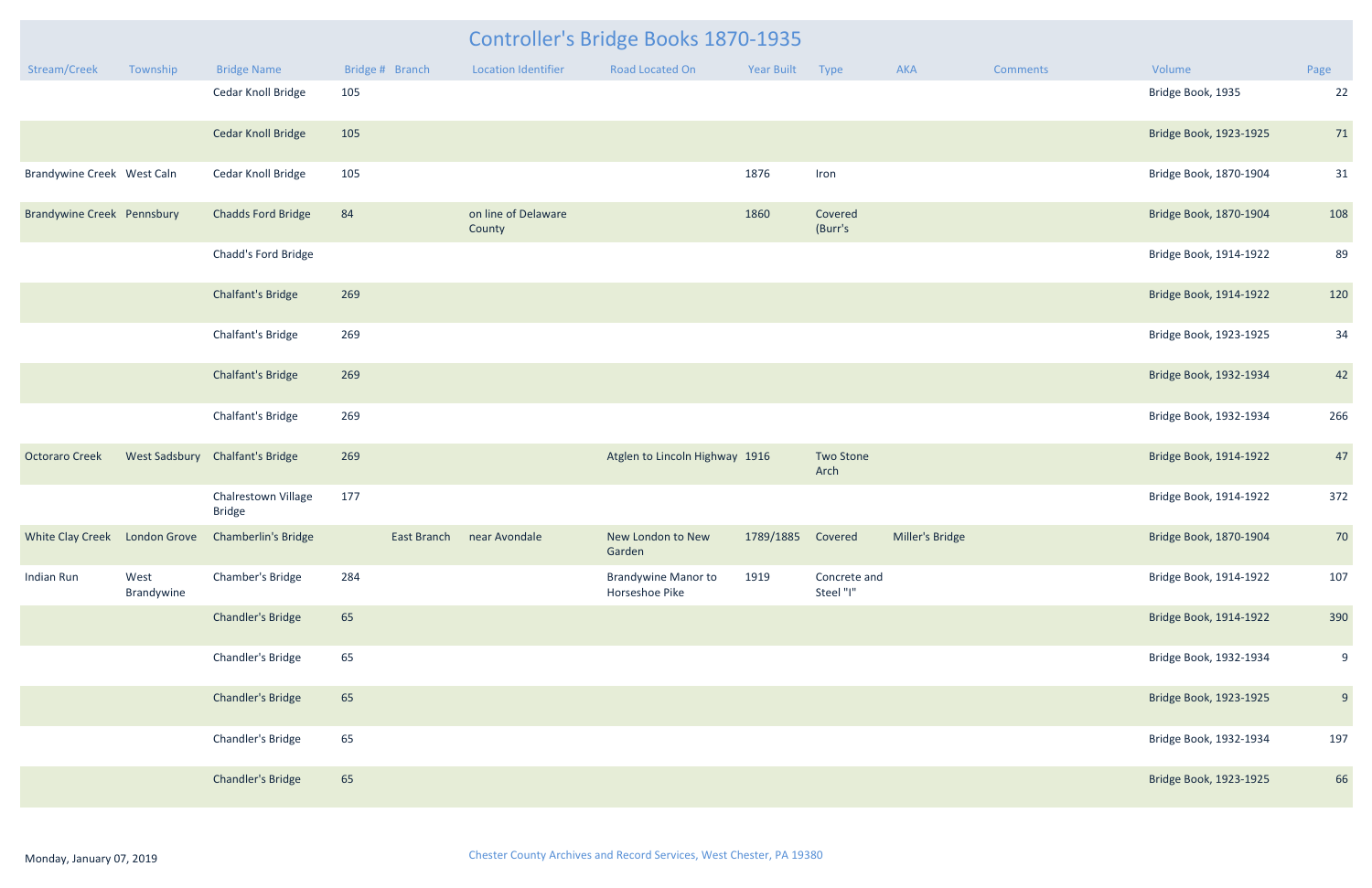| <b>Controller's Bridge Books 1870-1935</b> |                     |                                      |                 |             |                            |                                   |                    |                                 |               |          |                        |      |  |
|--------------------------------------------|---------------------|--------------------------------------|-----------------|-------------|----------------------------|-----------------------------------|--------------------|---------------------------------|---------------|----------|------------------------|------|--|
| Stream/Creek                               | Township            | <b>Bridge Name</b>                   | Bridge # Branch |             | <b>Location Identifier</b> | Road Located On                   | Year Built Type    |                                 | AKA           | Comments | Volume                 | Page |  |
|                                            |                     | Chandler's Bridge                    | 65              |             |                            |                                   |                    |                                 |               |          | Bridge Book, 1932-1934 | 77   |  |
|                                            |                     | <b>Chandler's Bridge</b>             | 65              |             |                            |                                   |                    |                                 |               |          | Bridge Book, 1923-1925 | 15   |  |
|                                            |                     | Chandler's Bridge                    | 65              |             |                            |                                   |                    |                                 |               |          | Bridge Book, 1914-1922 | 375  |  |
|                                            |                     | <b>Chandler's Bridge</b>             | 65              |             |                            |                                   |                    |                                 |               |          | Bridge Book, 1914-1922 | 310  |  |
| <b>Red Clay Creek</b>                      | East<br>Marlborough | Chandler's Bridge                    | 65              | West Branch |                            | Kennett Square to<br>London Grove | 1889               | Iron                            |               |          | Bridge Book, 1870-1904 | 197  |  |
| <b>Red Clay Creek</b>                      | East<br>Marlborough | <b>Chandler's Bridge</b>             | 65              |             |                            |                                   |                    |                                 |               |          | Bridge Book, 1914-1922 | 362  |  |
| <b>Red Clay Creek</b>                      | East<br>Marlborough | Chandler's Bridge                    |                 |             |                            |                                   |                    |                                 |               |          | Bridge Book, 1914-1922 | 364  |  |
| White Clay Creek New Garden                |                     | Chandlerville Bridge                 |                 |             |                            |                                   | 1856/1871/<br>1899 | 1856 - Queen Landenberg<br>Post | <b>Bridge</b> |          | Bridge Book, 1870-1904 | 77   |  |
|                                            |                     | Charlestown Bridge                   | 177             |             |                            |                                   |                    |                                 |               |          | Bridge Book, 1914-1922 | 266  |  |
|                                            |                     | Charlestown Bridge                   | 177             |             |                            |                                   |                    |                                 |               |          | Bridge Book, 1932-1934 | 232  |  |
|                                            |                     | Charlestown Bridge                   | 177             |             |                            |                                   |                    |                                 |               |          | Bridge Book, 1932-1934 | 27   |  |
|                                            |                     | Charlestown Bridge 177               |                 |             |                            |                                   |                    |                                 |               |          | Bridge Book, 1923-1925 | 16   |  |
|                                            |                     | Charlestown Village<br><b>Bridge</b> | 177             |             |                            |                                   |                    |                                 |               |          | Bridge Book, 1914-1922 | 114  |  |
|                                            |                     | Chester Springs Bridge 182           |                 |             |                            |                                   |                    |                                 |               |          | Bridge Book, 1932-1934 | 28   |  |
|                                            |                     | Chester Springs Bridge 182           |                 |             |                            |                                   |                    |                                 |               |          | Bridge Book, 1914-1922 | 308  |  |
|                                            |                     | Chester Springs Bridge 181           |                 |             |                            |                                   |                    |                                 |               |          | Bridge Book, 1914-1922 | 312  |  |
|                                            |                     | Chester Springs Bridge 182           |                 |             |                            |                                   |                    |                                 |               |          | Bridge Book, 1932-1934 | 115  |  |
| <b>Pickering Creek</b>                     | West Pikeland       | Chester Springs Bridge 181           |                 |             |                            |                                   | 1905               | <b>Steel Plate</b><br>Girder    |               |          | Bridge Book, 1870-1904 | 120  |  |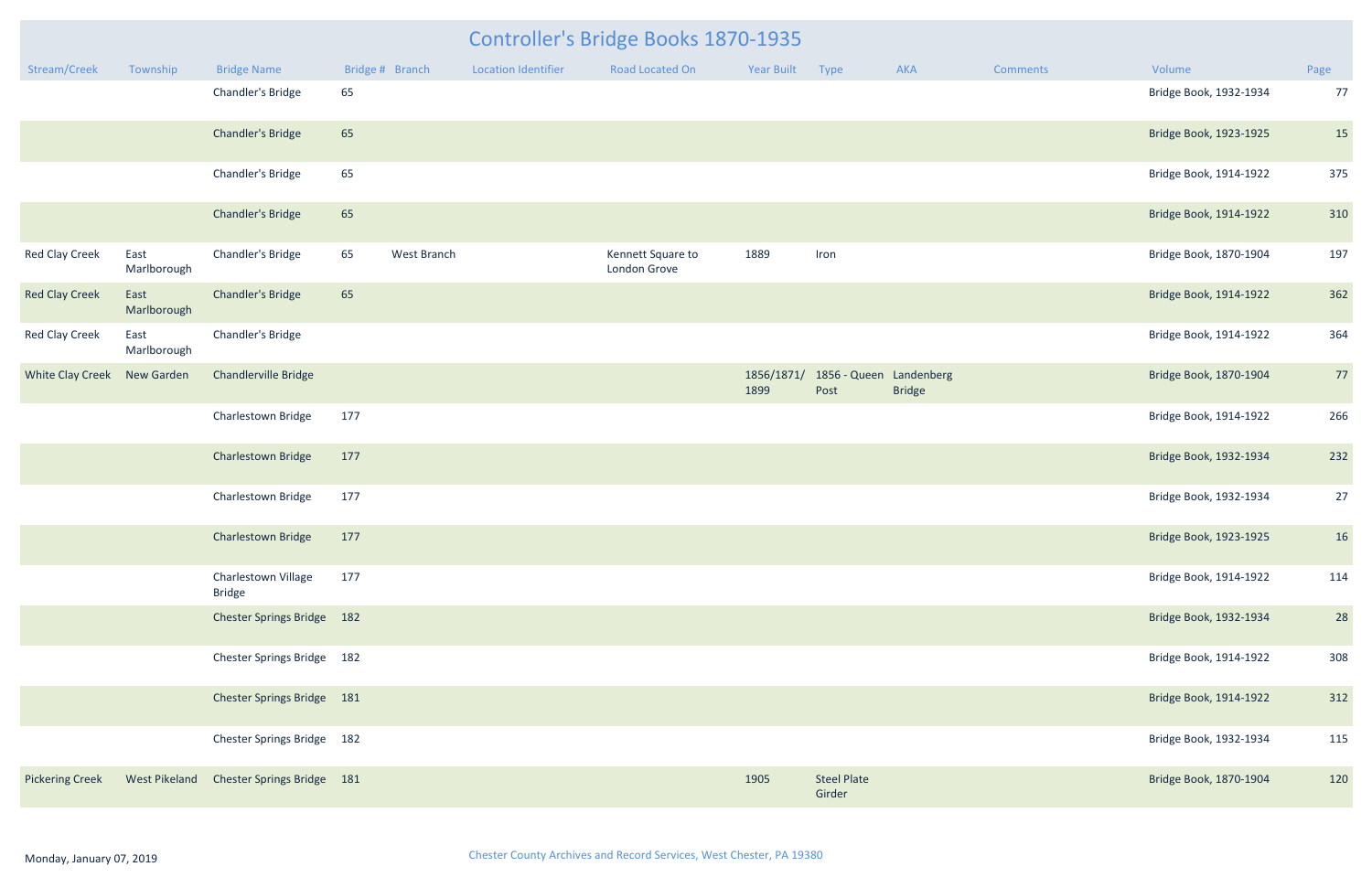| Stream/Creek           | Township             | <b>Bridge Name</b>                              | Bridge # Branch | <b>Location Identifier</b>       | <b>Road Located On</b>                   | <b>Year Built</b> | Type                        | <b>AKA</b>       | <b>Comments</b> | Volume                 | Page         |
|------------------------|----------------------|-------------------------------------------------|-----------------|----------------------------------|------------------------------------------|-------------------|-----------------------------|------------------|-----------------|------------------------|--------------|
| <b>Pickering Creek</b> | West Pikeland        | <b>Chester Springs Bridge</b>                   | 182             | near Chester Springs             |                                          | 1861/1879         | 1861 - Queen<br>Post/1879 - |                  |                 | Bridge Book, 1870-1904 | 121          |
| <b>Pickering Creek</b> | <b>West Pikeland</b> | <b>Chester Springs Bridge</b>                   | 277             | West Branch near Chester Springs | Chester Springs to the<br>Conestoga Pike | 1917              | Concrete and<br>Steel "I"   |                  |                 | Bridge Book, 1914-1922 | 71           |
|                        |                      | <b>Chester Springs</b><br><b>Covered Bridge</b> | 182             |                                  |                                          |                   |                             |                  |                 | Bridge Book, 1923-1925 | 62           |
|                        |                      | <b>Chester Springs</b><br><b>Covered Bridge</b> | 182             |                                  |                                          |                   |                             |                  |                 | Bridge Book, 1914-1922 | 102          |
|                        |                      | <b>Chester Springs</b><br>Covered Bridge        | 182             |                                  |                                          |                   |                             |                  |                 | Bridge Book, 1923-1925 | 33           |
|                        |                      | <b>Chester Springs</b><br><b>Covered Bridge</b> | 182             |                                  |                                          |                   |                             |                  |                 | Bridge Book, 1914-1922 | 383          |
|                        |                      | <b>Chester Springs</b><br>Covered Bridge        | 182             |                                  |                                          |                   |                             |                  |                 | Bridge Book, 1923-1925 | $\mathbf{1}$ |
|                        | <b>West Pikeland</b> | <b>Chester Springs</b><br><b>Covered Bridge</b> | 182             |                                  |                                          |                   |                             |                  |                 | Bridge Book, 1914-1922 | 332          |
| <b>Pickering Creek</b> | <b>West Pikeland</b> | <b>Chester Springs</b><br>Covered Bridge        | 182             |                                  |                                          |                   |                             |                  |                 | Bridge Book, 1914-1922 | 360          |
|                        |                      | Chester Springs Iron<br><b>Bridge</b>           | 181             |                                  |                                          |                   |                             |                  |                 | Bridge Book, 1914-1922 | 117          |
| <b>French Creek</b>    | <b>East Vincent</b>  | Chrisman's Bridge                               | 191             | at Chrisman's Mill               | Ridge Road to Kimberton 1854             |                   | Covered                     | Lockard's Bridge |                 | Bridge Book, 1870-1904 | 143          |
| <b>French Creek</b>    | <b>West Vincent</b>  | Chrisman's Bridge                               | 191             | at Chrisman's Mill               |                                          |                   |                             |                  | See page 143    | Bridge Book, 1870-1904 | 150          |
|                        |                      | Clifton Mills Bridge                            | 67              |                                  |                                          |                   |                             |                  |                 | Bridge Book, 1932-1934 | 10           |
|                        |                      | <b>Clifton Mills Bridge</b>                     | 67              |                                  |                                          |                   |                             |                  |                 | Bridge Book, 1914-1922 | 364          |
|                        |                      | <b>Clifton Mills Bridge</b>                     | 67              |                                  |                                          |                   |                             |                  |                 | Bridge Book, 1923-1925 | 38           |
|                        |                      | <b>Clifton Mills Bridge</b>                     | 67              |                                  |                                          |                   |                             |                  |                 | Bridge Book, 1932-1934 | 198          |
|                        |                      | <b>Clifton Mills Bridge</b>                     | 67              |                                  |                                          |                   |                             |                  |                 | Bridge Book, 1932-1934 | 78           |
|                        |                      | <b>Clifton Mills Bridge</b>                     | 67              |                                  |                                          |                   |                             |                  |                 | Bridge Book, 1935      | 13           |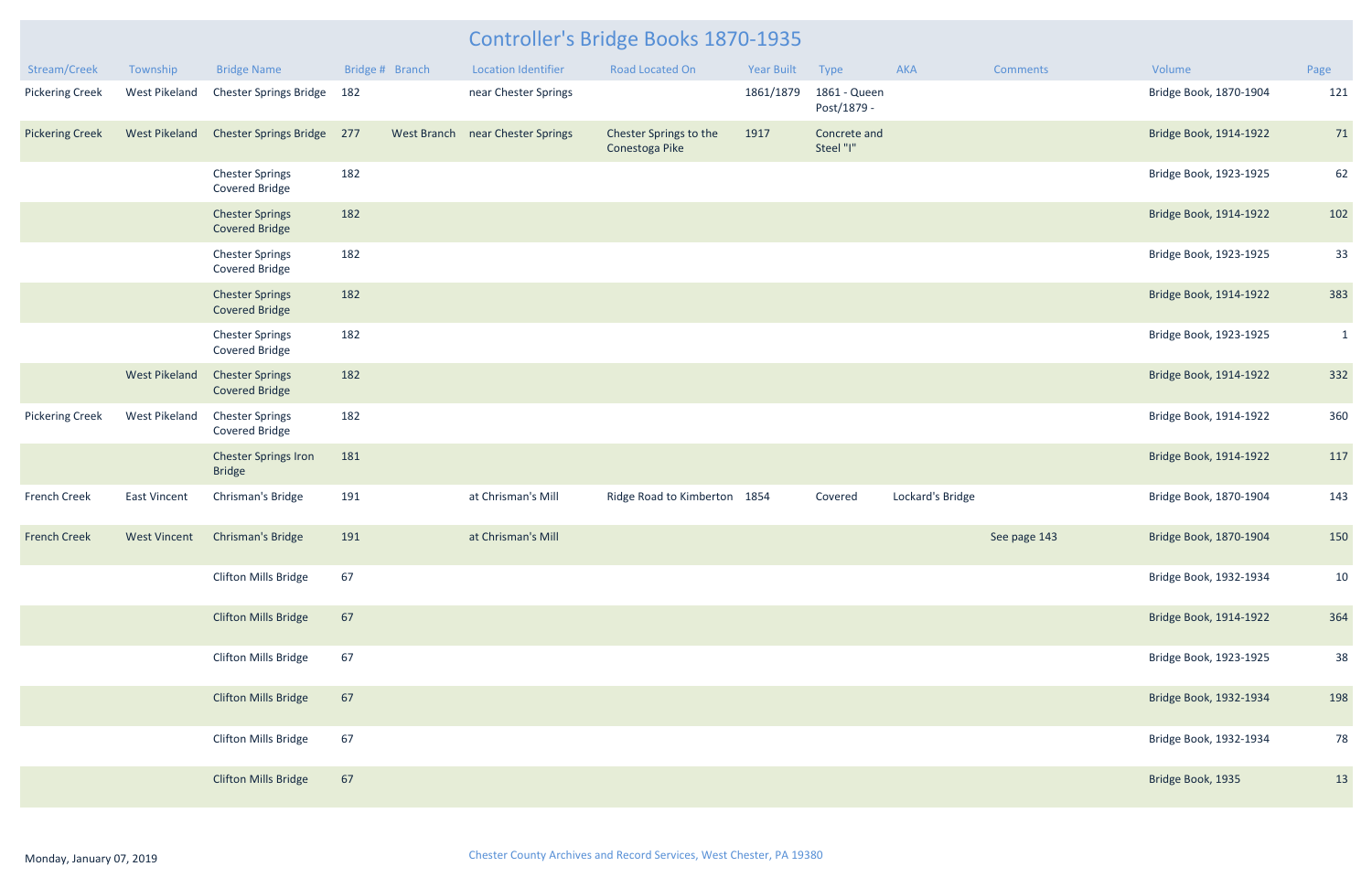|                       |                    |                              |     |                 | <b>Controller's Bridge Books 1870-1935</b> |                                 |            |                    |                                   |                 |                        |      |
|-----------------------|--------------------|------------------------------|-----|-----------------|--------------------------------------------|---------------------------------|------------|--------------------|-----------------------------------|-----------------|------------------------|------|
| Stream/Creek          | Township           | <b>Bridge Name</b>           |     | Bridge # Branch | <b>Location Identifier</b>                 | Road Located On                 | Year Built | Type               | AKA                               | <b>Comments</b> | Volume                 | Page |
|                       |                    | Clifton's Mill Bridge        | 67  |                 |                                            |                                 |            |                    |                                   |                 | Bridge Book, 1914-1922 | 292  |
| <b>Red Clay Creek</b> | Kennett            | <b>Clifton's Mill Bridge</b> | 67  |                 | East Branch at Taylor's Mill               | Kennett Square to<br>Wilmington | 1852       | Open Queen<br>Post |                                   |                 | Bridge Book, 1870-1904 | 60   |
|                       |                    | <b>Coates Bridge</b>         | 323 |                 |                                            |                                 | 1934       |                    |                                   |                 | Bridge Book, 1932-1934 | 294  |
|                       |                    | <b>Coates Bridge</b>         | 323 |                 |                                            |                                 |            |                    |                                   |                 | Bridge Book, 1935      | 75   |
|                       |                    | Conn's Ford Bridge           | 29  |                 |                                            |                                 |            |                    |                                   |                 | Bridge Book, 1932-1934 | 62   |
|                       |                    | Conn's Ford Bridge           | 23  |                 |                                            |                                 |            |                    |                                   |                 | Bridge Book, 1914-1922 | 124  |
|                       |                    | Conn's Ford Bridge           | 29  |                 |                                            |                                 |            |                    |                                   |                 | Bridge Book, 1923-1925 | 32   |
|                       |                    | Conn's Ford Bridge           | 29  |                 |                                            |                                 |            |                    |                                   |                 | Bridge Book, 1932-1934 | 182  |
|                       |                    | Conn's Ford Bridge           | 29  |                 |                                            |                                 |            |                    |                                   |                 | Bridge Book, 1923-1925 | 10   |
| <b>Big Elk Creek</b>  | East<br>Nottingham | Conn's Ford Bridge           | 29  |                 |                                            | New London to Oxford            | 1875       | Iron               |                                   |                 | Bridge Book, 1870-1904 | 88   |
| <b>Big Elk Creek</b>  | New London         | Conn's Ford Bridge           | 29  |                 |                                            | New London to Oxford            | 1875       | Iron               |                                   |                 | Bridge Book, 1909-1915 | 14   |
| <b>Big Elk Creek</b>  | East<br>Nottingham | Conn's Lower Bridge          | 28  |                 |                                            | Oxford to New London            | 1875       | Iron               | Linton Stephen's<br><b>Bridge</b> |                 | Bridge Book, 1909-1915 | 13   |
|                       |                    | Cook's Bridge                | 195 |                 |                                            |                                 |            |                    |                                   |                 | Bridge Book, 1932-1934 | 120  |
|                       |                    | Cook's Bridge                | 195 |                 |                                            |                                 |            |                    |                                   |                 | Bridge Book, 1932-1934 | 32   |
|                       |                    | Cook's Bridge                | 195 |                 |                                            |                                 |            |                    |                                   |                 | Bridge Book, 1914-1922 | 389  |
|                       |                    | Cook's Bridge                | 195 |                 |                                            |                                 |            |                    |                                   |                 | Bridge Book, 1914-1922 | 376  |
|                       |                    | Cook's Bridge                | 195 |                 |                                            |                                 |            |                    |                                   |                 | Bridge Book, 1923-1925 | 70   |
|                       |                    | Cook's Bridge                | 195 |                 |                                            |                                 |            |                    |                                   |                 | Bridge Book, 1932-1934 | 239  |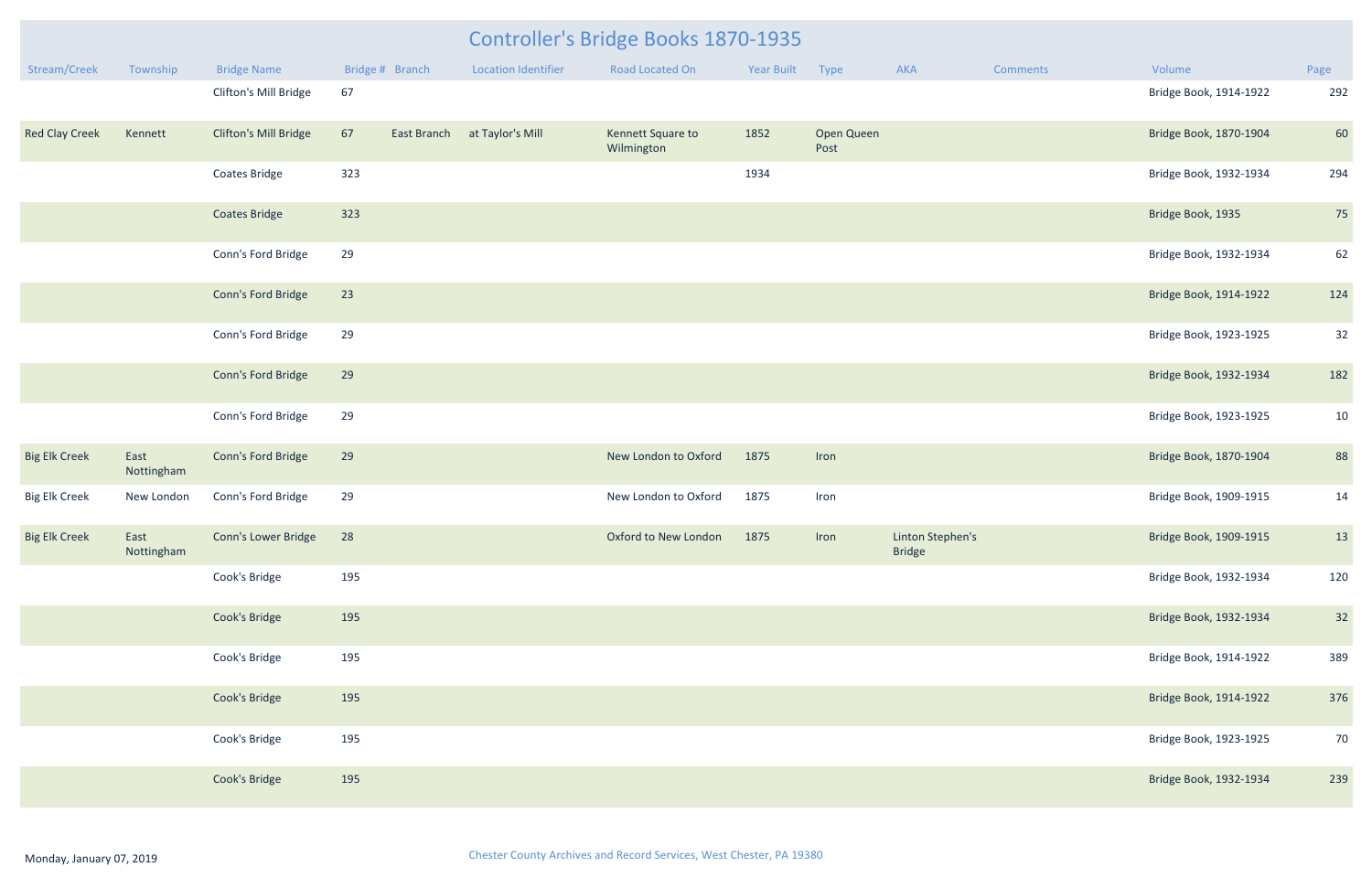|                                              |               | <b>Controller's Bridge Books 1870-1935</b> |                 |                     |                       |                 |                        |     |                 |                        |      |  |  |  |
|----------------------------------------------|---------------|--------------------------------------------|-----------------|---------------------|-----------------------|-----------------|------------------------|-----|-----------------|------------------------|------|--|--|--|
| Stream/Creek                                 | Township      | <b>Bridge Name</b>                         | Bridge # Branch | Location Identifier | Road Located On       | Year Built Type |                        | AKA | <b>Comments</b> | Volume                 | Page |  |  |  |
|                                              | East Vincent  | Cook's Bridge                              | 195             |                     |                       |                 |                        |     |                 | Bridge Book, 1914-1922 | 128  |  |  |  |
| <b>French Creek</b>                          | East Vincent  | Cook's Ford Bridge                         | 195             |                     |                       | 1897            |                        |     |                 | Bridge Book, 1870-1904 | 152  |  |  |  |
|                                              |               | Cook's Fording Bridge                      | 195             |                     |                       |                 |                        |     |                 | Bridge Book, 1914-1922 | 316  |  |  |  |
|                                              |               | Cook's Glen Bridge                         | 195             |                     |                       |                 |                        |     |                 | Bridge Book, 1923-1925 | 16   |  |  |  |
|                                              | East Pikeland | Coombs Bridge                              | 205             |                     |                       |                 |                        |     |                 | Bridge Book, 1914-1922 | 337  |  |  |  |
|                                              |               | Cope's Bridge                              | 114             |                     |                       |                 |                        |     |                 | Bridge Book, 1914-1922 | 261  |  |  |  |
|                                              |               | Cope's Bridge                              | 114             |                     |                       |                 |                        |     |                 | Bridge Book, 1914-1922 | 120  |  |  |  |
|                                              |               | Cope's Bridge                              | 114             |                     |                       |                 |                        |     |                 | Bridge Book, 1923-1925 | 17   |  |  |  |
|                                              |               | Cope's Bridge                              | 114             |                     |                       |                 |                        |     |                 | Bridge Book, 1923-1925 | 18   |  |  |  |
|                                              |               | Cope's Bridge                              | 114             |                     |                       |                 |                        |     |                 | Bridge Book, 1923-1925 | 70   |  |  |  |
|                                              | East Bradford | Cope's Bridge                              | 114             |                     |                       |                 |                        |     |                 | Bridge Book, 1914-1922 | 338  |  |  |  |
| Brandywine Creek East Bradford Cope's Bridge |               |                                            | 114 East Branch |                     | <b>Strasburg Road</b> | 1807            | Stone arched<br>bridge |     |                 | Bridge Book, 1870-1904 | 11   |  |  |  |
|                                              |               | Cornog's Bridge                            | 137             |                     |                       |                 |                        |     |                 | Bridge Book, 1923-1925 | 18   |  |  |  |
|                                              |               | Cornog's Bridge                            | 137             |                     |                       |                 |                        |     |                 | Bridge Book, 1914-1922 | 374  |  |  |  |
|                                              |               | Cornog's Bridge                            | 137             |                     |                       |                 |                        |     |                 | Bridge Book, 1914-1922 | 391  |  |  |  |
|                                              |               | Cornog's Bridge                            | 137             |                     |                       |                 |                        |     |                 | Bridge Book, 1932-1934 | 100  |  |  |  |
|                                              |               | Cornog's Bridge                            | 137             |                     |                       |                 |                        |     |                 | Bridge Book, 1932-1934 | 21   |  |  |  |
|                                              |               | <b>Cornog's Bridge</b>                     | 137             |                     |                       |                 |                        |     |                 | Bridge Book, 1914-1922 | 279  |  |  |  |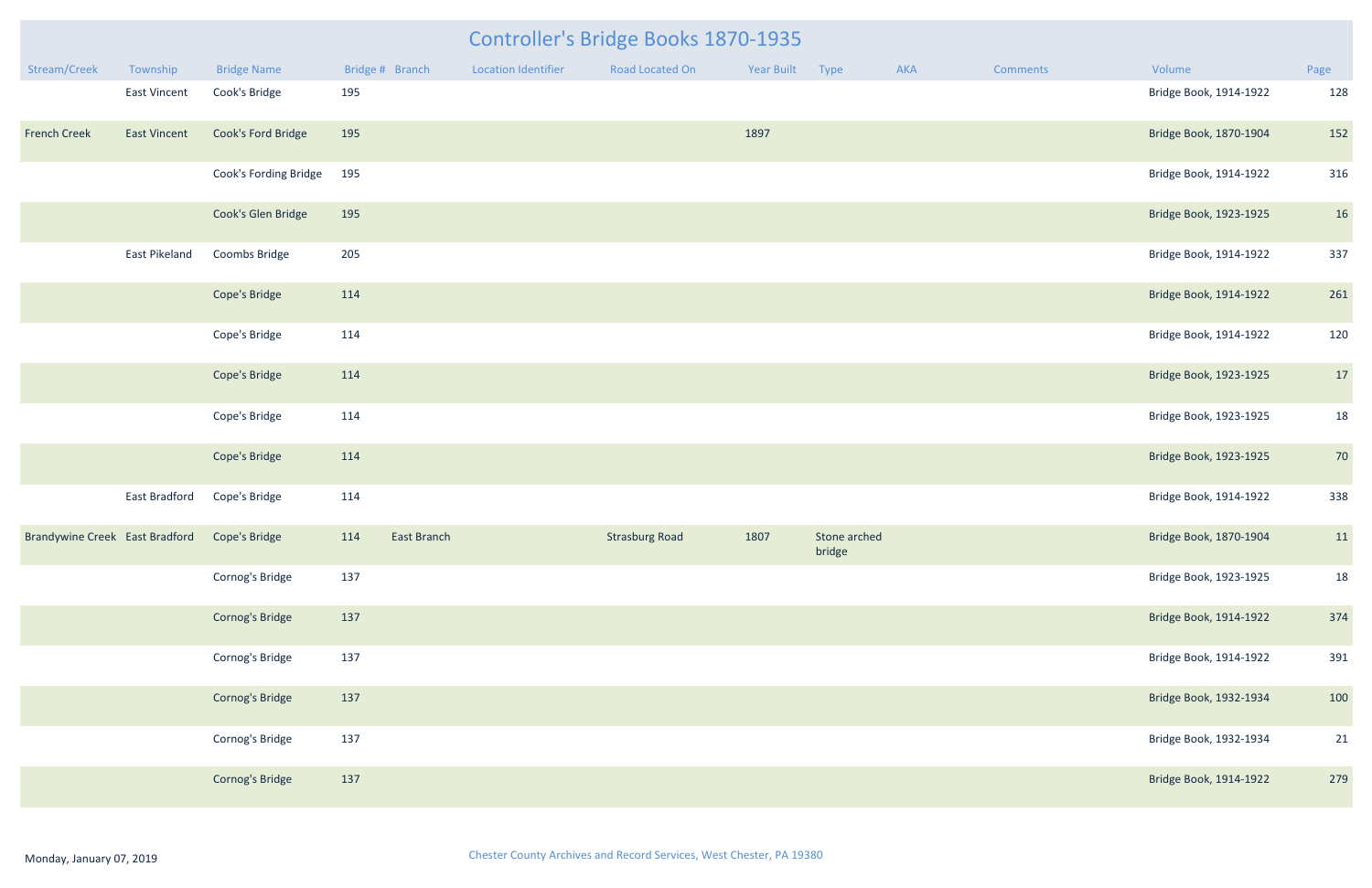|                          |            |                                     |     |                 | Controller's Bridge Books 1870-1935 |                                   |            |           |     |          |                        |              |
|--------------------------|------------|-------------------------------------|-----|-----------------|-------------------------------------|-----------------------------------|------------|-----------|-----|----------|------------------------|--------------|
| Stream/Creek             | Township   | <b>Bridge Name</b>                  |     | Bridge # Branch | <b>Location Identifier</b>          | Road Located On                   | Year Built | Type      | AKA | Comments | Volume                 | Page         |
|                          |            | Cornog's Bridge                     | 137 |                 |                                     |                                   |            |           |     |          | Bridge Book, 1914-1922 | 342          |
|                          |            | Cornog's Bridge                     | 137 |                 |                                     |                                   |            |           |     |          | Bridge Book, 1923-1925 | 62           |
| Brandywine Creek Wallace |            | Cornog's Bridge                     | 137 | East Branch     |                                     | Cornog's Station to<br>Buttertown | 1849       | Covered   |     |          | Bridge Book, 1870-1904 | 157          |
|                          | Tredyffrin | <b>Cossart's Bridge</b>             | 241 |                 | <b>Valley Forge</b>                 |                                   |            |           |     |          | Bridge Book, 1914-1922 | 364          |
|                          |            | Coventryville Bridge                | 198 |                 |                                     |                                   |            |           |     |          | Bridge Book, 1914-1922 | 128          |
|                          |            | Coventryville Bridge                | 198 |                 |                                     |                                   |            |           |     |          | Bridge Book, 1914-1922 | 103          |
|                          |            | Coventryville Bridge                | 198 |                 |                                     |                                   |            |           |     |          | Bridge Book, 1914-1922 | 389          |
|                          |            | Coventryville Bridge                | 198 |                 |                                     |                                   |            |           |     |          | Bridge Book, 1914-1922 | 376          |
|                          |            | Coventryville Bridge                | 198 |                 |                                     |                                   |            |           |     |          | Bridge Book, 1935      | 46           |
|                          |            | Coventryville Bridge                | 198 |                 |                                     |                                   |            |           |     |          | Bridge Book, 1932-1934 | 121          |
|                          |            | Coventryville Bridge                | 198 |                 |                                     |                                   |            |           |     |          | Bridge Book, 1932-1934 | 240          |
|                          |            | Coventryville Bridge                | 198 |                 |                                     |                                   |            |           |     |          | Bridge Book, 1914-1922 | 87           |
| French Creek             |            | South Coventry Coventryville Bridge | 198 |                 | at Coventryville                    |                                   | 1837       | King post |     |          | Bridge Book, 1870-1904 | 35           |
|                          |            | Covered Wooden<br><b>Bridge</b>     |     |                 | head Valley Forge Dam               |                                   |            |           |     |          | Bridge Book, 1914-1922 | 273          |
|                          |            | Cream Bridge                        | 20  |                 |                                     |                                   |            |           |     |          | Bridge Book, 1932-1934 | 58           |
|                          |            | <b>Cream Bridge</b>                 | 20  |                 |                                     |                                   |            |           |     |          | Bridge Book, 1914-1922 | 294          |
|                          |            | Cream Bridge                        | 20  |                 |                                     |                                   |            |           |     |          | Bridge Book, 1932-1934 | $\mathbf{1}$ |
|                          |            | <b>Cream Bridge</b>                 | 20  |                 |                                     |                                   |            |           |     |          | Bridge Book, 1935      | $\mathbf{1}$ |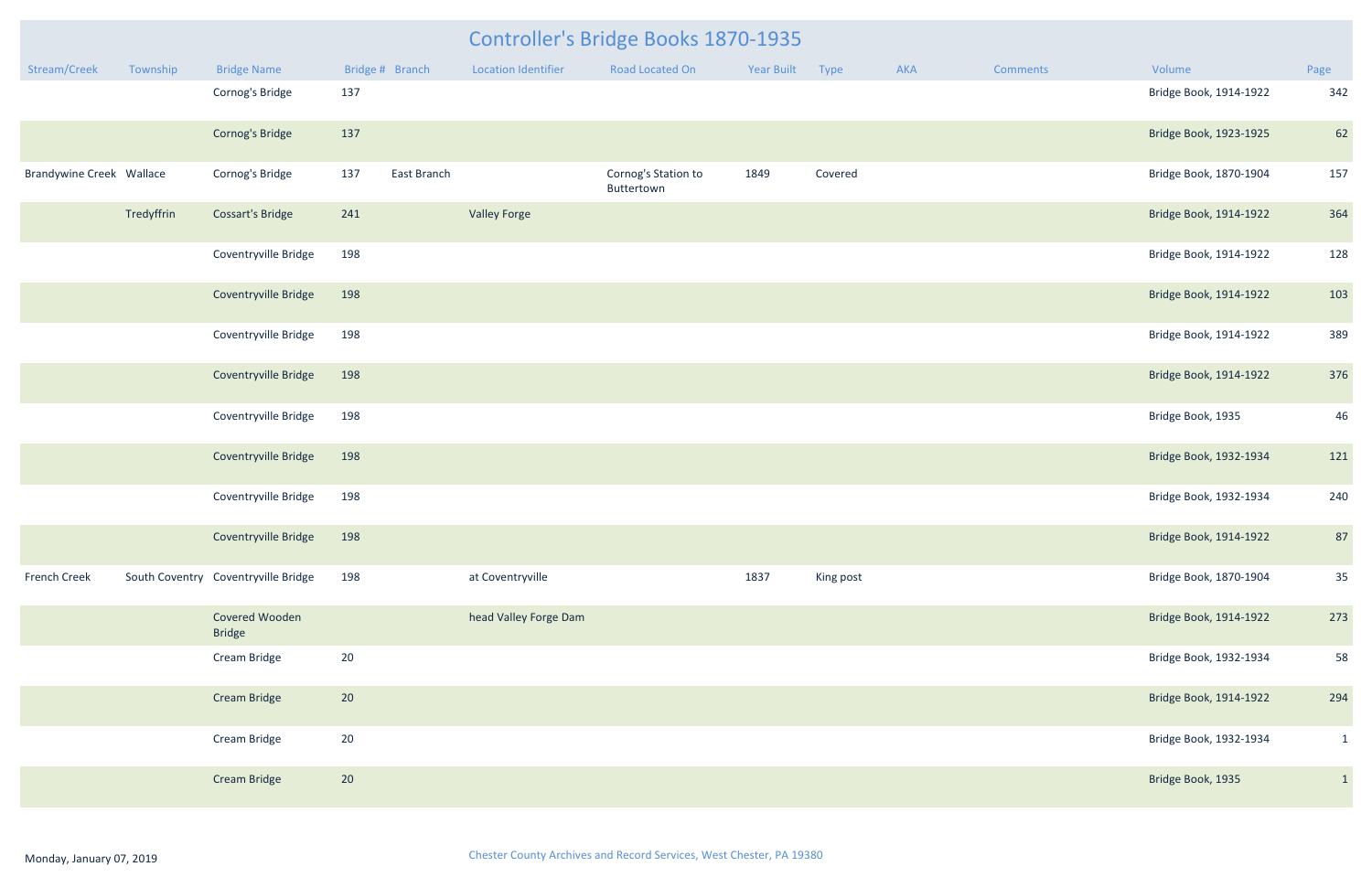| Stream/Creek                | Township            | <b>Bridge Name</b>      |     | Bridge # Branch | <b>Location Identifier</b>                      | Road Located On            | <b>Year Built</b> | Type | <b>AKA</b>        | Comments | Volume                 | Page           |
|-----------------------------|---------------------|-------------------------|-----|-----------------|-------------------------------------------------|----------------------------|-------------------|------|-------------------|----------|------------------------|----------------|
| Muddy Runn                  | <b>Upper Oxford</b> | Cream Bridge            | 20  |                 |                                                 | <b>Oxford to Homeville</b> | 1899              | Iron | Ferguson's Bridge |          | Bridge Book, 1909-1915 | $\overline{4}$ |
|                             |                     | <b>Cromby Bridge</b>    | 205 |                 |                                                 |                            |                   |      |                   |          | Bridge Book, 1914-1922 | 360            |
|                             |                     | Cromby Bridge           | 205 |                 |                                                 |                            |                   |      |                   |          | Bridge Book, 1932-1934 | 123            |
|                             |                     | <b>Cromby Bridge</b>    | 205 |                 |                                                 |                            |                   |      |                   |          | Bridge Book, 1914-1922 | 375            |
|                             |                     | <b>Cromby Bridge</b>    | 205 |                 |                                                 |                            |                   |      |                   |          | Bridge Book, 1923-1925 | 41             |
|                             |                     | <b>Cromby Bridge</b>    | 205 |                 |                                                 |                            |                   |      |                   |          | Bridge Book, 1932-1934 | 242            |
|                             |                     | <b>Cromby Bridge</b>    | 205 |                 |                                                 |                            |                   |      |                   |          | Bridge Book, 1923-1925 | 18             |
|                             |                     | <b>Cromby Bridge</b>    | 205 |                 |                                                 |                            |                   |      |                   |          | Bridge Book, 1914-1922 | 353            |
|                             |                     | Cromby's Bridge         | 205 |                 |                                                 |                            |                   |      |                   |          | Bridge Book, 1914-1922 | 307            |
|                             |                     | Crossan's Bridge        | 55  |                 |                                                 |                            |                   |      |                   |          | Bridge Book, 1932-1934 | 73             |
|                             |                     | Crossan's Bridge        | 55  |                 |                                                 |                            |                   |      |                   |          | Bridge Book, 1914-1922 | 383            |
|                             |                     | Crossan's Bridge        | 55  |                 |                                                 |                            |                   |      |                   |          | Bridge Book, 1932-1934 | 194            |
|                             |                     | Crossan's Bridge        | 55  |                 |                                                 |                            |                   |      |                   |          | Bridge Book, 1914-1922 | 267            |
|                             |                     | Crossan's Bridge        | 55  |                 |                                                 |                            |                   |      |                   |          | Bridge Book, 1932-1934 | $\overline{7}$ |
|                             |                     | Crossan's Bridge        | 55  |                 |                                                 |                            |                   |      |                   |          | Bridge Book, 1923-1925 | 59             |
| White Clay Creek New Garden |                     | <b>Crossan's Bridge</b> | 55  | East Branch     |                                                 |                            |                   |      |                   |          | Bridge Book, 1914-1922 | 358            |
| White Clay Creek New Garden |                     | Crosson's Bridge        | 55  | East Branch     | at Crosson's Mill<br>(originally Pearon's Ford) | Avondale to Chesterville   |                   | Iron |                   |          | Bridge Book, 1909-1915 | 43             |
|                             |                     | Cupola Bridge           | 145 |                 |                                                 |                            |                   |      |                   |          | Bridge Book, 1914-1922 | 254            |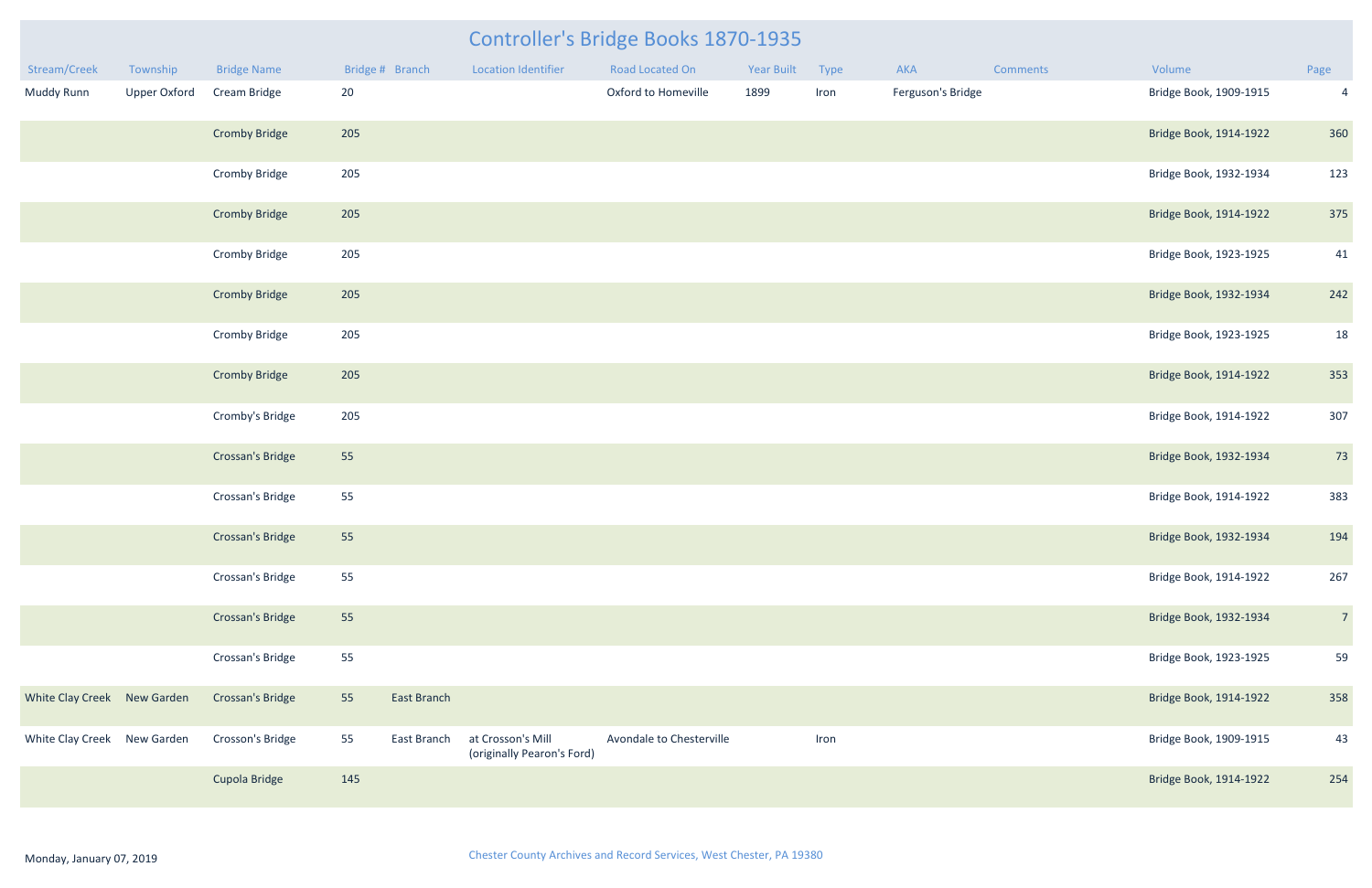| Stream/Creek           | Township    | <b>Bridge Name</b>  | Bridge # Branch | <b>Location Identifier</b> | Road Located On | Year Built | Type | AKA | <b>Comments</b> | Volume                 | Page |
|------------------------|-------------|---------------------|-----------------|----------------------------|-----------------|------------|------|-----|-----------------|------------------------|------|
| <b>Pickering Creek</b> | Charlestown | Cupola Bridge       | 178             | on land of Han. Davis      |                 | 1894       | Iron |     |                 | Bridge Book, 1870-1904 | 39   |
|                        |             | Darlington's Bridge |                 |                            |                 |            |      |     |                 | Bridge Book, 1914-1922 | 254  |
|                        |             | Davis Bridge        | 178             |                            |                 |            |      |     |                 | Bridge Book, 1932-1934 | 113  |
|                        |             | Davis Bridge        | 178             |                            |                 |            |      |     |                 | Bridge Book, 1914-1922 | 385  |
|                        |             | Davis Bridge        | 178             |                            |                 |            |      |     |                 | Bridge Book, 1935      | 41   |
|                        |             | Davis Bridge        | 178             |                            |                 |            |      |     |                 | Bridge Book, 1923-1925 | 11   |
|                        |             | Davis Bridge        |                 |                            |                 |            |      |     |                 | Bridge Book, 1914-1922 | 294  |
|                        |             | Deery's Bridge      | 306             |                            |                 |            |      |     |                 | Bridge Book, 1932-1934 | 283  |
|                        |             | Deery's Bridge      | 306             |                            |                 |            |      |     |                 | Bridge Book, 1932-1934 | 167  |
|                        |             | Dengler's Bridge    | 201             |                            |                 |            |      |     |                 | Bridge Book, 1932-1934 | 33   |
|                        |             | Dengler's Bridge    | 201             |                            |                 |            |      |     |                 | Bridge Book, 1932-1934 | 241  |
|                        |             | Dengler's Bridge    | 201             |                            |                 |            |      |     |                 | Bridge Book, 1914-1922 | 313  |
|                        |             | Dengler's Bridge    | 201             |                            |                 |            |      |     |                 | Bridge Book, 1923-1925 | 71   |
|                        |             | Dengler's Bridge    | 201             |                            |                 |            |      |     |                 | Bridge Book, 1935      | 46   |
|                        |             | Dengler's Bridge    | 201             |                            |                 |            |      |     |                 | Bridge Book, 1932-1934 | 122  |
|                        |             | Denny's Bridge      | 130             |                            |                 |            |      |     |                 | Bridge Book, 1914-1922 | 105  |
|                        |             | Denny's Bridge      | 130             |                            |                 |            |      |     |                 | Bridge Book, 1914-1922 | 313  |
|                        |             | Denny's Bridge      | 130             |                            |                 |            |      |     |                 | Bridge Book, 1914-1922 | 126  |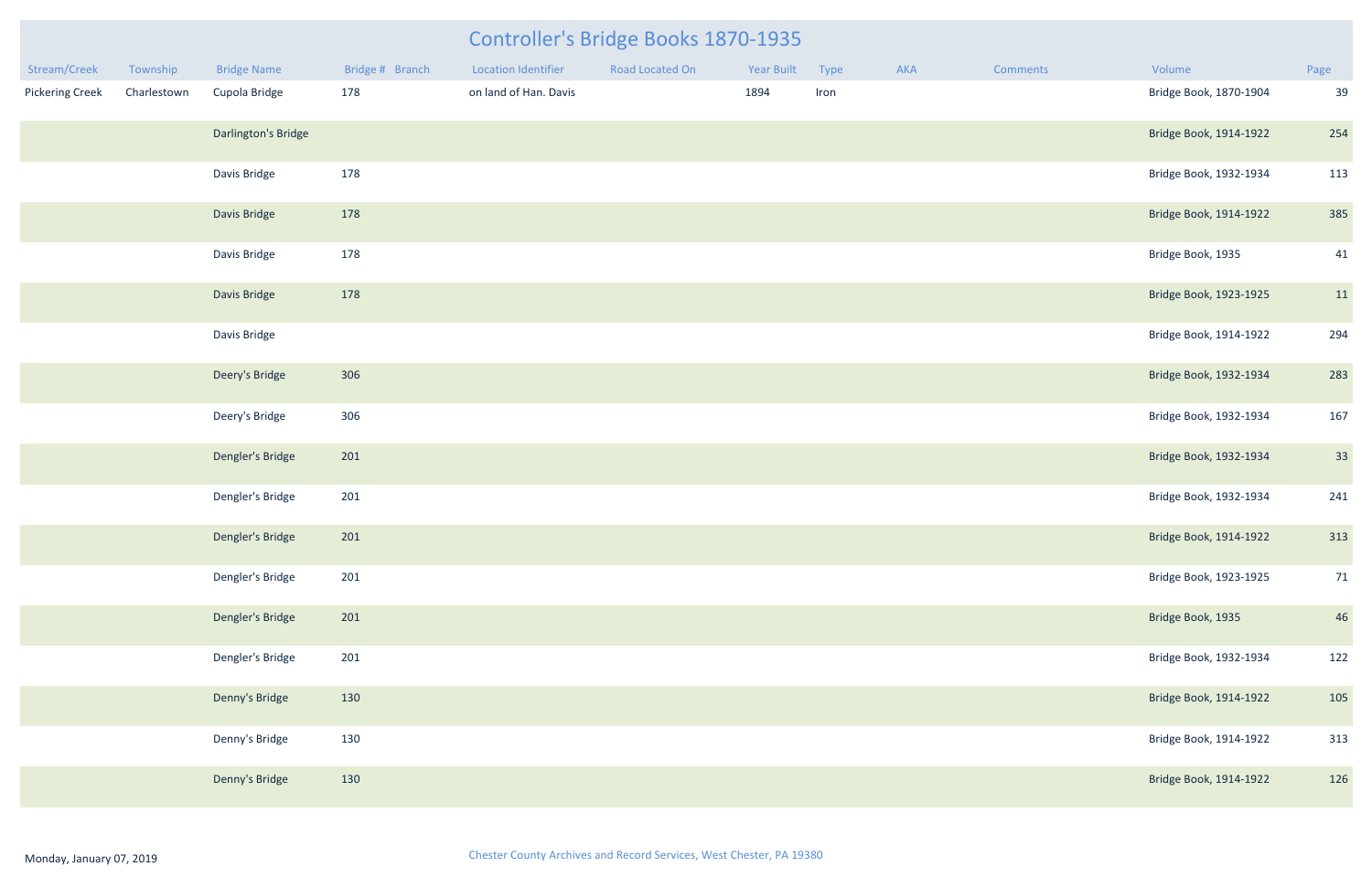|                       |                     |                              |                 |                            | Controller's Bridge Books 1870-1935 |            |                        |     |                 |                        |              |
|-----------------------|---------------------|------------------------------|-----------------|----------------------------|-------------------------------------|------------|------------------------|-----|-----------------|------------------------|--------------|
| Stream/Creek          | Township            | <b>Bridge Name</b>           | Bridge # Branch | <b>Location Identifier</b> | Road Located On                     | Year Built | Type                   | AKA | <b>Comments</b> | Volume                 | Page         |
|                       |                     | Denny's Bridge               | 130             |                            |                                     |            |                        |     |                 | Bridge Book, 1932-1934 | 216          |
|                       |                     | Denny's Bridge               | 130             |                            |                                     |            |                        |     |                 | Bridge Book, 1923-1925 | 45           |
|                       |                     | Denny's Bridge               | 130             |                            |                                     |            |                        |     |                 | Bridge Book, 1932-1934 | 97           |
| <b>Marsh Creek</b>    |                     | Upper Uwchlan Denny's Bridge | 130             |                            |                                     | 1866       | <b>Queen Post</b>      |     |                 | Bridge Book, 1870-1904 | 141          |
| Pocopson Creek        | Pocopson            | Denton's Bridge              | 248             | near Denton's Grist Mill   | Lenape to Parkerville               | 1914       | Stone Arch             |     |                 | Bridge Book, 1914-1922 | $\mathbf{1}$ |
| <b>Pocopson Creek</b> | Pocopson            | <b>Denton's Bridge</b>       | 248             | near Denton's Grist Mill   | Lenape to Parkerville               | 1914       | Stone Arch             |     |                 | Bridge Book, 1909-1915 | 225          |
|                       |                     | Doe Run Bridge               | 81              |                            |                                     |            |                        |     |                 | Bridge Book, 1914-1922 | 129          |
|                       |                     | Doe Run Bridge               | 81              |                            |                                     |            |                        |     |                 | Bridge Book, 1914-1922 | 383          |
|                       |                     | Doe Run Bridge               | 81              |                            |                                     |            |                        |     |                 | Bridge Book, 1923-1925 | 15           |
|                       |                     | Doe Run Bridge               | 81              |                            |                                     |            |                        |     |                 | Bridge Book, 1914-1922 | 369          |
|                       |                     | Doe Run Bridge               | 81              |                            |                                     |            |                        |     |                 | Bridge Book, 1923-1925 | 47           |
|                       | West<br>Marlborough | Doe Run Bridge               | 81              |                            |                                     |            |                        |     |                 | Bridge Book, 1914-1922 | 83           |
| Doe Run Creek         | West<br>Marlborough | Doe Run Bridge               | 81              |                            | Doe Run to Ercildoun                | 1820/1881  | 1820 -<br>Covered King |     |                 | Bridge Book, 1870-1904 | 72           |
|                       |                     | Dorlan's Bridge              | 133             |                            |                                     |            |                        |     |                 | Bridge Book, 1914-1922 | 350          |
|                       |                     | Dorlan's Bridge              | 133             |                            |                                     |            |                        |     |                 | Bridge Book, 1923-1925 | 45           |
|                       |                     | Dorlan's Bridge              | 133             |                            |                                     |            |                        |     |                 | Bridge Book, 1923-1925 | 15           |
|                       |                     | Dorlan's Bridge              | 133             |                            |                                     |            |                        |     |                 | Bridge Book, 1914-1922 | 266          |
|                       |                     | Dorlan's Bridge              | 133             |                            |                                     |            |                        |     |                 | Bridge Book, 1923-1925 | 66           |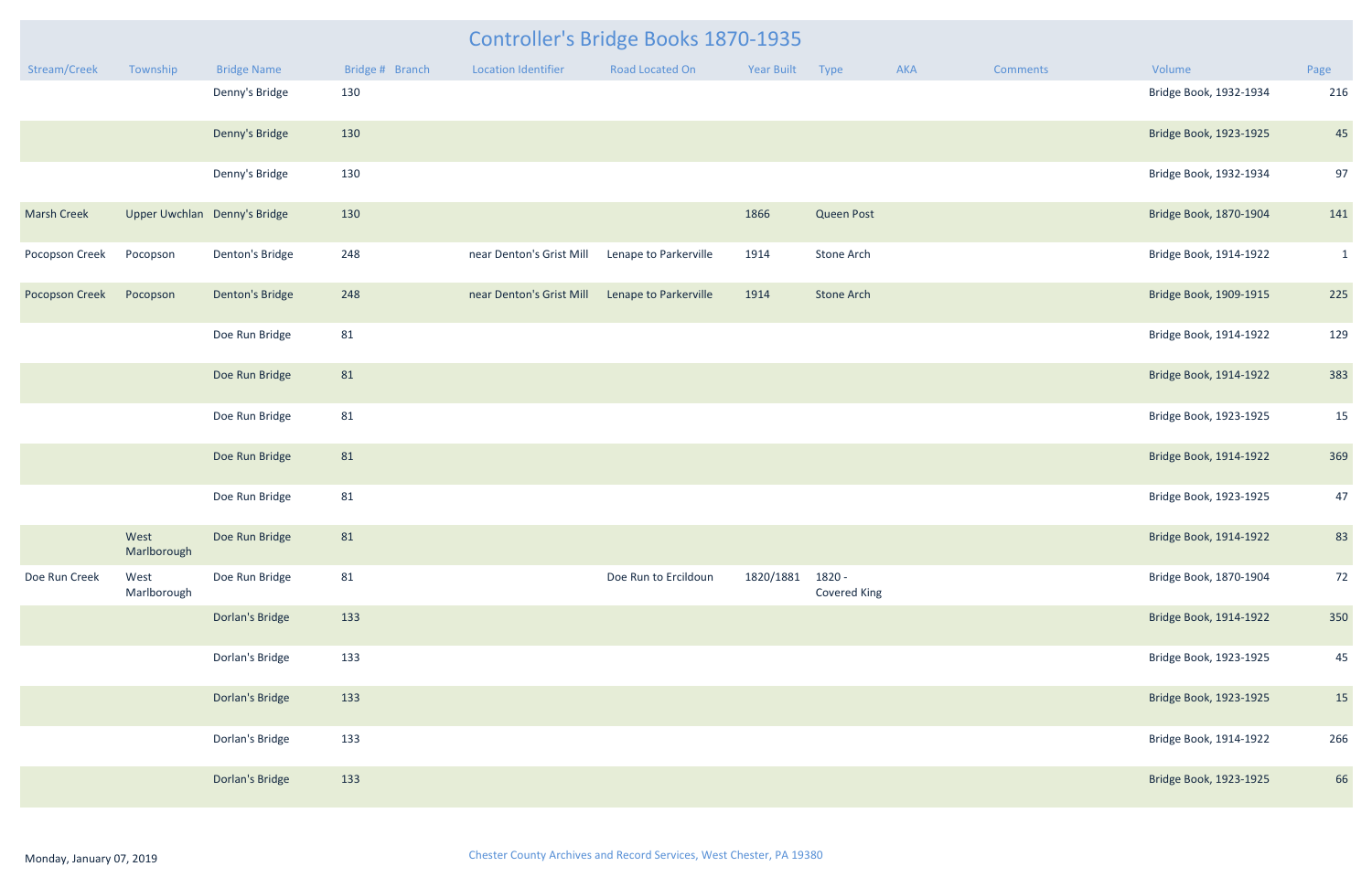| mments  | Volume                 | Page |
|---------|------------------------|------|
|         | Bridge Book, 1935      | 29   |
|         | Bridge Book, 1914-1922 | 119  |
|         | Bridge Book, 1914-1922 | 376  |
|         | Bridge Book, 1932-1934 | 21   |
|         | Bridge Book, 1870-1904 | 18   |
|         | Bridge Book, 1914-1922 | 356  |
| page 18 | Bridge Book, 1870-1904 | 138  |
|         | Bridge Book, 1914-1922 | 128  |
|         | Bridge Book, 1932-1934 | 215  |
|         | Bridge Book, 1914-1922 | 396  |
|         | Bridge Book, 1923-1925 | 68   |
|         | Bridge Book, 1932-1934 | 20   |
|         | Bridge Book, 1914-1922 | 342  |
|         | Bridge Book, 1914-1922 | 270  |
|         | Bridge Book, 1935      | 28   |
|         | Bridge Book, 1932-1934 | 95   |
|         | Bridge Book, 1914-1922 | 118  |
|         | Bridge Book, 1914-1922 | 362  |

|                              |                    |                                             |     |                 | Controller's Bridge Books 1870-1935 |                 |            |         |     |                 |                        |                |  |
|------------------------------|--------------------|---------------------------------------------|-----|-----------------|-------------------------------------|-----------------|------------|---------|-----|-----------------|------------------------|----------------|--|
| Stream/Creek                 | Township           | <b>Bridge Name</b>                          |     | Bridge # Branch | <b>Location Identifier</b>          | Road Located On | Year Built | Type    | AKA | <b>Comments</b> | Volume                 | Page           |  |
|                              |                    | Dorlan's Bridge                             | 133 |                 |                                     |                 |            |         |     |                 | Bridge Book, 1935      | 2 <sup>c</sup> |  |
|                              |                    | Dorlan's Bridge                             | 133 |                 |                                     |                 |            |         |     |                 | Bridge Book, 1914-1922 | 119            |  |
|                              |                    | Dorlan's Bridge                             | 133 |                 |                                     |                 |            |         |     |                 | Bridge Book, 1914-1922 | 376            |  |
|                              |                    | Dorlan's Bridge                             | 133 |                 |                                     |                 |            |         |     |                 | Bridge Book, 1932-1934 | 21             |  |
| <b>Brandywine Creek East</b> | Brandywine         | Dorlan's Bridge                             | 133 | East Branch     | near Dorlan's Paper Mill            |                 | 1842       | Covered |     |                 | Bridge Book, 1870-1904 | 18             |  |
| Brandywine Creek Uwchlan     |                    | Dorlan's Bridge                             | 133 | East Branch     |                                     |                 |            |         |     |                 | Bridge Book, 1914-1922 | 356            |  |
| Brandywine Creek Uwchlan     |                    | Dorlan's Bridge                             | 133 | East Branch     | near Dorlan's Paper Mill            |                 |            |         |     | See page 18     | Bridge Book, 1870-1904 | 138            |  |
|                              | <b>East Goshen</b> | <b>Double Stone Arched</b><br><b>Bridge</b> | 152 |                 |                                     |                 |            |         |     |                 | Bridge Book, 1914-1922 | 128            |  |
|                              |                    | Dowlin's Bridge                             | 127 |                 |                                     |                 |            |         |     |                 | Bridge Book, 1932-1934 | 215            |  |
|                              |                    | Dowlin's Bridge                             | 127 |                 |                                     |                 |            |         |     |                 | Bridge Book, 1914-1922 | 396            |  |
|                              |                    | Dowlin's Bridge                             | 127 |                 |                                     |                 |            |         |     |                 | Bridge Book, 1923-1925 | 68             |  |
|                              |                    | Dowlin's Bridge                             | 127 |                 |                                     |                 |            |         |     |                 | Bridge Book, 1932-1934 | 20             |  |
|                              |                    | Dowlin's Bridge                             | 127 |                 |                                     |                 |            |         |     |                 | Bridge Book, 1914-1922 | 342            |  |
|                              |                    | Dowlin's Bridge                             | 127 |                 |                                     |                 |            |         |     |                 | Bridge Book, 1914-1922 | 270            |  |
|                              |                    | Dowlin's Bridge                             | 127 |                 |                                     |                 |            |         |     |                 | Bridge Book, 1935      | 28             |  |
|                              |                    | Dowlin's Bridge                             | 127 |                 |                                     |                 |            |         |     |                 | Bridge Book, 1932-1934 | 95             |  |
|                              |                    | Dowlin's Bridge                             | 127 |                 |                                     |                 |            |         |     |                 | Bridge Book, 1914-1922 | 118            |  |
|                              |                    | Dowlin's Bridge                             | 127 |                 |                                     |                 |            |         |     |                 | Bridge Book, 1914-1922 | 362            |  |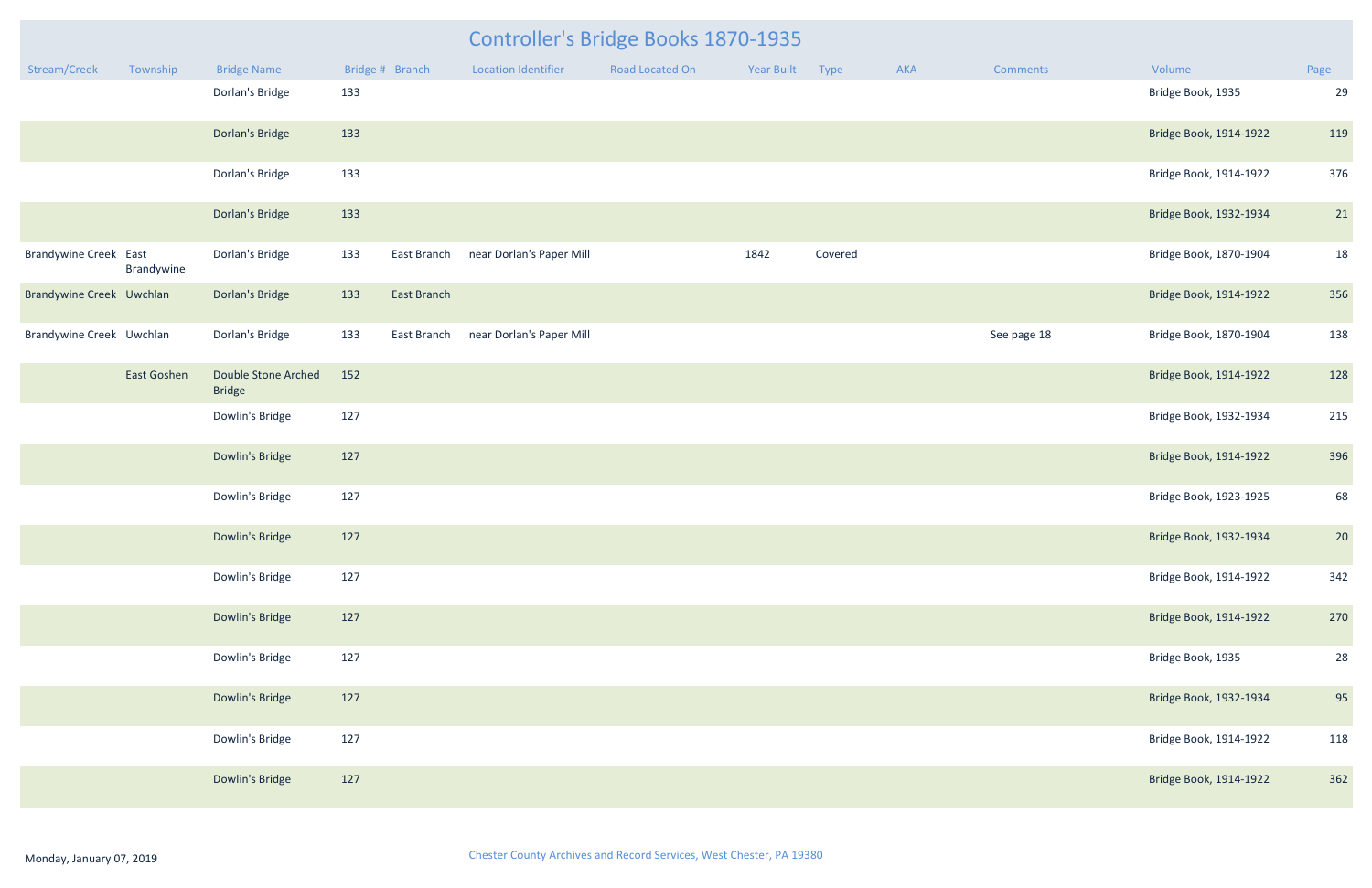|                                   |                             |                                   |     | Controller's Bridge Books 1870-1935 |                            |                 |            |            |     |              |                        |      |
|-----------------------------------|-----------------------------|-----------------------------------|-----|-------------------------------------|----------------------------|-----------------|------------|------------|-----|--------------|------------------------|------|
| Stream/Creek                      | Township                    | <b>Bridge Name</b>                |     | Bridge # Branch                     | <b>Location Identifier</b> | Road Located On | Year Built | Type       | AKA | Comments     | Volume                 | Page |
|                                   |                             | Dowlin's Bridge                   | 127 |                                     |                            |                 |            |            |     |              | Bridge Book, 1914-1922 | 372  |
| <b>Brandywine Creek East</b>      | Brandywine                  | Dowlin's Bridge                   | 127 | East Branch                         | at Dowlin's Forge          |                 |            |            |     | See page 137 | Bridge Book, 1870-1904 | 20   |
|                                   |                             | Dowlin's Station Bridge 137       |     |                                     |                            |                 |            |            |     |              | Bridge Book, 1923-1925 | 32   |
|                                   |                             | Downingtown Bridge                | 126 |                                     |                            |                 |            |            |     |              | Bridge Book, 1923-1925 | 18   |
|                                   |                             | Downingtown Bridge                | 126 |                                     |                            |                 |            |            |     |              | Bridge Book, 1923-1925 | 67   |
|                                   |                             | Downingtown Bridge                | 126 |                                     |                            |                 |            |            |     |              | Bridge Book, 1923-1925 | 49   |
|                                   |                             | Downingtown Bridge                | 122 |                                     |                            |                 |            |            |     |              | Bridge Book, 1914-1922 | 395  |
|                                   |                             | Downingtown Bridge                | 126 |                                     |                            |                 |            |            |     |              | Bridge Book, 1914-1922 | 275  |
|                                   |                             | Downingtown Bridge                | 126 |                                     |                            |                 |            |            |     |              | Bridge Book, 1914-1922 | 381  |
|                                   |                             | Downingtown Bridge                | 124 |                                     |                            |                 |            |            |     | "New"        | Bridge Book, 1914-1922 | 363  |
|                                   | Caln                        | Downingtown Bridge                | 126 |                                     |                            |                 |            |            |     |              | Bridge Book, 1914-1922 | 339  |
| <b>Brandywine Creek East Caln</b> |                             | Downingtown Bridge                | 126 |                                     |                            |                 | 1891       | Clear span |     |              | Bridge Book, 1870-1904 | 28   |
|                                   |                             | Downingtown Iron<br><b>Bridge</b> | 126 |                                     |                            |                 |            |            |     |              | Bridge Book, 1914-1922 | 377  |
|                                   |                             | <b>Dutton's Bridge</b>            |     |                                     |                            |                 |            |            |     |              | Bridge Book, 1914-1922 | 277  |
|                                   |                             | Dutton's Mill Bridge              | 238 |                                     |                            |                 |            |            |     |              | Bridge Book, 1923-1925 | 68   |
|                                   |                             | Dutton's Mill Bridge              | 38  |                                     |                            |                 |            |            |     |              | Bridge Book, 1923-1925 | 34   |
|                                   | 157<br>Dutton's Mill Bridge |                                   |     |                                     |                            |                 |            |            |     |              | Bridge Book, 1932-1934 | 225  |
|                                   |                             | Dutton's Mill Bridge              | 238 |                                     |                            |                 |            |            |     |              | Bridge Book, 1923-1925 | 41   |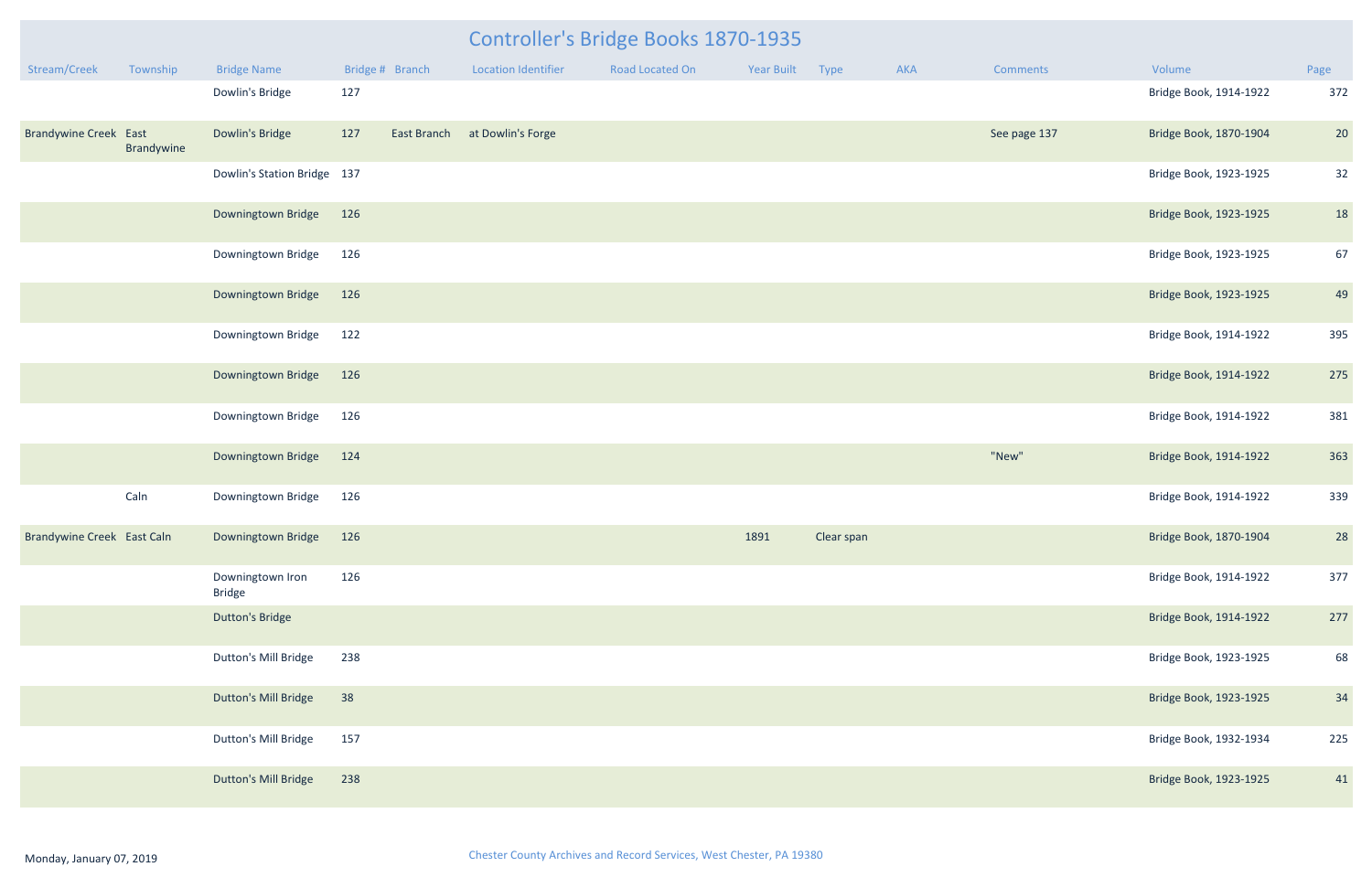|                      |                     | Controller's Bridge Books 1870-1935 |                 |                            |                                                 |            |                     |                |                                   |                        |      |
|----------------------|---------------------|-------------------------------------|-----------------|----------------------------|-------------------------------------------------|------------|---------------------|----------------|-----------------------------------|------------------------|------|
| Stream/Creek         | Township            | <b>Bridge Name</b>                  | Bridge # Branch | <b>Location Identifier</b> | Road Located On                                 | Year Built | Type                | <b>AKA</b>     | <b>Comments</b>                   | Volume                 | Page |
|                      |                     | Dutton's Mill Bridge                | 238             |                            |                                                 |            |                     |                |                                   | Bridge Book, 1932-1934 | 134  |
|                      |                     | <b>Dutton's Mill Bridge</b>         | 157             |                            |                                                 |            |                     |                |                                   | Bridge Book, 1914-1922 | 399  |
| <b>Ridley Creek</b>  | East Goshen         | <b>Dutton's Mill Bridge</b>         | 238             |                            |                                                 |            |                     |                |                                   | Bridge Book, 1914-1922 | 356  |
|                      |                     | Dutt's Bridge                       | 267             |                            |                                                 |            |                     |                |                                   | Bridge Book, 1932-1934 | 265  |
|                      |                     | Dutt's Bridge                       | 267             |                            |                                                 |            |                     |                |                                   | Bridge Book, 1923-1925 | 39   |
| <b>Chester Creek</b> | East Goshen         | Dutt's Bridge                       | 267             | near Dutt's Mill           | Milltown to Westtown<br><b>Boarding School</b>  | 1916       | Steel "I"<br>Beam   |                |                                   | Bridge Book, 1914-1922 | 45   |
|                      |                     | Dutt's Iron Bridge                  |                 |                            |                                                 |            |                     |                |                                   | Bridge Book, 1914-1922 | 304  |
|                      |                     | Dutt's Mill Bridge                  | 267             |                            |                                                 |            |                     |                |                                   | Bridge Book, 1923-1925 | 71   |
|                      | <b>West Vincent</b> | Eachus Bridge                       | 314             |                            |                                                 |            |                     |                |                                   | Bridge Book, 1932-1934 | 287  |
|                      |                     | Eavenson's Bridge                   | 296             |                            |                                                 |            |                     |                |                                   | Bridge Book, 1923-1925 | 28   |
|                      |                     | Ecker's Run Bridge                  | 311             |                            |                                                 |            |                     |                |                                   | Bridge Book, 1935      | 74   |
|                      |                     | Ecker's Run Bridge                  | 311             |                            |                                                 |            |                     |                |                                   | Bridge Book, 1932-1934 | 169  |
| <b>Beaver Creek</b>  | Caln                | Edge's Bridge                       | 124             | near Edge's Grist Mill     | Horseshoe Pike to<br>Fisherville and Bondsville | 1916       | Three Stone<br>Arch |                | Replaced earlier wooden<br>bridge | Bridge Book, 1914-1922 | 51   |
| <b>Beaver Creek</b>  | Caln                | Edge's Mill                         | 124             |                            | <b>Edge's Mill to Harrisburg</b><br>Turnpike    |            | Covered             |                |                                   | Bridge Book, 1870-1904 | 29   |
|                      |                     | Edge's Mill Bridge                  | 124             |                            |                                                 |            |                     |                |                                   | Bridge Book, 1923-1925 | 36   |
|                      |                     | Elk Bridge                          | 227             |                            |                                                 |            |                     |                |                                   | Bridge Book, 1923-1925 | 70   |
|                      |                     | Elk Bridge                          | 227             |                            |                                                 |            |                     |                |                                   | Bridge Book, 1932-1934 | 247  |
| <b>Big Elk Creek</b> | <b>Lower Oxford</b> | Elk Creek Bridge                    | 35              |                            | Elk View to Lincoln<br>University               | 1892       | Iron                | Lincoln Bridge |                                   | Bridge Book, 1909-1915 | 21   |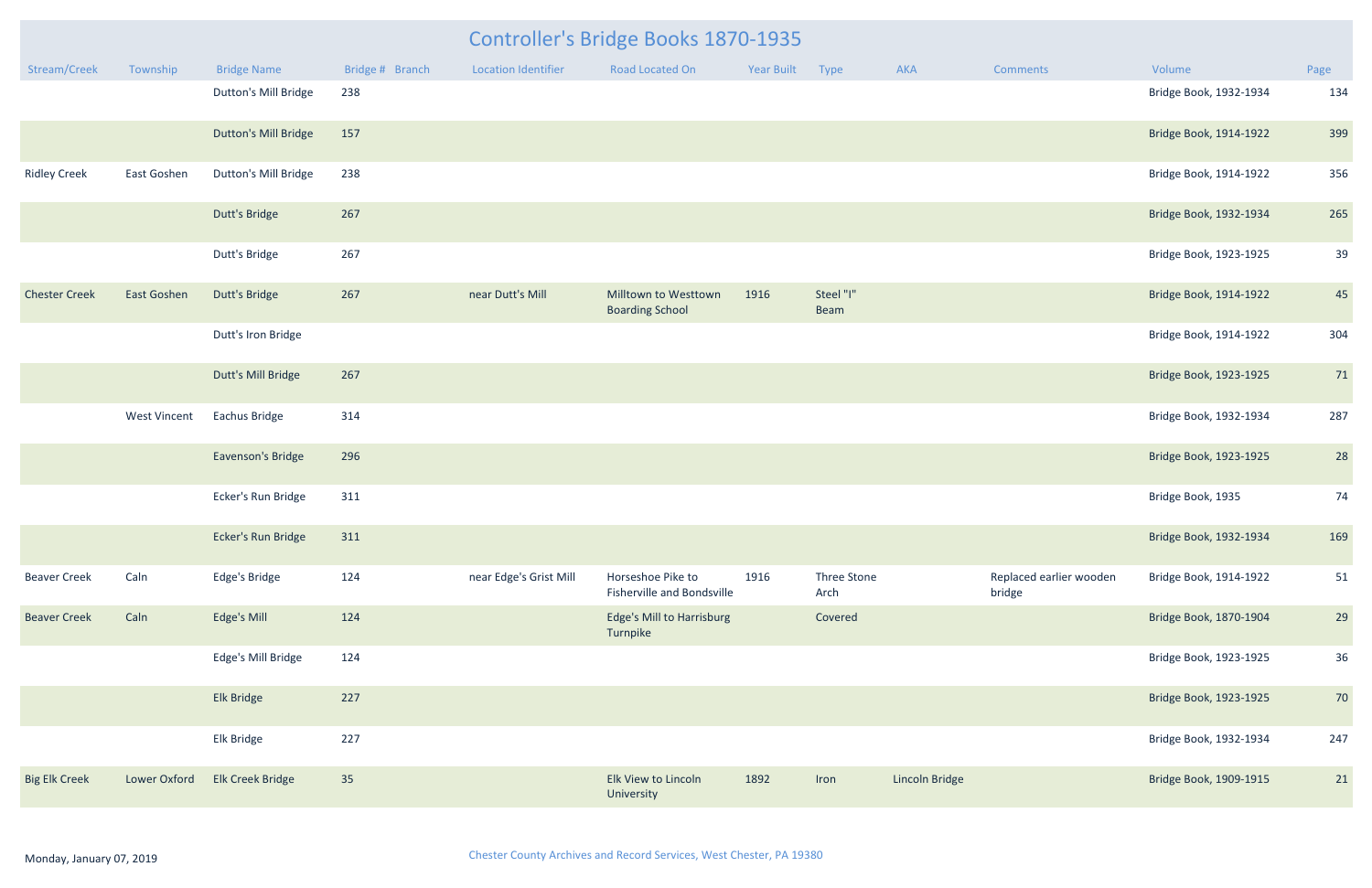|                       |                    |                     |     |                 |                               | Controller's Bridge Books 1870-1935 |            |                             |     |                 |                        |                |
|-----------------------|--------------------|---------------------|-----|-----------------|-------------------------------|-------------------------------------|------------|-----------------------------|-----|-----------------|------------------------|----------------|
| Stream/Creek          | Township           | <b>Bridge Name</b>  |     | Bridge # Branch | Location Identifier           | Road Located On                     | Year Built | Type                        | AKA | <b>Comments</b> | Volume                 | Page           |
|                       |                    | Elk Dale Bridge     | 34  |                 |                               |                                     |            |                             |     |                 | Bridge Book, 1932-1934 | $\overline{4}$ |
|                       |                    | Elk Dale Bridge     | 34  |                 |                               |                                     |            |                             |     |                 | Bridge Book, 1923-1925 | 17             |
|                       |                    | Elk Dale Bridge     | 34  |                 |                               |                                     |            |                             |     |                 | Bridge Book, 1935      | $\overline{4}$ |
|                       |                    | Elk Dale Bridge     | 34  |                 |                               |                                     |            |                             |     |                 | Bridge Book, 1923-1925 | 63             |
|                       |                    | Elk Dale Bridge     | 34  |                 |                               |                                     |            |                             |     |                 | Bridge Book, 1932-1934 | 64             |
|                       |                    | Elk Dale Bridge     | 34  |                 |                               |                                     |            |                             |     |                 | Bridge Book, 1923-1925 | 46             |
|                       |                    | Elk Dale Bridge     | 34  |                 |                               |                                     |            |                             |     |                 | Bridge Book, 1914-1922 | 391            |
|                       |                    | Elk Dale Bridge     | 34  |                 |                               |                                     |            |                             |     |                 | Bridge Book, 1932-1934 | 184            |
|                       |                    | Elk Dale Bridge     | 34  |                 |                               |                                     |            |                             |     |                 | Bridge Book, 1914-1922 | 368            |
|                       |                    | Elk Dale Bridge     | 34  |                 |                               |                                     |            |                             |     |                 | Bridge Book, 1914-1922 | 286            |
| <b>Big Elk Creek</b>  | East<br>Nottingham | Elk Dale Bridge     | 34  | East Branch     |                               |                                     | 1880       | Covered<br>Wooden           |     |                 | Bridge Book, 1909-1915 | 20             |
| <b>Big Elk Creek</b>  | East<br>Nottingham | Elk Dale Bridge     | 34  | East Branch     | near Wilson's Mill            | Oxford to New London                | 1850       | <b>Covered King</b><br>Post |     |                 | Bridge Book, 1870-1904 | 86             |
| <b>Big Elk Creek</b>  | East<br>Nottingham | Elk Dale Bridge     | 34  |                 |                               |                                     |            |                             |     |                 | Bridge Book, 1914-1922 | 364            |
| <b>Big Elk Creek</b>  | New London         | Elk Dale Bridge     | 34  |                 | on line of East<br>Nottingham |                                     |            |                             |     | See page 86     | Bridge Book, 1870-1904 | 78             |
|                       |                    | Elliott's Bridge    | 205 |                 |                               |                                     |            |                             |     |                 | Bridge Book, 1914-1922 | 385            |
|                       |                    | <b>Ellis Bridge</b> | 257 |                 |                               |                                     |            |                             |     |                 | Bridge Book, 1932-1934 | 40             |
|                       |                    | Ellis Bridge        | 257 |                 |                               |                                     |            |                             |     |                 | Bridge Book, 1914-1922 | 118            |
| Shamona Dell<br>Creek | Uwchlan            | Ellis' Bridge       | 257 |                 |                               | Downington to Glen<br>Moore         | 1915       | <b>Stone Arch</b>           |     |                 | Bridge Book, 1914-1922 | 19             |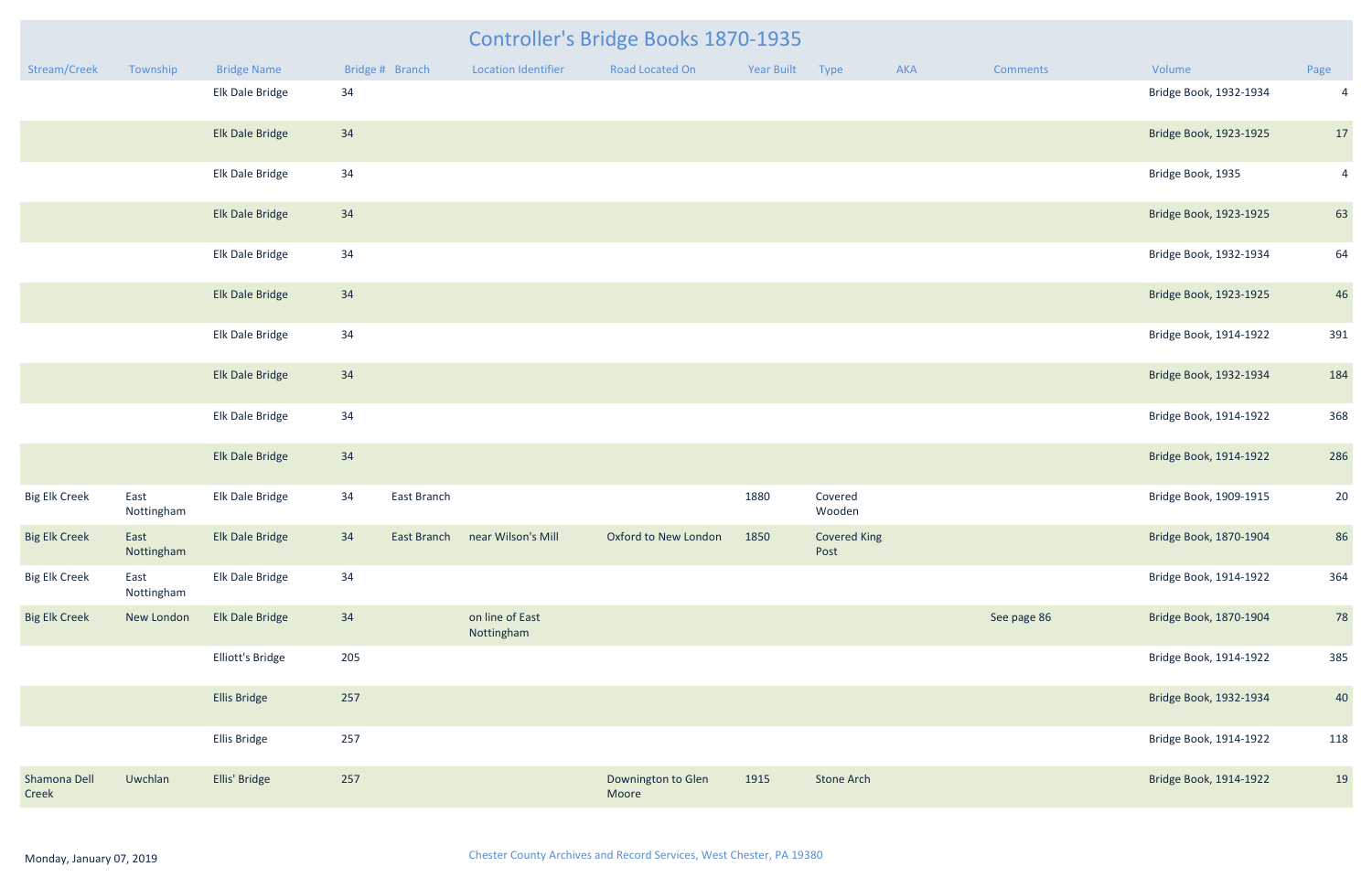| Stream/Creek                   | Township            | <b>Bridge Name</b>        | Bridge # Branch |             | <b>Location Identifier</b> | Road Located On                  | <b>Year Built</b> | Type              | <b>AKA</b>     | <b>Comments</b> | Volume                 | Page            |
|--------------------------------|---------------------|---------------------------|-----------------|-------------|----------------------------|----------------------------------|-------------------|-------------------|----------------|-----------------|------------------------|-----------------|
| Shamona Dell<br>Creek          | Uwchlan             | Ellis' Bridge             | 257             |             |                            | Downington to Glen<br>Moore      | 1915              | Stone Arch        | Thomas' Bridge |                 | Bridge Book, 1909-1915 | 235             |
|                                |                     | Embreeville Bridge        | 91              |             |                            |                                  |                   |                   |                |                 | Bridge Book, 1914-1922 | 296             |
|                                |                     | Embreeville Bridge        | 91              |             |                            |                                  |                   |                   |                | "New"           | Bridge Book, 1923-1925 | 22              |
|                                |                     | Embreeville Bridge        | 91              |             |                            |                                  |                   |                   |                |                 | Bridge Book, 1914-1922 | 394             |
|                                |                     | Embreeville Bridge        | 91              |             |                            |                                  |                   |                   |                |                 | Bridge Book, 1923-1925 | 49              |
|                                |                     | <b>Embreeville Bridge</b> | 91              |             |                            |                                  |                   |                   |                |                 | Bridge Book, 1923-1925 | 56              |
|                                |                     | Embreeville Bridge        | 91              |             |                            |                                  |                   |                   |                |                 | Bridge Book, 1914-1922 | 373             |
|                                | Newlin              | <b>Embreeville Bridge</b> | 91              |             |                            |                                  |                   |                   |                |                 | Bridge Book, 1914-1922 | 121             |
| <b>Brandywine Creek Newlin</b> |                     | Embreeville Bridge        |                 | West Branch |                            | West Chester to<br>Unionville    |                   | Covered           | Hoopes' Bridge |                 | Bridge Book, 1870-1904 | 82              |
|                                |                     | <b>Emery's Bridge</b>     | 232             |             |                            |                                  |                   |                   |                |                 | Bridge Book, 1932-1934 | 133             |
|                                |                     | Emery's Bridge            | 232             |             |                            |                                  |                   |                   |                |                 | Bridge Book, 1914-1922 | 386             |
|                                |                     | <b>Emery's Bridge</b>     | 232             |             |                            |                                  |                   |                   |                |                 | Bridge Book, 1914-1922 | 377             |
|                                |                     | Evans Bridge              | $22$            |             |                            |                                  |                   |                   |                |                 | Bridge Book, 1923-1925 | 14              |
| <b>Muddy Run</b>               | <b>Upper Oxford</b> | <b>Evans Bridge</b>       | 22              |             |                            |                                  |                   |                   |                |                 | Bridge Book, 1914-1922 | 358             |
|                                |                     | Evan's Bridge             | 22              |             |                            |                                  |                   |                   |                |                 | Bridge Book, 1914-1922 | 370             |
| <b>Muddy Runn</b>              | <b>Upper Oxford</b> | Evan's Bridge             | 22              |             | at Sweet's Springs         | <b>Russellville to Homeville</b> | 1857              | Covered<br>Wooden |                |                 | Bridge Book, 1909-1915 | $6\overline{6}$ |
|                                |                     | Evan's Mill Bridge        | $22$            |             |                            |                                  |                   |                   |                |                 | Bridge Book, 1914-1922 | 309             |
|                                |                     | Ferguson's Bridge         | 20              |             |                            |                                  |                   |                   |                |                 | Bridge Book, 1914-1922 | 272             |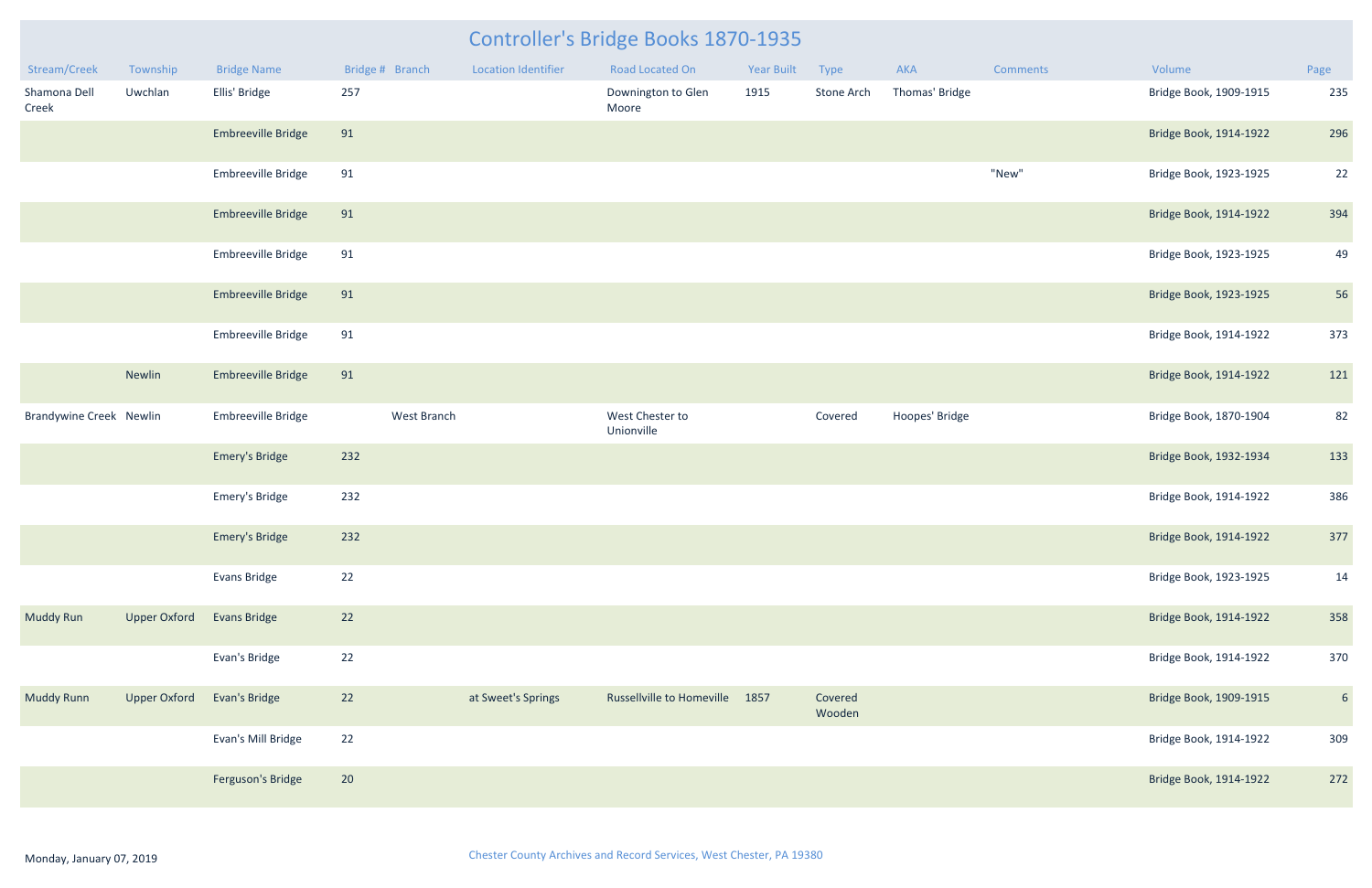|                              |                     |                       |     |                 |                            | <b>Controller's Bridge Books 1870-1935</b> |                 |                              |                     |                 |                        |                |
|------------------------------|---------------------|-----------------------|-----|-----------------|----------------------------|--------------------------------------------|-----------------|------------------------------|---------------------|-----------------|------------------------|----------------|
| Stream/Creek                 | Township            | <b>Bridge Name</b>    |     | Bridge # Branch | <b>Location Identifier</b> | Road Located On                            | Year Built Type |                              | AKA                 | <b>Comments</b> | Volume                 | Page           |
|                              |                     | Ferguson's Bridge     | 20  |                 |                            |                                            |                 |                              |                     |                 | Bridge Book, 1923-1925 | 42             |
|                              |                     | Ferguson's Bridge     | 20  |                 |                            |                                            |                 |                              |                     |                 | Bridge Book, 1914-1922 | 387            |
|                              |                     | Ferguson's Bridge     | 20  |                 |                            |                                            |                 |                              |                     |                 | Bridge Book, 1923-1925 | 17             |
|                              |                     | Ferguson's Bridge     | 20  |                 |                            |                                            |                 |                              |                     |                 | Bridge Book, 1923-1925 | 68             |
| Muddy Run                    | <b>Upper Oxford</b> | Ferguson's Bridge     |     |                 |                            |                                            | 1899            |                              |                     |                 | Bridge Book, 1870-1904 | 158            |
| <b>Muddy Runn</b>            | <b>Upper Oxford</b> | Ferguson's Bridge     | 20  |                 |                            | <b>Oxford to Homeville</b>                 | 1899            | Iron                         | <b>Cream Bridge</b> |                 | Bridge Book, 1909-1915 | $\overline{4}$ |
|                              |                     | Fetter's Bridge       |     |                 |                            |                                            |                 |                              |                     |                 | Bridge Book, 1914-1922 | 285            |
|                              |                     | Fetter's Mill Bridge  | 282 |                 |                            |                                            |                 |                              |                     |                 | Bridge Book, 1932-1934 | 155            |
| <b>Valley Creek</b>          | Tredyffrin          | Fetter's Mill Bridge  | 282 |                 |                            |                                            | 1918            |                              |                     |                 | Bridge Book, 1914-1922 | 321            |
|                              | Tredyffrin          | Flood Bridge          | 168 |                 |                            |                                            |                 |                              |                     |                 | Bridge Book, 1914-1922 | 364            |
|                              |                     | Forrest Bridge        | 146 |                 |                            |                                            |                 |                              |                     |                 | Bridge Book, 1923-1925 | 8              |
|                              |                     | Forrest Bridge        | 146 |                 |                            |                                            |                 |                              |                     |                 | Bridge Book, 1914-1922 | 273            |
|                              |                     | Forrest Bridge        | 146 |                 |                            |                                            |                 |                              |                     |                 | Bridge Book, 1932-1934 | 223            |
|                              |                     | <b>Forrest Bridge</b> | 146 |                 |                            |                                            |                 |                              |                     |                 | Bridge Book, 1914-1922 | 119            |
|                              |                     | Forrest Bridge        | 146 |                 |                            |                                            |                 |                              |                     |                 | Bridge Book, 1932-1934 | 103            |
| Brandywine Creek Honey Brook |                     | Forrest's Bridge      | 146 | East Branch     | near Forrest Station       |                                            | 1888            | Covered<br><b>Queen Post</b> |                     |                 | Bridge Book, 1870-1904 | 193            |
|                              |                     | Frazer Bridge         | 235 |                 |                            |                                            |                 |                              |                     |                 | Bridge Book, 1914-1922 | 121            |
|                              |                     | <b>Frazer Bridge</b>  | 235 |                 |                            |                                            |                 |                              |                     |                 | Bridge Book, 1923-1925 | 68             |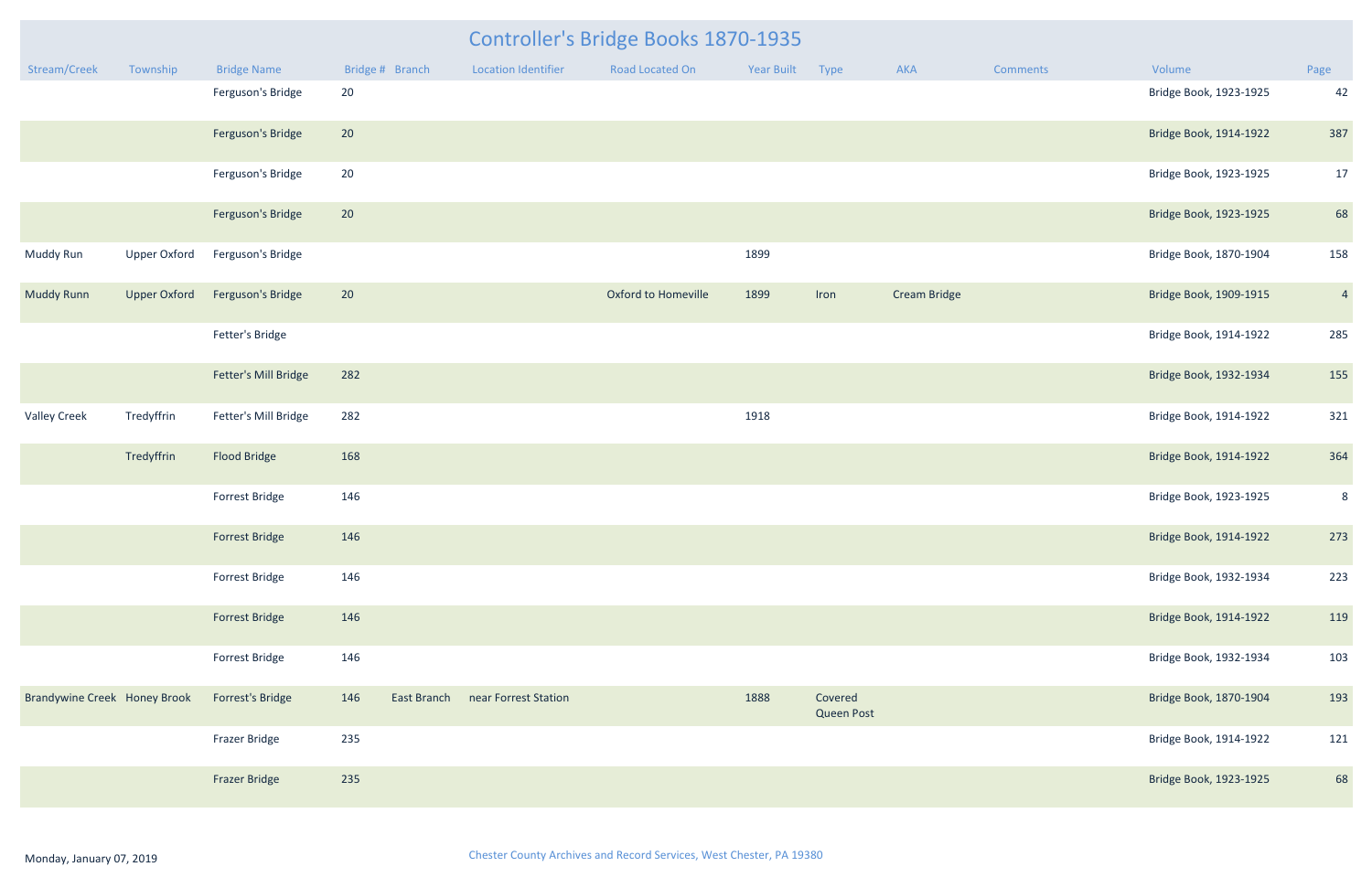|                     |                     |                              |                 |                       | <b>Controller's Bridge Books 1870-1935</b>     |                 |                     |     |                 |                        |                 |
|---------------------|---------------------|------------------------------|-----------------|-----------------------|------------------------------------------------|-----------------|---------------------|-----|-----------------|------------------------|-----------------|
| Stream/Creek        | Township            | <b>Bridge Name</b>           | Bridge # Branch | Location Identifier   | Road Located On                                | Year Built Type |                     | AKA | <b>Comments</b> | Volume                 | Page            |
|                     |                     | Funk's Bridge                | 206             |                       |                                                |                 |                     |     |                 | Bridge Book, 1923-1925 | 13              |
|                     |                     | Funk's Bridge                | 206             |                       |                                                |                 |                     |     |                 | Bridge Book, 1923-1925 | 69              |
|                     |                     | Funk's Bridge                |                 |                       |                                                |                 |                     |     |                 | Bridge Book, 1914-1922 | 288             |
|                     |                     | Funk's Bridge                | 206             |                       |                                                |                 |                     |     |                 | Bridge Book, 1914-1922 | 385             |
|                     |                     | Funk's Bridge                | 206             |                       |                                                |                 |                     |     |                 | Bridge Book, 1923-1925 | 11              |
|                     |                     | Funk's Bridge                | 206             |                       |                                                |                 |                     |     |                 | Bridge Book, 1923-1925 | 47              |
| <b>Stoney Run</b>   | <b>East Vincent</b> | Funk's Bridge                | 206             | on farm of Henry Funk |                                                | 1891            | Iron                |     |                 | Bridge Book, 1870-1904 | 149             |
| <b>Beaver Creek</b> | Caln                | <b>Gardner's Bridge</b>      | 286             |                       | Lancaster Turnpike to<br><b>Horse Turnpike</b> | 1919            | <b>Stone Arched</b> |     |                 | Bridge Book, 1914-1922 | 110             |
|                     |                     | Garrett's Bridge             | 156             |                       |                                                |                 |                     |     |                 | Bridge Book, 1923-1925 | 46              |
|                     |                     | <b>Garrett's Bridge</b>      | 156             |                       |                                                |                 |                     |     |                 | Bridge Book, 1932-1934 | 106             |
|                     |                     | Garrett's Bridge             | 156             |                       |                                                |                 |                     |     |                 | Bridge Book, 1914-1922 | 102             |
|                     |                     | <b>Garrett's Bridge</b>      | 156             |                       |                                                |                 |                     |     |                 | Bridge Book, 1932-1934 | 225             |
| <b>Ridley Creek</b> | Willistown          | Garrett's Bridge             | 155             |                       | West Chester and<br>Philadelphia Road          | 1818            | <b>Stone Arched</b> |     |                 | Bridge Book, 1870-1904 | 167             |
| <b>Ridley Creek</b> | Willistown          | <b>Garrett's Mill Bridge</b> | 156             |                       |                                                |                 |                     |     |                 | Bridge Book, 1914-1922 | 78              |
|                     |                     | Gay Street Bridge            | 186             |                       |                                                |                 |                     |     |                 | Bridge Book, 1923-1925 | 54              |
|                     |                     | <b>Gay Street Bridge</b>     | 186             |                       |                                                |                 |                     |     |                 | Bridge Book, 1923-1925 | 30 <sup>°</sup> |
|                     |                     | Gay Street Bridge            | 186             |                       |                                                |                 |                     |     |                 | Bridge Book, 1923-1925 | 53              |
|                     |                     | <b>Gay Street Bridge</b>     |                 |                       |                                                |                 |                     |     |                 | Bridge Book, 1914-1922 | 125             |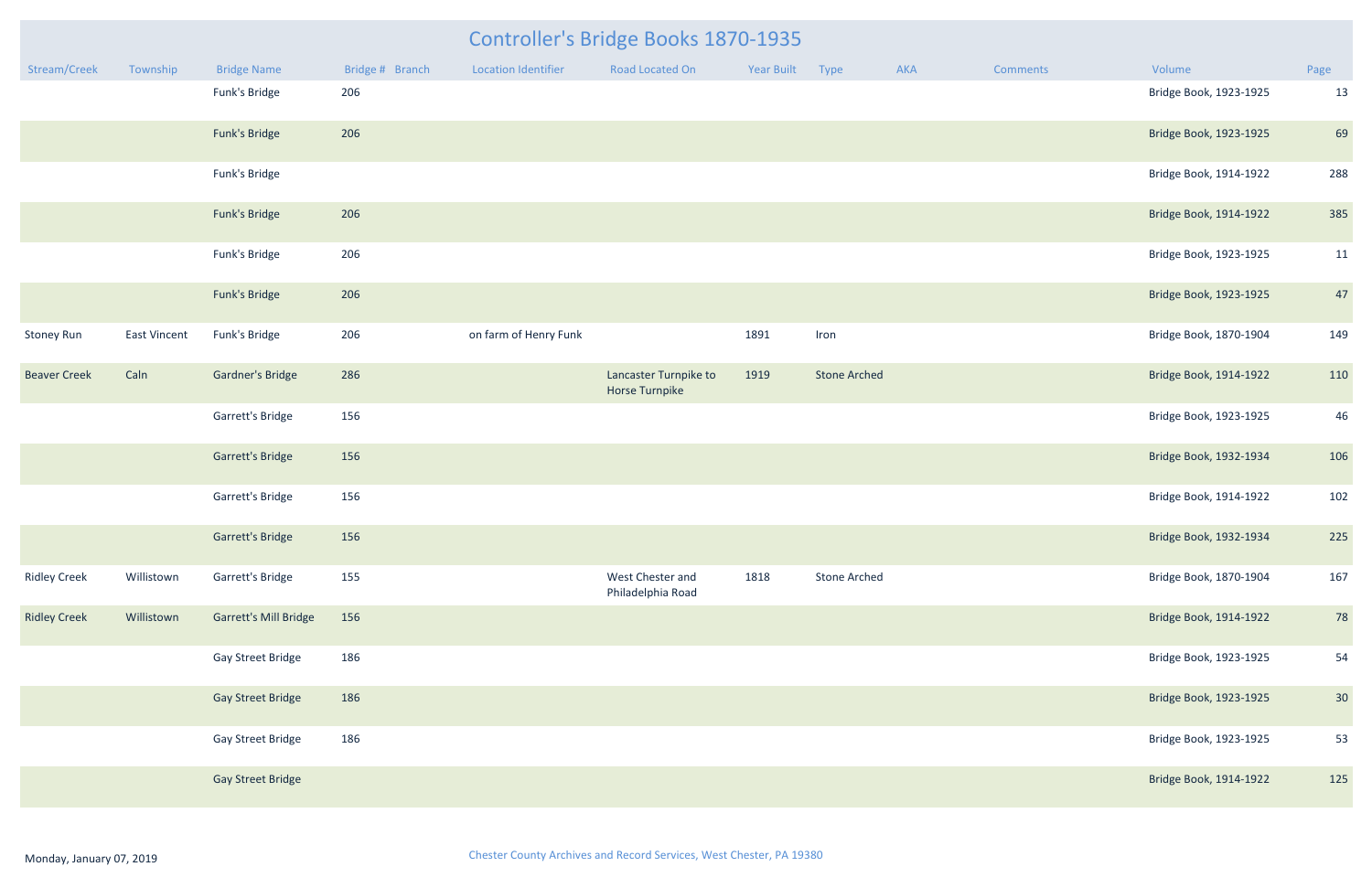|                     | <b>Controller's Bridge Books 1870-1935</b><br>Bridge # Branch<br><b>Location Identifier</b><br>Year Built Type<br>Township<br><b>Bridge Name</b><br>Road Located On<br>AKA<br>Comments<br>Volume<br>Page |                                                     |     |             |  |                   |                   |         |  |                                           |                        |                 |  |
|---------------------|----------------------------------------------------------------------------------------------------------------------------------------------------------------------------------------------------------|-----------------------------------------------------|-----|-------------|--|-------------------|-------------------|---------|--|-------------------------------------------|------------------------|-----------------|--|
| Stream/Creek        |                                                                                                                                                                                                          |                                                     |     |             |  |                   |                   |         |  |                                           |                        |                 |  |
|                     |                                                                                                                                                                                                          | Gay Street Bridge                                   | 186 |             |  |                   |                   |         |  |                                           | Bridge Book, 1923-1925 | 70              |  |
|                     |                                                                                                                                                                                                          | <b>Gay Street Bridge</b>                            | 186 |             |  |                   |                   |         |  |                                           | Bridge Book, 1914-1922 | 380             |  |
|                     |                                                                                                                                                                                                          | <b>Gay Street Bridge</b>                            | 186 |             |  |                   |                   |         |  |                                           | Bridge Book, 1914-1922 | 379             |  |
|                     |                                                                                                                                                                                                          | <b>Gay Street Bridge</b>                            |     |             |  |                   |                   |         |  |                                           | Bridge Book, 1914-1922 | 251             |  |
|                     |                                                                                                                                                                                                          | <b>Gay Street Bridge</b>                            | 186 |             |  |                   |                   |         |  |                                           | Bridge Book, 1923-1925 | 5 <sub>o</sub>  |  |
|                     |                                                                                                                                                                                                          | <b>Gay Street Bridge</b>                            |     |             |  |                   |                   |         |  |                                           | Bridge Book, 1914-1922 | 101             |  |
|                     | Phoenixville                                                                                                                                                                                             | <b>Gay Street Bridge</b>                            |     |             |  |                   |                   |         |  |                                           | Bridge Book, 1914-1922 | 333             |  |
|                     | Phoenixville                                                                                                                                                                                             | <b>Gay Street Bridge</b>                            | 186 |             |  |                   |                   |         |  |                                           | Bridge Book, 1914-1922 | 359             |  |
| <b>French Creek</b> | Phoenixville                                                                                                                                                                                             | <b>Gay Street Bridge</b>                            | 186 |             |  | <b>Gay Street</b> | 1883/1884 Iron    |         |  |                                           | Bridge Book, 1870-1904 | 122             |  |
|                     |                                                                                                                                                                                                          | <b>Gibson's Bridge</b>                              | 120 |             |  |                   |                   |         |  |                                           | Bridge Book, 1923-1925 | 34              |  |
|                     |                                                                                                                                                                                                          | Gibson's Bridge                                     | 120 |             |  |                   |                   |         |  |                                           | Bridge Book, 1923-1925 | $6\overline{6}$ |  |
|                     |                                                                                                                                                                                                          | Gibson's Bridge                                     | 120 |             |  |                   |                   |         |  |                                           | Bridge Book, 1923-1925 | 69              |  |
|                     |                                                                                                                                                                                                          | Gibson's Bridge                                     | 120 |             |  |                   |                   |         |  |                                           | Bridge Book, 1914-1922 | 284             |  |
|                     |                                                                                                                                                                                                          | <b>Gibson's Bridge</b>                              | 120 |             |  |                   |                   |         |  |                                           | Bridge Book, 1935      | 26              |  |
|                     |                                                                                                                                                                                                          | Gibson's Bridge                                     | 120 |             |  |                   |                   |         |  |                                           | Bridge Book, 1914-1922 | 386             |  |
|                     |                                                                                                                                                                                                          | <b>Gibson's Bridge</b>                              | 120 |             |  |                   |                   |         |  |                                           | Bridge Book, 1932-1934 | 93              |  |
|                     | East Bradford                                                                                                                                                                                            | Gibson's Bridge                                     | 120 |             |  |                   |                   |         |  |                                           | Bridge Book, 1914-1922 | 360             |  |
|                     |                                                                                                                                                                                                          | Brandywine Creek West Bradford Gibson's Ford Bridge | 120 | East Branch |  |                   | 1870/1872 Covered | (Burr's |  | Bridge washed away and<br>rebuilt in 1872 | Bridge Book, 1870-1904 | 16              |  |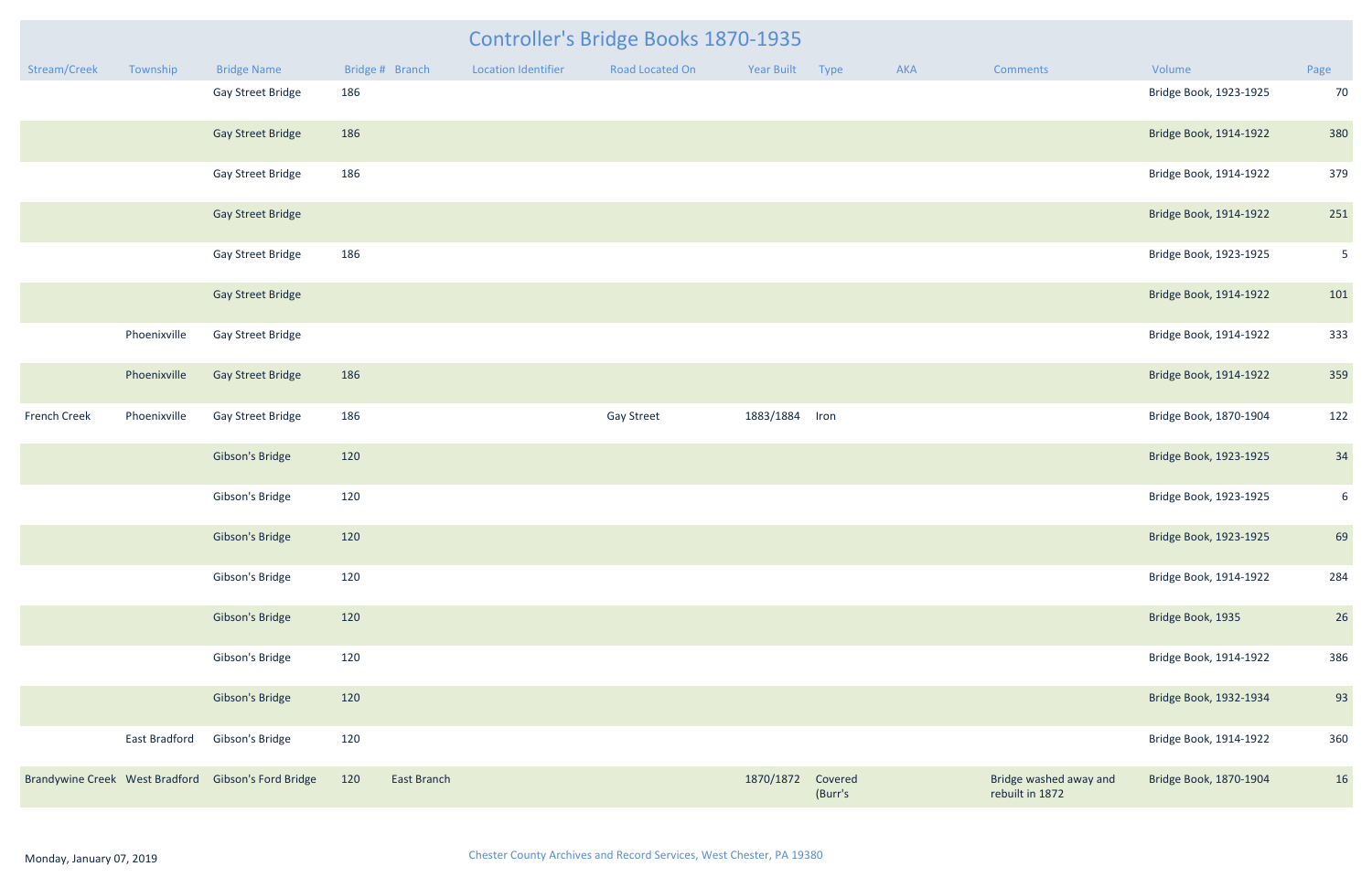| Stream/Creek     | Township            | <b>Bridge Name</b>                               | Bridge # Branch         | <b>Location Identifier</b> | Road Located On       | Year Built | Type              | <b>AKA</b> | Comments | Volume                 | Page            |
|------------------|---------------------|--------------------------------------------------|-------------------------|----------------------------|-----------------------|------------|-------------------|------------|----------|------------------------|-----------------|
| White Clay Creek | <b>London Grove</b> | Gilbert's Bridge                                 | Middle<br><b>Branch</b> | near Gilbert's Mill        | West Grove to Chatham | 1916       | Steel "I"<br>Beam |            |          | Bridge Book, 1914-1922 | 53              |
|                  |                     | Gilbert's Mill Bridge                            | 271                     |                            |                       |            |                   |            |          | Bridge Book, 1932-1934 | 150             |
|                  |                     | Glen Gable Bridge                                | 144                     |                            |                       |            |                   |            |          | Bridge Book, 1914-1922 | 378             |
|                  |                     | Glen Gable Bridge                                | 144                     |                            |                       |            |                   |            |          | Bridge Book, 1914-1922 | 341             |
|                  |                     | Glen Gable Bridge                                |                         |                            |                       |            |                   |            |          | Bridge Book, 1914-1922 | 309             |
|                  |                     | Glen Gable Bridge                                | 144                     |                            |                       |            |                   |            |          | Bridge Book, 1923-1925 | $8\phantom{.}$  |
|                  |                     | Brandywine Creek West Nantmeal Glen Gable Bridge | 144                     | at Lewis Mill              |                       | 1903       | Stone Arch        |            |          | Bridge Book, 1870-1904 | 203             |
|                  |                     | Glen Hall Bridge                                 | 90                      |                            |                       |            |                   |            |          | Bridge Book, 1914-1922 | 123             |
|                  |                     | Glen Hall Bridge                                 | 90                      |                            |                       |            |                   |            |          | Bridge Book, 1923-1925 | 61              |
|                  |                     | <b>Glen Hall Bridge</b>                          | 90                      |                            |                       |            |                   |            |          | Bridge Book, 1932-1934 | 205             |
|                  |                     | Glen Hall Bridge                                 | 90                      |                            |                       |            |                   |            |          | Bridge Book, 1923-1925 | 11              |
|                  |                     | <b>Glen Hall Bridge</b>                          | 90                      |                            |                       |            |                   |            |          | Bridge Book, 1914-1922 | 393             |
|                  |                     | Glen Hall Bridge                                 | 90                      |                            |                       |            |                   |            |          | Bridge Book, 1914-1922 | 375             |
|                  |                     | <b>Glen Hall Bridge</b>                          | 90                      |                            |                       |            |                   |            |          | Bridge Book, 1932-1934 | 13              |
|                  |                     | <b>Glen Hall Bridge</b>                          | 90                      |                            |                       |            |                   |            |          | Bridge Book, 1914-1922 | 295             |
|                  |                     | Glen Hope Bridge                                 | 40                      |                            |                       |            |                   |            |          | Bridge Book, 1935      | $6\overline{6}$ |
|                  |                     | Glen Hope Bridge                                 | 40                      |                            |                       |            |                   |            |          | Bridge Book, 1932-1934 | $5\phantom{.}$  |
|                  |                     | Glen Hope Bridge                                 | 40                      |                            |                       |            |                   |            |          | Bridge Book, 1932-1934 | 66              |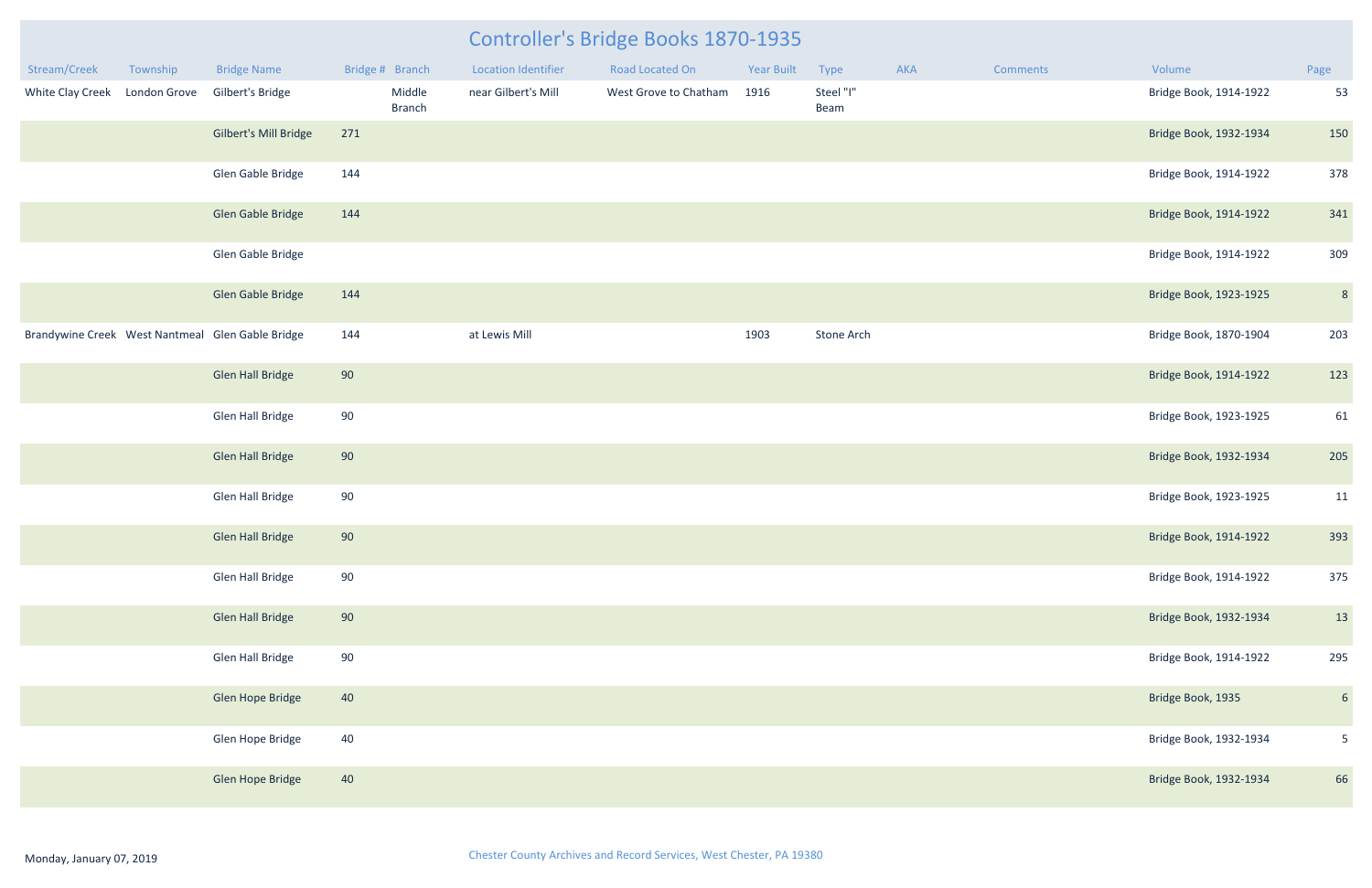|                                 |          |                           |                    | <b>Controller's Bridge Books 1870-1935</b> |                                                                   |            |                               |                                |                 |                        |      |  |
|---------------------------------|----------|---------------------------|--------------------|--------------------------------------------|-------------------------------------------------------------------|------------|-------------------------------|--------------------------------|-----------------|------------------------|------|--|
| Stream/Creek                    | Township | <b>Bridge Name</b>        | Bridge # Branch    | <b>Location Identifier</b>                 | Road Located On                                                   | Year Built | Type                          | AKA                            | <b>Comments</b> | Volume                 | Page |  |
|                                 |          | Glen Hope Bridge          | 40                 |                                            |                                                                   |            |                               |                                |                 | Bridge Book, 1914-1922 | 393  |  |
|                                 |          | Glen Hope Bridge          | 40                 |                                            |                                                                   |            |                               |                                |                 | Bridge Book, 1914-1922 | 368  |  |
| Little Elk Creek                | Elk      | Glen Hope Bridge          | 40                 | at Anderson's Ford                         | Chrome to Lewisville                                              | 1889       | Covered<br>Wooden             |                                |                 | Bridge Book, 1909-1915 | 26   |  |
| Little Elk Creek                | Elk      | Glen Hope Bridge          | 40                 | near Glen Hope Mill                        |                                                                   | 1889       | Covered<br>(Burr's            | <b>Anderson Bridge</b><br>(#2) |                 | Bridge Book, 1870-1904 | 195  |  |
|                                 |          | Glen Moore Bridge         | 140                |                                            |                                                                   |            |                               |                                |                 | Bridge Book, 1932-1934 | 22   |  |
|                                 |          | Glen Moore Bridge         | 140                |                                            |                                                                   |            |                               |                                |                 | Bridge Book, 1914-1922 | 349  |  |
|                                 |          | Glen Moore Bridge         | 140                |                                            |                                                                   |            |                               |                                |                 | Bridge Book, 1935      | 31   |  |
|                                 |          | Glen Moore Bridge         | 141                |                                            |                                                                   |            |                               |                                |                 | Bridge Book, 1914-1922 | 366  |  |
|                                 |          | Glen Moore Bridge         | 140                |                                            |                                                                   |            | Steel                         |                                |                 | Bridge Book, 1932-1934 | 101  |  |
|                                 |          | Glen Moore Bridge         | 141                |                                            |                                                                   |            |                               |                                |                 | Bridge Book, 1932-1934 | 221  |  |
|                                 |          | Glen Moore Bridge         | 141                |                                            |                                                                   |            |                               |                                |                 | Bridge Book, 1914-1922 | 280  |  |
|                                 |          | Glen Moore Bridge         | 140                |                                            |                                                                   |            |                               |                                |                 | Bridge Book, 1914-1922 | 386  |  |
|                                 |          | Glen Moore Bridge         | 141                |                                            |                                                                   |            | Iron                          |                                |                 | Bridge Book, 1932-1934 | 101  |  |
|                                 |          | Glen Moore Bridge         | 139                |                                            |                                                                   |            |                               |                                |                 | Bridge Book, 1914-1922 | 109  |  |
|                                 |          | Glen Moore Bridge         | 141                |                                            |                                                                   |            |                               |                                |                 | Bridge Book, 1932-1934 | 22   |  |
|                                 |          | Glendale Bridge           | 290                |                                            |                                                                   | 1922       |                               |                                |                 | Bridge Book, 1914-1922 | 396  |  |
| Brandywine Creek Wallace        |          | Glenmoore Bridge          | 141<br>East Branch |                                            | near Moorestown Station Moorestown to Crouse's 1819/1872<br>Hotel |            | 1819 -<br>Covered King Bridge | Moorestown                     |                 | Bridge Book, 1870-1904 | 155  |  |
| <b>Brandywine Creek Wallace</b> |          | Glenmoore Bridge (#2) 140 | East Branch        | at Glenmoore                               |                                                                   | 1896       | Iron                          |                                |                 | Bridge Book, 1870-1904 | 155  |  |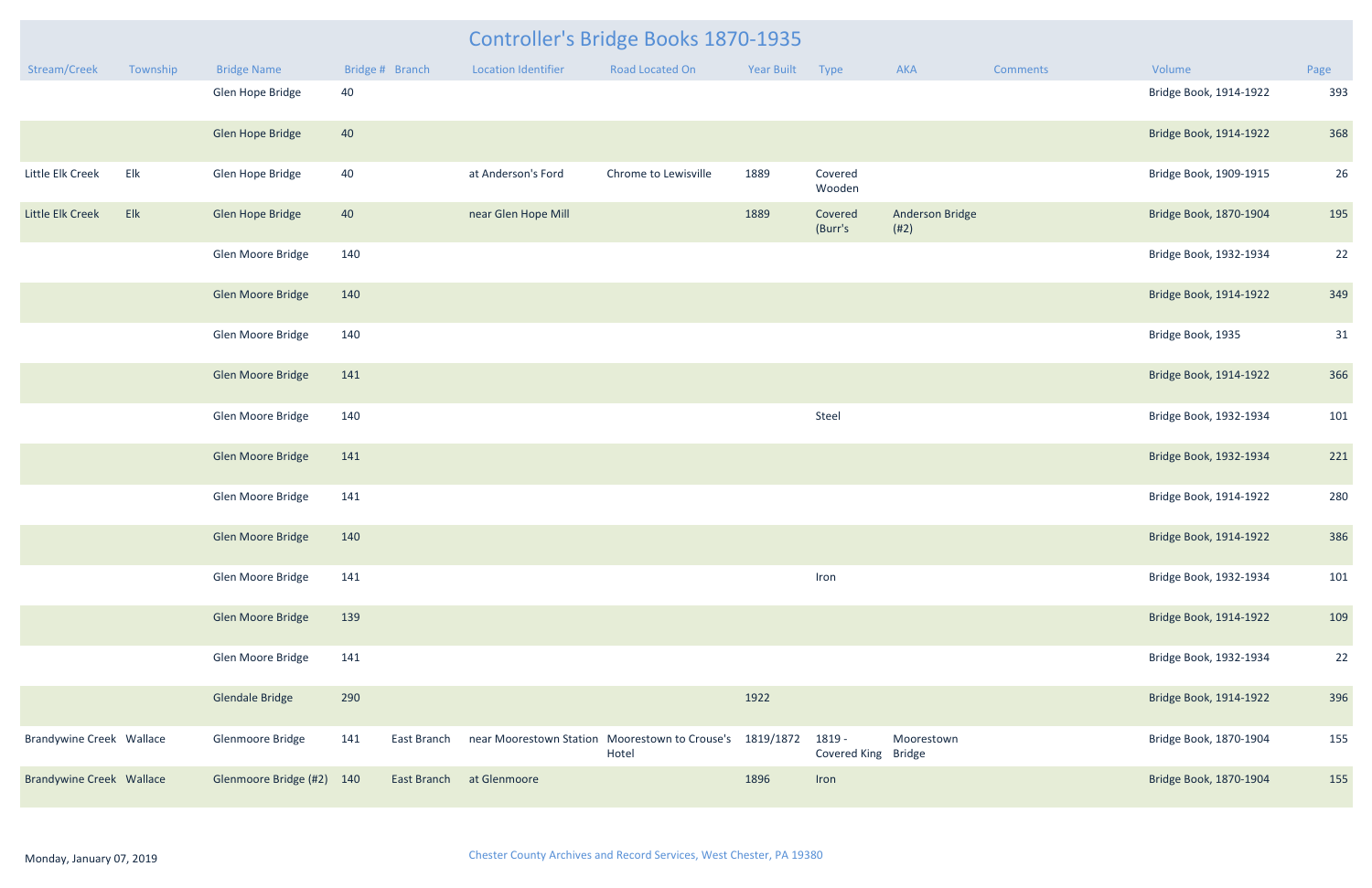| Stream/Creek                    | Township             | <b>Bridge Name</b>                         | Bridge # Branch         | <b>Location Identifier</b> | <b>Road Located On</b>                         | Year Built | Type                        | AKA | <b>Comments</b> | Volume                 | Page            |
|---------------------------------|----------------------|--------------------------------------------|-------------------------|----------------------------|------------------------------------------------|------------|-----------------------------|-----|-----------------|------------------------|-----------------|
|                                 |                      | Glenmore Bridge                            | 141                     |                            |                                                |            |                             |     |                 | Bridge Book, 1923-1925 | 16              |
|                                 |                      | Good Hope Bridge                           | 47                      |                            |                                                |            |                             |     |                 | Bridge Book, 1923-1925 | 15              |
|                                 |                      | Good Hope Bridge                           | 47                      |                            |                                                |            |                             |     |                 | Bridge Book, 1932-1934 | 69              |
|                                 |                      | Good Hope Bridge                           | 47                      |                            |                                                |            |                             |     |                 | Bridge Book, 1923-1925 | 9               |
|                                 |                      | Good Hope Bridge                           | 47                      |                            |                                                |            |                             |     |                 | Bridge Book, 1914-1922 | 267             |
|                                 |                      | Good Hope Bridge                           | 47                      |                            |                                                |            |                             |     |                 | Bridge Book, 1932-1934 | $6\overline{6}$ |
|                                 |                      | Good Hope Bridge                           | 47                      |                            |                                                |            |                             |     |                 | Bridge Book, 1932-1934 | 190             |
| White Clay Creek London Britain |                      | <b>Good Hope Bridge</b>                    | 47                      | near Osmond's Factory      | Kemblesville to D. B.<br><b>Nevin's Quarry</b> |            | Covered<br>Wooden           |     |                 | Bridge Book, 1909-1915 | 33              |
| White Clay Creek London Britain |                      | Good Hope Bridge                           | 47                      | near Osmond's Factory      | Kimbleville to D. B.<br>Nivin's Quarry         | 1852       | <b>Covered King</b><br>Post |     |                 | Bridge Book, 1870-1904 | 64              |
|                                 |                      | <b>Grange Bridge</b>                       | 256                     |                            |                                                |            |                             |     |                 | Bridge Book, 1914-1922 | 129             |
|                                 |                      | <b>Grange Bridge</b>                       | 256                     |                            |                                                |            |                             |     |                 | Bridge Book, 1914-1922 | 350             |
| <b>Culbertson Run</b>           | East<br>Brandywine   | <b>Grange Bridge</b>                       | 256                     | near Lyndell Station       | Downington to Glen<br>Moore                    | 1915       | <b>Stone Arch</b>           |     |                 | Bridge Book, 1914-1922 | 17              |
| Culbertson Run                  | East<br>Brandywine   | <b>Grange Bridge</b>                       | 256                     | near Lyndell Station       | Downington to Glen<br>Moore                    | 1915       | Stone Arch                  |     |                 | Bridge Book, 1909-1915 | 237             |
|                                 |                      | <b>Great Valley Mills</b><br><b>Bridge</b> | 169                     |                            |                                                |            |                             |     |                 | Bridge Book, 1914-1922 | 399             |
|                                 |                      | Greist's Bridge                            | $\overline{\mathbf{3}}$ |                            |                                                |            |                             |     |                 | Bridge Book, 1932-1934 | 51              |
|                                 |                      | Grubb's Mill Bridge                        | 278                     |                            |                                                |            |                             |     |                 | Bridge Book, 1914-1922 | 113             |
|                                 |                      | Grubb's Mill Bridge                        | 278                     |                            |                                                |            |                             |     |                 | Bridge Book, 1932-1934 | 270             |
| <b>Valley Creek</b>             | <b>East Bradford</b> | <b>Grubb's Mill Bridge</b>                 | 278                     |                            | Grubb's Mill to Harmony 1917<br>Hill           |            |                             |     |                 | Bridge Book, 1914-1922 | 73              |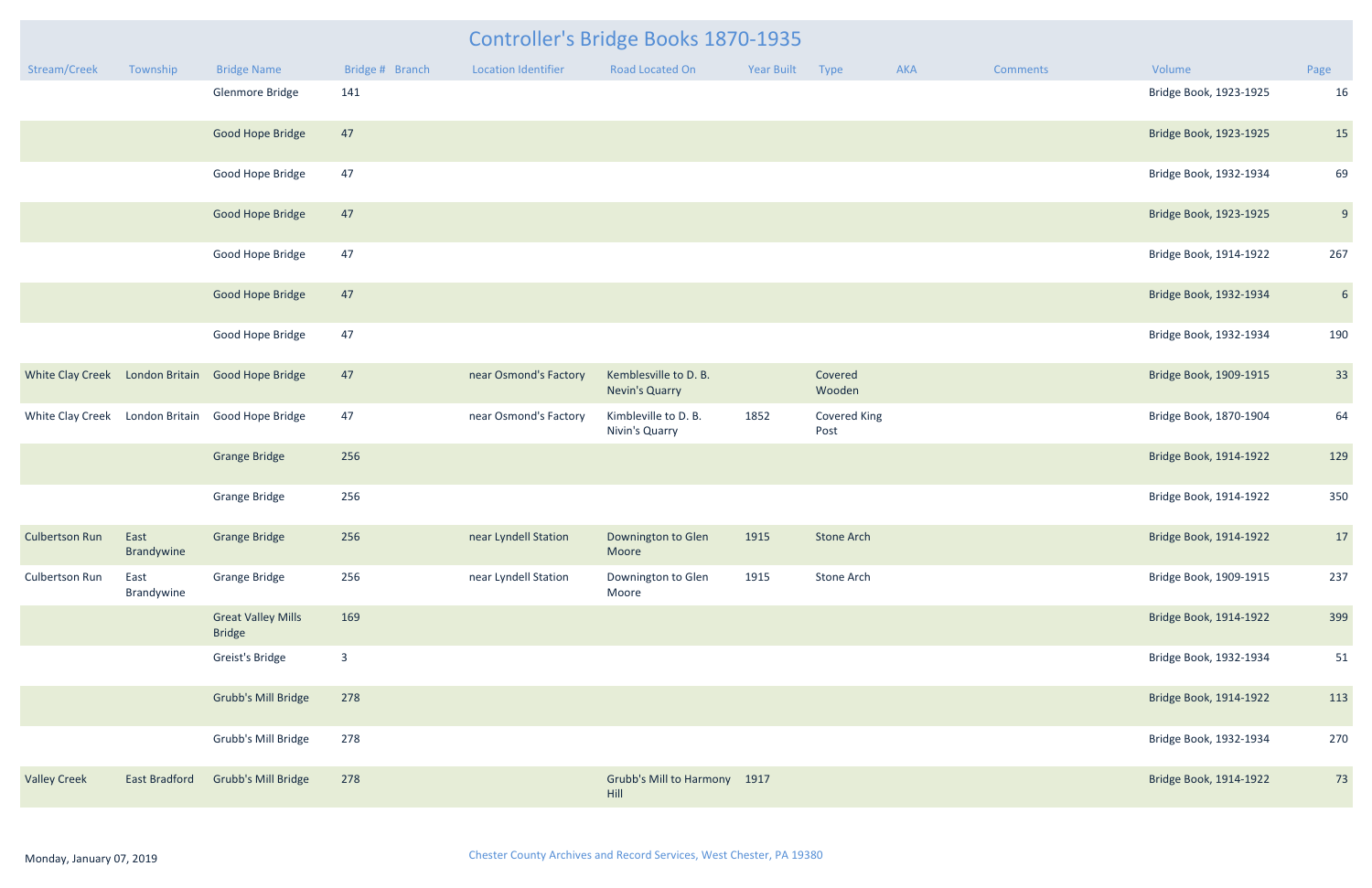|                                | <b>Controller's Bridge Books 1870-1935</b> |                         |                 |             |                                               |                                     |                 |                   |     |          |                        |                 |
|--------------------------------|--------------------------------------------|-------------------------|-----------------|-------------|-----------------------------------------------|-------------------------------------|-----------------|-------------------|-----|----------|------------------------|-----------------|
| Stream/Creek                   | Township                                   | <b>Bridge Name</b>      | Bridge # Branch |             | <b>Location Identifier</b>                    | Road Located On                     | Year Built Type |                   | AKA | Comments | Volume                 | Page            |
|                                |                                            | Grubb's Mills Bridge    | 278             |             |                                               |                                     |                 |                   |     |          | Bridge Book, 1923-1925 | 34              |
|                                |                                            | <b>Hallman's Bridge</b> | 191             |             |                                               |                                     |                 |                   |     |          | Bridge Book, 1923-1925 | 14              |
|                                |                                            | Hallman's Bridge        | 277             |             |                                               |                                     |                 |                   |     |          | Bridge Book, 1923-1925 | 63              |
|                                |                                            | Hallman's Bridge        | 191             |             |                                               |                                     |                 |                   |     |          | Bridge Book, 1932-1934 | 118             |
|                                |                                            | Hallman's Bridge        | 191             |             |                                               |                                     |                 |                   |     |          | Bridge Book, 1932-1934 | 30 <sup>°</sup> |
|                                |                                            | Hallman's Bridge        | 191             |             |                                               |                                     |                 |                   |     |          | Bridge Book, 1935      | 44              |
|                                |                                            | Hallman's Bridge        | 277             |             |                                               |                                     |                 |                   |     |          | Bridge Book, 1914-1922 | 385             |
|                                |                                            | Hallman's Bridge        | 277             |             |                                               |                                     |                 |                   |     |          | Bridge Book, 1932-1934 | 270             |
|                                |                                            | Hallman's Bridge        | 191             |             |                                               |                                     |                 |                   |     |          | Bridge Book, 1923-1925 | 63              |
|                                |                                            | Hallman's Bridge        | 315             |             |                                               |                                     |                 |                   |     |          | Bridge Book, 1935      | 74              |
| <b>Brandywine Creek Newlin</b> |                                            | Halls Bridge            | 90              | West Branch | below the Chester<br><b>County Alms House</b> | Marshallton to Unionville 1868/1881 |                 | 1868 -<br>Moseley |     |          | Bridge Book, 1870-1904 | 81              |
|                                |                                            | Hall's Bridge           | 193             |             |                                               |                                     |                 |                   |     |          | Bridge Book, 1932-1934 | 31              |
|                                |                                            | Hall's Bridge           | 193             |             |                                               |                                     |                 |                   |     |          | Bridge Book, 1932-1934 | 238             |
|                                |                                            | Hall's Bridge           | 193             |             |                                               |                                     |                 |                   |     |          | Bridge Book, 1935      | 44              |
|                                |                                            | Hall's Bridge           | 193             |             |                                               |                                     |                 |                   |     |          | Bridge Book, 1932-1934 | 119             |
|                                |                                            | Hall's Bridge           | 193             |             |                                               |                                     |                 |                   |     |          | Bridge Book, 1923-1925 | 13              |
|                                |                                            | Hall's Bridge           | 193             |             |                                               |                                     |                 |                   |     |          | Bridge Book, 1914-1922 | 390             |
|                                | <b>East Vincent</b>                        | Hall's Bridge           | 193             |             |                                               |                                     |                 |                   |     |          | Bridge Book, 1914-1922 | 328             |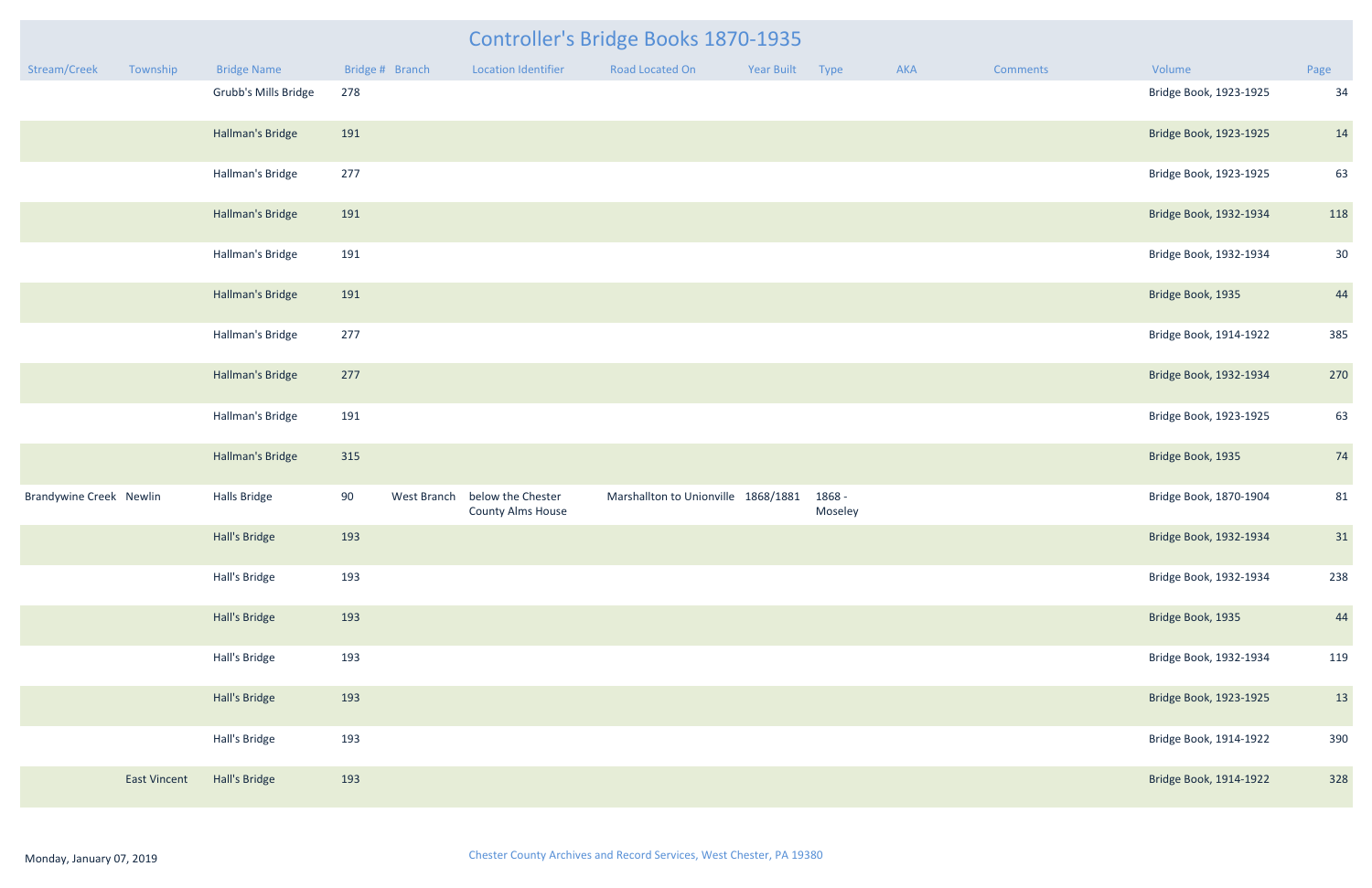| Stream/Creek                   | Township           | <b>Bridge Name</b>                        | Bridge # Branch | <b>Location Identifier</b>                          | <b>Road Located On</b>                  | <b>Year Built</b> | Type               | AKA | Comments     | Volume                 | Page |
|--------------------------------|--------------------|-------------------------------------------|-----------------|-----------------------------------------------------|-----------------------------------------|-------------------|--------------------|-----|--------------|------------------------|------|
| <b>French Creek</b>            | East Vincent       | Hall's Bridge                             | 193             | at the mouth of Birch Run                           |                                         | 1850              | Covered            |     |              | Bridge Book, 1870-1904 | 146  |
| <b>Schuylkill River</b>        |                    | North Coventry Hannover Street Bridge 221 |                 | Pottstown                                           |                                         |                   |                    |     |              | Bridge Book, 1870-1904 | 198  |
| <b>Octoraro Creek</b>          | Sadsbury           | Hannum's Ford Bridge                      |                 | on line with Lancaster<br>County                    |                                         | 1887              | Iron               |     |              | Bridge Book, 1870-1904 | 187  |
| <b>Octoraro Creek</b>          | West<br>Nottingham | <b>Harkness Ford Bridge</b>               |                 | on line of Lancaster<br>County                      |                                         | 1893              | Iron               |     | See page 201 | Bridge Book, 1870-1904 | 89   |
| <b>Octoraro Creek</b>          | West<br>Nottingham | Harkness Ford Bridge                      | 6               | on line of Lancaster<br>County                      | Glen Roy to Ashfield                    | 1893              | Iron               |     |              | Bridge Book, 1870-1904 | 201  |
|                                |                    | Harvey's Bridge                           | 92              |                                                     |                                         |                   |                    |     |              | Bridge Book, 1914-1922 | 114  |
|                                |                    | Harvey's Bridge                           | 92              |                                                     |                                         |                   |                    |     |              | Bridge Book, 1932-1934 | 85   |
|                                |                    | Harvey's Bridge                           | 92              |                                                     |                                         |                   |                    |     |              | Bridge Book, 1935      | 19   |
|                                |                    | Harvey's Bridge                           | 92              |                                                     |                                         |                   |                    |     |              | Bridge Book, 1923-1925 | 57   |
|                                |                    | Harvey's Bridge                           | 92              |                                                     |                                         |                   |                    |     |              | Bridge Book, 1914-1922 | 296  |
|                                |                    | Harvey's Bridge                           | 93              |                                                     |                                         |                   |                    |     |              | Bridge Book, 1923-1925 | 33   |
|                                |                    | Harvey's Bridge                           | 92              |                                                     |                                         |                   |                    |     |              | Bridge Book, 1914-1922 | 374  |
| <b>Brandywine Creek Newlin</b> |                    | Harvey's Bridge                           | 92              | West Branch at Harvey's Ford                        | Doe Run to Romansville                  | 1853              | Covered<br>(Burr's |     |              | Bridge Book, 1870-1904 | 80   |
|                                |                    | Hatfield's Bridge                         | 103             |                                                     |                                         |                   |                    |     |              | Bridge Book, 1914-1922 | 287  |
|                                |                    | Hatfield's Bridge                         | 103             |                                                     |                                         |                   |                    |     |              | Bridge Book, 1914-1922 | 349  |
|                                |                    | Hatfield's Bridge                         | 244             |                                                     |                                         |                   |                    |     |              | Bridge Book, 1914-1922 | 377  |
|                                |                    | Hatfield's Bridge                         | 103             |                                                     |                                         |                   |                    |     |              | Bridge Book, 1932-1934 | 16   |
| <b>Brandywine Creek West</b>   | Brandywine         | Hatfield's Bridge                         |                 | West Branch near Hatfield's Rolling<br><b>Mills</b> | <b>Brandywine Manor to</b><br>Wagontown | 1839              | Covered            |     |              | Bridge Book, 1870-1904 | 23   |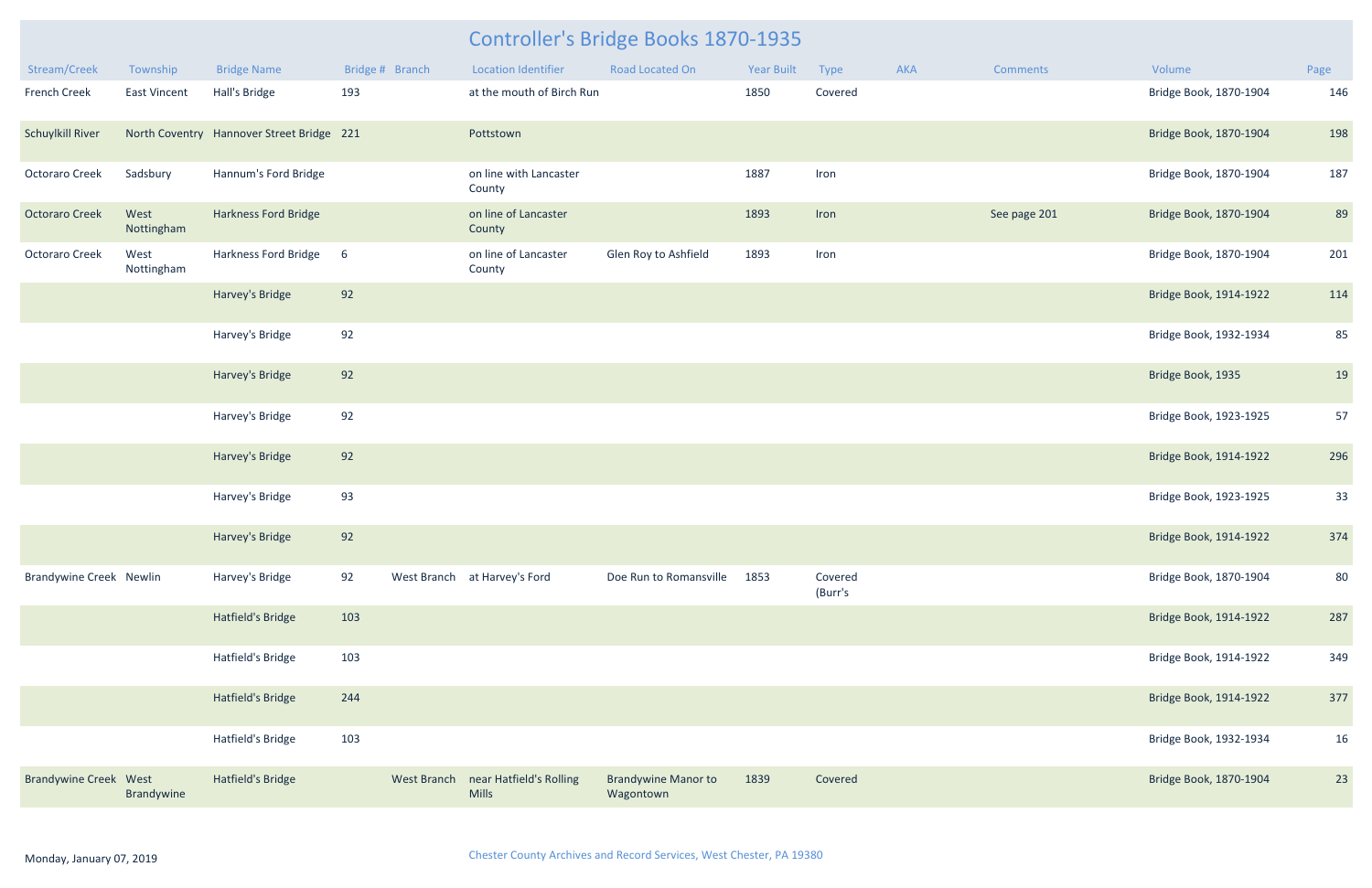| Stream/Creek                 | Township           | <b>Bridge Name</b>                          |     | Bridge # Branch    | <b>Location Identifier</b> | <b>Road Located On</b>                             | <b>Year Built</b> | Type               | <b>AKA</b>                      | <b>Comments</b> | Volume                 | Page |
|------------------------------|--------------------|---------------------------------------------|-----|--------------------|----------------------------|----------------------------------------------------|-------------------|--------------------|---------------------------------|-----------------|------------------------|------|
| Brandywine Creek West Caln   |                    | Hatfield's Bridge                           |     | West Branch        |                            | <b>Brandywine Manor to</b><br>Wagontown            |                   |                    |                                 | See page 23     | Bridge Book, 1870-1904 | 30   |
|                              |                    | <b>Hatfield's Creamery</b><br><b>Bridge</b> | 244 |                    |                            |                                                    |                   |                    |                                 |                 | Bridge Book, 1914-1922 | 129  |
|                              |                    | <b>Hatfield's Creamery</b><br><b>Bridge</b> | 244 |                    |                            |                                                    |                   |                    |                                 |                 | Bridge Book, 1932-1934 | 254  |
|                              |                    | <b>Hatfield's Creamery</b><br><b>Bridge</b> | 244 |                    |                            |                                                    |                   |                    |                                 |                 | Bridge Book, 1935      | 57   |
|                              |                    | Hatfield's Creek Bridge 244                 |     |                    |                            |                                                    |                   |                    |                                 |                 | Bridge Book, 1923-1925 | 17   |
| <b>Brandywine Creek West</b> | Brandywine         | Hatfield's Upper Bridge 103                 |     | <b>West Branch</b> |                            | <b>Wagontown and Manor</b><br>road to Compassville | 1835-1840         | Covered            | <b>Manor Station</b><br>Bridge, |                 | Bridge Book, 1870-1904 | 24   |
|                              |                    | Hayes Clark Bridge                          | 79  |                    |                            |                                                    |                   |                    |                                 |                 | Bridge Book, 1935      | 16   |
|                              |                    | <b>Hayes Clark Bridge</b>                   | 79  |                    |                            |                                                    |                   |                    |                                 |                 | Bridge Book, 1914-1922 | 314  |
| Doe Run Creek                |                    | East Fallowfield Hayes Clark's Bridge       | 79  |                    |                            |                                                    | 1884              | Covered<br>(Burr's |                                 |                 | Bridge Book, 1870-1904 | 48   |
|                              |                    | <b>Hayes Creek Bridge</b>                   | 79  |                    |                            |                                                    |                   |                    |                                 |                 | Bridge Book, 1932-1934 | 82   |
| French Creek                 | East Pikeland      | Heistand's Bridge                           | 189 |                    |                            | Kimberton to Springville                           | 1869              |                    |                                 |                 | Bridge Book, 1870-1904 | 117  |
| North East Creek             | East<br>Nottingham | Herr's Bridge                               | 43  |                    | at Stubb's Mill            | Nottingham Station to<br>Hilaman's Inn             | 1860/1884         | Iron<br>(Harvey's  | <b>Stubb's Bridge</b>           |                 | Bridge Book, 1870-1904 | 87   |
|                              |                    | Hibernia Bridge                             | 104 |                    |                            |                                                    |                   |                    |                                 |                 | Bridge Book, 1935      | 22   |
|                              |                    | Hibernia Bridge                             | 104 |                    |                            |                                                    |                   |                    |                                 |                 | Bridge Book, 1932-1934 | 209  |
|                              |                    | Hibernia Bridge                             | 104 |                    |                            |                                                    |                   |                    |                                 |                 | Bridge Book, 1914-1922 | 384  |
|                              |                    | Hibernia Bridge                             | 104 |                    |                            |                                                    |                   |                    |                                 |                 | Bridge Book, 1914-1922 | 350  |
|                              |                    | Hibernia Bridge                             | 104 |                    |                            |                                                    |                   |                    |                                 |                 | Bridge Book, 1914-1922 | 292  |
|                              |                    | Hibernia Bridge                             | 104 |                    |                            |                                                    |                   |                    |                                 |                 | Bridge Book, 1932-1934 | 16   |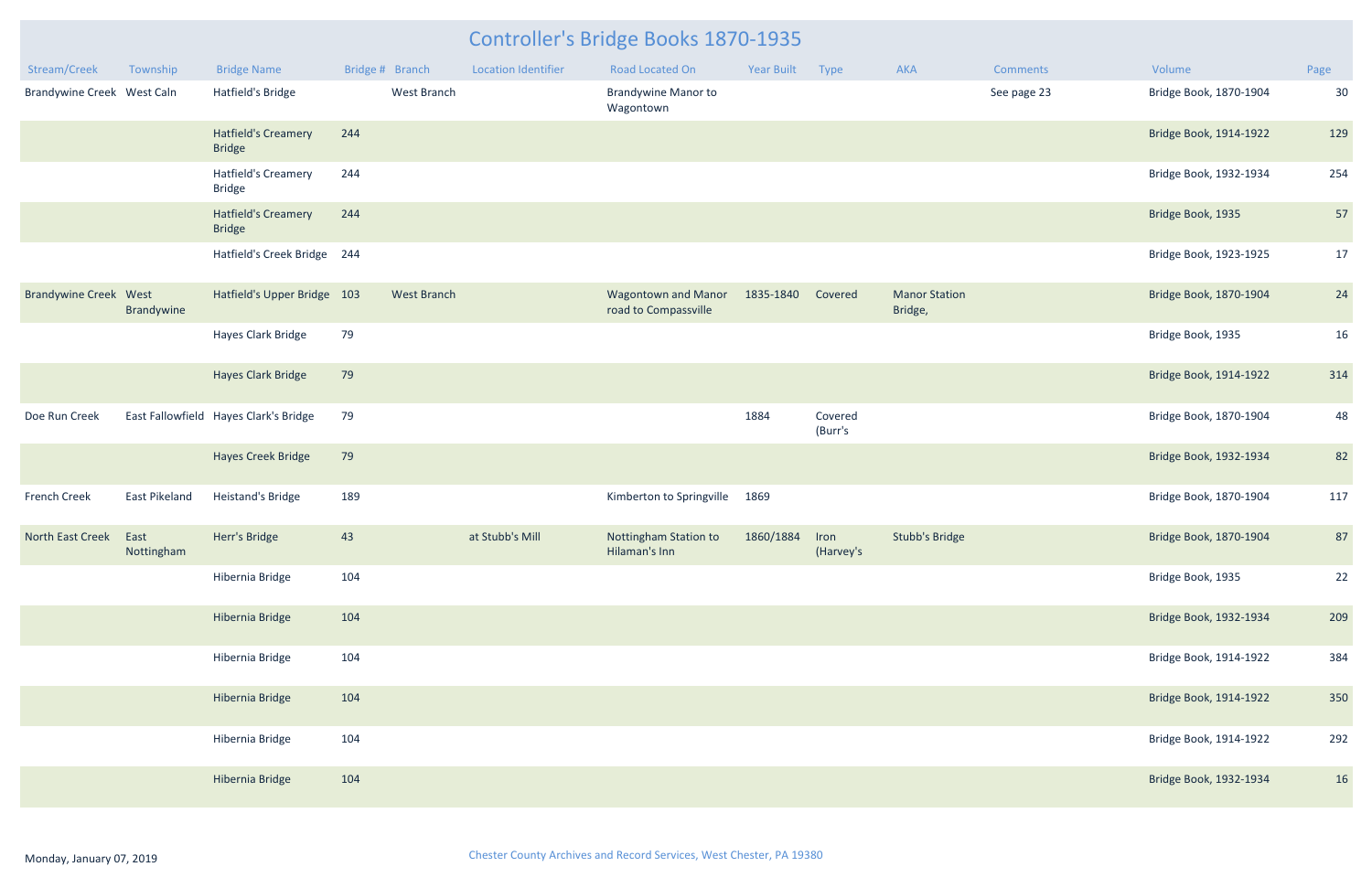|                   |                     | <b>Controller's Bridge Books 1870-1935</b> |                              |            |  |
|-------------------|---------------------|--------------------------------------------|------------------------------|------------|--|
| $Dridao + Dranch$ | Location Identifier | <b>Donal ocatod On</b>                     | $V \circ \circ \circ D$ wilt | $T_{VIRQ}$ |  |

| Stream/Creek          | Township            | <b>Bridge Name</b>      | Bridge # Branch | <b>Location Identifier</b>     | <b>Road Located On</b>            | Year Built | Type               | AKA                       | Comments | Volume                 | Page           |
|-----------------------|---------------------|-------------------------|-----------------|--------------------------------|-----------------------------------|------------|--------------------|---------------------------|----------|------------------------|----------------|
|                       |                     | Hibernia Bridge         | 104             |                                |                                   |            |                    |                           |          | Bridge Book, 1914-1922 | 375            |
|                       |                     | Hibernia Bridge         | 104             |                                |                                   |            |                    |                           |          | Bridge Book, 1932-1934 | 89             |
|                       |                     | Hickman's Bridge        | 147             |                                |                                   |            |                    |                           |          | Bridge Book, 1932-1934 | 104            |
|                       |                     | <b>Hickman's Bridge</b> | 147             |                                |                                   |            |                    |                           |          | Bridge Book, 1914-1922 | 123            |
|                       |                     | Hickman's Bridge        | 147             |                                |                                   |            |                    |                           |          | Bridge Book, 1914-1922 | 253            |
|                       |                     | <b>Hickman's Bridge</b> | 147             |                                |                                   |            |                    |                           |          | Bridge Book, 1923-1925 | 36             |
|                       |                     | Hickman's Bridge        | 147             |                                |                                   |            |                    |                           |          | Bridge Book, 1935      | 33             |
|                       |                     | <b>Hickman's Bridge</b> | 147             |                                |                                   |            |                    |                           |          | Bridge Book, 1932-1934 | 223            |
|                       |                     | Hindman's Bridge        | 231             |                                |                                   |            |                    |                           |          | Bridge Book, 1923-1925 | 21             |
|                       |                     | Hindman's Bridge        | 234             |                                |                                   |            |                    |                           |          | Bridge Book, 1923-1925 | 65             |
|                       |                     | Hindman's Bridge        | 231             |                                |                                   |            |                    |                           |          | Bridge Book, 1932-1934 | 132            |
|                       |                     | Hindman's Bridge        | 234             |                                |                                   |            |                    |                           |          | Bridge Book, 1914-1922 | 388            |
| White Clay Creek      |                     | Hindman's Bridge        | 234             |                                |                                   |            |                    |                           |          | Bridge Book, 1914-1922 | 340            |
| <b>Octoraro Creek</b> | <b>Upper Oxford</b> | Hodgson Ford Bridge     |                 | on line of Lancaster<br>County | Philadelphia to McCall's<br>Ferry | 1850       | Covered<br>(Burr's | <b>Bell's Ford Bridge</b> |          | Bridge Book, 1870-1904 | 95             |
|                       |                     | Honey Brook Bridge      | 145             |                                |                                   |            |                    |                           |          | Bridge Book, 1932-1934 | 103            |
|                       |                     | Honey Brook Bridge      | 145             |                                |                                   |            |                    |                           |          | Bridge Book, 1923-1925 | 41             |
|                       |                     | Honey Brook Bridge      | 145             |                                |                                   |            |                    |                           |          | Bridge Book, 1932-1934 | 222            |
|                       |                     | Honey Brook Bridge      | 145             |                                |                                   |            |                    |                           |          | Bridge Book, 1923-1925 | $8\phantom{1}$ |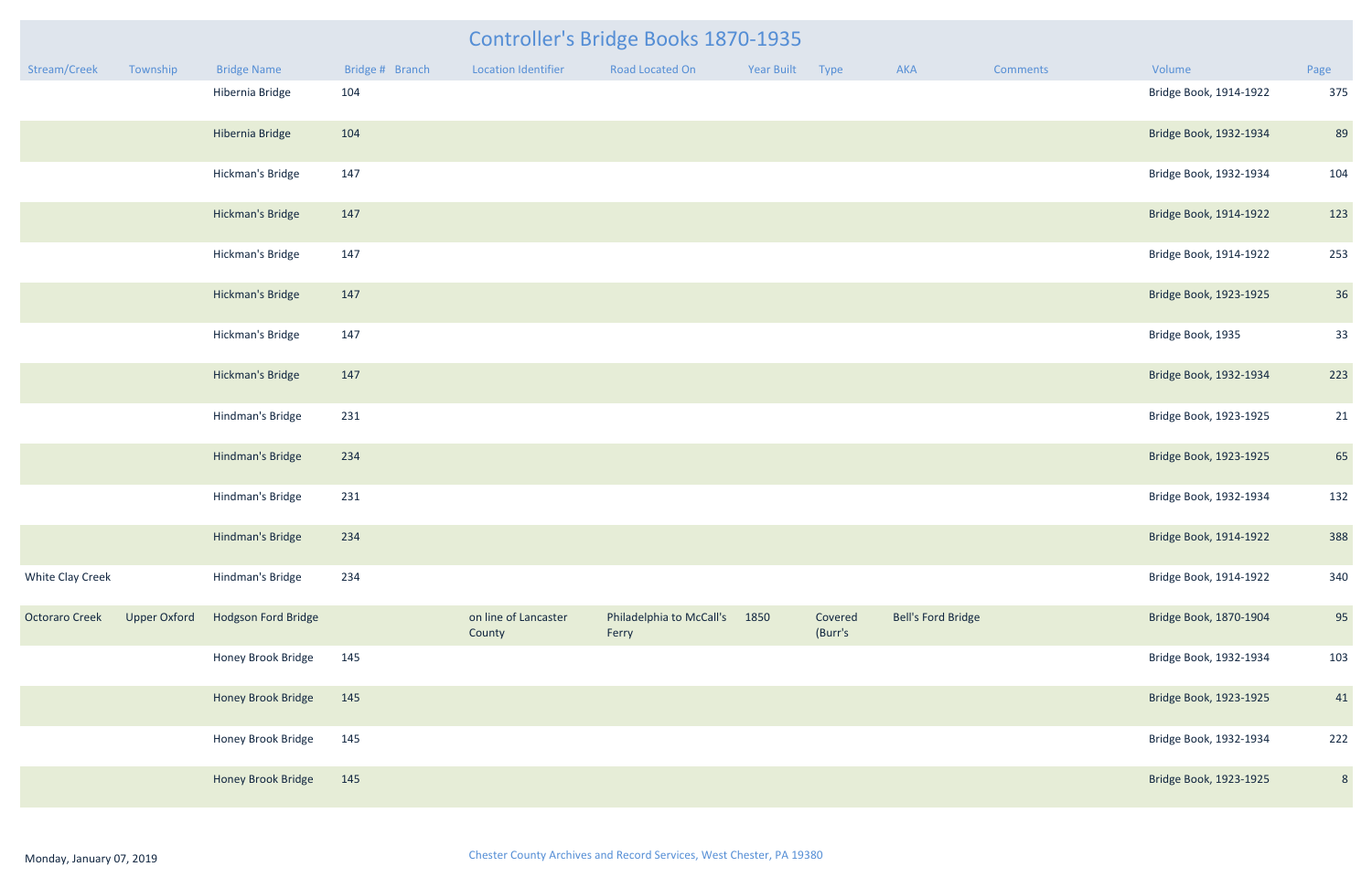| <b>Comments</b> | Volume                 | Page |
|-----------------|------------------------|------|
|                 | Bridge Book, 1935      | 32   |
| See page 14     | Bridge Book, 1870-1904 | 28   |
|                 | Bridge Book, 1870-1904 | 82   |
|                 | Bridge Book, 1870-1904 | 93   |
|                 | Bridge Book, 1914-1922 | 355  |
|                 | Bridge Book, 1932-1934 | 129  |
|                 | Bridge Book, 1923-1925 | 8    |
|                 | Bridge Book, 1914-1922 | 353  |
|                 | Bridge Book, 1932-1934 | 151  |
|                 | Bridge Book, 1923-1925 | 64   |
|                 | Bridge Book, 1914-1922 | 57   |
|                 | Bridge Book, 1932-1934 | 62   |
|                 | Bridge Book, 1870-1904 | 85   |
|                 | Bridge Book, 1923-1925 | 10   |
|                 | Bridge Book, 1935      | 3    |
|                 | Bridge Book, 1932-1934 | 3    |
|                 | Bridge Book, 1914-1922 | 370  |
|                 | Bridge Book, 1923-1925 | 67   |

|                                |                     |                        |                 |                    |                            | <b>Controller's Bridge Books 1870-1935</b>                         |                   |                             |                                |                 |                        |         |
|--------------------------------|---------------------|------------------------|-----------------|--------------------|----------------------------|--------------------------------------------------------------------|-------------------|-----------------------------|--------------------------------|-----------------|------------------------|---------|
| Stream/Creek                   | Township            | <b>Bridge Name</b>     |                 | Bridge # Branch    | <b>Location Identifier</b> | Road Located On                                                    | <b>Year Built</b> | Type                        | <b>AKA</b>                     | <b>Comments</b> | Volume                 | Page    |
|                                |                     | Honey Brook Bridge     | 145             |                    |                            |                                                                    |                   |                             |                                |                 | Bridge Book, 1935      | 32      |
| Brandywine Creek East Caln     |                     | <b>Hoopes Bridge</b>   | 121             | <b>East Branch</b> |                            | Downington to West<br>Chester                                      |                   |                             |                                | See page 14     | Bridge Book, 1870-1904 | 28      |
| <b>Brandywine Creek Newlin</b> |                     | Hoopes' Bridge         | 91              | West Branch        |                            | West Chester to<br>Unionville                                      |                   | Covered                     | Embreeville<br><b>Bridge</b>   |                 | Bridge Book, 1870-1904 | 82      |
| <b>Big Elk Creek</b>           | <b>Upper Oxford</b> | Hoopes' Bridge         |                 |                    |                            | on line of Penn Township Jennerville to Russellville 1829          |                   | <b>Covered King</b><br>Post | McCleneghan's<br><b>Bridge</b> |                 | Bridge Book, 1870-1904 | 93      |
|                                |                     | <b>Hopewell Bridge</b> | 225             |                    |                            |                                                                    |                   |                             |                                |                 | Bridge Book, 1914-1922 | 355     |
|                                |                     | <b>Hopewell Bridge</b> | 225             |                    |                            |                                                                    |                   |                             |                                |                 | Bridge Book, 1932-1934 | 129     |
|                                |                     | <b>Hopewell Bridge</b> | 225             |                    |                            |                                                                    |                   |                             |                                |                 | Bridge Book, 1923-1925 | ξ       |
|                                |                     | <b>Hopewell Bridge</b> | 225             |                    |                            |                                                                    |                   |                             |                                |                 | Bridge Book, 1914-1922 | 353     |
|                                |                     | <b>Hopewell Bridge</b> | 273             |                    |                            |                                                                    |                   |                             |                                |                 | Bridge Book, 1932-1934 | 151     |
|                                |                     | <b>Hopewell Bridge</b> | 225             |                    |                            |                                                                    |                   |                             |                                |                 | Bridge Book, 1923-1925 | 64      |
| <b>Hopewell Run</b>            | East<br>Nottingham  | <b>Hopewell Bridge</b> | 273             |                    |                            | Oxford to Tweedale                                                 | 1916              | Concrete and<br>Steel "I"   |                                |                 | Bridge Book, 1914-1922 | 57      |
|                                |                     | Hutchinson's Bridge    | 30              |                    |                            |                                                                    |                   |                             |                                |                 | Bridge Book, 1932-1934 | 62      |
| <b>Big Elk Creek</b>           | East<br>Nottingham  | Hutchinson's Bridge    | 30 <sup>°</sup> |                    | Mill                       | West Branch near Hutchinson's Paper Hilaman's Inn to Elk Dale 1850 |                   | Covered King<br>Post        |                                |                 | Bridge Book, 1870-1904 | 85      |
|                                |                     | Hutchison's Bridge     | 30              |                    |                            |                                                                    |                   |                             |                                |                 | Bridge Book, 1923-1925 | 10      |
|                                |                     | Hutchison's Bridge     | 30 <sup>°</sup> |                    |                            |                                                                    |                   |                             |                                |                 | Bridge Book, 1935      |         |
|                                |                     | Hutchison's Bridge     | 30              |                    |                            |                                                                    |                   |                             |                                |                 | Bridge Book, 1932-1934 | $\beta$ |
|                                |                     | Hutchison's Bridge     | 30 <sup>°</sup> |                    |                            |                                                                    |                   |                             |                                |                 | Bridge Book, 1914-1922 | 370     |
|                                |                     | Hutchison's Bridge     | 30              |                    |                            |                                                                    |                   |                             |                                |                 | Bridge Book, 1923-1925 | 67      |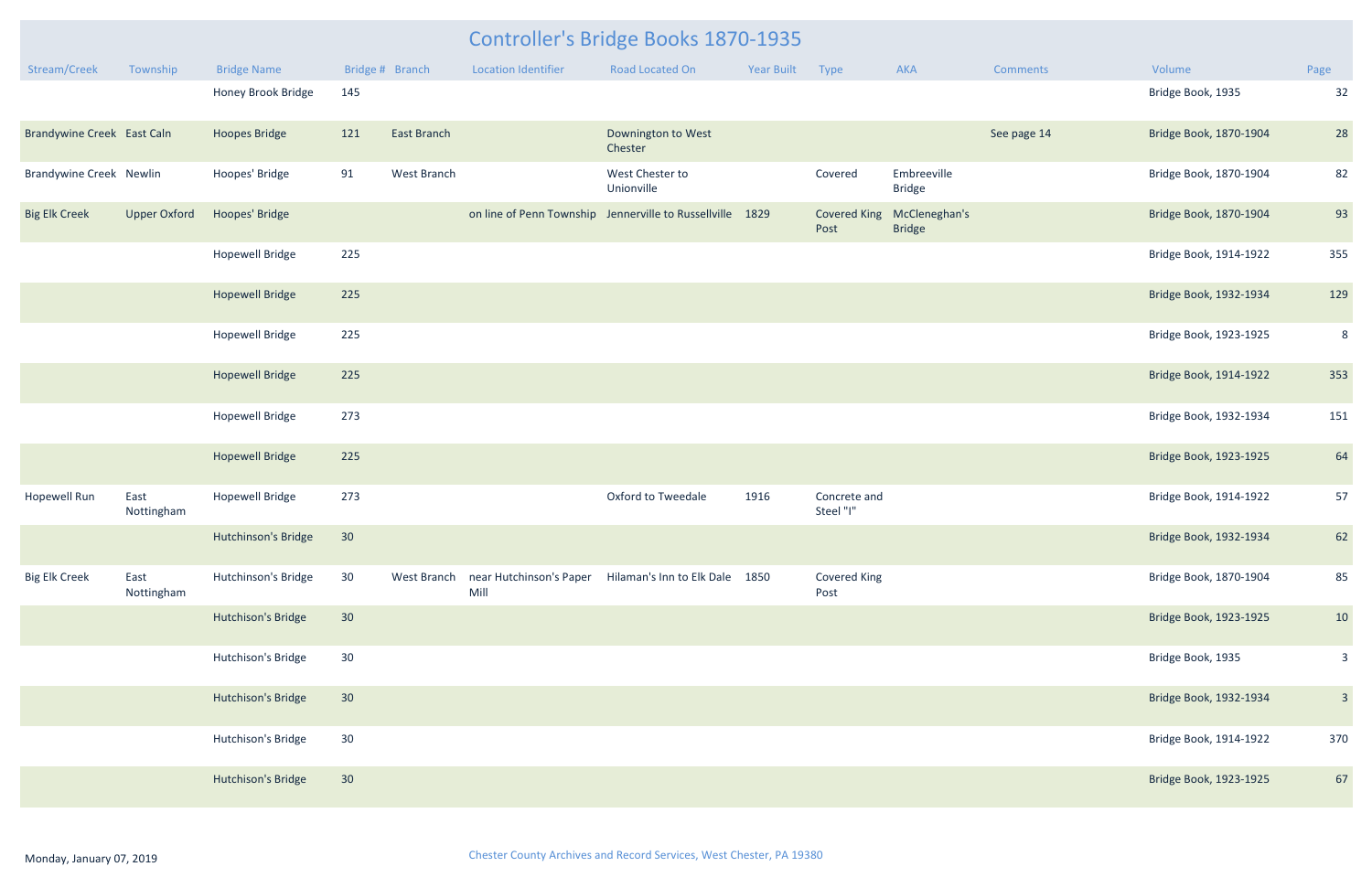| Stream/Creek         | Township           | <b>Bridge Name</b> | Bridge # Branch |             | <b>Location Identifier</b> | Road Located On                 | <b>Year Built</b> | Type                 | AKA | Comments | Volume                 | Page |
|----------------------|--------------------|--------------------|-----------------|-------------|----------------------------|---------------------------------|-------------------|----------------------|-----|----------|------------------------|------|
| <b>Big Elk Creek</b> | East<br>Nottingham | Hutchison's Bridge | 30              | West Branch |                            | Hillaman's Inn to Elk Dale 1850 |                   | Covered King<br>Post |     |          | Bridge Book, 1909-1915 | 15   |
|                      |                    | Ice Dam Bridge     | 176             |             |                            |                                 |                   |                      |     |          | Bridge Book, 1914-1922 | 343  |
|                      |                    | Ice Dam Bridge     | 176             |             |                            |                                 |                   |                      |     |          | Bridge Book, 1914-1922 | 377  |
|                      |                    | Ice Dam Bridge     | 176             |             |                            |                                 |                   |                      |     |          | Bridge Book, 1914-1922 | 299  |
|                      |                    | Ice Dam Bridge     | 176             |             |                            |                                 |                   |                      |     |          | Bridge Book, 1914-1922 | 391  |
|                      |                    | Indian Run Bridge  | 280             |             |                            |                                 |                   |                      |     |          | Bridge Book, 1932-1934 | 271  |
|                      |                    | Iron Bridge        | 33              |             |                            |                                 |                   |                      |     |          | Bridge Book, 1914-1922 | 371  |
|                      |                    | Iron Bridge        | 203             |             |                            |                                 |                   |                      |     |          | Bridge Book, 1923-1925 | 19   |
|                      |                    | Iron Bridge        |                 |             | <b>Westtown Station</b>    |                                 |                   |                      |     |          | Bridge Book, 1914-1922 | 260  |
|                      |                    | Iron Bridge        | 173             |             |                            |                                 |                   |                      |     |          | Bridge Book, 1923-1925 | 46   |
|                      |                    | Iron Bridge        | 140             |             | near Glen Moore Station    |                                 |                   |                      |     |          | Bridge Book, 1914-1922 | 290  |
|                      |                    | Iron Bridge        | 148             |             |                            |                                 |                   |                      |     |          | Bridge Book, 1914-1922 | 124  |
|                      |                    | Iron Bridge        | 139             |             |                            |                                 |                   |                      |     |          | Bridge Book, 1914-1922 | 374  |
|                      |                    | Iron Bridge        | 33              |             |                            |                                 |                   |                      |     |          | Bridge Book, 1914-1922 | 392  |
|                      |                    | Iron Bridge        | 33              |             |                            |                                 |                   |                      |     |          | Bridge Book, 1914-1922 | 98   |
|                      |                    | Iron Bridge        | 157             |             |                            |                                 |                   |                      |     |          | Bridge Book, 1914-1922 | 129  |
|                      |                    | Iron Bridge        | 33              |             |                            |                                 |                   |                      |     |          | Bridge Book, 1923-1925 | 20   |
|                      |                    | Iron Bridge        | 173             |             |                            |                                 |                   |                      |     |          | Bridge Book, 1935      | 39   |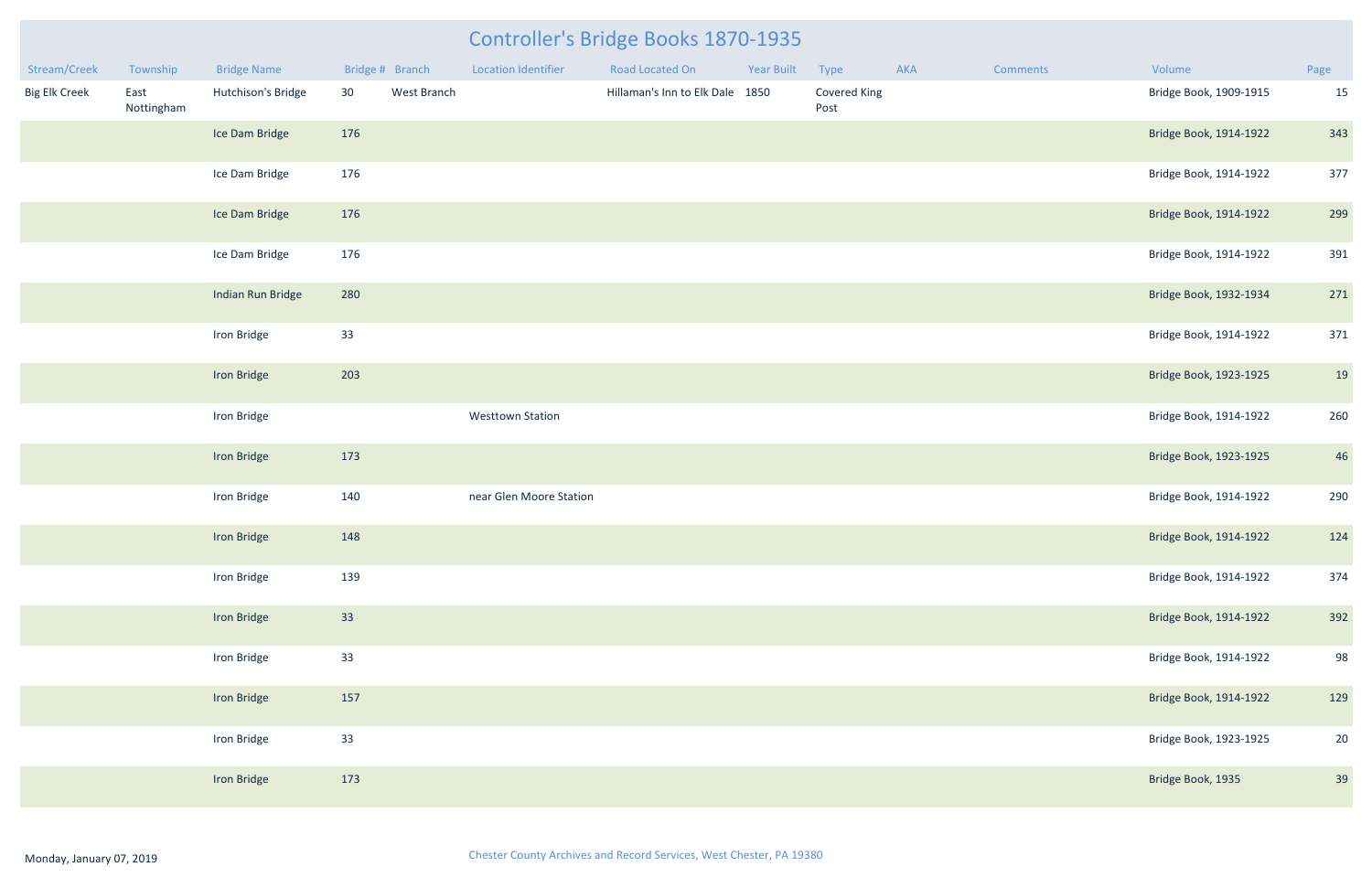|                                 |                        |                    |                 |             |                               | <b>Controller's Bridge Books 1870-1935</b> |                 |      |     |             |                        |      |
|---------------------------------|------------------------|--------------------|-----------------|-------------|-------------------------------|--------------------------------------------|-----------------|------|-----|-------------|------------------------|------|
| Stream/Creek                    | Township               | <b>Bridge Name</b> | Bridge # Branch |             | <b>Location Identifier</b>    | Road Located On                            | Year Built Type |      | AKA | Comments    | Volume                 | Page |
|                                 |                        | Iron Bridge        | 181             |             |                               |                                            |                 |      |     |             | Bridge Book, 1914-1922 | 392  |
|                                 |                        | Iron Bridge        | 157             |             |                               |                                            |                 |      |     |             | Bridge Book, 1914-1922 | 375  |
|                                 |                        | Iron Bridge        | 140             |             |                               |                                            |                 |      |     |             | Bridge Book, 1914-1922 | 365  |
|                                 |                        | Iron Bridge        | 75              |             |                               |                                            |                 |      |     |             | Bridge Book, 1914-1922 | 387  |
|                                 |                        | Iron Bridge        | 139             |             |                               |                                            |                 |      |     |             | Bridge Book, 1914-1922 | 342  |
|                                 |                        | Iron Bridge        | 203             |             |                               |                                            |                 |      |     |             | Bridge Book, 1914-1922 | 386  |
|                                 |                        | Iron Bridge        | 33              |             |                               |                                            |                 |      |     | "New"       | Bridge Book, 1923-1925 | 35   |
|                                 | Charlestown            | Iron Bridge        | 178             |             |                               |                                            |                 |      |     |             | Bridge Book, 1914-1922 | 346  |
|                                 | East Bradford          | Iron Bridge        | 112             |             | <b>Black Horse</b>            |                                            |                 |      |     |             | Bridge Book, 1914-1922 | 330  |
| <b>Big Elk Creek</b>            | Lower Oxford           | <b>Iron Bridge</b> | 33              | West Branch |                               | Oxford to Lincoln<br>University            |                 | Iron |     |             | Bridge Book, 1909-1915 | 18   |
| <b>Big Elk Creek</b>            | New London             | Iron Bridge        | 33              |             | on line of East<br>Nottingham |                                            |                 |      |     | See page 88 | Bridge Book, 1870-1904 | 78   |
|                                 | Schuylkill Iron Bridge |                    | 173             |             |                               |                                            |                 |      |     |             | Bridge Book, 1914-1922 | 106  |
|                                 | Schuylkill             | Iron Bridge        | 173             |             |                               |                                            |                 |      |     |             | Bridge Book, 1914-1922 | 86   |
|                                 | Schuylkill             | Iron Bridge        | 173             |             |                               |                                            |                 |      |     |             | Bridge Book, 1914-1922 | 337  |
| <b>Pickering Creek</b>          | Schuylkill             | Iron Bridge        | 173             |             |                               |                                            |                 |      |     |             | Bridge Book, 1914-1922 | 115  |
| <b>Valley Creek</b>             | Tredyffrin             | Iron Bridge        | 169             |             |                               |                                            |                 |      |     |             | Bridge Book, 1914-1922 | 362  |
| <b>Brandywine Creek Wallace</b> |                        | Iron Bridge        | 140             |             |                               |                                            |                 |      |     |             | Bridge Book, 1914-1922 | 362  |
| <b>French Creek</b>             | Phoenxville            | Iron Foot Bridge   |                 |             |                               |                                            | 1870            | Iron |     |             | Bridge Book, 1870-1904 | 123  |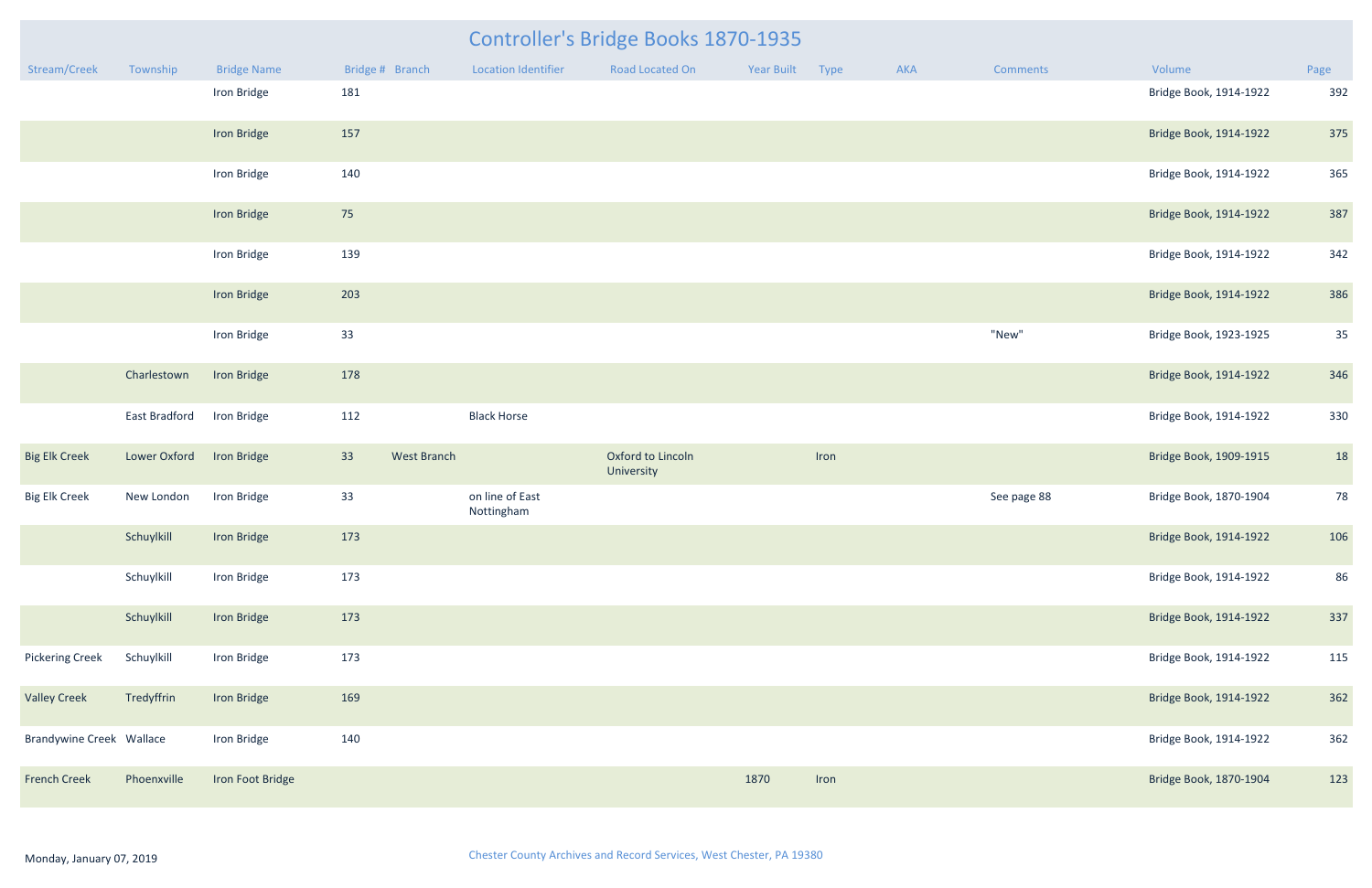|              |            |                       |                 |                            | Controller's Bridge Books 1870-1935 |            |      |     |          |                        |              |
|--------------|------------|-----------------------|-----------------|----------------------------|-------------------------------------|------------|------|-----|----------|------------------------|--------------|
| Stream/Creek | Township   | <b>Bridge Name</b>    | Bridge # Branch | <b>Location Identifier</b> | Road Located On                     | Year Built | Type | AKA | Comments | Volume                 | Page         |
|              |            | Ironsides Bridge      | 187             |                            |                                     |            |      |     |          | Bridge Book, 1932-1934 | 116          |
|              |            | Ironsides Bridge      | 187             |                            |                                     |            |      |     |          | Bridge Book, 1914-1922 | 377          |
|              |            | Ironsides Bridge      | 187             |                            |                                     |            |      |     |          | Bridge Book, 1914-1922 | 299          |
|              |            | Ironsides Bridge      | 187             |                            |                                     |            |      |     |          | Bridge Book, 1914-1922 | 101          |
|              |            | Ironsides Bridge      | 187             |                            |                                     |            |      |     |          | Bridge Book, 1914-1922 | 370          |
|              |            | Jackson's Bridge      | 6 <sup>1</sup>  |                            |                                     |            |      |     |          | Bridge Book, 1932-1934 | 52           |
|              |            | Jackson's Bridge      | $6\overline{6}$ |                            |                                     |            |      |     |          | Bridge Book, 1935      | $\mathbf{1}$ |
|              |            | Jales Wilson Bridge   | 76              |                            |                                     |            |      |     |          | Bridge Book, 1914-1922 | 388          |
|              |            | Jales Wilson Bridge   | 76              |                            |                                     |            |      |     |          | Bridge Book, 1914-1922 | 116          |
|              |            | Jales Wilson's Bridge | 76              |                            |                                     |            |      |     |          | Bridge Book, 1914-1922 | 396          |
|              |            | James Mill Bridge     | 202             |                            |                                     |            |      |     |          | Bridge Book, 1914-1922 | 400          |
|              |            | James Mill Bridge     | 203             |                            |                                     |            |      |     |          | Bridge Book, 1935      | 47           |
|              |            | Jean's Mill Bridge    | 169             |                            |                                     |            |      |     |          | Bridge Book, 1935      | 38           |
|              |            | Jean's Mill Bridge    | 169             |                            |                                     |            |      |     |          | Bridge Book, 1932-1934 | 229          |
|              | Tredyffrin | Jean's Mill Bridge    | 169             |                            |                                     |            |      |     |          | Bridge Book, 1914-1922 | 344          |
|              |            | Jefferis Bridge       | 111             |                            |                                     |            |      |     |          | Bridge Book, 1914-1922 | 305          |
|              |            | Jefferis Bridge       | 111             |                            |                                     |            |      |     |          | Bridge Book, 1914-1922 | 394          |
|              |            | Jefferis Bridge       | 111             |                            |                                     |            |      |     |          | Bridge Book, 1932-1934 | 212          |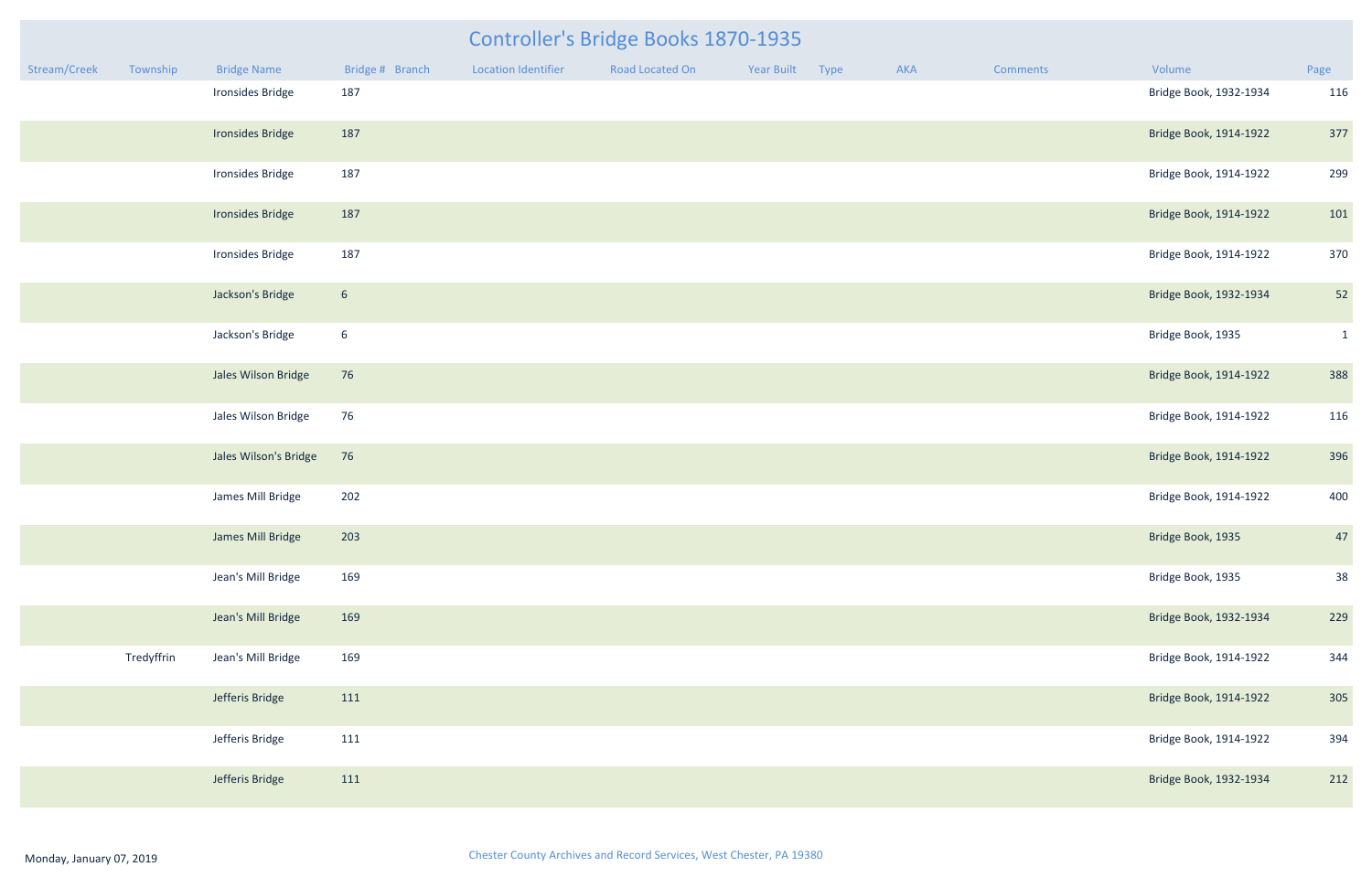|                                |               |                                                     |     |                    |                                     | <b>Controller's Bridge Books 1870-1935</b>    |            |                             |     |                 |                        |      |
|--------------------------------|---------------|-----------------------------------------------------|-----|--------------------|-------------------------------------|-----------------------------------------------|------------|-----------------------------|-----|-----------------|------------------------|------|
| Stream/Creek                   | Township      | <b>Bridge Name</b>                                  |     | Bridge # Branch    | <b>Location Identifier</b>          | Road Located On                               | Year Built | Type                        | AKA | <b>Comments</b> | Volume                 | Page |
|                                |               | Jefferis Bridge                                     | 111 |                    |                                     |                                               |            |                             |     |                 | Bridge Book, 1923-1925 | 47   |
|                                |               | Jefferis Bridge                                     | 111 |                    |                                     |                                               |            |                             |     |                 | Bridge Book, 1932-1934 | 17   |
| Brandywine Creek East Bradford |               | Jefferis Bridge                                     | 111 |                    |                                     |                                               |            |                             |     |                 | Bridge Book, 1914-1922 | 362  |
|                                |               | Jefferis' Bridge                                    | 111 |                    |                                     |                                               |            |                             |     |                 | Bridge Book, 1914-1922 | 102  |
|                                |               | John Nevin's Bridge                                 | 46  |                    |                                     |                                               |            |                             |     |                 | Bridge Book, 1932-1934 | 69   |
|                                |               | John Nevin's Bridge                                 | 46  |                    |                                     |                                               |            |                             |     |                 | Bridge Book, 1914-1922 | 268  |
|                                |               | John Nevin's Bridge                                 | 46  |                    |                                     |                                               |            |                             |     |                 | Bridge Book, 1932-1934 | 189  |
|                                |               | John Nevin's Bridge                                 | 46  |                    |                                     |                                               |            |                             |     |                 | Bridge Book, 1923-1925 | 15   |
|                                |               | John Nevin's Bridge                                 | 46  |                    |                                     |                                               |            |                             |     |                 | Bridge Book, 1923-1925 | 64   |
|                                |               | White Clay Creek London Britain John Nevin's Bridge | 46  | <b>West Branch</b> |                                     | Kemblesville to John<br><b>Nevin's Quarry</b> | 1857       | Covered<br>Wooden           |     |                 | Bridge Book, 1909-1915 | 32   |
|                                |               | White Clay Creek London Britain John Nevin's Bridge | 46  | West Branch        | near the residence of<br>John Nivin | Kimbleville to John<br>Nivin's Quarry         | 1857       | <b>Covered King</b><br>Post |     |                 | Bridge Book, 1870-1904 | 67   |
|                                |               | Johnson's Bridge                                    | 116 |                    |                                     |                                               |            |                             |     |                 | Bridge Book, 1914-1922 | 369  |
|                                |               | Johnson's Bridge                                    | 116 |                    |                                     |                                               |            |                             |     |                 | Bridge Book, 1914-1922 | 393  |
|                                |               | Johnson's Bridge                                    | 116 |                    |                                     |                                               |            |                             |     |                 | Bridge Book, 1914-1922 | 289  |
|                                |               | Johnson's Bridge                                    | 116 |                    |                                     |                                               |            |                             |     |                 | Bridge Book, 1923-1925 | 41   |
| <b>Valley Creek</b>            | East Bradford | Johnson's Bridge                                    | 116 |                    |                                     |                                               |            |                             |     |                 | Bridge Book, 1914-1922 | 128  |
| <b>Valley Creek</b>            | East Bradford | Johnson's Bridge                                    | 116 |                    |                                     | Downingtown to West<br>Chester                | 1897       |                             |     |                 | Bridge Book, 1870-1904 | 13   |
|                                |               | Jones Bridge                                        | 48  |                    |                                     |                                               |            |                             |     |                 | Bridge Book, 1923-1925 | 16   |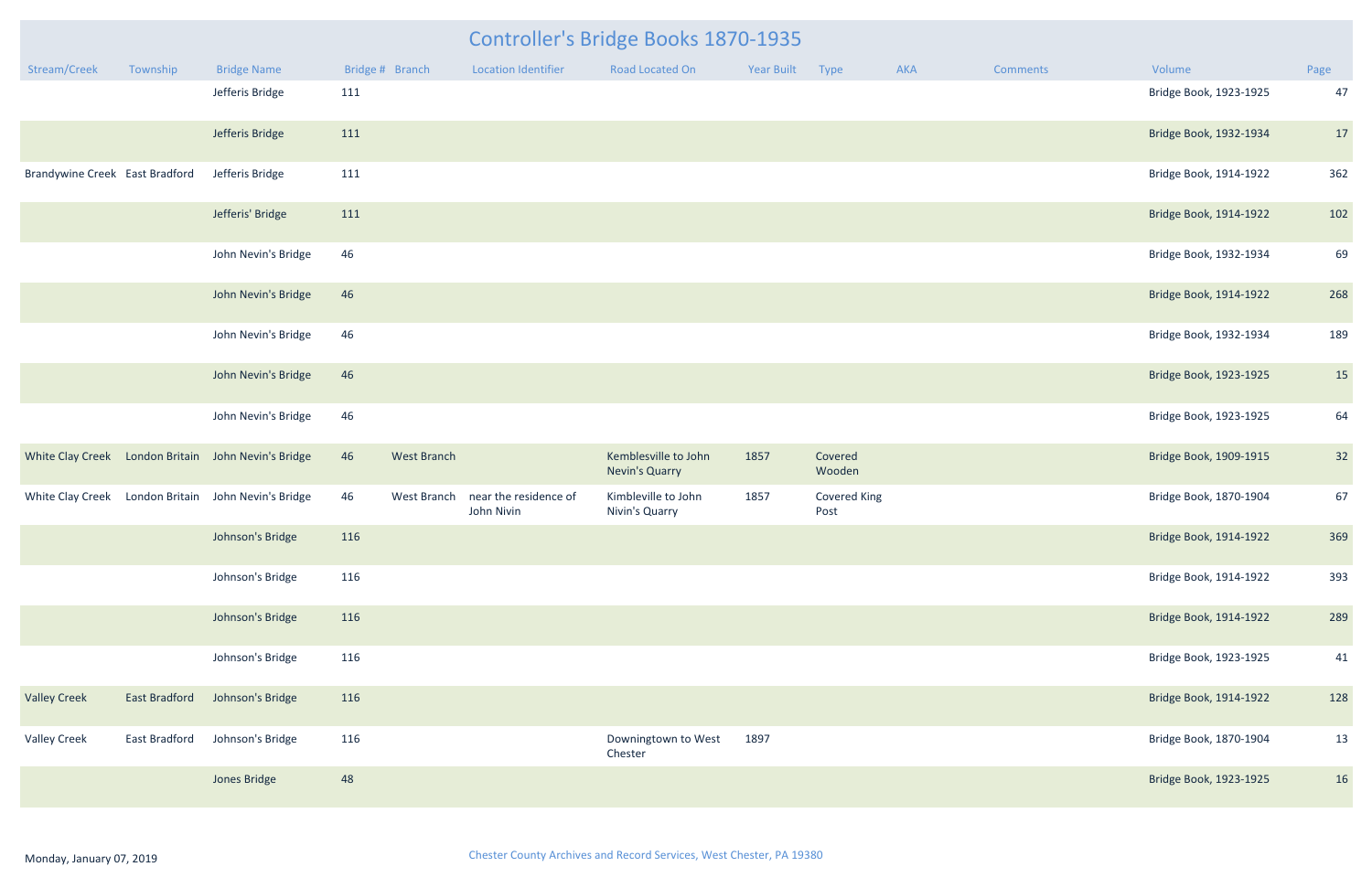|                                              |                     |                    |                 |                            | <b>Controller's Bridge Books 1870-1935</b> |                 |                    |     |          |                        |      |
|----------------------------------------------|---------------------|--------------------|-----------------|----------------------------|--------------------------------------------|-----------------|--------------------|-----|----------|------------------------|------|
| Stream/Creek                                 | Township            | <b>Bridge Name</b> | Bridge # Branch | <b>Location Identifier</b> | Road Located On                            | Year Built Type |                    | AKA | Comments | Volume                 | Page |
|                                              |                     | Jones Bridge       | 243             |                            |                                            |                 |                    |     |          | Bridge Book, 1923-1925 | 18   |
|                                              |                     | Jones Bridge       | 48              |                            |                                            |                 |                    |     |          | Bridge Book, 1914-1922 | 358  |
|                                              |                     | Jones Bridge       | 48              |                            |                                            |                 |                    |     |          | Bridge Book, 1932-1934 | 190  |
|                                              |                     | Jones Bridge       | 48              |                            |                                            |                 |                    |     |          | Bridge Book, 1923-1925 | 64   |
|                                              |                     | Jones Bridge       | 48              |                            |                                            |                 |                    |     |          | Bridge Book, 1932-1934 | 70   |
|                                              |                     | Jones Bridge       | 243             |                            |                                            |                 |                    |     |          | Bridge Book, 1914-1922 | 372  |
|                                              |                     | Jones Bridge       | 48              |                            |                                            |                 |                    |     |          | Bridge Book, 1932-1934 | 6    |
| White Clay Creek London Britain Jones Bridge |                     |                    | 48              |                            |                                            | 1899            | Wooden             |     |          | Bridge Book, 1870-1904 | 179  |
| White Clay Creek London Britain Jones Bridge |                     |                    | 48              |                            | Mercer's Mill to<br>Landenberg             |                 | Covered<br>Wooden  |     |          | Bridge Book, 1909-1915 | 34   |
|                                              |                     | Kenilworth Bridge  |                 |                            |                                            |                 |                    |     |          | Bridge Book, 1914-1922 | 283  |
|                                              |                     | Kenilworth Bridge  | 270             |                            |                                            |                 |                    |     |          | Bridge Book, 1914-1922 | 106  |
|                                              |                     | Kenilworth Bridge  | 270             |                            |                                            |                 |                    |     |          | Bridge Book, 1932-1934 | 150  |
|                                              |                     | Kennedy's Bridge   | 190             |                            |                                            |                 |                    |     |          | Bridge Book, 1914-1922 | 271  |
|                                              |                     | Kennedy's Bridge   | 190             |                            |                                            |                 |                    |     |          | Bridge Book, 1935      | 44   |
|                                              |                     | Kennedy's Bridge   | 190             |                            |                                            |                 |                    |     |          | Bridge Book, 1923-1925 | 14   |
|                                              |                     | Kennedy's Bridge   | 190             |                            |                                            |                 |                    |     |          | Bridge Book, 1932-1934 | 31   |
|                                              |                     | Kennedy's Bridge   | 190             |                            |                                            |                 |                    |     |          | Bridge Book, 1923-1925 | 64   |
| <b>French Creek</b>                          | <b>East Vincent</b> | Kennedy's Bridge   | 190             | near A. Kennedy's          | Ridge Road to Kimberton 1856               |                 | Covered<br>(Burr's |     |          | Bridge Book, 1870-1904 | 144  |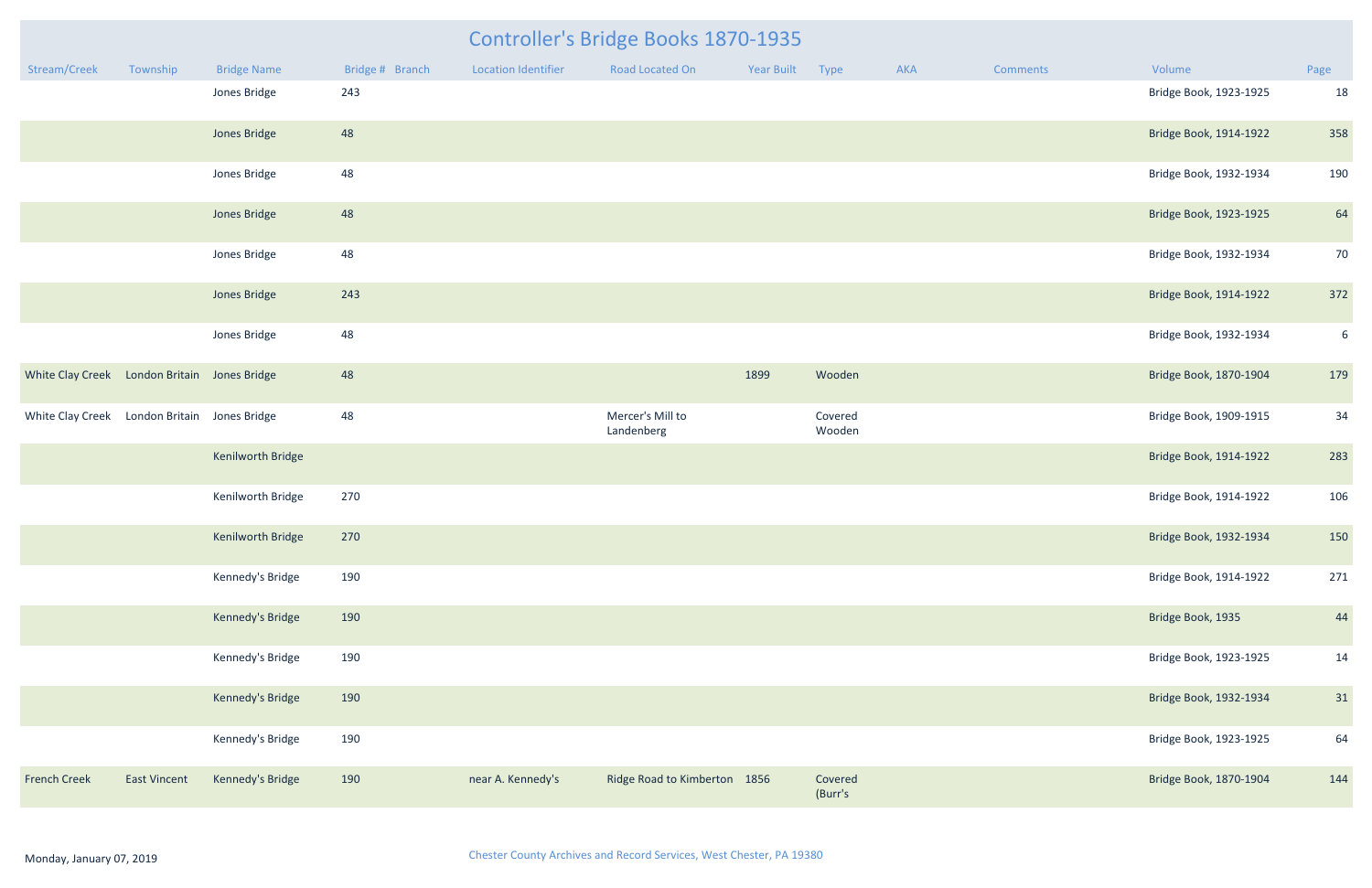|                                              |                     |                    |                    |                            | <b>Controller's Bridge Books 1870-1935</b> |                 |                   |     |              |                        |      |
|----------------------------------------------|---------------------|--------------------|--------------------|----------------------------|--------------------------------------------|-----------------|-------------------|-----|--------------|------------------------|------|
| Stream/Creek                                 | Township            | <b>Bridge Name</b> | Bridge # Branch    | <b>Location Identifier</b> | Road Located On                            | Year Built Type |                   | AKA | Comments     | Volume                 | Page |
| French Creek                                 | <b>West Vincent</b> | Kennedy's Bridge   | 190                | near A. Kennedy's          |                                            |                 |                   |     | See page 144 | Bridge Book, 1870-1904 | 150  |
|                                              |                     | Kerr's Bridge      | 121                |                            |                                            |                 |                   |     |              | Bridge Book, 1914-1922 | 370  |
|                                              |                     | Kerr's Bridge      | 121                |                            |                                            |                 |                   |     |              | Bridge Book, 1914-1922 | 252  |
|                                              |                     | Kerr's Bridge      | 121                |                            |                                            |                 |                   |     |              | Bridge Book, 1932-1934 | 19   |
| Brandywine Creek West Bradford Kerr's Bridge |                     |                    | 121<br>East Branch | at Hoopes' Ford            | Downingtown to West<br>Chester             | 1852            | Covered           |     |              | Bridge Book, 1870-1904 | 14   |
|                                              |                     | Kerr's Mill Bridge | 23.5               |                            |                                            |                 |                   |     |              | Bridge Book, 1914-1922 | 387  |
|                                              |                     | Kirk's Bridge      | 5 <sub>1</sub>     |                            |                                            |                 |                   |     |              | Bridge Book, 1923-1925 | 43   |
| <b>Octoraro Creek</b>                        | West<br>Nottingham  | Kirk's Bridge      | 5 <sub>5</sub>     |                            | Kirk's Mills to Oxford                     | 1828            | Covered           |     |              | Bridge Book, 1870-1904 | 89   |
|                                              |                     | Knauer's Bridge    | 199                |                            |                                            |                 |                   |     |              | Bridge Book, 1923-1925 | 19   |
|                                              |                     | Knauer's Bridge    | 199                |                            |                                            |                 |                   |     |              | Bridge Book, 1914-1922 | 316  |
|                                              |                     | Knauer's Bridge    | 199                |                            |                                            |                 |                   |     |              | Bridge Book, 1935      | 46   |
|                                              |                     | Knauer's Bridge    | 199                |                            |                                            |                 |                   |     |              | Bridge Book, 1932-1934 | 121  |
|                                              |                     | Knauer's Bridge    | 199                |                            |                                            |                 |                   |     |              | Bridge Book, 1914-1922 | 392  |
| <b>French Creek</b>                          | Warwick             | Knauer's Bridge    | 259                | near Knauertown Village    | Nantmeal Village to<br>Knauertown          | 1915            | <b>Stone Arch</b> |     |              | Bridge Book, 1909-1915 | 239  |
| French Creek                                 | Warwick             | Knauer's Bridge    | 259                | near Knauertown Village    | Nantmeal Village to<br>Knauertown          | 1915            | Stone Arch        |     |              | Bridge Book, 1914-1922 | 23   |
|                                              |                     | Knauertown Bridge  | 259                |                            |                                            |                 |                   |     |              | Bridge Book, 1923-1925 | 44   |
|                                              |                     | Knauertown Bridge  | 259                |                            |                                            |                 |                   |     |              | Bridge Book, 1935      | 61   |
|                                              |                     | Knauertown Bridge  | 259                |                            |                                            |                 |                   |     |              | Bridge Book, 1932-1934 | 144  |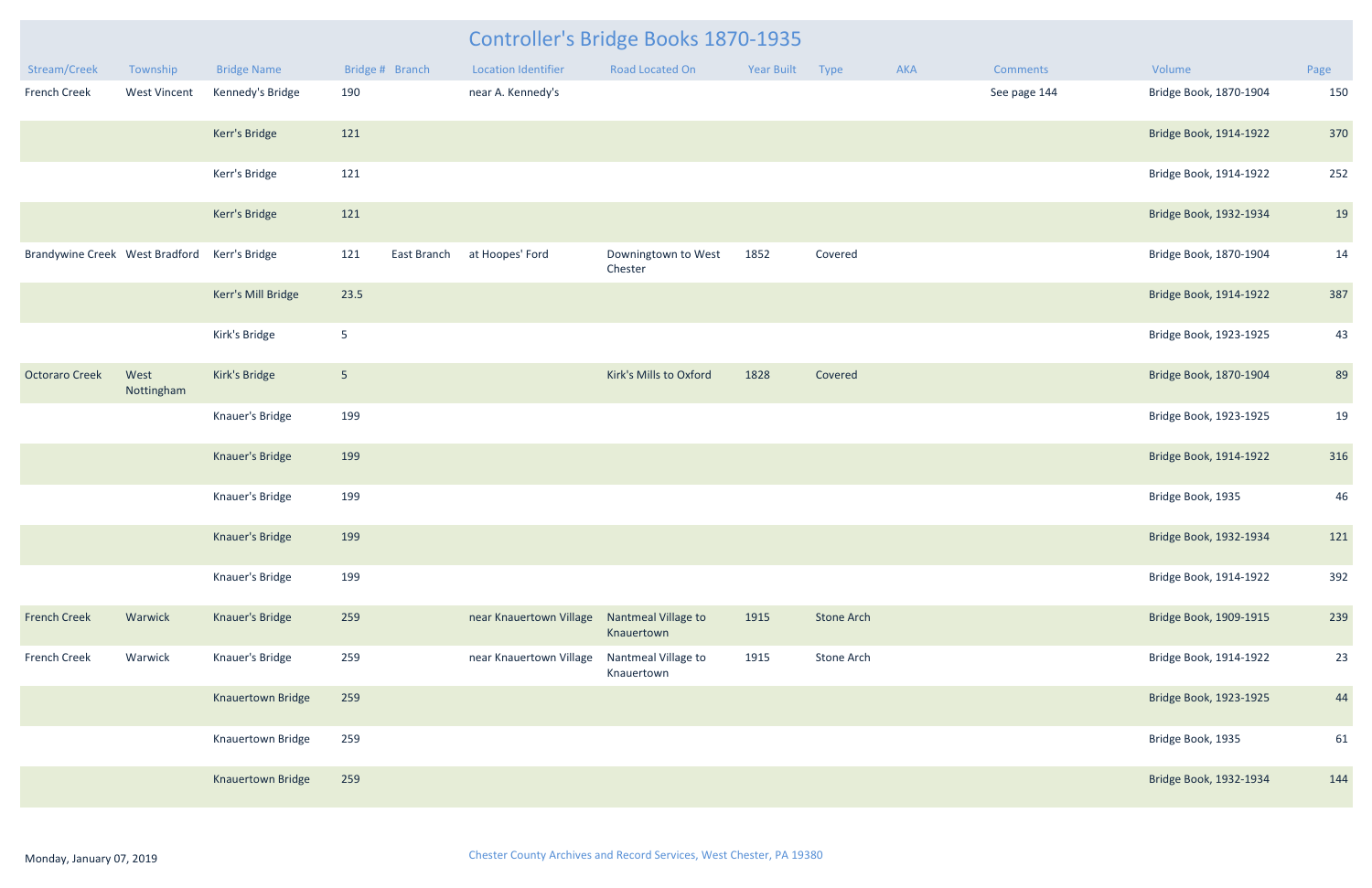|                        |               |                                 |                 |                            | Controller's Bridge Books 1870-1935 |            |       |     |          |                        |      |
|------------------------|---------------|---------------------------------|-----------------|----------------------------|-------------------------------------|------------|-------|-----|----------|------------------------|------|
| Stream/Creek           | Township      | <b>Bridge Name</b>              | Bridge # Branch | <b>Location Identifier</b> | <b>Road Located On</b>              | Year Built | Type  | AKA | Comments | Volume                 | Page |
|                        |               | Knauertown Bridge               | 204             |                            |                                     |            |       |     |          | Bridge Book, 1923-1925 | 16   |
| <b>French Creek</b>    | Warwick       | Knauertown Bridge               | 204             |                            | Phoenixville and<br>Morgantown Road | 1819       | Stone |     |          | Bridge Book, 1870-1904 | 159  |
|                        |               | Knauertown Stone<br>Arch Bridge |                 |                            |                                     |            |       |     |          | Bridge Book, 1914-1922 | 298  |
|                        |               | Knickerbocker Bridge            | 176             |                            |                                     |            |       |     |          | Bridge Book, 1923-1925 | 45   |
|                        |               | Knickerbocker Bridge            | 176             |                            |                                     |            |       |     |          | Bridge Book, 1923-1925 | 64   |
|                        |               | Knox Bridge                     | 165             |                            |                                     |            |       |     |          | Bridge Book, 1923-1925 | 13   |
|                        |               | Knox Bridge                     | 165             |                            |                                     |            |       |     |          | Bridge Book, 1923-1925 | 11   |
|                        |               | Knox Bridge                     | 165             |                            |                                     |            |       |     |          | Bridge Book, 1923-1925 | 47   |
|                        |               | Knox's Bridge                   | 165             |                            |                                     |            |       |     |          | Bridge Book, 1932-1934 | 25   |
|                        |               | Knox's Bridge                   | 165             |                            |                                     |            |       |     |          | Bridge Book, 1935      | 37   |
|                        |               | Krauser's Bridge                | 179             |                            |                                     |            |       |     |          | Bridge Book, 1932-1934 | 114  |
|                        |               | Krauser's Bridge                | 179             |                            |                                     |            |       |     |          | Bridge Book, 1914-1922 | 351  |
|                        |               | Krauser's Bridge                | 179             |                            |                                     |            |       |     |          | Bridge Book, 1923-1925 | 21   |
| <b>Pickering Creek</b> | East Pikeland | Krauser's Bridge                | 179             |                            |                                     |            |       |     |          | Bridge Book, 1914-1922 | 356  |
|                        |               | Krouser's Bridge                | 179             |                            |                                     |            |       |     |          | Bridge Book, 1932-1934 | 233  |
|                        |               | Lady Run Bridge                 | 113             |                            |                                     |            |       |     |          | Bridge Book, 1914-1922 | 263  |
|                        |               | Lady Run Bridge                 | 113             |                            |                                     |            |       |     |          | Bridge Book, 1923-1925 | 68   |
|                        |               | Landenberg Bridge               | 53              |                            |                                     |            |       |     |          | Bridge Book, 1914-1922 | 373  |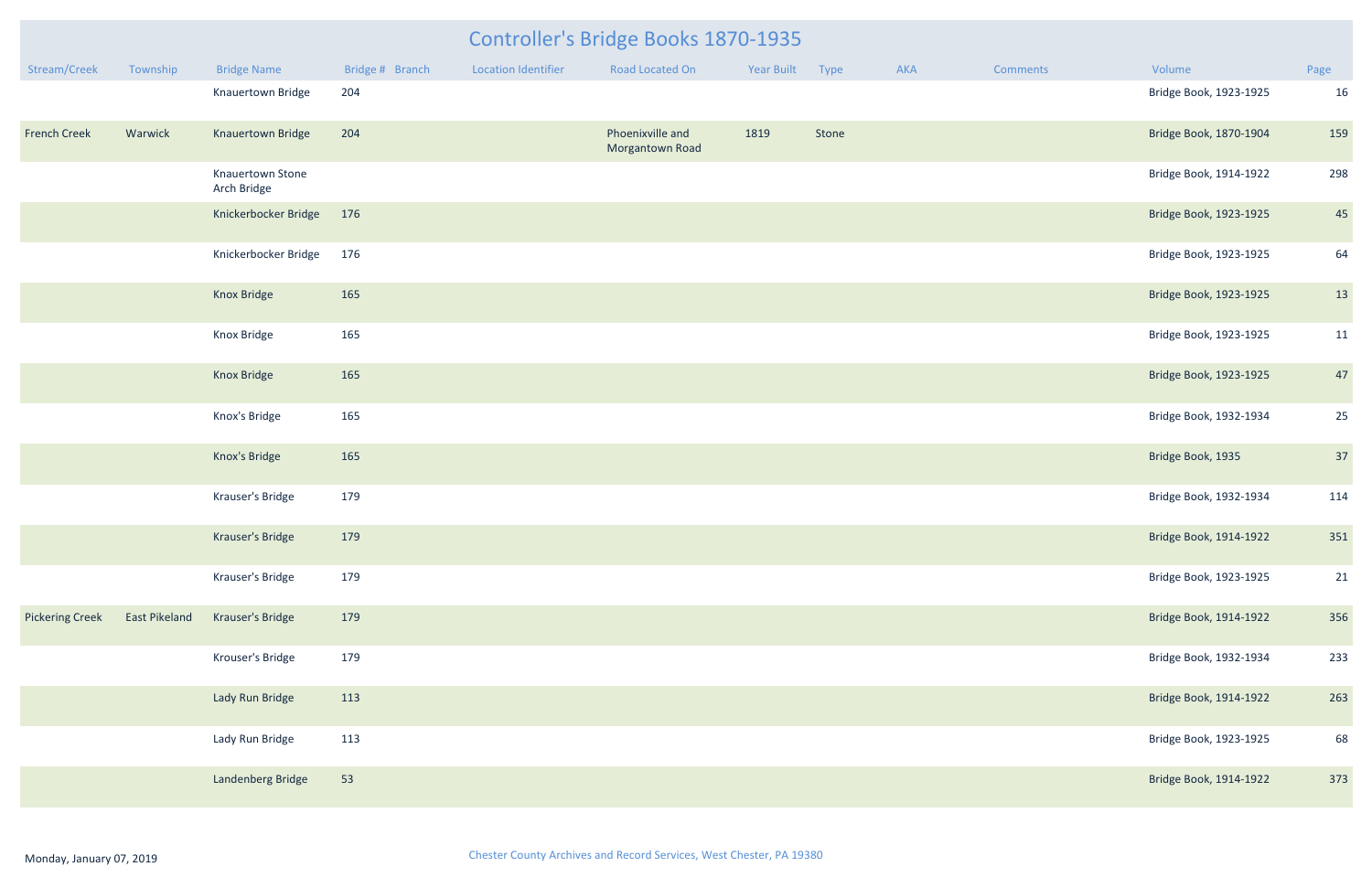| Stream/Creek                | Township                      | <b>Bridge Name</b>        | Bridge # Branch | <b>Location Identifier</b>      | <b>Road Located On</b>      | Year Built         | Type         | <b>AKA</b>                                  | <b>Comments</b> | Volume                 | Page           |
|-----------------------------|-------------------------------|---------------------------|-----------------|---------------------------------|-----------------------------|--------------------|--------------|---------------------------------------------|-----------------|------------------------|----------------|
|                             |                               | Landenberg Bridge         | 53              |                                 |                             |                    |              |                                             |                 | Bridge Book, 1914-1922 | 285            |
|                             |                               | Landenberg Bridge         | 53              |                                 |                             |                    |              |                                             |                 | Bridge Book, 1932-1934 | 72             |
|                             |                               | Landenberg Bridge         | 53              |                                 |                             |                    |              |                                             |                 | Bridge Book, 1932-1934 | 193            |
|                             |                               | Landenberg Bridge         | 53              |                                 |                             |                    |              |                                             |                 | Bridge Book, 1914-1922 | 390            |
|                             |                               | Landenberg Bridge         | 53              |                                 |                             |                    |              |                                             |                 | Bridge Book, 1914-1922 | 113            |
|                             |                               | Landenberg Bridge         | 53              |                                 |                             |                    |              |                                             |                 | Bridge Book, 1923-1925 | 13             |
|                             |                               | Landenberg Bridge         | 53              |                                 |                             |                    |              |                                             |                 | Bridge Book, 1932-1934 | $\overline{7}$ |
| White Clay Creek New Garden |                               | Landenberg Bridge         | 53              | in the village of<br>Landenberg |                             | 1856/1871 Iron     |              |                                             |                 | Bridge Book, 1909-1915 | 41             |
| White Clay Creek New Garden |                               | Landenberg Bridge         | 53              |                                 |                             | 1856/1871/<br>1899 | Post         | 1856 - Queen Chandlerville<br><b>Bridge</b> |                 | Bridge Book, 1870-1904 | 77             |
| White Clay Creek New Garden |                               | Landenberg Bridge         | 54              | near Landenberg                 |                             | 1887               | Wrought Iron |                                             |                 | Bridge Book, 1870-1904 | 76             |
|                             |                               | Landenberg Long Bridge 54 |                 |                                 |                             |                    |              |                                             |                 | Bridge Book, 1914-1922 | 390            |
|                             |                               | Landenberg Long Bridge 54 |                 |                                 |                             |                    |              |                                             |                 | Bridge Book, 1914-1922 | 373            |
|                             |                               | Landenberg Long Bridge 54 |                 |                                 |                             |                    |              |                                             |                 | Bridge Book, 1923-1925 | $\overline{7}$ |
| White Clay Creek New Garden |                               | Landenberg Long Bridge 54 |                 | 1/2 mile north of<br>Landenberg | Avondale to Landenberg 1887 |                    | Iron         |                                             |                 | Bridge Book, 1909-1915 | 42             |
|                             |                               | Larkin Mills Bridge       | 128             |                                 |                             |                    |              |                                             |                 | Bridge Book, 1914-1922 | 354            |
|                             |                               | Larkin Mills Bridge       | 128             |                                 |                             |                    |              |                                             |                 | Bridge Book, 1923-1925 | 71             |
|                             |                               | Larkin's Bridge           | 128             |                                 |                             |                    |              |                                             |                 | Bridge Book, 1914-1922 | 303            |
|                             | Upper Uwchlan Larkin's Bridge |                           | 128             |                                 |                             | 1881               | Covered      |                                             |                 | Bridge Book, 1870-1904 | 140            |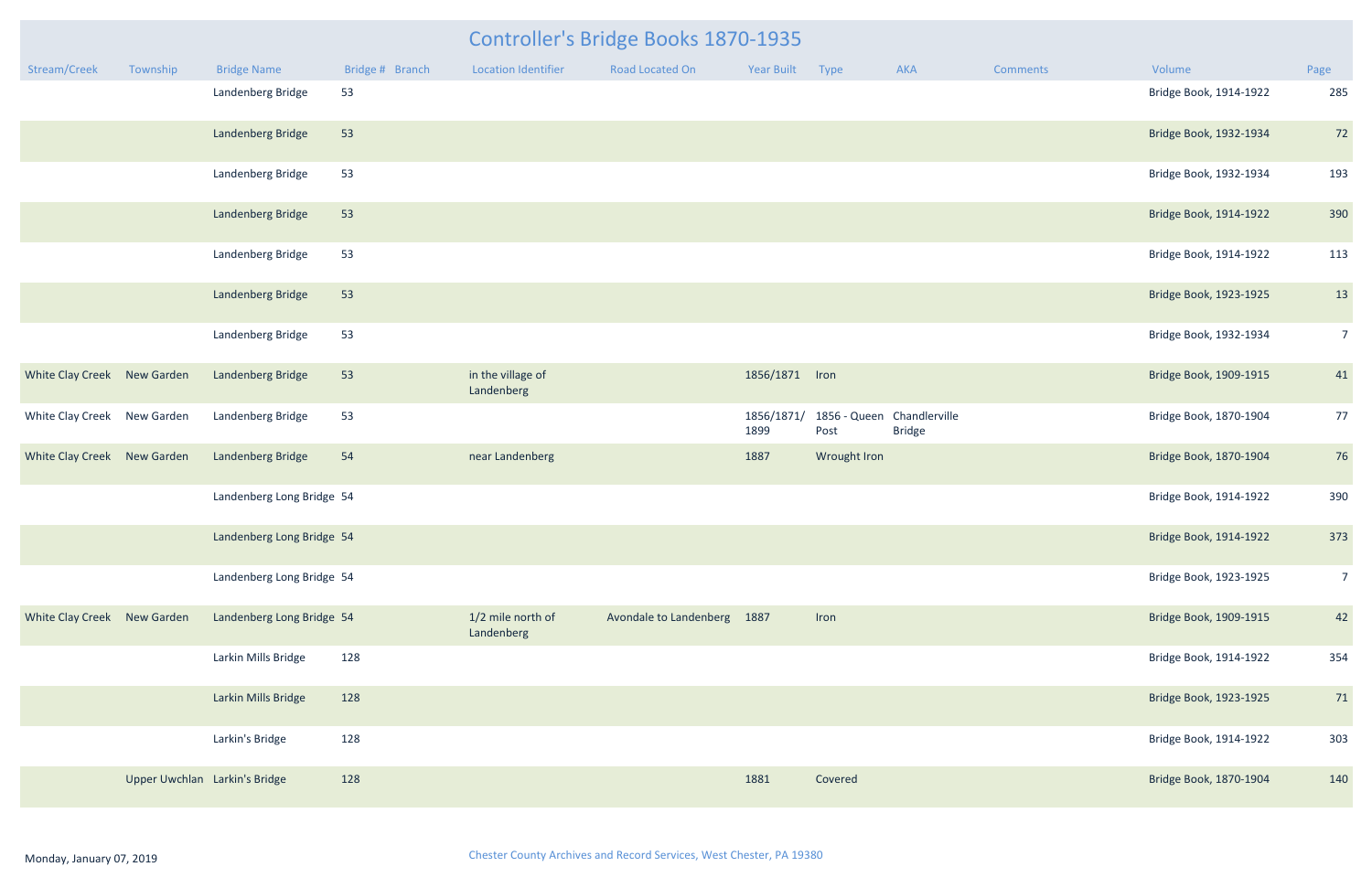|                             |                      |                                |                 |                                 | <b>Controller's Bridge Books 1870-1935</b> |            |                     |     |                 |                        |                |
|-----------------------------|----------------------|--------------------------------|-----------------|---------------------------------|--------------------------------------------|------------|---------------------|-----|-----------------|------------------------|----------------|
| Stream/Creek                | Township             | <b>Bridge Name</b>             | Bridge # Branch | <b>Location Identifier</b>      | <b>Road Located On</b>                     | Year Built | Type                | AKA | <b>Comments</b> | Volume                 | Page           |
|                             |                      | Latshaw's Bridge               | 210             |                                 |                                            |            |                     |     |                 | Bridge Book, 1935      | 4 <sup>c</sup> |
|                             |                      | Latshaw's Bridge               | 255             |                                 |                                            |            |                     |     |                 | Bridge Book, 1914-1922 | 372            |
| Pigeon Creek                | <b>East Coventry</b> | Latshaw's Bridge               | 254             | two miles west of<br>Parkerford | Kulp's Store to Latshaw<br>Mills           | 1914       | <b>Steel Girder</b> |     |                 | Bridge Book, 1909-1915 | 231            |
| <b>Pigeon Creek</b>         |                      | East Coventry Latshaw's Bridge | 254             | two miles west of<br>Parkerford | Kulp's Store to Latshaw<br><b>Mills</b>    | 1914       | <b>Steel Girder</b> |     |                 | Bridge Book, 1914-1922 | 13             |
|                             |                      | Latshaw's Mill Bridge          | 255             |                                 |                                            |            |                     |     |                 | Bridge Book, 1932-1934 | 143            |
|                             |                      | Laurel Bridge                  | 264             |                                 |                                            |            |                     |     |                 | Bridge Book, 1932-1934 | 147            |
|                             |                      | Laurel Bridge                  | 93              |                                 |                                            |            |                     |     |                 | Bridge Book, 1914-1922 | 394            |
|                             |                      | Laurel Bridge                  | 54              |                                 |                                            |            |                     |     |                 | Bridge Book, 1932-1934 | 73             |
|                             |                      | Laurel Bridge                  | 54              |                                 |                                            |            |                     |     |                 | Bridge Book, 1932-1934 | 7              |
|                             |                      | Laurel Bridge                  | 264             |                                 |                                            |            |                     |     |                 | Bridge Book, 1932-1934 | 41             |
|                             |                      | Laurel Bridge                  | 93              |                                 |                                            |            |                     |     |                 | Bridge Book, 1914-1922 | 95             |
|                             |                      | Laurel Bridge                  | 264             |                                 |                                            |            |                     |     |                 | Bridge Book, 1914-1922 | 369            |
|                             |                      | Laurel Bridge                  | 54              |                                 |                                            |            |                     |     |                 | Bridge Book, 1923-1925 | -7             |
|                             |                      | <b>Laurel Bridge</b>           | 93              |                                 |                                            |            |                     |     |                 | Bridge Book, 1914-1922 | 112            |
| White Clay Creek New Garden |                      | Laurel Bridge                  | 54              |                                 |                                            |            |                     |     |                 | Bridge Book, 1914-1922 | 358            |
| <b>Buck Run</b>             | Newlin               | <b>Laurel Bridge</b>           | 264             |                                 |                                            | 1915       | <b>Stone Arch</b>   |     | Also #93        | Bridge Book, 1914-1922 | 33             |
| <b>Buck Run</b>             | Newlin               | Laurel Bridge                  | 264             |                                 |                                            | 1915       | Stone Arch          |     | Also #93        | Bridge Book, 1909-1915 | 395            |
| Canal                       | <b>East Coventry</b> | Lawrenceville Bridge           |                 | at Lawrenceville                |                                            | 1851       | Open Queen<br>Post  |     |                 | Bridge Book, 1870-1904 | 33             |

| <b>Year Built</b> | <b>Type</b>         | <b>AKA</b> | <b>Comments</b> | Volume                 | Page           |
|-------------------|---------------------|------------|-----------------|------------------------|----------------|
|                   |                     |            |                 | Bridge Book, 1935      | 49             |
|                   |                     |            |                 | Bridge Book, 1914-1922 | 372            |
| 1914              | <b>Steel Girder</b> |            |                 | Bridge Book, 1909-1915 | 231            |
| 1914              | <b>Steel Girder</b> |            |                 | Bridge Book, 1914-1922 | 13             |
|                   |                     |            |                 | Bridge Book, 1932-1934 | 143            |
|                   |                     |            |                 | Bridge Book, 1932-1934 | 147            |
|                   |                     |            |                 | Bridge Book, 1914-1922 | 394            |
|                   |                     |            |                 | Bridge Book, 1932-1934 | 73             |
|                   |                     |            |                 | Bridge Book, 1932-1934 | $\overline{7}$ |
|                   |                     |            |                 | Bridge Book, 1932-1934 | 41             |
|                   |                     |            |                 | Bridge Book, 1914-1922 | 95             |
|                   |                     |            |                 | Bridge Book, 1914-1922 | 369            |
|                   |                     |            |                 | Bridge Book, 1923-1925 | $\overline{7}$ |
|                   |                     |            |                 | Bridge Book, 1914-1922 | 112            |
|                   |                     |            |                 | Bridge Book, 1914-1922 | 358            |
| 1915              | <b>Stone Arch</b>   |            | Also #93        | Bridge Book, 1914-1922 | 33             |
| 1915              | <b>Stone Arch</b>   |            | Also #93        | Bridge Book, 1909-1915 | 395            |
| 1851              | Open Queen<br>Post  |            |                 | Bridge Book, 1870-1904 | 33             |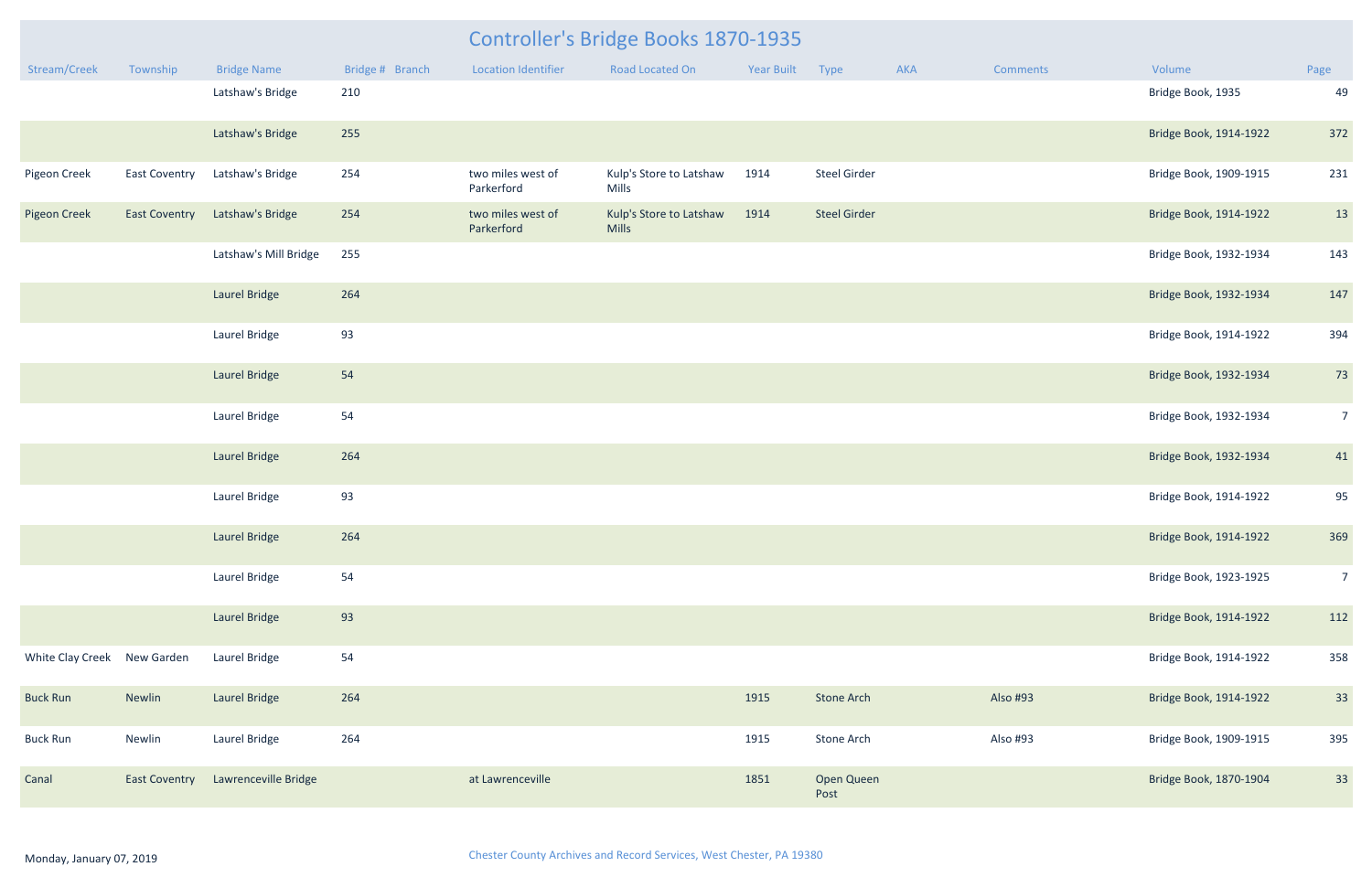| Stream/Creek                | Township             | <b>Bridge Name</b>    | Bridge # Branch | <b>Location Identifier</b> | <b>Road Located On</b>                     | Year Built | Type                   | <b>AKA</b>                            | <b>Comments</b> | Volume                 | Page           |
|-----------------------------|----------------------|-----------------------|-----------------|----------------------------|--------------------------------------------|------------|------------------------|---------------------------------------|-----------------|------------------------|----------------|
| Schuylkill River            | <b>East Coventry</b> | Lawrenceville Bridge  |                 |                            |                                            |            |                        | Pakers Ford<br><b>Bridge</b>          |                 | Bridge Book, 1870-1904 | 199            |
| <b>Black Run</b>            | West<br>Nottingham   | Lee Broomall Bridge   | 262             |                            |                                            | 1915       | Concrete &<br>"I" Beam |                                       |                 | Bridge Book, 1914-1922 | 29             |
| <b>Black Run</b>            | West<br>Nottingham   | Lee Broomall Bridge   | 262             |                            |                                            | 1915       | Concrete &<br>"I" Beam |                                       |                 | Bridge Book, 1909-1915 | 243            |
|                             |                      | Lee Broomall's Bridge | 262             |                            |                                            |            |                        |                                       |                 | Bridge Book, 1932-1934 | 262            |
|                             |                      | Leech Run Bridge      | 310             |                            |                                            |            |                        |                                       |                 | Bridge Book, 1932-1934 | 285            |
| <b>Octoraro Creek</b>       | West<br>Nottingham   | Lees Bridge           | $\overline{2}$  |                            | New Texas to Rising Sun, 1849<br><b>MD</b> |            | Covered                | <b>Carter's Ford</b><br><b>Bridge</b> |                 | Bridge Book, 1870-1904 | 90             |
|                             |                      | Lee's Bridge          | $\overline{2}$  |                            |                                            |            |                        |                                       |                 | Bridge Book, 1932-1934 | 50             |
|                             |                      | Lenape Bridge         | 87              |                            |                                            |            |                        |                                       |                 | Bridge Book, 1914-1922 | 343            |
|                             |                      | Lenape Bridge         | 87              |                            |                                            |            |                        |                                       |                 | Bridge Book, 1914-1922 | 259            |
|                             |                      | Lenape Bridge         | 87              |                            |                                            |            |                        |                                       |                 | Bridge Book, 1914-1922 | 115            |
|                             |                      | Lenape Bridge         | 87              |                            |                                            |            |                        |                                       |                 | Bridge Book, 1923-1925 | 10             |
|                             |                      | Lenape Bridge         | 87              |                            |                                            |            |                        |                                       |                 | Bridge Book, 1914-1922 | 383            |
|                             |                      | Lenape Bridge         | 87              |                            |                                            |            |                        |                                       |                 | Bridge Book, 1914-1922 | 377            |
| Brandywine Creek Birmingham |                      | Lenape Bridge         | 87              |                            |                                            |            |                        |                                       |                 | Bridge Book, 1914-1922 | 356            |
| Brandywine Creek Birmingham |                      | Lenape's Bridge       | 87              |                            | West Chester to<br>Parkersville            | 1870       | Covered                | Wistar's Bridge,<br>Sager's Bridge,   |                 | Bridge Book, 1870-1904 | $5\phantom{.}$ |
| <b>Big Elk Creek</b>        | Elk                  | Leonard's Bridge      | 25              |                            | Lewisville to New London 1843              |            | Covered<br>arched      | Richardson's<br>Bridge, Pyle &        |                 | Bridge Book, 1870-1904 | 43             |
| <b>Big Elk Creek</b>        | New London           | Leonard's Bridge      | 25              |                            | Lewisville to New London                   |            |                        | Richardson's<br><b>Bridge</b>         | See page 43     | Bridge Book, 1870-1904 | 78             |
|                             |                      | Lewis Bridge          | 276             |                            |                                            |            |                        |                                       |                 | Bridge Book, 1914-1922 | 392            |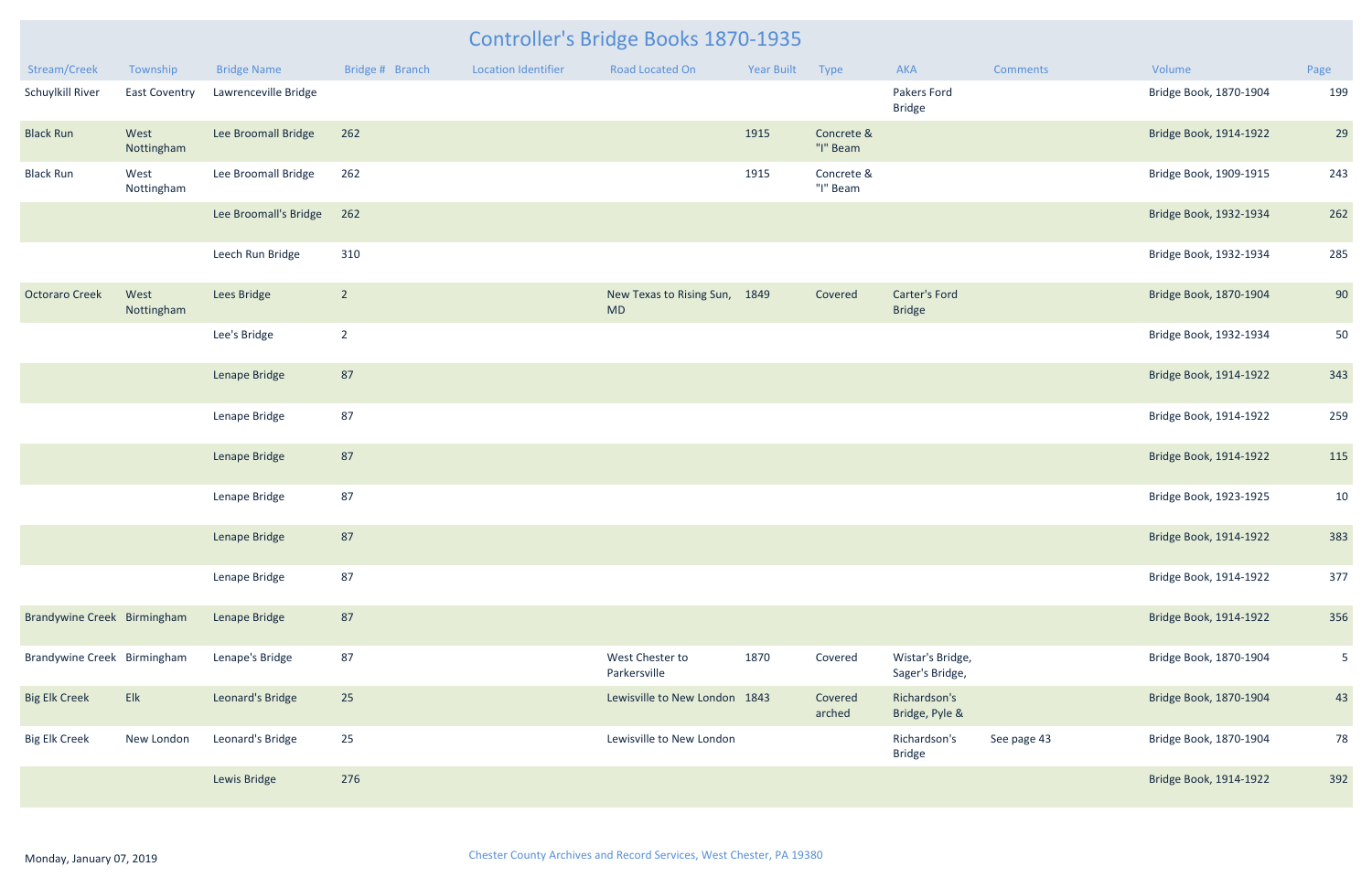| <b>Controller's Bridge Books 1870-1935</b> |              |                                                     |                 |                     |                                   |                 |      |                               |                 |                        |                |  |
|--------------------------------------------|--------------|-----------------------------------------------------|-----------------|---------------------|-----------------------------------|-----------------|------|-------------------------------|-----------------|------------------------|----------------|--|
| Stream/Creek                               | Township     | <b>Bridge Name</b>                                  | Bridge # Branch | Location Identifier | Road Located On                   | Year Built Type |      | AKA                           | <b>Comments</b> | Volume                 | Page           |  |
|                                            |              | Lewis Bridge                                        | 276             |                     |                                   |                 |      |                               |                 | Bridge Book, 1932-1934 | 153            |  |
|                                            |              | Lewis Mill Bridge                                   | 144             |                     |                                   |                 |      |                               |                 | Bridge Book, 1932-1934 | 23             |  |
|                                            |              | West Nantmeal Lewis Mill Bridge                     | 144             |                     |                                   |                 |      |                               |                 | Bridge Book, 1914-1922 | 251            |  |
|                                            |              | <b>Lincoln Bridge</b>                               | 35              |                     |                                   |                 |      | Elk Bridge                    |                 | Bridge Book, 1914-1922 | 391            |  |
|                                            |              | Lincoln Bridge                                      | 35              |                     |                                   |                 |      |                               |                 | Bridge Book, 1923-1925 | 34             |  |
|                                            |              | <b>Lincoln Bridge</b>                               | 35              |                     |                                   |                 |      |                               |                 | Bridge Book, 1935      | $5\phantom{.}$ |  |
|                                            |              | Lincoln Bridge                                      | 35              |                     |                                   |                 |      |                               |                 | Bridge Book, 1914-1922 | 124            |  |
|                                            |              | Lincoln Bridge                                      | 35              |                     |                                   |                 |      |                               |                 | Bridge Book, 1923-1925 | 69             |  |
|                                            |              | Lincoln Bridge                                      | 35              |                     |                                   |                 |      |                               |                 | Bridge Book, 1932-1934 | 64             |  |
|                                            |              | <b>Lincoln Bridge</b>                               | 35              |                     |                                   |                 |      |                               |                 | Bridge Book, 1932-1934 | 185            |  |
| <b>Big Elk Creek</b>                       | Lower Oxford | Lincoln Bridge                                      | 35              |                     | Elk View to Lincoln<br>University | 1892            | Iron | Elk Creek Bridge              |                 | Bridge Book, 1909-1915 | 21             |  |
|                                            |              | Big Elk Creek New London Linton Stephen's Bridge 28 |                 |                     | Oxford to New London 1875 Iron    |                 |      | Conn's Lower<br><b>Bridge</b> |                 | Bridge Book, 1909-1915 | 13             |  |
|                                            |              | Linton Steven's Bridge 28                           |                 |                     |                                   |                 |      |                               |                 | Bridge Book, 1932-1934 | $\overline{3}$ |  |
|                                            |              | Linton Steven's Bridge 28                           |                 |                     |                                   |                 |      |                               |                 | Bridge Book, 1914-1922 | 344            |  |
|                                            |              | Linton Steven's Bridge 25                           |                 |                     |                                   |                 |      |                               |                 | Bridge Book, 1935      | 3 <sup>7</sup> |  |
|                                            |              | Linton Steven's Bridge 28                           |                 |                     |                                   |                 |      |                               |                 | Bridge Book, 1932-1934 | 61             |  |
|                                            |              | Linton Steven's Bridge 28                           |                 |                     |                                   |                 |      |                               |                 | Bridge Book, 1923-1925 | 12             |  |
|                                            |              | Linton Steven's Bridge 28                           |                 |                     |                                   |                 |      |                               |                 | Bridge Book, 1923-1925 | 64             |  |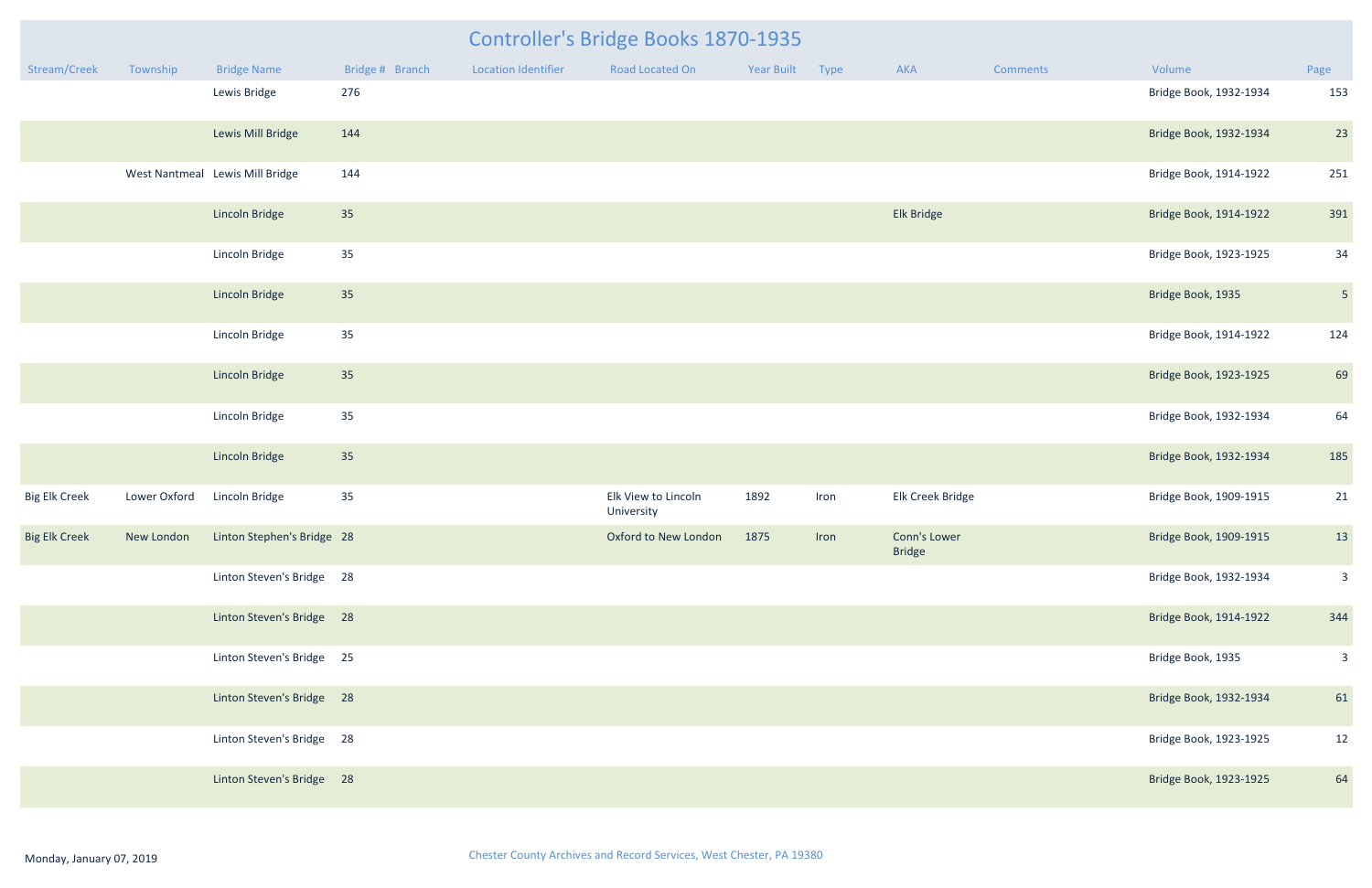|                               |                     | Controller's Bridge Books 1870-1935               |                 |                                           |                                              |            |                     |                          |                 |                        |                 |  |  |
|-------------------------------|---------------------|---------------------------------------------------|-----------------|-------------------------------------------|----------------------------------------------|------------|---------------------|--------------------------|-----------------|------------------------|-----------------|--|--|
| Stream/Creek                  | Township            | <b>Bridge Name</b>                                | Bridge # Branch | <b>Location Identifier</b>                | <b>Road Located On</b>                       | Year Built | Type                | <b>AKA</b>               | <b>Comments</b> | Volume                 | Page            |  |  |
|                               |                     | Lloyd's Bridge                                    | 23.5            |                                           |                                              |            |                     |                          |                 | Bridge Book, 1923-1925 | 20              |  |  |
|                               |                     | Lloyd's Bridge                                    | 23              |                                           |                                              |            |                     |                          |                 | Bridge Book, 1914-1922 | 391             |  |  |
|                               |                     | Lloyd's Bridge                                    | 23              |                                           |                                              |            |                     |                          |                 | Bridge Book, 1914-1922 | 368             |  |  |
|                               |                     | Lloyd's Bridge                                    | 23.5            |                                           |                                              |            |                     | <b>Stubbs Bridge</b>     |                 | Bridge Book, 1914-1922 | 252             |  |  |
|                               |                     | Lloyd's Bridge                                    | 29              |                                           |                                              |            |                     |                          |                 | Bridge Book, 1914-1922 | 124             |  |  |
| <b>East Creek</b>             | East<br>Nottingham  | Lloyd's Bridge                                    | 23              |                                           | Nottingham Station to<br>Hillaman's Inn      | 1860       | Iron                | <b>Stubb's Bridge</b>    |                 | Bridge Book, 1909-1915 | $7\overline{ }$ |  |  |
| North East Creek              | East<br>Nottingham  | Lloyd's Bridge                                    |                 |                                           | Nottingham Station to<br>Hillaman's Inn      | 1884       | Iron                |                          |                 | Bridge Book, 1909-1915 | 8               |  |  |
| North East Creek              | East<br>Nottingham  | Lloyd's Bridge                                    | 23              |                                           | <b>Oxford to Hilaman's</b>                   | 1884       | Iron                | North East Bridge        |                 | Bridge Book, 1870-1904 | 87              |  |  |
|                               |                     | Lockard's Bridge                                  |                 |                                           |                                              |            |                     |                          |                 | Bridge Book, 1914-1922 | 327             |  |  |
| <b>French Creek</b>           | <b>East Vincent</b> | Lockard's Bridge                                  | 191             | at Chrisman's Mill                        | Ridge Road to Kimberton 1854                 |            | Covered             | <b>Chrisman's Bridge</b> |                 | Bridge Book, 1870-1904 | 143             |  |  |
|                               |                     | London Grove Bridge                               | 265             |                                           |                                              |            |                     |                          |                 | Bridge Book, 1923-1925 | 21              |  |  |
|                               |                     | White Clay Creek London Grove London Grove Bridge | 265             | near London Grove<br><b>Meeting House</b> | Avondale to New State<br>Road                | 1915       | <b>Steel Girder</b> |                          |                 | Bridge Book, 1914-1922 | 35              |  |  |
| White Clay Creek London Grove |                     | London Grove Bridge                               | 265             | near London Grove<br><b>Meeting House</b> | Avondale to New State<br>Road                | 1915       | <b>Steel Girder</b> |                          |                 | Bridge Book, 1909-1915 | 246             |  |  |
|                               |                     | Long's Ford Bridge                                | 10              |                                           |                                              |            |                     |                          |                 | Bridge Book, 1932-1934 | 54              |  |  |
|                               |                     | Lott Keech Bridge                                 | 250             |                                           |                                              |            |                     |                          |                 | Bridge Book, 1923-1925 | 21              |  |  |
| <b>Buck Run</b>               |                     | East Fallowfield Lott Keech's Bridge              | 250             | near Lott Keech's<br>property             | <b>Hepzibah Baptist Church</b><br>to Doe Run | 1914       | <b>Steel Girder</b> |                          |                 | Bridge Book, 1914-1922 | 5 <sub>1</sub>  |  |  |
| <b>Buck Run</b>               |                     | East Fallowfield Lott Keech's Bridge              | 250             | near Lott Keech's<br>property             | Hepzibah Baptist Church<br>to Doe Run        | 1914       | <b>Steel Girder</b> |                          |                 | Bridge Book, 1909-1915 | 227             |  |  |
|                               |                     | Lyndell Bridge                                    | 136             |                                           |                                              |            |                     |                          |                 | Bridge Book, 1923-1925 | 20              |  |  |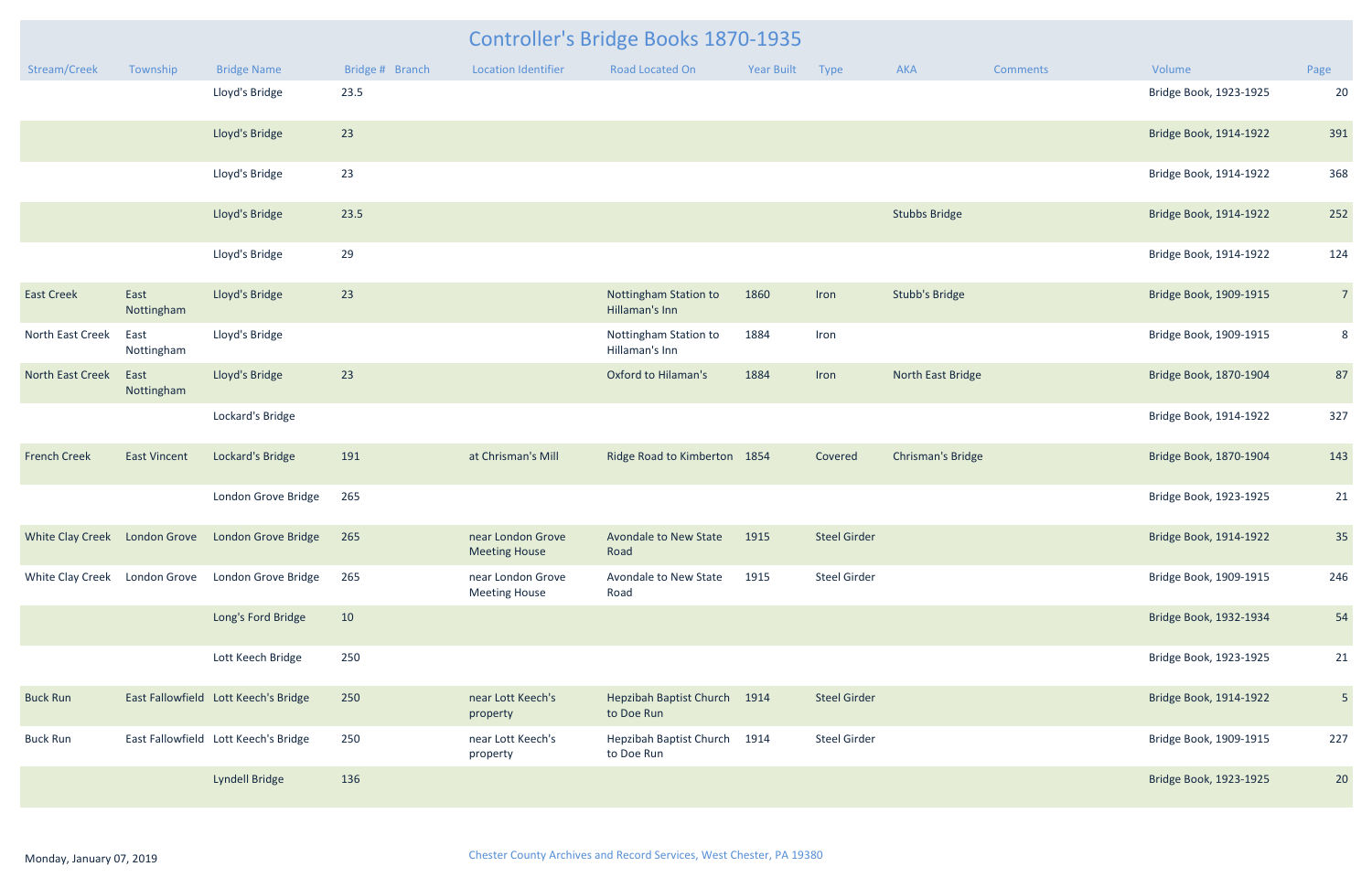| <b>Controller's Bridge Books 1870-1935</b> |                                                |                               |                 |                            |                             |                 |                        |     |                 |                        |                |  |
|--------------------------------------------|------------------------------------------------|-------------------------------|-----------------|----------------------------|-----------------------------|-----------------|------------------------|-----|-----------------|------------------------|----------------|--|
| Stream/Creek                               | Township                                       | <b>Bridge Name</b>            | Bridge # Branch | <b>Location Identifier</b> | Road Located On             | Year Built Type |                        | AKA | <b>Comments</b> | Volume                 | Page           |  |
|                                            |                                                | Lyndell Bridge                | 136             |                            |                             |                 |                        |     |                 | Bridge Book, 1914-1922 | 270            |  |
|                                            |                                                | Lyndell Bridge                | 36              |                            |                             |                 |                        |     |                 | Bridge Book, 1914-1922 | 383            |  |
|                                            |                                                | Lyndell's Bridge              | 136             |                            |                             |                 |                        |     |                 | Bridge Book, 1932-1934 | 219            |  |
|                                            |                                                | Lyndell's Bridge              | 136             |                            |                             |                 |                        |     |                 | Bridge Book, 1932-1934 | 99             |  |
|                                            |                                                | Lyndell's Bridge              | 136             |                            |                             |                 |                        |     |                 | Bridge Book, 1932-1934 | 21             |  |
| <b>Big Elk Creek</b>                       | E                                              | Mackey's Mill Bridge          | 24              |                            | Lewisville to Strickerville |                 |                        |     | See page 52     | Bridge Book, 1870-1904 | 43             |  |
|                                            |                                                | Mackey's Run Bridge           | 308             |                            |                             |                 |                        |     |                 | Bridge Book, 1932-1934 | 168            |  |
|                                            |                                                | <b>Madison Bridge</b>         | 220             |                            |                             |                 |                        |     |                 | Bridge Book, 1932-1934 | 244            |  |
|                                            |                                                | <b>Madison Bridge</b>         | 220             |                            |                             |                 |                        |     |                 | Bridge Book, 1932-1934 | 127            |  |
|                                            |                                                | <b>Madison Bridge</b>         | 220             |                            |                             |                 |                        |     |                 | Bridge Book, 1935      | 51             |  |
| Schuylkill River                           |                                                | North Coventry Madison Bridge | 220             |                            |                             |                 |                        |     | See page 184    | Bridge Book, 1870-1904 | 32             |  |
|                                            | Schuylkill River North Coventry Madison Bridge |                               |                 |                            |                             |                 | 1886 Covered &<br>Iron |     | Toll bridge     | Bridge Book, 1870-1904 | 184            |  |
|                                            | Coatesville                                    | Main Stree Bridge             | 247             |                            |                             |                 |                        |     |                 | Bridge Book, 1923-1925 | 40             |  |
|                                            | Phoenixville                                   | <b>Main Stree Bridge</b>      | 185             |                            |                             |                 |                        |     |                 | Bridge Book, 1923-1925 | 40             |  |
|                                            |                                                | Main Street Bridge            | 185             |                            |                             |                 |                        |     |                 | Bridge Book, 1923-1925 | $\overline{7}$ |  |
|                                            |                                                | <b>Main Street Bridge</b>     | 185             |                            |                             |                 |                        |     |                 | Bridge Book, 1914-1922 | 343            |  |
|                                            |                                                | Main Street Bridge            | 185             |                            |                             |                 |                        |     |                 | Bridge Book, 1932-1934 | 235            |  |
|                                            |                                                | Main Street Bridge            | 185             |                            |                             |                 |                        |     |                 | Bridge Book, 1932-1934 | 116            |  |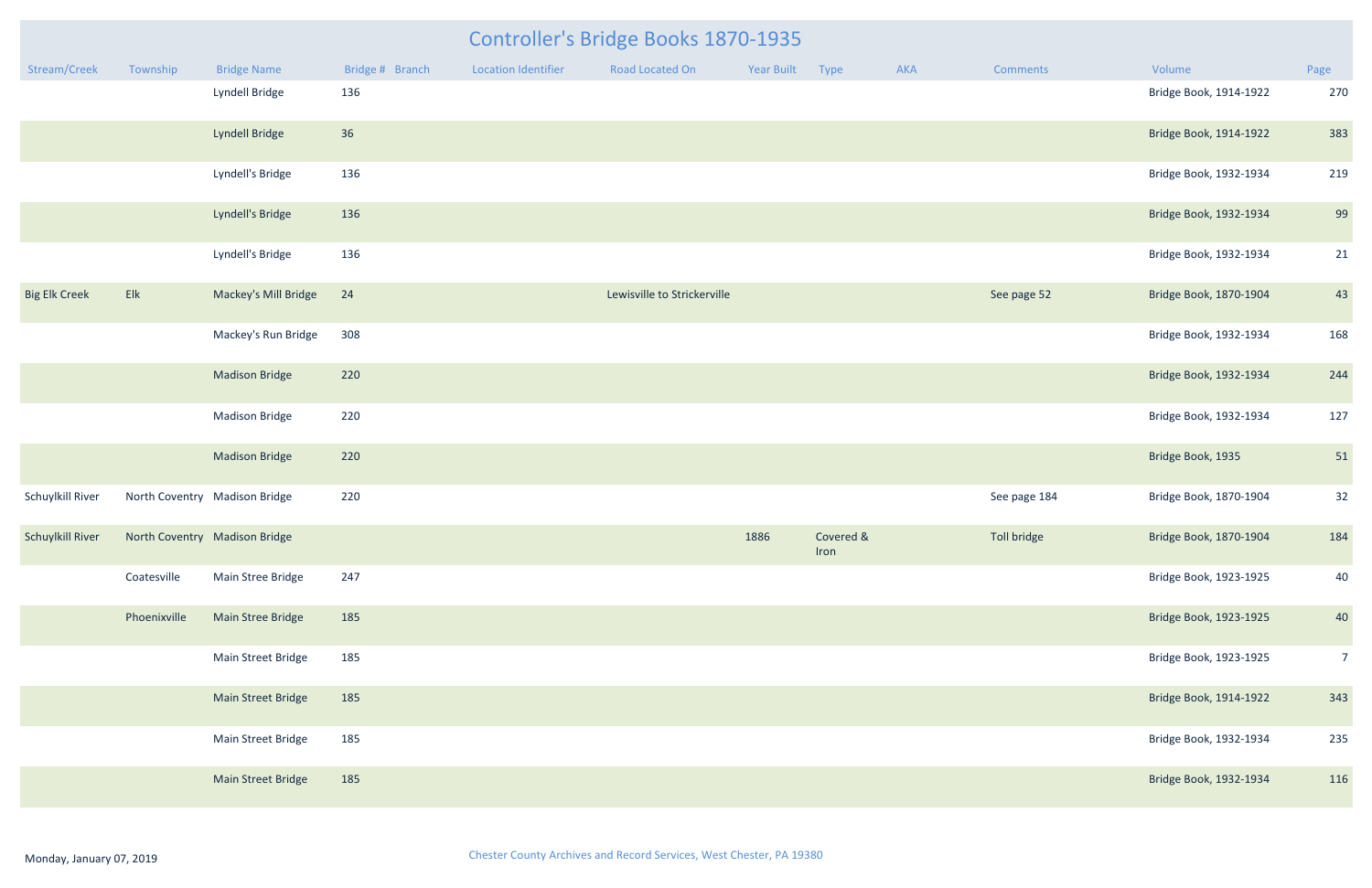| mments | Volume                 | Page |
|--------|------------------------|------|
|        | Bridge Book, 1935      | 42   |
|        | Bridge Book, 1914-1922 | 113  |
|        | Bridge Book, 1914-1922 | 356  |
|        | Bridge Book, 1914-1922 | 319  |
|        | Bridge Book, 1914-1922 | 337  |
|        | Bridge Book, 1932-1934 | 255  |
|        | Bridge Book, 1932-1934 | 139  |
|        | Bridge Book, 1923-1925 | 62   |
|        | Bridge Book, 1923-1925 | 8    |
|        | Bridge Book, 1914-1922 | 384  |
|        | Bridge Book, 1914-1922 | 314  |
|        | Bridge Book, 1914-1922 | 121  |
|        | Bridge Book, 1932-1934 | 30   |
|        | Bridge Book, 1923-1925 | 60   |
|        | Bridge Book, 1914-1922 | 253  |
|        | Bridge Book, 1914-1922 | 360  |
|        | Bridge Book, 1914-1922 | 370  |
|        | Bridge Book, 1932-1934 | 29   |

|              |              |                                 |                 |                            | <b>Controller's Bridge Books 1870-1935</b> |                 |     |                 |                        |                |
|--------------|--------------|---------------------------------|-----------------|----------------------------|--------------------------------------------|-----------------|-----|-----------------|------------------------|----------------|
| Stream/Creek | Township     | <b>Bridge Name</b>              | Bridge # Branch | <b>Location Identifier</b> | Road Located On                            | Year Built Type | AKA | <b>Comments</b> | Volume                 | Page           |
|              |              | Main Street Bridge              | 185             |                            |                                            |                 |     |                 | Bridge Book, 1935      | 42             |
|              | Coatesville  | Main Street Bridge              | 242             |                            |                                            |                 |     |                 | Bridge Book, 1914-1922 | 113            |
|              | Coatesville  | Main Street Bridge              | 247             |                            |                                            |                 |     |                 | Bridge Book, 1914-1922 | 356            |
|              | Coatesville  | Main Street Bridge              |                 |                            |                                            |                 |     |                 | Bridge Book, 1914-1922 | 319            |
|              | Coatesville  | Main Street Bridge              | 247             |                            |                                            |                 |     |                 | Bridge Book, 1914-1922 | 337            |
|              | Coatesville  | Main Street Bridge              | 247             |                            |                                            |                 |     |                 | Bridge Book, 1932-1934 | 255            |
|              | Coatesville  | Main Street Bridge              | 247             |                            |                                            |                 |     |                 | Bridge Book, 1932-1934 | 139            |
|              | Coatesville  | <b>Main Street Bridge</b>       | 247             |                            |                                            |                 |     |                 | Bridge Book, 1923-1925 | 62             |
|              | Coatesville  | Main Street Bridge              | 247             |                            |                                            |                 |     |                 | Bridge Book, 1923-1925 | ξ              |
|              | Coatesville  | <b>Main Street Bridge</b>       | 247             |                            |                                            |                 |     |                 | Bridge Book, 1914-1922 | 384            |
|              | Phoenixville | Main Street Bridge              | 185             |                            |                                            |                 |     |                 | Bridge Book, 1914-1922 | 314            |
|              |              | Phoenixville Main Street Bridge | 185             |                            |                                            |                 |     |                 | Bridge Book, 1914-1922 | 121            |
|              | Phoenixville | Main Street Bridge              | 185             |                            |                                            |                 |     |                 | Bridge Book, 1932-1934 | 3 <sup>c</sup> |
|              | Phoenixville | Main Street Bridge              | 185             |                            |                                            |                 |     |                 | Bridge Book, 1923-1925 | 60             |
|              | Phoenixville | Main Street Bridge              |                 |                            |                                            |                 |     |                 | Bridge Book, 1914-1922 | 253            |
|              | Phoenixville | Main Street Bridge              | 185             |                            |                                            |                 |     |                 | Bridge Book, 1914-1922 | 360            |
|              | Phoenixville | Main Street Bridge              | 185             |                            |                                            |                 |     |                 | Bridge Book, 1914-1922 | 370            |
|              | Phoenixville | Main Street Bridge              | 185             |                            |                                            |                 |     |                 | Bridge Book, 1932-1934 | 2 <sup>c</sup> |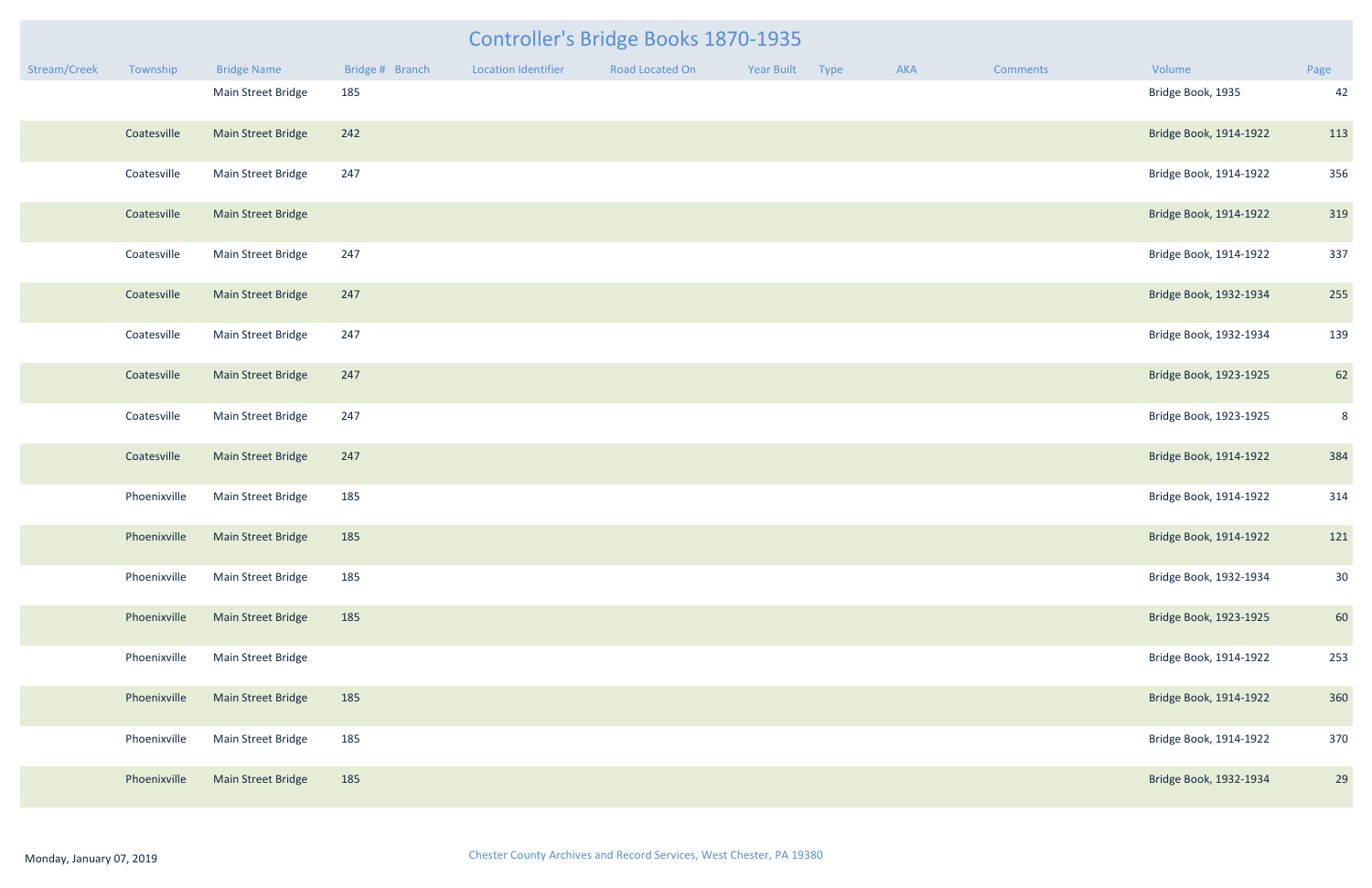|                                                  | <b>Controller's Bridge Books 1870-1935</b> |                             |     |                    |                                    |                                                    |            |                    |                                        |                 |                        |      |
|--------------------------------------------------|--------------------------------------------|-----------------------------|-----|--------------------|------------------------------------|----------------------------------------------------|------------|--------------------|----------------------------------------|-----------------|------------------------|------|
| Stream/Creek                                     | Township                                   | <b>Bridge Name</b>          |     | Bridge # Branch    | <b>Location Identifier</b>         | <b>Road Located On</b>                             | Year Built | Type               | <b>AKA</b>                             | <b>Comments</b> | Volume                 | Page |
|                                                  | Phoenixville                               | Main Street Bridge          | 185 |                    |                                    |                                                    |            |                    |                                        |                 | Bridge Book, 1914-1922 | 391  |
|                                                  | Phoenixville                               | Main Street Bridge          | 185 |                    |                                    |                                                    |            |                    |                                        |                 | Bridge Book, 1923-1925 | 21   |
| <b>Brandywine Creek West</b>                     | Brandywine                                 | <b>Manor Station Bridge</b> | 103 | West Branch        |                                    | <b>Wagontown and Manor</b><br>toad to Compassville | 1835-1840  | Covered            | <b>Hatfield's Upper</b><br>Bridge,     |                 | Bridge Book, 1870-1904 | 24   |
|                                                  |                                            | <b>Maple Grove Bridge</b>   | 281 |                    |                                    |                                                    |            |                    |                                        |                 | Bridge Book, 1923-1925 | 67   |
|                                                  |                                            | Maple Grove Bridge          | 281 |                    |                                    |                                                    |            |                    |                                        |                 | Bridge Book, 1914-1922 | 122  |
|                                                  |                                            | <b>Maple Grove Bridge</b>   | 281 |                    |                                    |                                                    |            |                    |                                        |                 | Bridge Book, 1932-1934 | 271  |
| <b>Big Elk Creek</b>                             | East<br>Nottingham                         | Maple Grove Bridge          | 281 |                    | on property of Samuel<br>Blackburn |                                                    | 1918       | Steel "I"<br>Beam  |                                        |                 | Bridge Book, 1914-1922 | 323  |
|                                                  |                                            | <b>Marsh Creek Bridge</b>   | 322 |                    |                                    |                                                    | 1934       |                    |                                        |                 | Bridge Book, 1932-1934 | 293  |
|                                                  |                                            | Marsh Creek Bridge          | 322 |                    |                                    |                                                    |            |                    |                                        |                 | Bridge Book, 1935      | 75   |
|                                                  |                                            | <b>Marshall's Bridge</b>    | 60  |                    |                                    |                                                    |            |                    |                                        |                 | Bridge Book, 1914-1922 | 82   |
|                                                  |                                            | Marshall's Bridge           | 135 |                    |                                    |                                                    |            |                    |                                        |                 | Bridge Book, 1914-1922 | 264  |
|                                                  |                                            | <b>Marshall's Bridge</b>    | 60  |                    |                                    |                                                    |            |                    |                                        |                 | Bridge Book, 1914-1922 | 126  |
| <b>Culbertson's Creek East</b>                   | Brandywine                                 | Marshall's Bridge           | 135 |                    | near Marshall's Cremery            |                                                    | 1903       | Stone Arch         |                                        |                 | Bridge Book, 1870-1904 | 204  |
| <b>Culbertson's Creek East</b>                   | Brandywine                                 | <b>Marshall's Bridge</b>    |     |                    | near Marshall's Creamery           |                                                    | 1903       | Stone arch         |                                        |                 | Bridge Book, 1870-1904 | 21   |
| <b>Red Clay Creek</b>                            | East<br>Marlborough                        | Marshall's Bridge           |     |                    |                                    | Kennett Square to<br>London Grove                  | 1889       |                    | <b>Red Clay Creek</b><br><b>Bridge</b> |                 | Bridge Book, 1870-1904 | 71   |
| <b>Red Clay Creek</b>                            | Kennett                                    | <b>Marshall's Bridge</b>    | 60  |                    | near Marshall's Mill               | New Garden to<br>Wilmington                        | 1861       | Covered<br>(Burr's |                                        |                 | Bridge Book, 1870-1904 | 61   |
| Brandywine Creek Pocopson                        |                                            | Marshall's Bridge           | 89  |                    | West Branch near Marshall's Mill   | Marshallton to<br>Wilmington                       |            |                    |                                        | See page 15     | Bridge Book, 1870-1904 | 113  |
| Brandywine Creek West Bradford Marshall's Bridge |                                            |                             | 89  | <b>West Branch</b> |                                    | <b>Marshallton to State Road</b>                   |            | Covered            | North Brook                            |                 | Bridge Book, 1870-1904 | 15   |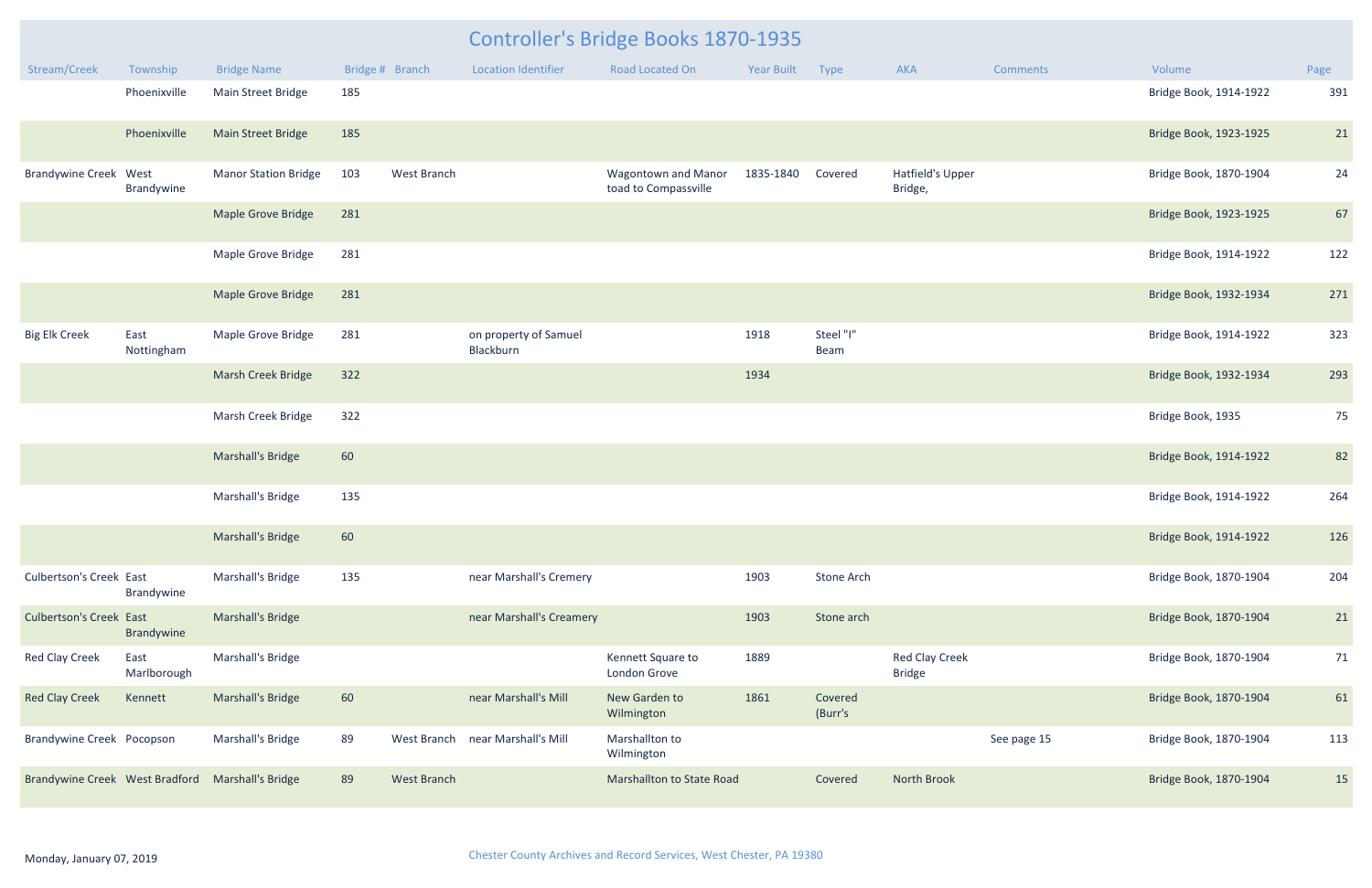|                              |                     |                             |                 |                            | <b>Controller's Bridge Books 1870-1935</b>                |                 |                   |                             |          |                        |              |
|------------------------------|---------------------|-----------------------------|-----------------|----------------------------|-----------------------------------------------------------|-----------------|-------------------|-----------------------------|----------|------------------------|--------------|
| Stream/Creek                 | Township            | <b>Bridge Name</b>          | Bridge # Branch | <b>Location Identifier</b> | Road Located On                                           | Year Built Type |                   | AKA                         | Comments | Volume                 | Page         |
|                              |                     | Martin's Bridge             | 64              |                            |                                                           |                 |                   |                             |          | Bridge Book, 1914-1922 | 264          |
|                              |                     | Martin's Bridge             | 64              |                            |                                                           |                 |                   |                             |          | Bridge Book, 1914-1922 | 343          |
|                              |                     | Mary Snowden Bridge 187     |                 |                            |                                                           |                 |                   |                             |          | Bridge Book, 1914-1922 | 397          |
|                              |                     | Mary Snowden Bridge 187     |                 |                            |                                                           |                 |                   |                             |          | Bridge Book, 1923-1925 | 63           |
|                              |                     | Mary Snowden Bridge 187     |                 |                            |                                                           |                 |                   |                             |          | Bridge Book, 1914-1922 | 381          |
|                              |                     | Massey's Bridge             | 33              |                            |                                                           |                 |                   |                             |          | Bridge Book, 1923-1925 | 65           |
|                              |                     | Massey's Bridge             | 33              |                            |                                                           |                 |                   |                             |          | Bridge Book, 1923-1925 | 55           |
|                              |                     | Massey's Bridge             | 33              |                            |                                                           |                 |                   |                             |          | Bridge Book, 1932-1934 | 63           |
|                              |                     | Massey's Bridge             | 33              |                            |                                                           |                 |                   |                             |          | Bridge Book, 1923-1925 | 54           |
| <b>Big Elk Creek</b>         | <b>Upper Oxford</b> | <b>McCleneghan's Bridge</b> |                 |                            | on line of Penn Township Jennerville to Russellville 1829 |                 | Post              | Covered King Hoopes' Bridge |          | Bridge Book, 1870-1904 | 93           |
|                              |                     | McConnell's Bridge          | 109             |                            |                                                           |                 |                   |                             |          | Bridge Book, 1914-1922 | 345          |
|                              |                     | McConnell's Bridge 109      |                 |                            |                                                           |                 |                   |                             |          | Bridge Book, 1923-1925 | 44           |
| Brandywine Creek Honey Brook |                     | McConnell's Bridge          | 109             |                            | Turnpike (vacated<br>portion)                             |                 | Stone arched      |                             |          | Bridge Book, 1870-1904 | 58           |
|                              |                     | <b>McCreary's Bridge</b>    | 4.5             |                            |                                                           |                 |                   |                             |          | Bridge Book, 1932-1934 | 52           |
|                              |                     | McCreary's Bridge           | 4.5             |                            |                                                           |                 |                   |                             |          | Bridge Book, 1932-1934 | 177          |
|                              |                     | <b>McCreary's Bridge</b>    | 4.5             |                            |                                                           |                 |                   |                             |          | Bridge Book, 1914-1922 | 386          |
| <b>Black Run</b>             | West<br>Nottingham  | McCreary's Bridge           | 4.5             |                            | Freemont to Kirks Mill                                    | 1889            | Covered<br>Wooden |                             |          | Bridge Book, 1909-1915 | $\mathbf{1}$ |
| <b>Black Run</b>             | West<br>Nottingham  | <b>McCreary's Bridge</b>    | 4.5             |                            |                                                           | 1889            | Covered           |                             |          | Bridge Book, 1870-1904 | 194          |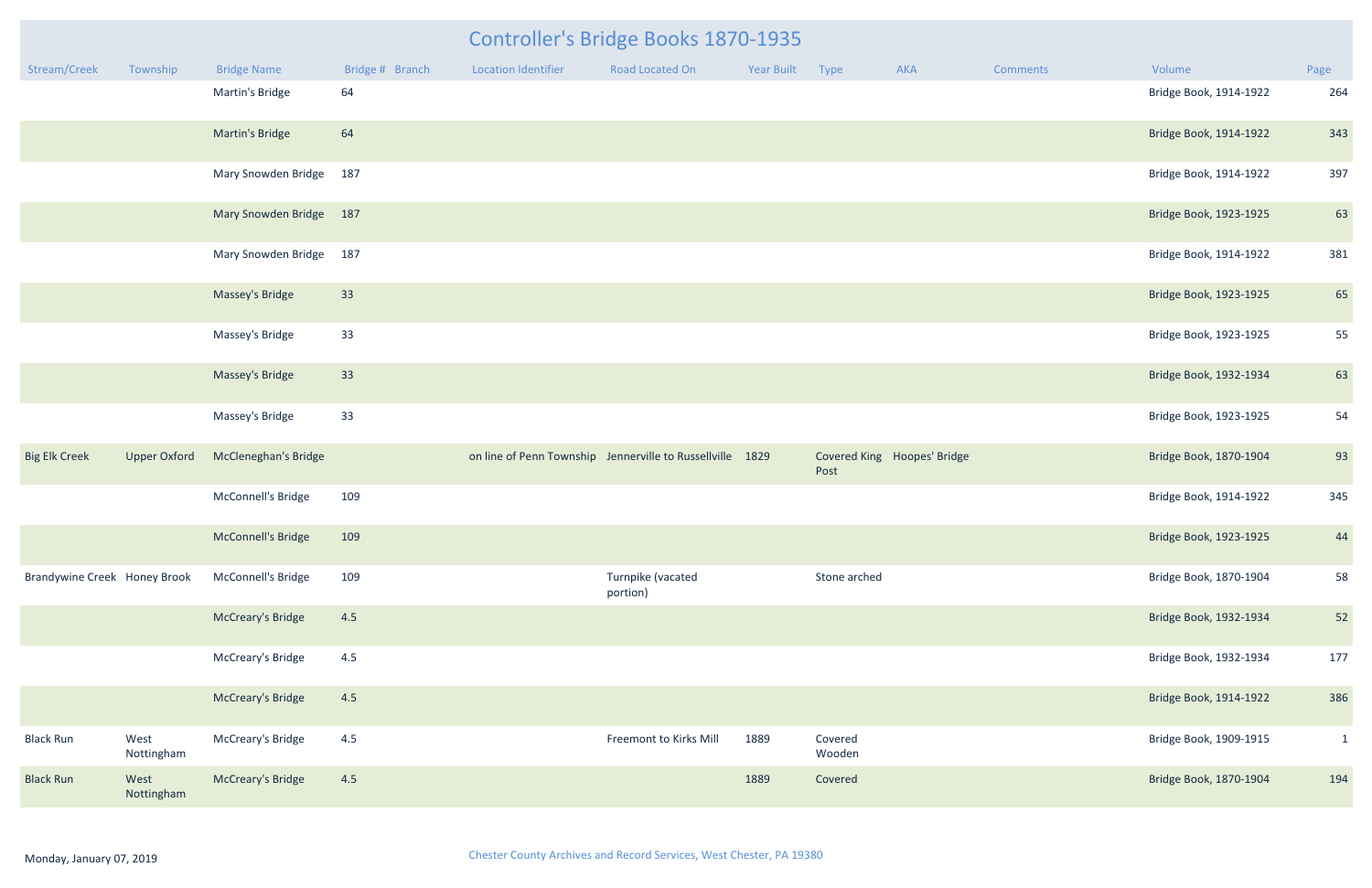| Stream/Creek         | Township            | <b>Bridge Name</b>       | Bridge # Branch   | <b>Location Identifier</b>             | Road Located On                   | <b>Year Built</b> | Type               | AKA           | Comments    | Volume                 | Page           |
|----------------------|---------------------|--------------------------|-------------------|----------------------------------------|-----------------------------------|-------------------|--------------------|---------------|-------------|------------------------|----------------|
| <b>Big Elk Creek</b> | East<br>Nottingham  | McDonald's Bridge        | West Branch       | near Charles K.<br>Mcdonald's Saw Mill | Oxford to New London              | 1855              | Covered<br>(Burr's | Pugh's Bridge |             | Bridge Book, 1870-1904 | 84             |
|                      |                     | <b>McDowell's Bridge</b> | 36                |                                        |                                   |                   |                    |               |             | Bridge Book, 1914-1922 | 307            |
|                      |                     | McDowell's Bridge        | 36                |                                        |                                   |                   |                    |               |             | Bridge Book, 1923-1925 | 60             |
|                      |                     | <b>McDowell's Bridge</b> | 36                |                                        |                                   |                   |                    |               |             | Bridge Book, 1914-1922 | 400            |
|                      |                     | McDowell's Bridge        | 36                |                                        |                                   |                   |                    |               |             | Bridge Book, 1923-1925 | 6 <sup>1</sup> |
| <b>Big Elk Creek</b> | Penn                | <b>McDowell's Bridge</b> | 36                | at McDowell's Mill                     | Penn Station to Oxford            |                   |                    |               | See page 92 | Bridge Book, 1870-1904 | 104            |
| <b>Big Elk Creek</b> | <b>Upper Oxford</b> | McDowell's Bridge        | 36<br>East Branch | near Elk View Station                  | Elk View to Lincoln<br>University | 1835              | Covered<br>Wooden  |               |             | Bridge Book, 1909-1915 | 22             |
| <b>Big Elk Creek</b> | <b>Upper Oxford</b> | McDowell's Bridge        | 36                | near Elkview Station                   | Penn Station to Oxford            | 1855              | Covered<br>(Burr's |               |             | Bridge Book, 1870-1904 | 92             |
|                      |                     | McFall's Bridge          | 138               |                                        |                                   |                   |                    |               |             | Bridge Book, 1914-1922 | 94             |
|                      |                     | McFarland's Bridge       | 63                |                                        |                                   |                   |                    |               |             | Bridge Book, 1932-1934 | 9              |
|                      |                     | McFarland's Bridge       | 63                |                                        |                                   |                   |                    |               |             | Bridge Book, 1935      | 12             |
|                      |                     | McFarland's Bridge       | 63                |                                        |                                   |                   |                    |               |             | Bridge Book, 1914-1922 | 81             |
|                      |                     | McFarland's Bridge       | 63                |                                        |                                   |                   |                    |               |             | Bridge Book, 1932-1934 | 197            |
|                      |                     | McIntire's Bridge        | 297               |                                        |                                   |                   |                    |               |             | Bridge Book, 1923-1925 | 55             |
|                      |                     | McIntire's Bridge        | 297               |                                        |                                   |                   |                    |               |             | Bridge Book, 1923-1925 | 35             |
|                      |                     | McIntire's Bridge        | 297               |                                        |                                   |                   |                    |               |             | Bridge Book, 1932-1934 | 162            |
|                      |                     | McKinley's Bridge        | 222               |                                        |                                   |                   |                    |               |             | Bridge Book, 1914-1922 | 310            |
|                      |                     | McKinley's Bridge        | 222               |                                        |                                   |                   |                    |               |             | Bridge Book, 1923-1925 | 70             |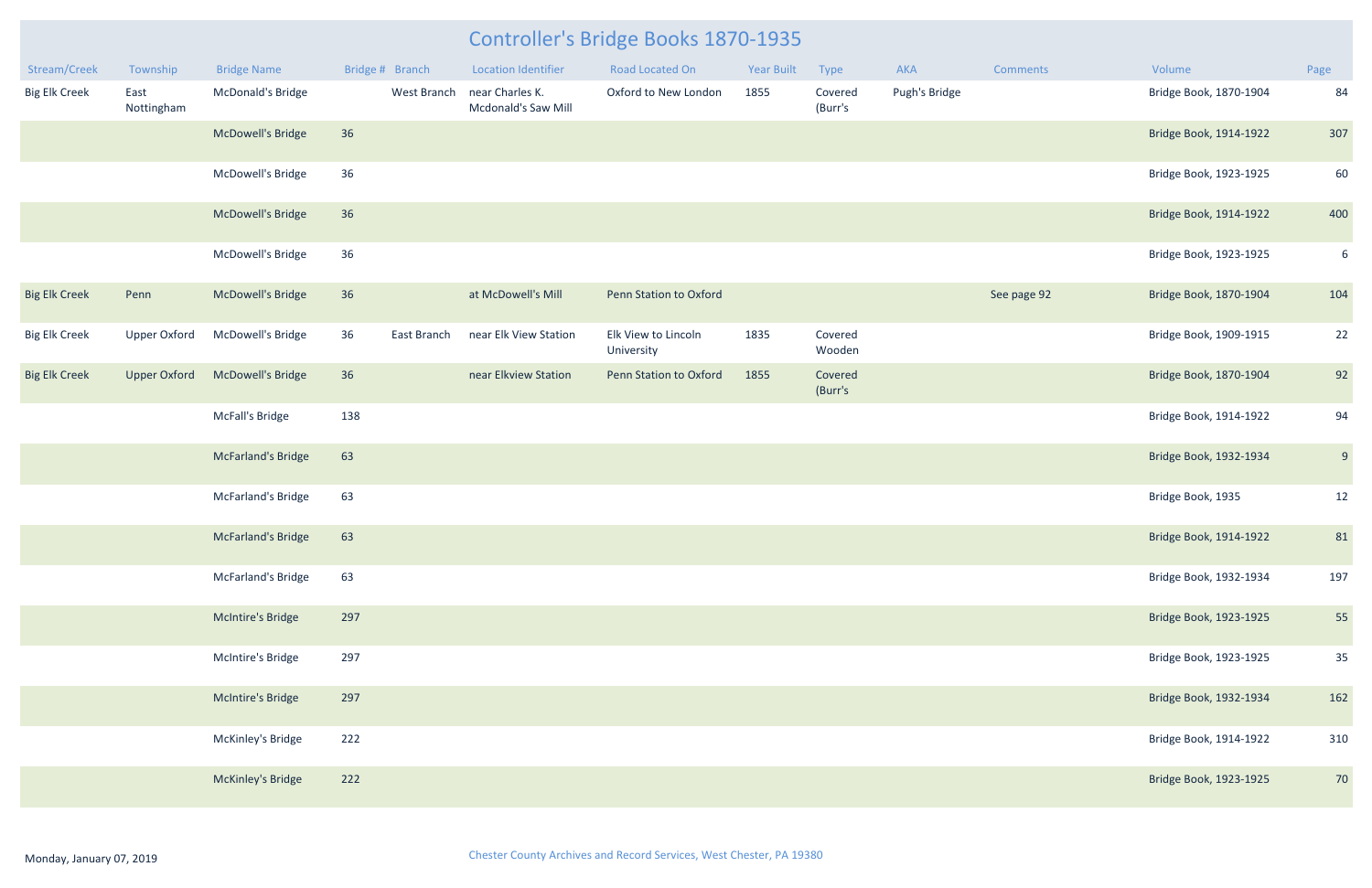|                                |                              |                      |     |                 |                                  | Controller's Bridge Books 1870-1935        |            |                    |     |                 |                        |      |
|--------------------------------|------------------------------|----------------------|-----|-----------------|----------------------------------|--------------------------------------------|------------|--------------------|-----|-----------------|------------------------|------|
| Stream/Creek                   | Township                     | <b>Bridge Name</b>   |     | Bridge # Branch | <b>Location Identifier</b>       | <b>Road Located On</b>                     | Year Built | Type               | AKA | <b>Comments</b> | Volume                 | Page |
| Brandywine Creek East Bradford |                              | Meconkey's Bridge    | 111 | East Branch     | at Jefferis Ford                 | West Chester to<br>Unionville (State Road) |            | Covered            |     |                 | Bridge Book, 1870-1904 | 10   |
|                                |                              | Mercer's Bridge      | 293 |                 |                                  |                                            |            |                    |     |                 | Bridge Book, 1923-1925 | 25   |
|                                |                              | Mercer's Bridge      | 293 |                 |                                  |                                            |            |                    |     |                 | Bridge Book, 1923-1925 | 62   |
|                                |                              | Mercer's Ford Bridge | 16  |                 |                                  |                                            |            |                    |     |                 | Bridge Book, 1932-1934 | 56   |
|                                |                              | Merlin Bridge        |     |                 |                                  |                                            |            |                    |     |                 | Bridge Book, 1914-1922 | 286  |
|                                |                              | <b>Merlin Bridge</b> | 179 |                 |                                  |                                            |            |                    |     |                 | Bridge Book, 1914-1922 | 385  |
|                                |                              | Miles Bridge         | 266 |                 |                                  |                                            |            |                    |     |                 | Bridge Book, 1923-1925 | 9    |
| <b>Red Clay Creek</b>          | New Garden                   | Miles Bridge         | 266 |                 | West Branch north of Miles' Mill |                                            | 1916       | Iron               |     |                 | Bridge Book, 1914-1922 | 43   |
|                                |                              | Miles Mill Bridge    | 266 |                 |                                  |                                            |            |                    |     |                 | Bridge Book, 1932-1934 | 148  |
|                                |                              | Miles Mill Bridge    | 266 |                 |                                  |                                            |            |                    |     |                 | Bridge Book, 1932-1934 | 264  |
|                                |                              | Milford Bridge       | 129 |                 |                                  |                                            |            |                    |     |                 | Bridge Book, 1914-1922 | 354  |
| <b>Marsh Creek</b>             | Upper Uwchlan Milford Bridge |                      | 129 |                 |                                  | Eagle to Brooklyn Station 1857             |            | Covered<br>(Burr's |     |                 | Bridge Book, 1870-1904 | 139  |
|                                |                              | Milford Mills Bridge | 129 |                 |                                  |                                            |            |                    |     |                 | Bridge Book, 1914-1922 | 305  |
|                                |                              | Milford Mills Bridge | 129 |                 |                                  |                                            |            |                    |     |                 | Bridge Book, 1932-1934 | 96   |
|                                |                              | Milford Mills Bridge | 129 |                 |                                  |                                            |            |                    |     |                 | Bridge Book, 1923-1925 | 68   |
|                                |                              | Milford Mills Bridge | 129 |                 |                                  |                                            |            |                    |     |                 | Bridge Book, 1932-1934 | 215  |
|                                |                              | Miller's Bridge      | 57  |                 |                                  |                                            |            |                    |     |                 | Bridge Book, 1932-1934 | 74   |
|                                |                              | Miller's Bridge      | 57  |                 |                                  |                                            |            |                    |     |                 | Bridge Book, 1932-1934 | 195  |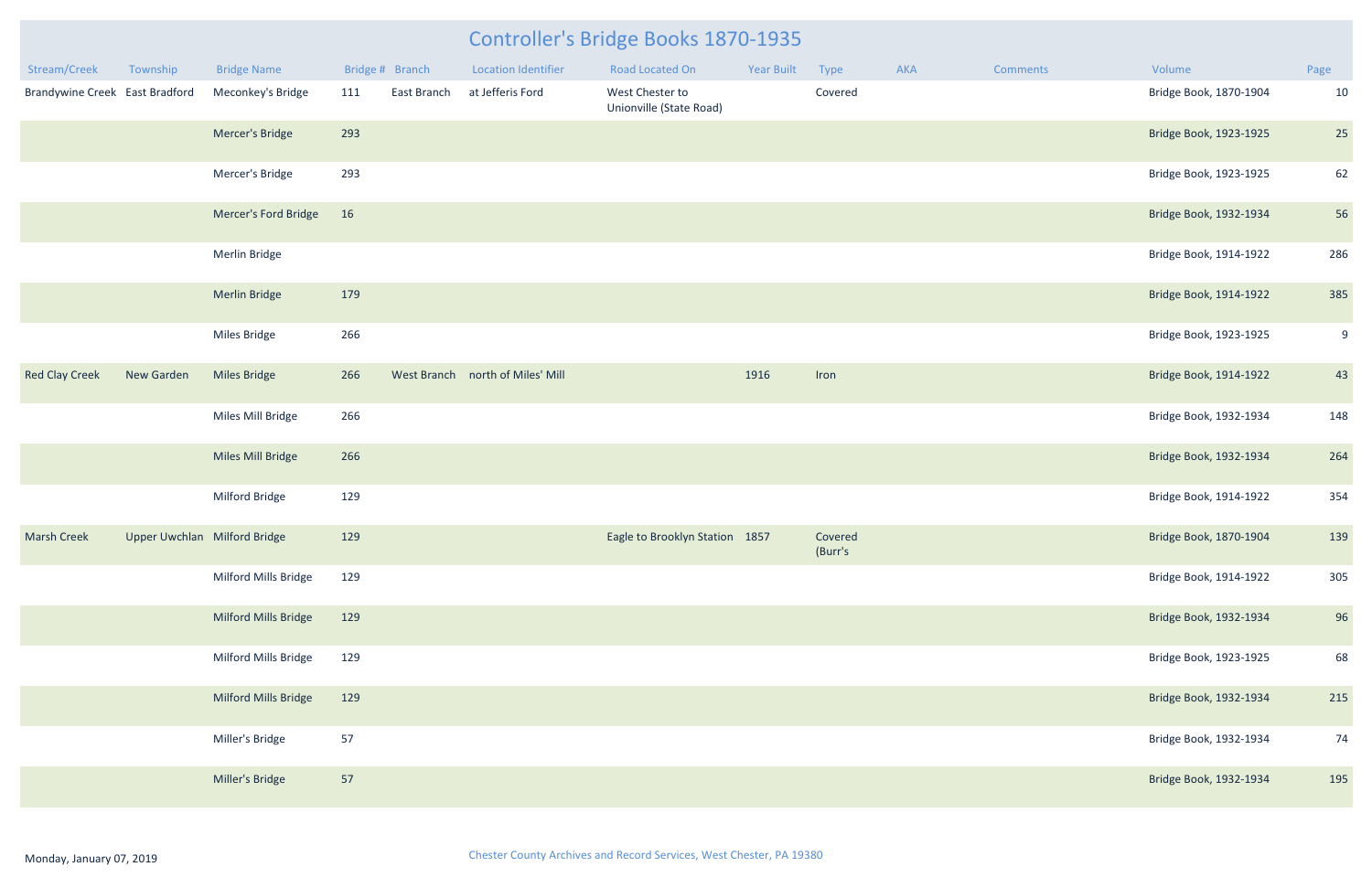| mments | Volume                 | Page |
|--------|------------------------|------|
|        | Bridge Book, 1935      | 10   |
|        | Bridge Book, 1932-1934 | 8    |
|        | Bridge Book, 1870-1904 | 70   |
|        | Bridge Book, 1909-1915 | 44   |
|        | Bridge Book, 1914-1922 | 269  |
|        | Bridge Book, 1914-1922 | 114  |
|        | Bridge Book, 1923-1925 | 19   |
|        | Bridge Book, 1923-1925 | 61   |
|        | Bridge Book, 1914-1922 | 352  |
|        | Bridge Book, 1914-1922 | 389  |
|        | Bridge Book, 1914-1922 | 297  |
|        | Bridge Book, 1923-1925 | 32   |
|        | Bridge Book, 1914-1922 | 91   |
|        | Bridge Book, 1914-1922 | 362  |
|        | Bridge Book, 1914-1922 | 104  |
|        | Bridge Book, 1870-1904 | 47   |
|        | Bridge Book, 1914-1922 | 364  |
|        | Bridge Book, 1914-1922 | 366  |

|                                                 |                               |                    |     | Controller's Bridge Books 1870-1935 |                            |                                         |                   |                    |                                |                 |                        |                |  |
|-------------------------------------------------|-------------------------------|--------------------|-----|-------------------------------------|----------------------------|-----------------------------------------|-------------------|--------------------|--------------------------------|-----------------|------------------------|----------------|--|
| Stream/Creek                                    | Township                      | <b>Bridge Name</b> |     | Bridge # Branch                     | <b>Location Identifier</b> | Road Located On                         | <b>Year Built</b> | Type               | AKA                            | <b>Comments</b> | Volume                 | Page           |  |
|                                                 |                               | Miller's Bridge    | 57  |                                     |                            |                                         |                   |                    |                                |                 | Bridge Book, 1935      | 10             |  |
|                                                 |                               | Miller's Bridge    | 57  |                                     |                            |                                         |                   |                    |                                |                 | Bridge Book, 1932-1934 | $\epsilon$     |  |
| White Clay Creek London Grove Miller's Bridge   |                               |                    | 57  | East Branch                         | near Avondale              | New London to New<br>Garden             | 1789/1885         | Covered            | Chamberlain's<br><b>Bridge</b> |                 | Bridge Book, 1870-1904 | 7 <sup>C</sup> |  |
| White Clay Creek London Grove Miller's Bridge   |                               |                    | 57  |                                     |                            | West Grove to<br>Landenberg             | 1882              | Covered<br>Wooden  |                                |                 | Bridge Book, 1909-1915 | 44             |  |
|                                                 |                               | Milltown Bridge    |     |                                     |                            |                                         |                   |                    |                                |                 | Bridge Book, 1914-1922 | 269            |  |
|                                                 |                               | Milltown Bridge    | 151 |                                     |                            |                                         |                   |                    |                                |                 | Bridge Book, 1914-1922 | 114            |  |
|                                                 |                               | Modena Bridge      | 96  |                                     |                            |                                         |                   |                    |                                |                 | Bridge Book, 1923-1925 | 1 <sup>c</sup> |  |
|                                                 |                               | Modena Bridge      | 96  |                                     |                            |                                         |                   |                    |                                |                 | Bridge Book, 1923-1925 | 61             |  |
|                                                 |                               | Modena Bridge      | 97  |                                     |                            |                                         |                   |                    |                                |                 | Bridge Book, 1914-1922 | 352            |  |
|                                                 |                               | Modena Bridge      | 96  |                                     |                            |                                         |                   |                    |                                |                 | Bridge Book, 1914-1922 | 389            |  |
|                                                 |                               | Modena Bridge      | 96  |                                     |                            |                                         |                   |                    |                                |                 | Bridge Book, 1914-1922 | 297            |  |
|                                                 |                               | Modena Bridge      | 96  |                                     |                            |                                         |                   |                    |                                |                 | Bridge Book, 1923-1925 | 32             |  |
|                                                 |                               | Modes Bridge       | 96  |                                     |                            |                                         |                   |                    |                                |                 | Bridge Book, 1914-1922 | 91             |  |
|                                                 | East Fallowfield Modes Bridge |                    | 96  |                                     |                            |                                         |                   |                    |                                |                 | Bridge Book, 1914-1922 | 362            |  |
|                                                 |                               | Mode's Bridge      | 96  |                                     |                            |                                         |                   |                    |                                |                 | Bridge Book, 1914-1922 | 104            |  |
| Brandywine Creek East Fallowfield Mode's Bridge |                               |                    | 96  | <b>West Branch</b>                  |                            | McWilliamstown to<br>Lancaster Turnpike | 1853              | Covered<br>(Burr's |                                |                 | Bridge Book, 1870-1904 | 47             |  |
|                                                 |                               | Mont Clare Bridge  |     |                                     |                            |                                         |                   |                    |                                |                 | Bridge Book, 1914-1922 | 364            |  |
|                                                 |                               | Mont Clare Bridge  |     |                                     |                            |                                         |                   |                    |                                |                 | Bridge Book, 1914-1922 | 366            |  |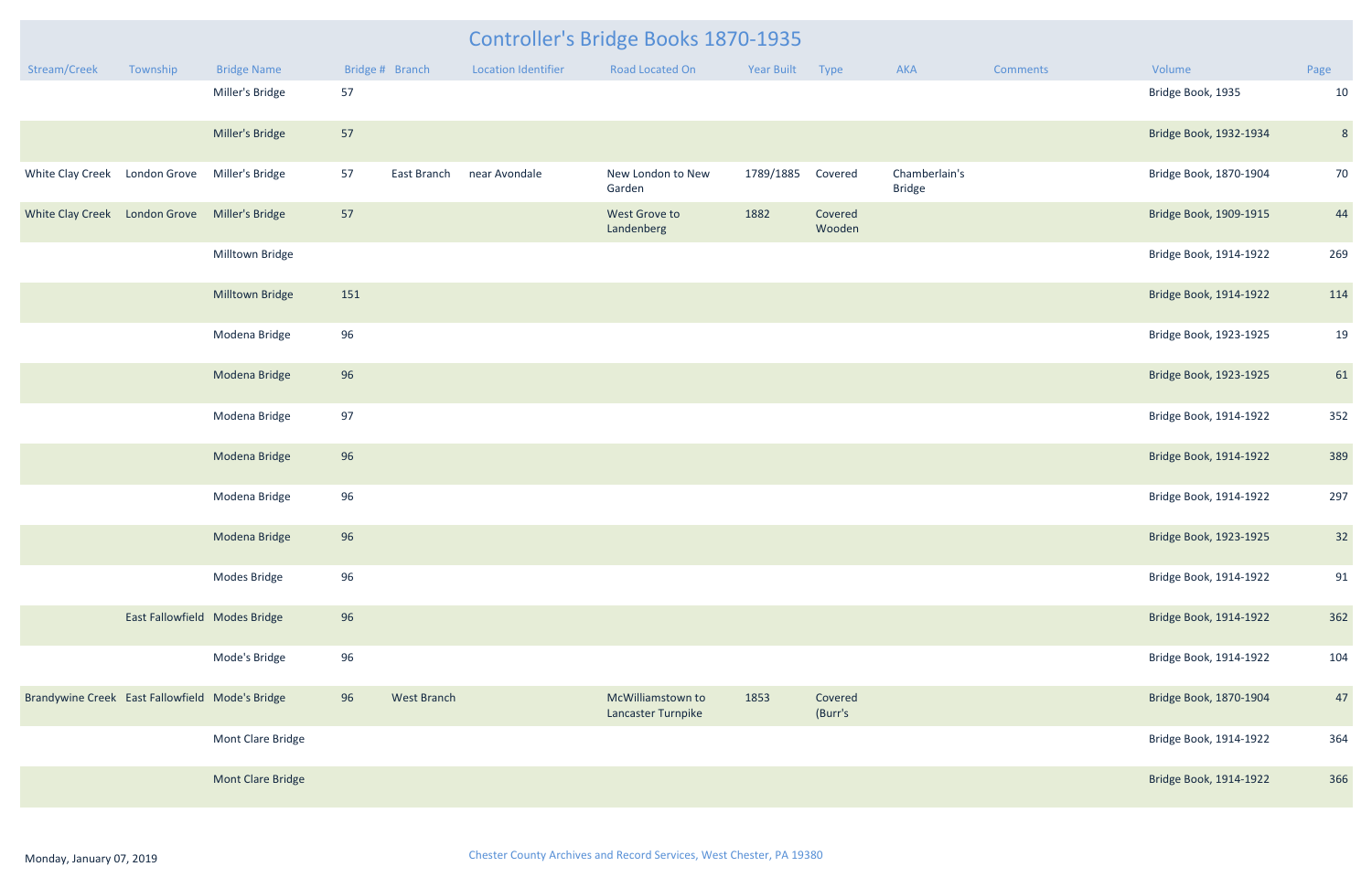|                                 |              |                                                      |     | <b>Controller's Bridge Books 1870-1935</b> |                            |                                                                   |            |                               |           |          |                        |                 |
|---------------------------------|--------------|------------------------------------------------------|-----|--------------------------------------------|----------------------------|-------------------------------------------------------------------|------------|-------------------------------|-----------|----------|------------------------|-----------------|
| Stream/Creek                    | Township     | <b>Bridge Name</b>                                   |     | Bridge # Branch                            | <b>Location Identifier</b> | Road Located On                                                   | Year Built | Type                          | AKA       | Comments | Volume                 | Page            |
|                                 | Phoenixville | Mont Clare Bridge                                    | 212 |                                            |                            |                                                                   | 1916-1917  |                               |           |          | Bridge Book, 1914-1922 | 248             |
|                                 |              | Moore Hall Bridge                                    | 172 |                                            |                            |                                                                   |            |                               |           |          | Bridge Book, 1914-1922 | 85              |
| <b>Brandywine Creek Wallace</b> |              | <b>Moorestown Bridge</b>                             | 141 | East Branch                                |                            | near Moorestown Station Moorestown to Crouse's 1819/1872<br>Hotel |            | 1819 -<br>Covered King Bridge | Glenmoore |          | Bridge Book, 1870-1904 | 155             |
|                                 |              | Mortonsville Bridge                                  | 94  |                                            |                            |                                                                   |            |                               |           |          | Bridge Book, 1932-1934 | 206             |
|                                 |              | Mortonville Bridge                                   | 95  |                                            |                            |                                                                   |            |                               |           |          | Bridge Book, 1932-1934 | 14              |
|                                 |              | Mortonville Bridge                                   | 94  |                                            |                            |                                                                   |            |                               |           |          | Bridge Book, 1923-1925 | 66              |
|                                 |              | Mortonville Bridge                                   | 95  |                                            |                            |                                                                   |            |                               |           |          | Bridge Book, 1923-1925 | 36              |
|                                 |              | Mortonville Bridge                                   | 94  |                                            |                            |                                                                   |            |                               |           |          | Bridge Book, 1914-1922 | 112             |
|                                 |              | Mortonville Bridge                                   | 94  |                                            |                            |                                                                   |            |                               |           |          | Bridge Book, 1923-1925 | 57              |
|                                 |              | Mortonville Bridge                                   | 94  |                                            |                            |                                                                   |            |                               |           |          | Bridge Book, 1914-1922 | 276             |
|                                 |              | Mortonville Bridge                                   | 94  |                                            |                            |                                                                   |            |                               |           |          | Bridge Book, 1914-1922 | 369             |
|                                 |              | Mortonville Bridge                                   | 94  |                                            |                            |                                                                   |            |                               |           |          | Bridge Book, 1914-1922 | 394             |
|                                 |              | Mortonville Bridge                                   | 94  |                                            |                            |                                                                   |            |                               |           |          | Bridge Book, 1914-1922 | 358             |
|                                 |              | Brandywine Creek East Fallowfield Mortonville Bridge | 95  | <b>West Branch</b>                         |                            | <b>Strasburg Road</b>                                             | 1826       | Stone arched                  |           |          | Bridge Book, 1870-1904 | 48              |
| Little Elk Creek                | Elk          | Mount Rockey Bridge                                  | 42  |                                            |                            | Mount Rockey to New<br>London                                     |            | Covered<br>Wooden             |           |          | Bridge Book, 1909-1915 | 28              |
|                                 |              | Mount Rocky Bridge                                   | 42  |                                            |                            |                                                                   |            |                               |           |          | Bridge Book, 1935      | $6\overline{6}$ |
|                                 |              | Mount Rocky Bridge                                   | 42  |                                            |                            |                                                                   |            |                               |           |          | Bridge Book, 1932-1934 | 5 <sub>1</sub>  |
|                                 |              | Mount Rocky Bridge                                   | 42  |                                            |                            |                                                                   |            |                               |           |          | Bridge Book, 1914-1922 | 96              |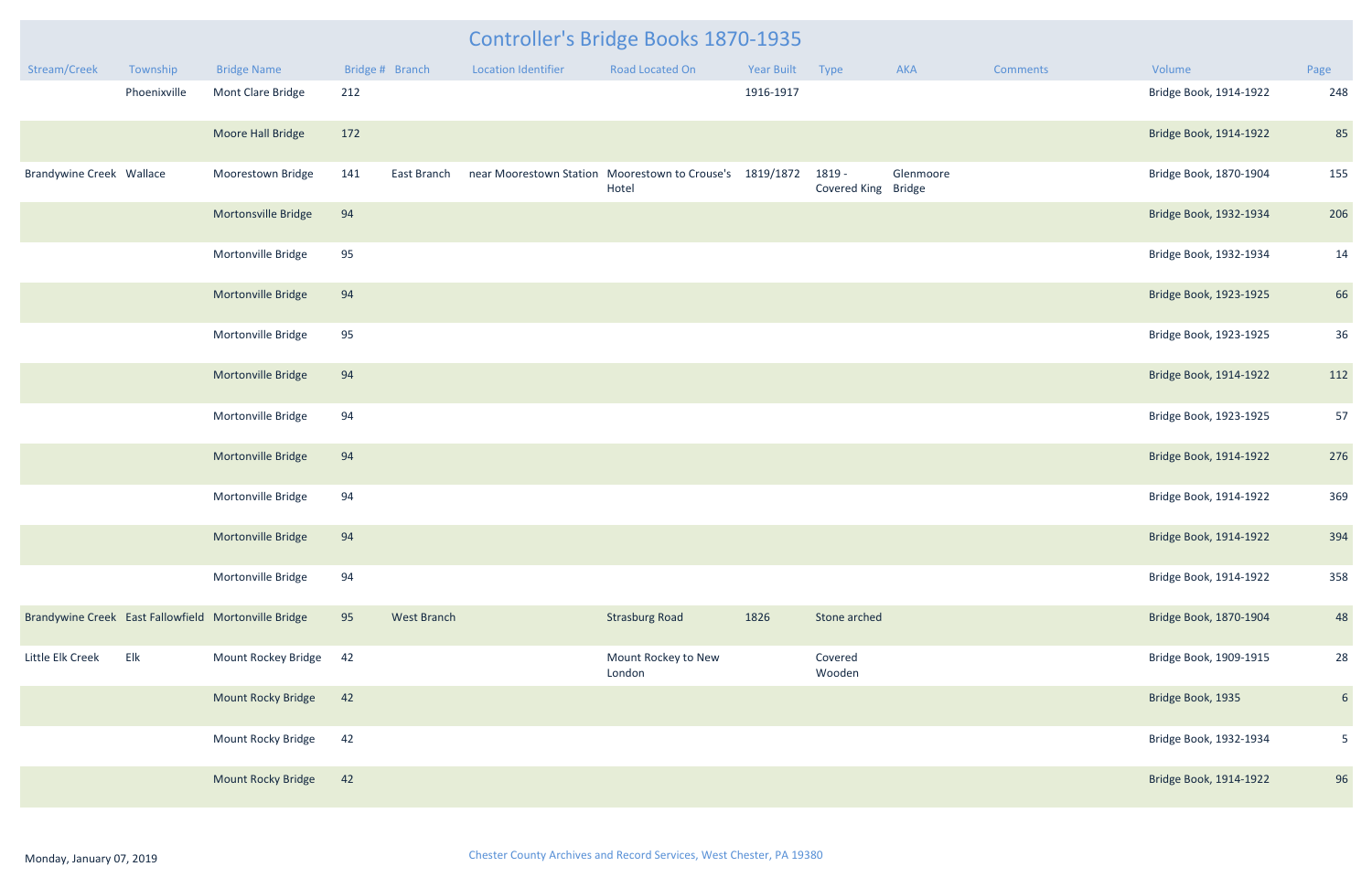|                              |                     |                                            |                  | <b>Controller's Bridge Books 1870-1935</b> |                            |                                                   |                 |                    |     |              |                        |                |
|------------------------------|---------------------|--------------------------------------------|------------------|--------------------------------------------|----------------------------|---------------------------------------------------|-----------------|--------------------|-----|--------------|------------------------|----------------|
| Stream/Creek                 | Township            | <b>Bridge Name</b>                         | Bridge # Branch  |                                            | <b>Location Identifier</b> | Road Located On                                   | Year Built Type |                    | AKA | Comments     | Volume                 | Page           |
|                              |                     | Mount Rocky Bridge                         | 42               |                                            |                            |                                                   |                 |                    |     |              | Bridge Book, 1932-1934 | 67             |
| Little Elk Creek             | Elk                 | <b>Mount Rocky Bridge</b>                  | 41               |                                            |                            | Mount Rocky to New<br>London                      |                 |                    |     |              | Bridge Book, 1870-1904 | 42             |
| Octoraro Creek               | Lower Oxford        | Mount Vernon Bridge                        | 8                |                                            | at Bunton's Ford           | Oxford to Lancaster                               | 1865            | Covered<br>(Burr's |     |              | Bridge Book, 1870-1904 | 99             |
|                              |                     | Muddy Run Bridge                           | 21               |                                            |                            |                                                   |                 |                    |     |              | Bridge Book, 1932-1934 | 179            |
|                              |                     | Muddy Run Bridge                           | 21               |                                            |                            |                                                   |                 |                    |     |              | Bridge Book, 1932-1934 | 58             |
|                              |                     | Muddy Run Bridge                           | 21               |                                            |                            |                                                   |                 |                    |     |              | Bridge Book, 1909-1915 | 247            |
|                              |                     | Muddy Run Bridge                           | 21               |                                            |                            |                                                   |                 |                    |     |              | Bridge Book, 1932-1934 | $\mathbf{1}$   |
|                              |                     | Muddy Run Bridge                           | 21               |                                            |                            |                                                   |                 |                    |     |              | Bridge Book, 1914-1922 | 368            |
|                              |                     | Muddy Run Bridge                           | 21               |                                            |                            |                                                   |                 |                    |     |              | Bridge Book, 1923-1925 | 17             |
| Muddy Run Creek Upper Oxford |                     | Muddy Run Bridge                           | 21               |                                            |                            | <b>Cream to Homeville</b>                         | 1904/1915       | Two Arch<br>Stone  |     |              | Bridge Book, 1914-1922 | 37             |
| <b>Muddy Runn</b>            | <b>Upper Oxford</b> | Muddy Run Bridge                           | 21               |                                            |                            | Cream to Homeville                                | 1904            | Two Arch<br>Stone  |     |              | Bridge Book, 1909-1915 | 5 <sub>1</sub> |
|                              |                     | French Creek East Nantmeal Nantmeal Bridge | 199 South Branch |                                            |                            |                                                   |                 | Iron               |     | See page 160 | Bridge Book, 1870-1904 | 74             |
| <b>French Creek</b>          | Warwick             | Nantmeal Bridge                            | 199              |                                            | South Branch Knauer's Mill | Nantmeal Village to Falls 1889<br>of French Creek |                 | Iron               |     |              | Bridge Book, 1870-1904 | 160            |
|                              |                     | Navigation Farm Bridge 56                  |                  |                                            |                            |                                                   |                 |                    |     |              | Bridge Book, 1932-1934 | 74             |
|                              |                     | Navigation Farm Bridge 56                  |                  |                                            |                            |                                                   |                 |                    |     |              | Bridge Book, 1932-1934 | 8              |
|                              |                     | Navigation Farm Bridge 56                  |                  |                                            |                            |                                                   |                 |                    |     |              | Bridge Book, 1935      | 10             |
|                              |                     | Navigation Farm Bridge 56                  |                  |                                            |                            |                                                   |                 |                    |     |              | Bridge Book, 1932-1934 | 194            |
|                              |                     | Nevin's Bridge                             | 52               |                                            |                            |                                                   |                 |                    |     |              | Bridge Book, 1914-1922 | 104            |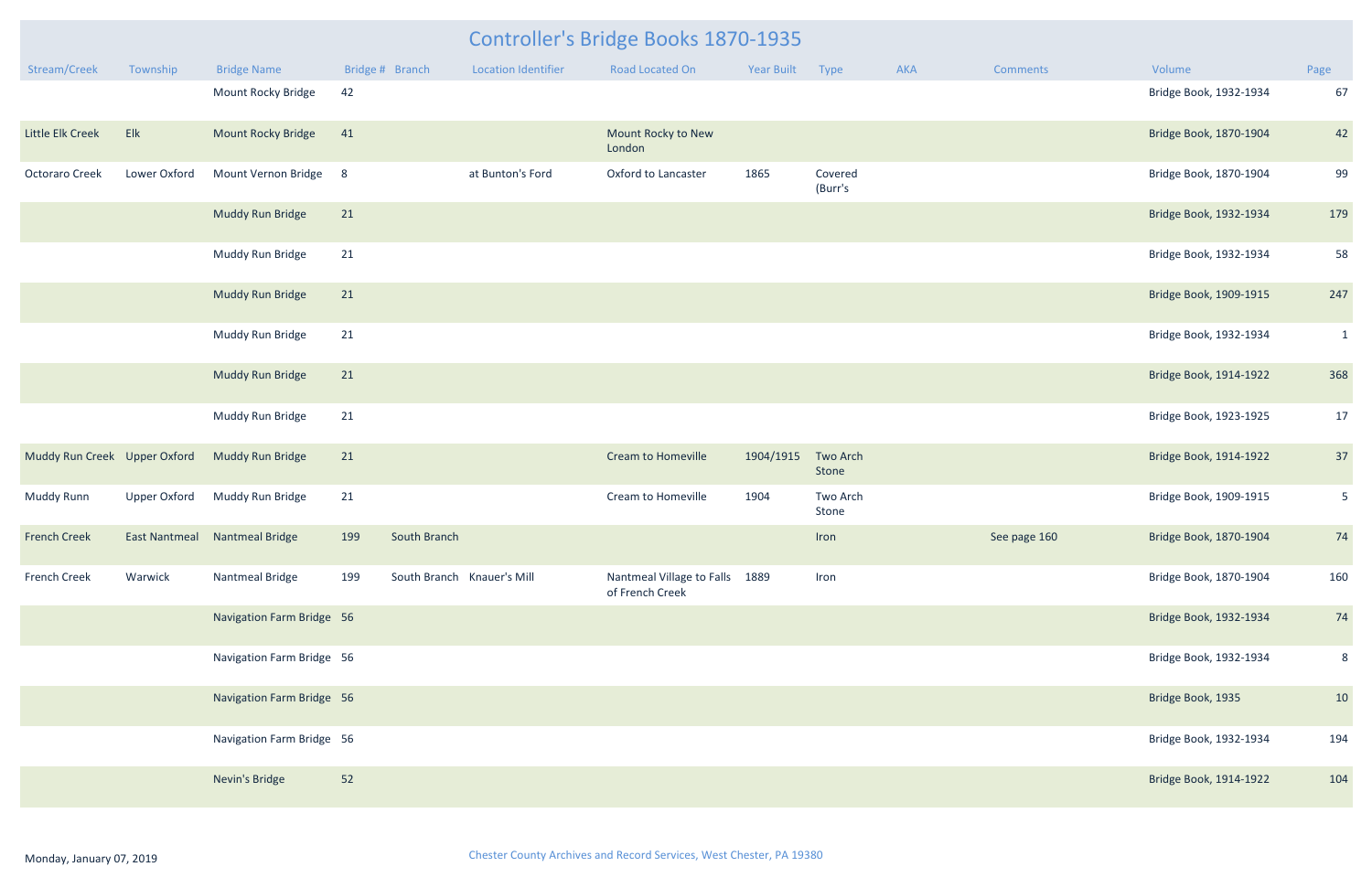|                             |                     |                                                           |                 | <b>Controller's Bridge Books 1870-1935</b> |                            |                                         |            |                     |     |              |                        |                |
|-----------------------------|---------------------|-----------------------------------------------------------|-----------------|--------------------------------------------|----------------------------|-----------------------------------------|------------|---------------------|-----|--------------|------------------------|----------------|
| Stream/Creek                | Township            | <b>Bridge Name</b>                                        | Bridge # Branch |                                            | <b>Location Identifier</b> | <b>Road Located On</b>                  | Year Built | Type                | AKA | Comments     | Volume                 | Page           |
|                             |                     | Nevin's Bridge                                            | 52              |                                            |                            |                                         |            |                     |     |              | Bridge Book, 1914-1922 | 258            |
|                             |                     | Nevin's Bridge                                            | 52              |                                            |                            |                                         |            |                     |     |              | Bridge Book, 1923-1925 | 65             |
|                             |                     | Nevin's Bridge                                            | 52              |                                            |                            |                                         |            |                     |     |              | Bridge Book, 1914-1922 | 373            |
|                             |                     | White Clay Creek London Britain Nevins Septivan Bridge 52 |                 | East Branch                                |                            | Kemblesville to<br>Wilmington, Delaware | 1855/1872  | Covered<br>Wooden   |     |              | Bridge Book, 1909-1915 | 38             |
|                             |                     | Nevin's Septivan Bridge 52                                |                 |                                            |                            |                                         |            |                     |     |              | Bridge Book, 1935      | 9              |
|                             |                     | Nevin's Septivan Bridge 52                                |                 |                                            |                            |                                         |            |                     |     |              | Bridge Book, 1932-1934 | 72             |
|                             |                     | Newcomer's Bridge                                         | 12              |                                            |                            |                                         |            |                     |     |              | Bridge Book, 1932-1934 | 55             |
|                             | <b>Upper Oxford</b> | Newcomer's Bridge                                         | 12              |                                            |                            |                                         |            |                     |     | See page 188 | Bridge Book, 1870-1904 | 96             |
| <b>Octoraro Creek</b>       | <b>Upper Oxford</b> | Newcomer's Bridge                                         | 12              |                                            | at Newcomer's Ford         |                                         | 1888       | Covered             |     |              | Bridge Book, 1870-1904 | 188            |
| <b>West Branch</b><br>Creek | <b>Upper Oxford</b> | Newcomer's Bridge                                         | 258             | <b>West Branch</b>                         |                            | Penn Grove to Oxford                    | 1915       | <b>Steel Girder</b> |     |              | Bridge Book, 1909-1915 | 240            |
| West Branch<br>Creek        | <b>Upper Oxford</b> | Newcomer's Bridge                                         | 258             | West Branch                                |                            | Penn Grove to Oxford                    | 1915       | Steel Girder        |     |              | Bridge Book, 1914-1922 | 21             |
|                             |                     | Newcommer's Bridge 258                                    |                 |                                            |                            |                                         |            |                     |     |              | Bridge Book, 1923-1925 | 10             |
|                             |                     | Newcommer's Bridge                                        | 258             |                                            |                            |                                         |            |                     |     |              | Bridge Book, 1932-1934 | 260            |
|                             |                     | Newcommer's Bridge                                        | 258             |                                            |                            |                                         |            |                     |     |              | Bridge Book, 1935      | 61             |
|                             |                     | Newlin Bridge                                             | 229             |                                            |                            |                                         |            |                     |     |              | Bridge Book, 1932-1934 | 248            |
|                             |                     | <b>Newlin Bridge</b>                                      | 229             |                                            |                            |                                         |            |                     |     |              | Bridge Book, 1932-1934 | 36             |
|                             |                     | Newlin's Bridge                                           | 229             |                                            |                            |                                         |            |                     |     |              | Bridge Book, 1923-1925 | 11             |
|                             |                     | Nivin's Bridge                                            | 52              |                                            |                            |                                         |            |                     |     |              | Bridge Book, 1932-1934 | $\overline{7}$ |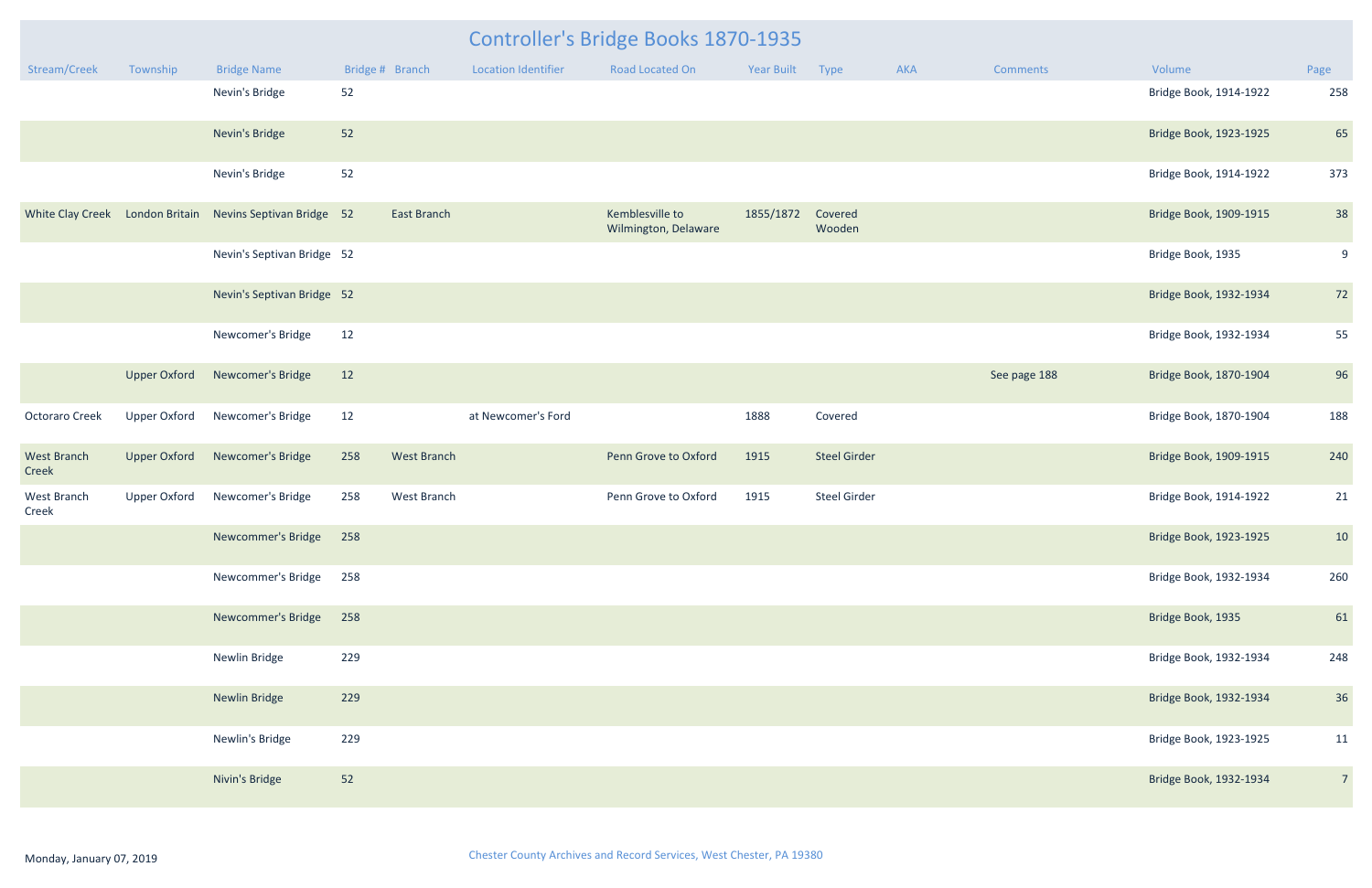| Stream/Creek                   | Township           | <b>Bridge Name</b> |     | Bridge # Branch    | <b>Location Identifier</b>              | <b>Road Located On</b>              | <b>Year Built</b> | Type                        | AKA                          | <b>Comments</b> | Volume                 | Page |
|--------------------------------|--------------------|--------------------|-----|--------------------|-----------------------------------------|-------------------------------------|-------------------|-----------------------------|------------------------------|-----------------|------------------------|------|
| White Clay Creek               | London Britain     | Nivin's Bridge     | 51  | East Branch        | near David B. Nivins                    | Kimbleville to Wilmington 1855/1872 |                   | 1855 - Queen<br>Post/1872 - |                              |                 | Bridge Book, 1870-1904 | 65   |
| <b>Brandywine Creek Valley</b> |                    | North Bend Bridge  | 101 |                    | West Branch above Coatesville           |                                     | 1870              | (Kenszey's                  | Wrought Iron Rock Run Bridge |                 | Bridge Book, 1870-1904 | 154  |
|                                |                    | North Brook Bridge | 89  |                    |                                         |                                     |                   |                             |                              |                 | Bridge Book, 1932-1934 | 204  |
|                                |                    | North Brook Bridge | 89  |                    |                                         |                                     |                   |                             |                              |                 | Bridge Book, 1914-1922 | 351  |
|                                |                    | North Brook Bridge | 89  |                    |                                         |                                     |                   |                             |                              |                 | Bridge Book, 1914-1922 | 115  |
|                                |                    | North Brook Bridge | 89  |                    |                                         |                                     |                   |                             |                              |                 | Bridge Book, 1914-1922 | 256  |
|                                |                    | North Brook Bridge | 89  |                    |                                         |                                     |                   |                             |                              |                 | Bridge Book, 1914-1922 | 393  |
| Brandywine Creek West Bradford |                    | North Brook Bridge | 89  | <b>West Branch</b> |                                         | Marshallton to State Road           |                   | Covered                     | <b>Marshall's Bridge</b>     |                 | Bridge Book, 1870-1904 | 15   |
| North East Creek               | East<br>Nottingham | North East Bridge  |     |                    |                                         | Oxford to Hilaman's                 | 1884              | Iron                        | Lloyd's Bridge               |                 | Bridge Book, 1870-1904 | 87   |
|                                |                    | North's Bridge     | 279 |                    |                                         |                                     |                   |                             |                              |                 | Bridge Book, 1914-1922 | 109  |
|                                |                    | North's Bridge     | 279 |                    |                                         |                                     |                   |                             |                              |                 | Bridge Book, 1914-1922 | 392  |
| <b>Culbertson Run</b>          | East<br>Brandywine | North's Bridge     | 279 |                    | near the property of<br>George R. North | Horse Shoe Pike to<br>Lyndell       | 1917              |                             |                              |                 | Bridge Book, 1914-1922 | 75   |
|                                |                    | Painter's Bridge   | 86  |                    |                                         |                                     |                   |                             |                              |                 | Bridge Book, 1914-1922 | 384  |
|                                |                    | Painter's Bridge   | 86  |                    |                                         |                                     |                   |                             |                              |                 | Bridge Book, 1932-1934 | 204  |
|                                |                    | Painter's Bridge   | 86  |                    |                                         |                                     |                   |                             |                              |                 | Bridge Book, 1914-1922 | 342  |
|                                |                    | Painter's Bridge   | 86  |                    |                                         |                                     |                   |                             |                              |                 | Bridge Book, 1935      | 17   |
|                                |                    | Painter's Bridge   | 86  |                    |                                         |                                     |                   |                             |                              |                 | Bridge Book, 1923-1925 | 11   |
|                                |                    | Painter's Bridge   | 86  |                    |                                         |                                     |                   |                             |                              |                 | Bridge Book, 1932-1934 | 13   |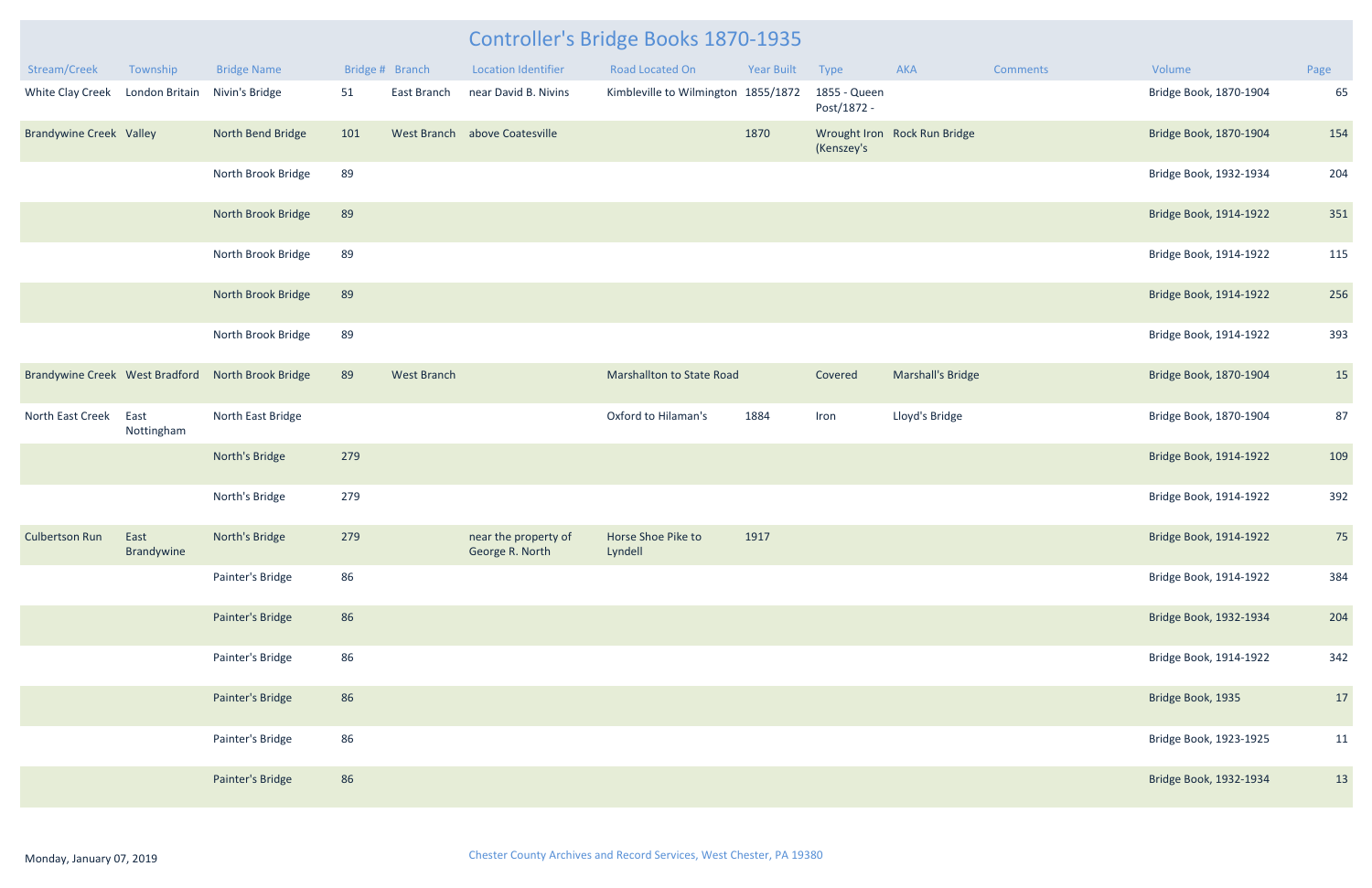|                                  |                      |                             |                 |                                   | <b>Controller's Bridge Books 1870-1935</b> |            |                           |     |                 |                        |                |
|----------------------------------|----------------------|-----------------------------|-----------------|-----------------------------------|--------------------------------------------|------------|---------------------------|-----|-----------------|------------------------|----------------|
| Stream/Creek                     | Township             | <b>Bridge Name</b>          | Bridge # Branch | <b>Location Identifier</b>        | Road Located On                            | Year Built | Type                      | AKA | <b>Comments</b> | Volume                 | Page           |
| Brandywine Creek Birmingham      |                      | Painter's Bridge            |                 |                                   | <b>Street Road</b>                         | 1857       | Covered                   |     |                 | Bridge Book, 1870-1904 | $\overline{4}$ |
| <b>Brandywine Creek Pocopson</b> |                      | Painter's Bridge            |                 |                                   | <b>Street Road</b>                         |            |                           |     | See page 4      | Bridge Book, 1870-1904 | 114            |
|                                  |                      | Paitner's Bridge            | 86              |                                   |                                            |            |                           |     |                 | Bridge Book, 1932-1934 | 83             |
|                                  |                      | Palmer's Bridge             | 80              |                                   |                                            |            |                           |     |                 | Bridge Book, 1923-1925 | 9              |
|                                  |                      | Palmer's Bridge             | 80              |                                   |                                            |            |                           |     |                 | Bridge Book, 1923-1925 | 50             |
|                                  |                      | Palmer's Bridge             | 80              |                                   |                                            |            |                           |     |                 | Bridge Book, 1932-1934 | 82             |
|                                  |                      | Palmer's Bridge             | 80              |                                   |                                            |            |                           |     |                 | Bridge Book, 1932-1934 | 203            |
|                                  |                      | Palmer's Bridge             | 80              |                                   |                                            |            |                           |     |                 | Bridge Book, 1914-1922 | 342            |
|                                  |                      | Palmer's Bridge             | 80              |                                   |                                            |            |                           |     |                 | Bridge Book, 1935      | 16             |
|                                  |                      | Palmer's Bridge             | 80              |                                   |                                            |            |                           |     |                 | Bridge Book, 1914-1922 | 369            |
|                                  |                      | Palsgrove Bridge            | 132             |                                   |                                            |            |                           |     |                 | Bridge Book, 1914-1922 | 354            |
|                                  |                      | Palsgrove Bridge            | 132             |                                   |                                            |            |                           |     |                 | Bridge Book, 1914-1922 | 119            |
| Pigeon Creek                     |                      | Parkerford                  | 207             |                                   |                                            |            |                           |     |                 | Bridge Book, 1914-1922 | 345            |
| <b>Pigeon Creek</b>              | <b>East Coventry</b> | <b>Parkerford Bridge</b>    |                 | near Parkerford Baptist<br>Church | Schuylkill Road to<br>Snowdenville         | 1916       | Concrete and<br>Steel "I" |     |                 | Bridge Book, 1914-1922 | 59             |
|                                  |                      | Parkerford Canal Bridge 217 |                 |                                   |                                            |            |                           |     |                 | Bridge Book, 1914-1922 | 116            |
|                                  |                      | Parkerford Canal Bridge 217 |                 |                                   |                                            |            |                           |     |                 | Bridge Book, 1932-1934 | 126            |
|                                  |                      | Parkerford Canal Bridge 217 |                 |                                   |                                            |            |                           |     |                 | Bridge Book, 1923-1925 | 69             |
|                                  |                      | Parkerford Canal Bridge 217 |                 |                                   |                                            |            |                           |     |                 | Bridge Book, 1923-1925 | 39             |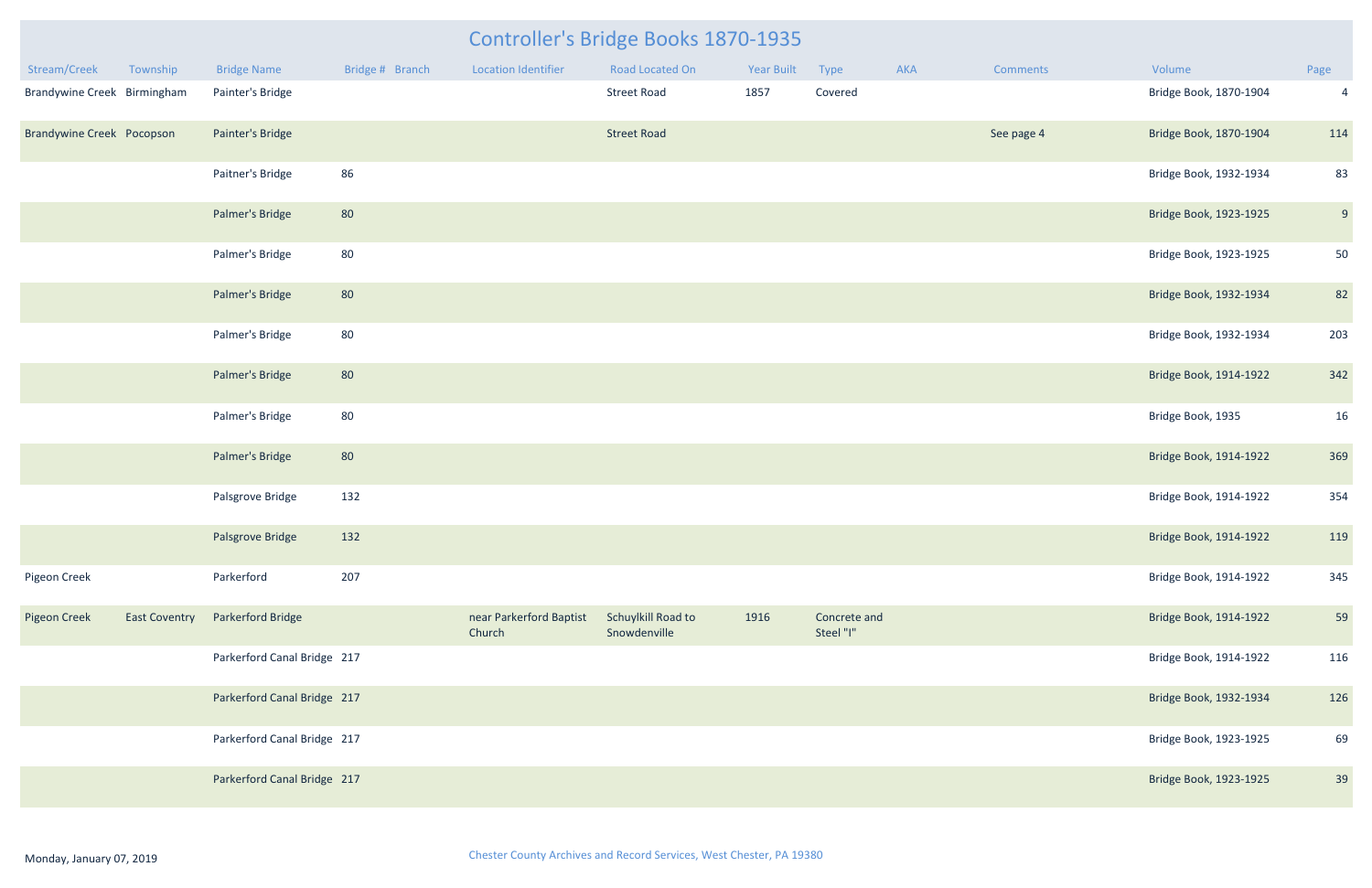| <b>Controller's Bridge Books 1870-1935</b> |                      |                             |                 |             |                            |                              |                 |                   |                                |          |                        |                |
|--------------------------------------------|----------------------|-----------------------------|-----------------|-------------|----------------------------|------------------------------|-----------------|-------------------|--------------------------------|----------|------------------------|----------------|
| Stream/Creek                               | Township             | <b>Bridge Name</b>          | Bridge # Branch |             | <b>Location Identifier</b> | Road Located On              | Year Built Type |                   | AKA                            | Comments | Volume                 | Page           |
|                                            |                      | Parkerford Canal Bridge 217 |                 |             |                            |                              |                 |                   |                                |          | Bridge Book, 1914-1922 | 335            |
|                                            |                      | Parkerford Canal Bridge 217 |                 |             |                            |                              |                 |                   |                                |          | Bridge Book, 1923-1925 | 20             |
|                                            |                      | Parkerford Canal Bridge 217 |                 |             |                            |                              |                 |                   |                                |          | Bridge Book, 1932-1934 | 34             |
|                                            |                      | Parkers Ford Bridge         | 106             |             |                            |                              |                 |                   |                                |          | Bridge Book, 1932-1934 | 210            |
| Schuylkill River                           | <b>East Coventry</b> | Parkers Ford Bridge         |                 |             |                            |                              |                 |                   | Lawrenceville<br><b>Bridge</b> |          | Bridge Book, 1870-1904 | 199            |
|                                            |                      | Parker's Ford Bridge        | 106             |             |                            |                              |                 |                   |                                |          | Bridge Book, 1932-1934 | 90             |
| Lady Run                                   | <b>East Bradford</b> | Parkes Bridge               | 251             |             |                            |                              |                 |                   |                                |          | Bridge Book, 1914-1922 | 362            |
|                                            |                      | Parke's Bridge              | 251             |             |                            |                              |                 |                   |                                |          | Bridge Book, 1923-1925 | 40             |
|                                            |                      | Parkes Ford Bridge          | 106             |             |                            |                              |                 |                   |                                |          | Bridge Book, 1932-1934 | 16             |
|                                            |                      | Parkes Ford Bridge          | 106             |             |                            |                              |                 |                   |                                |          | Bridge Book, 1914-1922 | 387            |
|                                            |                      | Parkes Ford Bridge          | 93              |             |                            |                              |                 |                   |                                |          | Bridge Book, 1914-1922 | 93             |
|                                            |                      | Parkes Ford Bridge          | 106             |             |                            |                              |                 |                   |                                |          | Bridge Book, 1923-1925 | 70             |
| <b>Brandywine Creek West</b>               | Brandywine           | Parkes Ford Bridge          | 106             | West Branch |                            | Wagontown to<br>Compassville | 1869            | Flood             |                                |          | Bridge Book, 1870-1904 | 22             |
| <b>Black Horse Creek East Bradford</b>     |                      | Park's Bridge               | 251             |             |                            | Cope's Bridge to Lenape      | 1914            | Steel "I"<br>Beam |                                |          | Bridge Book, 1909-1915 | 228            |
| <b>Black Horse Creek East Bradford</b>     |                      | Park's Bridge               | 251             |             |                            | Cope's Bridge to Lenape      | 1914            | Steel "I"<br>Beam |                                |          | Bridge Book, 1914-1922 | 7 <sup>7</sup> |
|                                            |                      | <b>Pawlings Bridge</b>      | 211             |             |                            |                              |                 |                   |                                |          | Bridge Book, 1935      | 49             |
| Schuylkill River                           | Schuylkill           | Pawlings Bridge             | 211             |             |                            |                              |                 | Covered           |                                |          | Bridge Book, 1870-1904 | 185            |
|                                            |                      | Pearson's Bridge            | 275             |             |                            |                              |                 |                   |                                |          | Bridge Book, 1935      | 65             |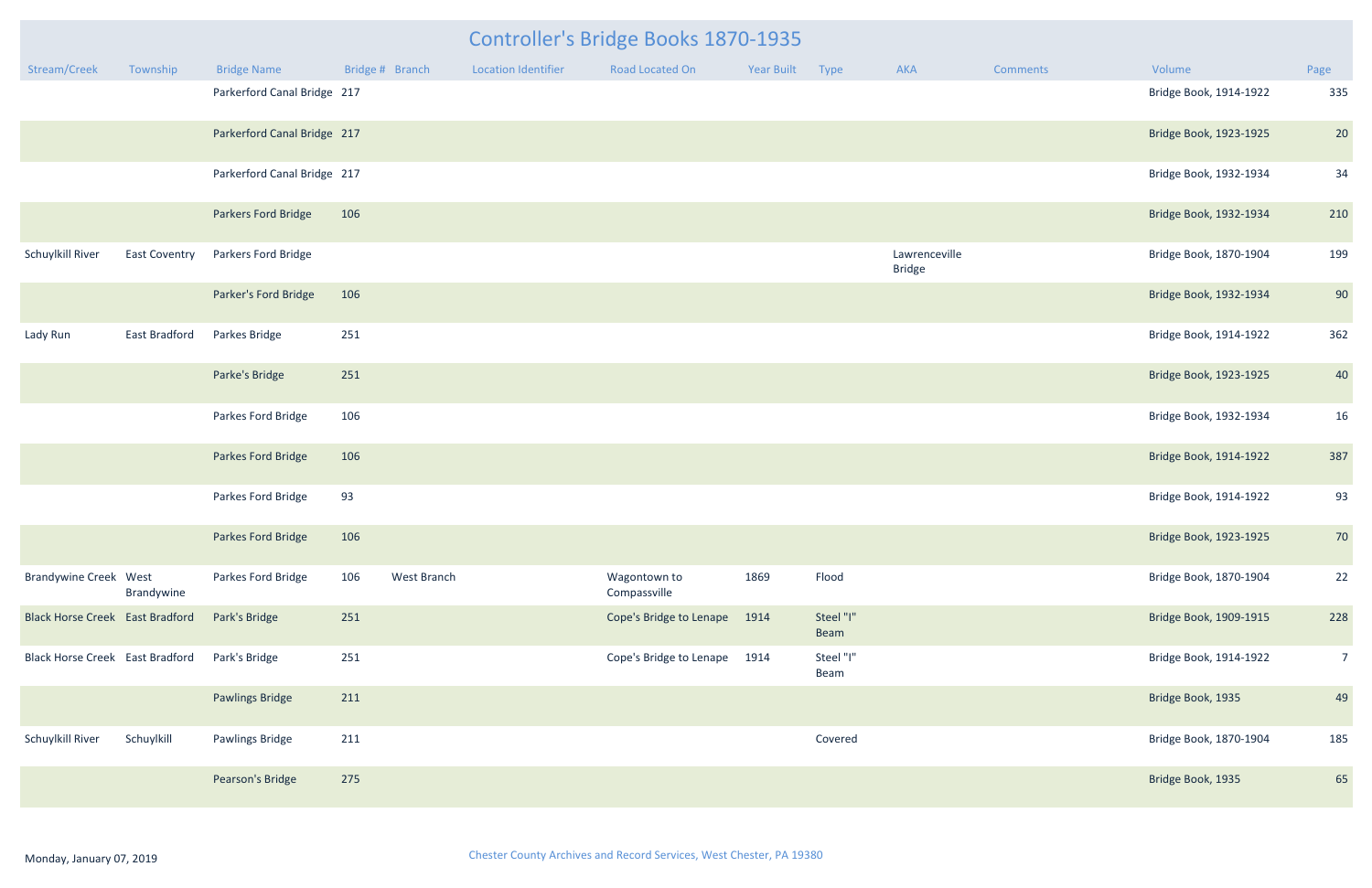| Stream/Creek              | Township           | <b>Bridge Name</b>                  | Bridge # Branch | <b>Location Identifier</b> | <b>Road Located On</b>                      | <b>Year Built</b> | Type                      | AKA | Comments | Volume                 | Page            |
|---------------------------|--------------------|-------------------------------------|-----------------|----------------------------|---------------------------------------------|-------------------|---------------------------|-----|----------|------------------------|-----------------|
| <b>Beaver Creek</b>       | East<br>Brandywine | Pearson's Bridge                    |                 |                            | <b>Bondsville to Hatfield's</b><br>Creamery | 1916              | Concrete and<br>Steel "I" |     |          | Bridge Book, 1914-1922 | 61              |
|                           |                    | Pennock's Bridge                    | 50              |                            |                                             |                   |                           |     |          | Bridge Book, 1923-1925 | 64              |
|                           |                    | Pennock's Bridge                    | 50              |                            |                                             |                   |                           |     |          | Bridge Book, 1935      | 8               |
|                           |                    | Pennock's Bridge                    | 50              |                            |                                             |                   |                           |     |          | Bridge Book, 1932-1934 | 191             |
|                           |                    | Pennock's Bridge                    | 50              |                            |                                             |                   |                           |     |          | Bridge Book, 1932-1934 | 71              |
|                           |                    | Pennock's Bridge                    | 50              |                            |                                             |                   |                           |     |          | Bridge Book, 1932-1934 | $6\overline{6}$ |
|                           |                    | Pennock's Bridge                    | 50              |                            |                                             |                   |                           |     |          | Bridge Book, 1914-1922 | 354             |
|                           |                    | Pennock's Bridge                    | 50              |                            |                                             |                   |                           |     |          | Bridge Book, 1923-1925 | 33              |
| White Clay Creek Franklin |                    | Pennock's Bridge                    | 50              | at Pennock's Ford          | Avondale to Elkton                          | 1879              | Iron                      |     |          | Bridge Book, 1909-1915 | 36              |
| White Clay Creek Franklin |                    | Pennock's Bridge                    | 50              | at Pennock's Ford          |                                             | 1879              | Flood                     |     |          | Bridge Book, 1870-1904 | 53              |
|                           |                    | Pennypacker's Mill<br><b>Bridge</b> | 173             |                            |                                             |                   |                           |     |          | Bridge Book, 1932-1934 | 230             |
|                           |                    | Philip's Bridge                     | 68              |                            |                                             |                   |                           |     |          | Bridge Book, 1932-1934 | 10              |
|                           |                    | Philip's Bridge                     | 68              |                            |                                             |                   |                           |     |          | Bridge Book, 1914-1922 | 291             |
| <b>Red Clay Creek</b>     | Kennett            | Philips' Bridge                     | 68              |                            |                                             | 1903              | Steel plate<br>girder     |     |          | Bridge Book, 1870-1904 | 61              |
|                           |                    | Phillips Bridge                     | 68              |                            |                                             |                   |                           |     |          | Bridge Book, 1923-1925 | 67              |
|                           |                    | <b>Phillips Bridge</b>              | 68              |                            |                                             |                   |                           |     |          | Bridge Book, 1923-1925 | 41              |
|                           |                    | Phillip's Bridge                    | 68              |                            |                                             |                   |                           |     |          | Bridge Book, 1935      | 13              |
|                           |                    | Phillip's Bridge                    | 68              |                            |                                             |                   |                           |     |          | Bridge Book, 1914-1922 | 375             |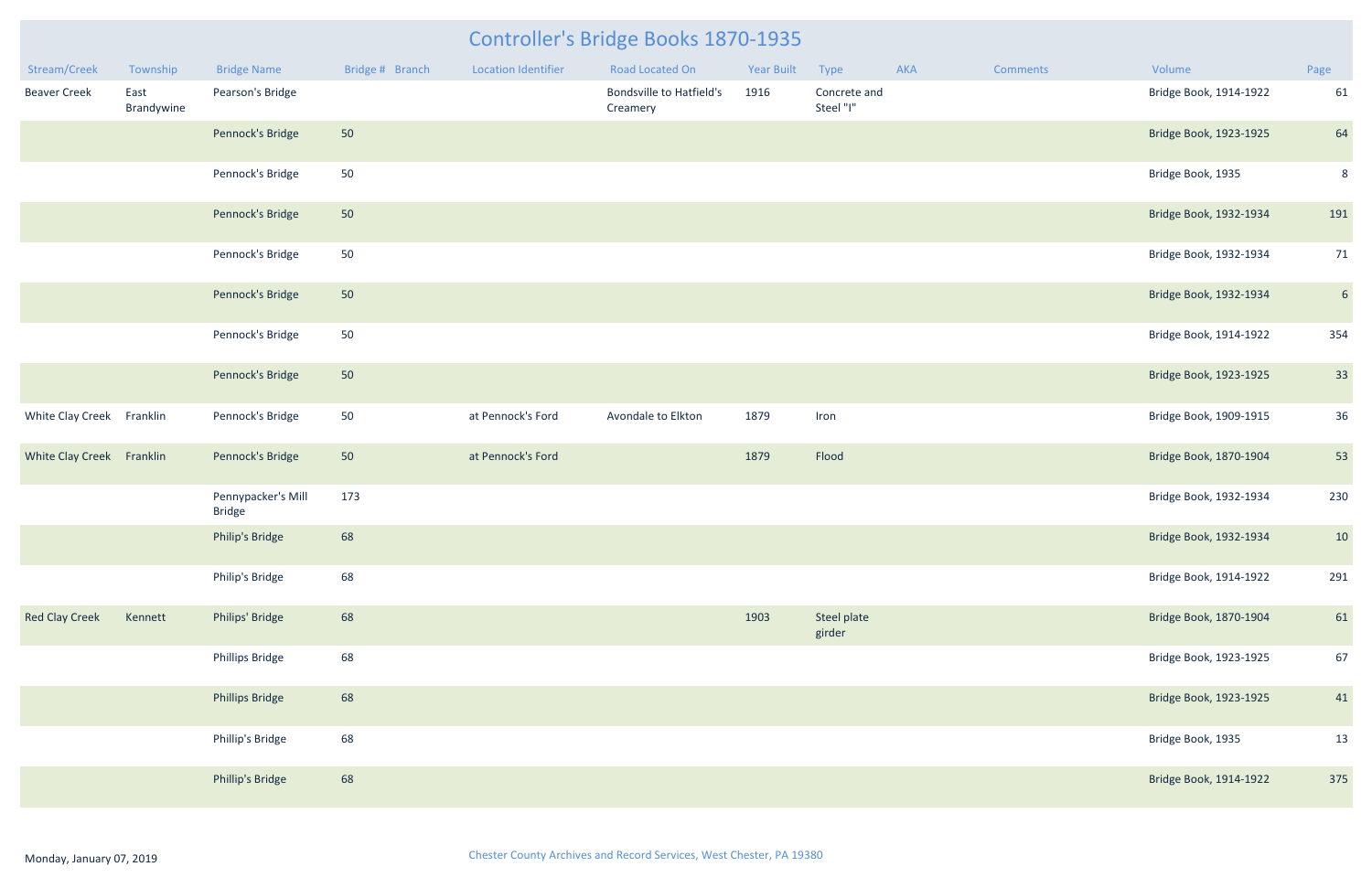|                        |              |                           |                 | Controller's Bridge Books 1870-1935          |                                             |            |                   |     |          |                        |                |  |
|------------------------|--------------|---------------------------|-----------------|----------------------------------------------|---------------------------------------------|------------|-------------------|-----|----------|------------------------|----------------|--|
| Stream/Creek           | Township     | <b>Bridge Name</b>        | Bridge # Branch | <b>Location Identifier</b>                   | <b>Road Located On</b>                      | Year Built | Type              | AKA | Comments | Volume                 | Page           |  |
| Schuylkill River       | Phoenixville | Phoenixville Bridge       | 212             | near Mont Clare,<br><b>Montgomery County</b> |                                             |            |                   |     |          | Bridge Book, 1870-1904 | 186            |  |
| <b>Pickering Creek</b> | Charlestown  | <b>Pickering Bridge</b>   | 177             | at the Village of<br>Charlestown             | Leading to Phoenixville                     | 1853       | Covered           |     |          | Bridge Book, 1870-1904 | 38             |  |
|                        |              | Pigeon Creek Bridge       | 207             |                                              |                                             |            |                   |     |          | Bridge Book, 1923-1925 | 39             |  |
|                        |              | <b>Pikeland Bridge</b>    | 222             |                                              |                                             |            |                   |     |          | Bridge Book, 1914-1922 | 341            |  |
|                        |              | Pine Grove Bridge         | $7\overline{ }$ |                                              |                                             |            |                   |     |          | Bridge Book, 1932-1934 | 53             |  |
|                        |              | Pine Swamp Bridge         | 309             |                                              |                                             |            |                   |     |          | Bridge Book, 1932-1934 | 168            |  |
|                        |              | Plankerton Bridge         | 64              |                                              |                                             |            |                   |     |          | Bridge Book, 1914-1922 | 373            |  |
|                        |              | <b>Plankerton Bridge</b>  | 64              |                                              |                                             |            |                   |     |          | Bridge Book, 1914-1922 | 390            |  |
|                        |              | Plankerton's Bridge       | 64              |                                              |                                             |            |                   |     |          | Bridge Book, 1923-1925 | 40             |  |
|                        |              | Plankerton's Bridge       | 64              |                                              |                                             |            |                   |     |          | Bridge Book, 1914-1922 | 355            |  |
|                        |              | Plankerton's Bridge       | 64              |                                              |                                             |            |                   |     |          | Bridge Book, 1914-1922 | 265            |  |
| <b>Big Elk Creek</b>   | Elk          | Pleasant Garden           | 27              | near Pleasant Garden<br>Forge                | New London to Brick<br><b>Meeting House</b> | 1835       | Covered<br>Wooden |     |          | Bridge Book, 1909-1915 | 12             |  |
|                        |              | Pleasant Garden Bridge 27 |                 |                                              |                                             |            |                   |     |          | Bridge Book, 1932-1934 | $\overline{3}$ |  |
|                        |              | Pleasant Garden Bridge 27 |                 |                                              |                                             |            |                   |     |          | Bridge Book, 1914-1922 | 355            |  |
|                        |              | Pleasant Garden Bridge 27 |                 |                                              |                                             |            |                   |     |          | Bridge Book, 1935      | $\overline{3}$ |  |
|                        |              | Pleasant Garden Bridge 27 |                 |                                              |                                             |            |                   |     |          | Bridge Book, 1914-1922 | 346            |  |
|                        |              | Pleasant Garden Bridge 27 |                 |                                              |                                             |            |                   |     |          | Bridge Book, 1932-1934 | 181            |  |
|                        |              | Pleasant Garden Bridge 27 |                 |                                              |                                             |            |                   |     |          | Bridge Book, 1923-1925 | 12             |  |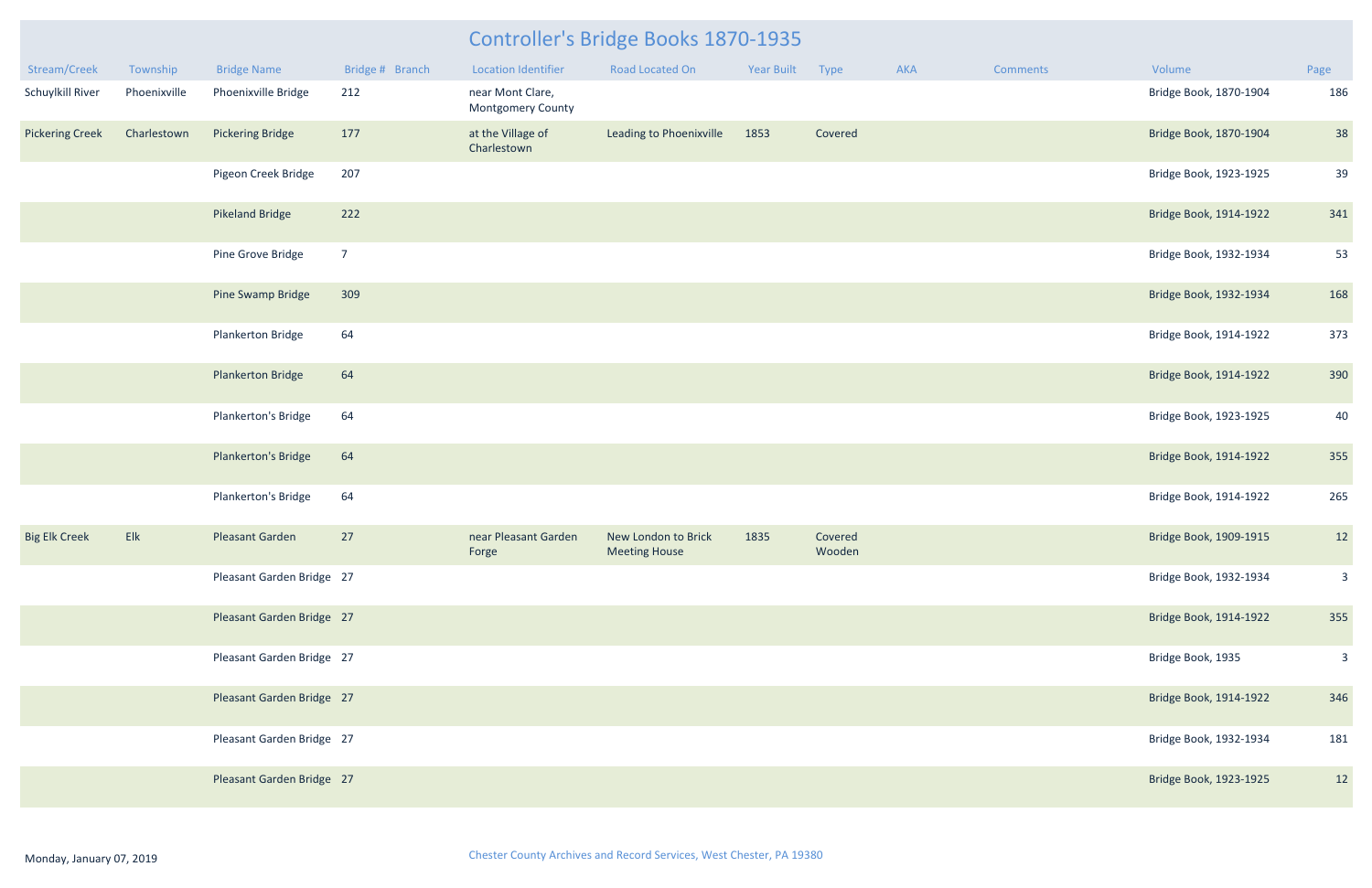|                         |            |                                 |                 | <b>Controller's Bridge Books 1870-1935</b> |                                             |                   |                             |                  |              |                        |      |  |
|-------------------------|------------|---------------------------------|-----------------|--------------------------------------------|---------------------------------------------|-------------------|-----------------------------|------------------|--------------|------------------------|------|--|
| Stream/Creek            | Township   | <b>Bridge Name</b>              | Bridge # Branch | <b>Location Identifier</b>                 | Road Located On                             | <b>Year Built</b> | Type                        | AKA              | Comments     | Volume                 | Page |  |
|                         |            | Pleasant Garden Bridge 27       |                 |                                            |                                             |                   |                             |                  |              | Bridge Book, 1932-1934 | 61   |  |
| <b>Big Elk Creek</b>    | Elk        | Pleasant Garden Bridge 27       |                 |                                            | New London to Brick<br>Meeting house        |                   |                             |                  | See page 79  | Bridge Book, 1870-1904 | 43   |  |
| <b>Big Elk Creek</b>    | New London | Pleasant Garden Bridge          |                 | near Pleasant Garden<br>Forge              | New London to Brick<br><b>Meeting House</b> | 1835              | Covered                     |                  |              | Bridge Book, 1870-1904 | 79   |  |
|                         |            | Pocopson Bridge                 | 86              |                                            |                                             |                   |                             | Painter's Bridge |              | Bridge Book, 1914-1922 | 287  |  |
|                         |            | Pocopson Bridge                 | 71              |                                            |                                             |                   |                             |                  |              | Bridge Book, 1923-1925 | 47   |  |
|                         |            | Pocopson Bridge                 | 292             |                                            |                                             |                   |                             |                  |              | Bridge Book, 1923-1925 | 24   |  |
|                         |            | Pocopson Bridge                 | 71              |                                            |                                             |                   |                             |                  |              | Bridge Book, 1932-1934 | 79   |  |
|                         |            | Pocopson Bridge                 | 71              |                                            |                                             |                   |                             |                  |              | Bridge Book, 1932-1934 | 10   |  |
|                         |            | Pocopson Bridge                 | 71              |                                            |                                             |                   |                             |                  |              | Bridge Book, 1932-1934 | 200  |  |
| <b>Pocopson Creek</b>   | Pennsbury  | Pocopson Bridge                 | 71              | near Denton's Factory                      | <b>Street Road</b>                          |                   | <b>Covered King</b><br>Post |                  |              | Bridge Book, 1870-1904 | 110  |  |
| Pocopson Creek          | Pocopson   | Pocopson Bridge                 | 71              | near Denton's Factory                      | <b>Street Road</b>                          |                   |                             |                  | See page 110 | Bridge Book, 1870-1904 | 112  |  |
|                         |            | Pocopson Creek Bridge           |                 |                                            |                                             |                   |                             |                  |              | Bridge Book, 1914-1922 | 295  |  |
|                         |            | Porter's Mill Bridge            | 304             |                                            |                                             |                   |                             |                  |              | Bridge Book, 1932-1934 | 47   |  |
| <b>Schuylkill River</b> |            | North Coventry Pottstown Bridge |                 |                                            |                                             |                   |                             |                  | See page 198 | Bridge Book, 1870-1904 | 32   |  |
|                         |            | Power House Bridge              |                 |                                            |                                             |                   |                             |                  |              | Bridge Book, 1914-1922 | 282  |  |
|                         |            | Pratt's Bridge                  | 254             |                                            |                                             |                   |                             |                  |              | Bridge Book, 1935      | 60   |  |
|                         |            | Pratt's Bridge                  |                 |                                            |                                             |                   |                             |                  |              | Bridge Book, 1914-1922 | 284  |  |
|                         |            | Pratt's Bridge                  | 254             |                                            |                                             |                   |                             |                  |              | Bridge Book, 1932-1934 | 142  |  |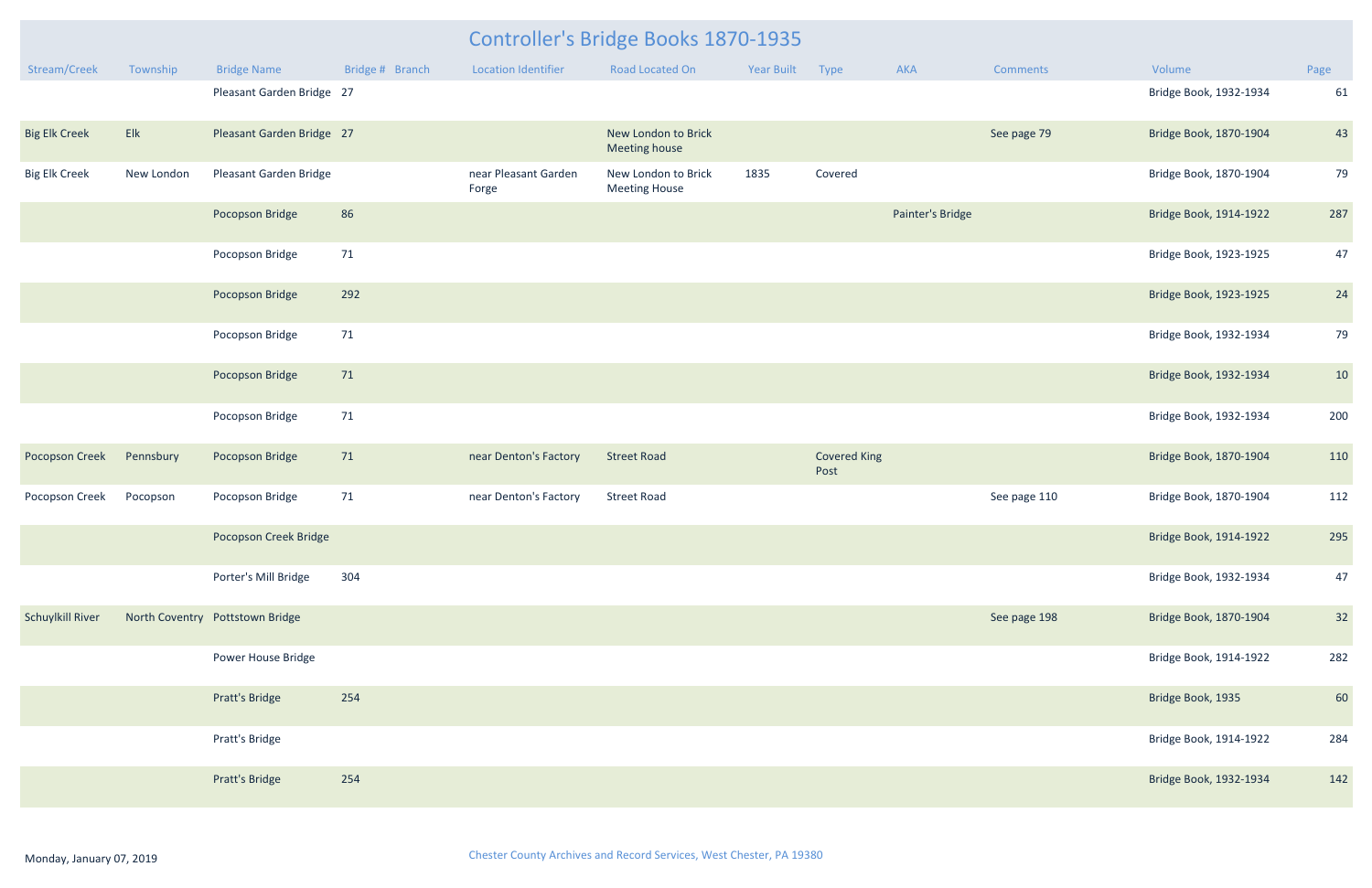|                              | <b>Controller's Bridge Books 1870-1935</b> |                               |                 |             |                                        |                                        |                 |                     |                             |          |                        |                |
|------------------------------|--------------------------------------------|-------------------------------|-----------------|-------------|----------------------------------------|----------------------------------------|-----------------|---------------------|-----------------------------|----------|------------------------|----------------|
| Stream/Creek                 | Township                                   | <b>Bridge Name</b>            | Bridge # Branch |             | <b>Location Identifier</b>             | Road Located On                        | Year Built Type |                     | AKA                         | Comments | Volume                 | Page           |
|                              |                                            | Pratt's Bridge                | 254             |             |                                        |                                        |                 |                     |                             |          | Bridge Book, 1932-1934 | 259            |
|                              |                                            | Pratt's Bridge                | 254             |             |                                        |                                        |                 |                     |                             |          | Bridge Book, 1914-1922 | 375            |
| <b>Brandywine Creek West</b> | Brandywine                                 | <b>Pratt's Fording Bridge</b> | 255             |             |                                        | Martin's Corner to<br>Lafayette School | 1914            | Steel Girder        |                             |          | Bridge Book, 1914-1922 | 15             |
| <b>Brandywine Creek West</b> | Brandywine                                 | Pratt's Fording Bridge 255    |                 |             |                                        | Martin's Corner to<br>Lafayette School | 1914            | <b>Steel Girder</b> |                             |          | Bridge Book, 1909-1915 | 232            |
|                              |                                            | Pugh's & Lyons Bridge 31      |                 |             |                                        |                                        |                 |                     |                             |          | Bridge Book, 1914-1922 | 325            |
|                              |                                            | Pugh's Bridge                 | 31              |             |                                        |                                        |                 |                     |                             |          | Bridge Book, 1914-1922 | 368            |
|                              |                                            | Pugh's Bridge                 | 31              |             |                                        |                                        |                 |                     |                             |          | Bridge Book, 1914-1922 | 122            |
|                              |                                            | Pugh's Bridge                 | 31              |             |                                        |                                        |                 |                     |                             |          | Bridge Book, 1923-1925 | 67             |
|                              |                                            | Pugh's Bridge                 | 31              |             |                                        |                                        |                 |                     |                             |          | Bridge Book, 1935      | $\overline{4}$ |
|                              |                                            | Pugh's Bridge                 | 31              |             |                                        |                                        |                 |                     |                             |          | Bridge Book, 1923-1925 | 10             |
|                              |                                            | Pugh's Bridge                 | $31\,$          |             |                                        |                                        |                 |                     |                             |          | Bridge Book, 1932-1934 | 63             |
|                              |                                            | Pugh's Bridge                 | 31              |             |                                        |                                        |                 |                     |                             |          | Bridge Book, 1932-1934 | 3 <sup>1</sup> |
| <b>Big Elk Creek</b>         | East<br>Nottingham                         | Pugh's Bridge                 | 31              |             |                                        | Oxford to New London                   | 1855            | Iron                |                             |          | Bridge Book, 1909-1915 | 16             |
| <b>Big Elk Creek</b>         | East<br>Nottingham                         | Pugh's Bridge                 | 31              |             |                                        |                                        |                 |                     |                             |          | Bridge Book, 1914-1922 | 364            |
| <b>Big Elk Creek</b>         | East<br>Nottingham                         | Pugh's Bridge                 | 31              | West Branch | near Charles K.<br>Mcdonald's Saw Mill | Oxford to New London                   | 1855            | Covered<br>(Burr's  | McDonald's<br><b>Bridge</b> |          | Bridge Book, 1870-1904 | 84             |
|                              |                                            | Pughtown Bridge               | 127             |             |                                        |                                        |                 |                     |                             |          | Bridge Book, 1914-1922 | 352            |
|                              |                                            | Pughtown Bridge               | 197             |             |                                        |                                        |                 |                     |                             |          | Bridge Book, 1914-1922 | 312            |
|                              |                                            | Pughtown Bridge               | 197             |             |                                        |                                        |                 |                     |                             |          | Bridge Book, 1914-1922 | 341            |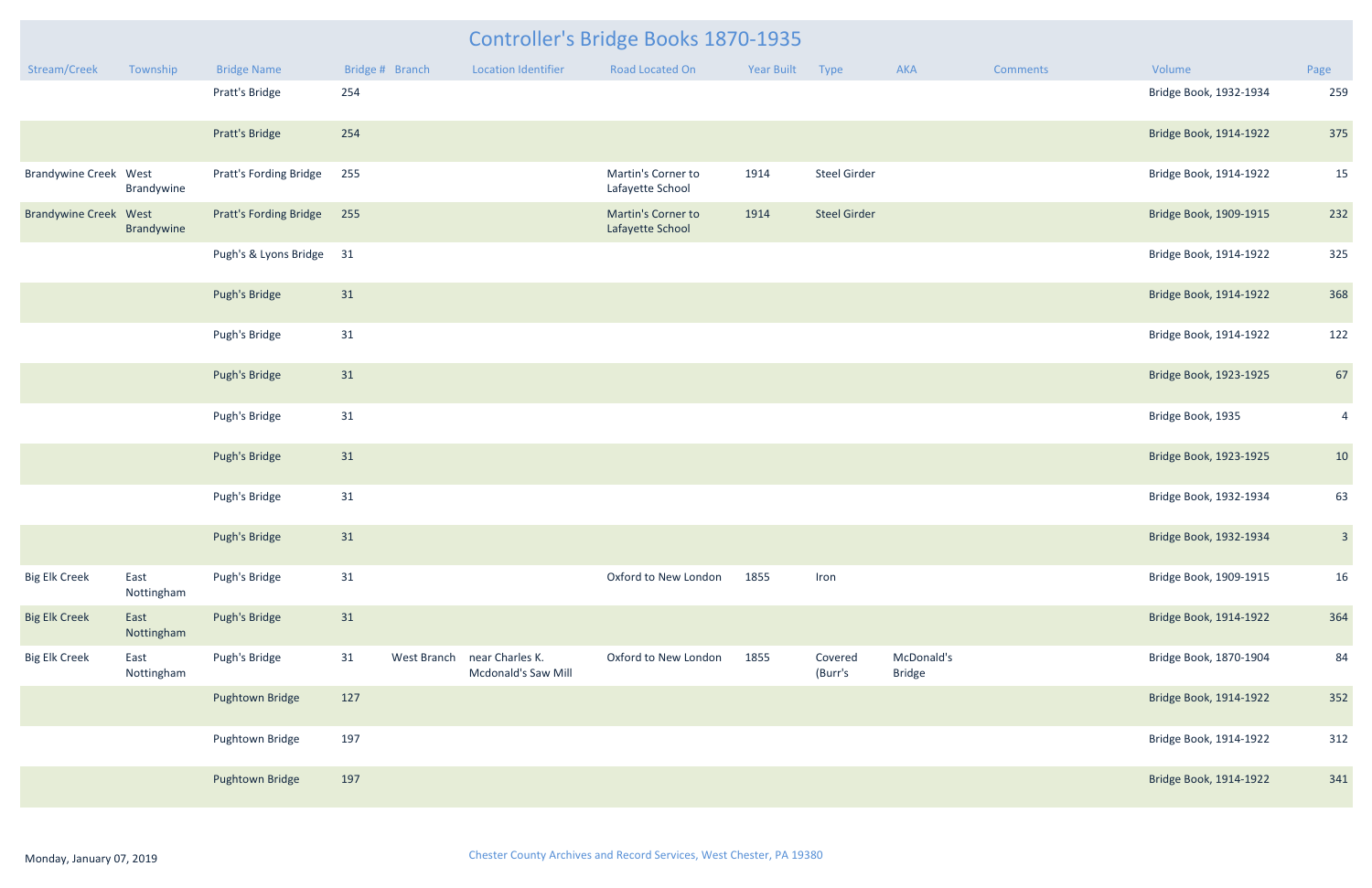| Stream/Creek                      | Township            | <b>Bridge Name</b>             | Bridge # Branch |             | <b>Location Identifier</b> | Road Located On                                    | <b>Year Built</b> | Type                   | AKA | <b>Comments</b> | Volume                 | Page           |
|-----------------------------------|---------------------|--------------------------------|-----------------|-------------|----------------------------|----------------------------------------------------|-------------------|------------------------|-----|-----------------|------------------------|----------------|
| French Creek                      |                     | South Coventry Pughtown Bridge | 197             |             |                            | Pottstown to West<br>Chester (State Road)          | 1804              | Stone arch             |     |                 | Bridge Book, 1870-1904 | 35             |
|                                   |                     | Pusey's Bridge                 | 38              |             |                            |                                                    |                   |                        |     |                 | Bridge Book, 1914-1922 | 388            |
|                                   |                     | Pusey's Bridge                 | 249             |             |                            |                                                    |                   |                        |     |                 | Bridge Book, 1914-1922 | 396            |
|                                   |                     | Pusey's Bridge                 | 248             |             |                            |                                                    |                   |                        |     |                 | Bridge Book, 1923-1925 | 44             |
|                                   |                     | Pusey's Bridge                 | 38              |             |                            |                                                    |                   |                        |     |                 | Bridge Book, 1932-1934 | 65             |
|                                   |                     | Pusey's Bridge                 | 38              |             |                            |                                                    |                   |                        |     |                 | Bridge Book, 1932-1934 | 186            |
|                                   |                     | Pusey's Bridge                 | 249             |             |                            |                                                    |                   |                        |     |                 | Bridge Book, 1914-1922 | 371            |
|                                   |                     | Pusey's Bridge                 | 248             |             |                            |                                                    |                   |                        |     |                 | Bridge Book, 1923-1925 | 65             |
| White Clay Creek                  | London Grove        | Pusey's Bridge                 | 249             |             |                            | West Grove to New<br>London                        | 1914              | Steel "I"<br>Beam      |     |                 | Bridge Book, 1914-1922 | $\overline{3}$ |
| White Clay Creek London Grove     |                     | Pusey's Bridge                 | 249             |             |                            | West Grove to New<br>London                        | 1914              | Steel "I"<br>Beam      |     |                 | Bridge Book, 1909-1915 | 226            |
| <b>Big Elk Creek</b>              | <b>Upper Oxford</b> | Pusey's Bridge                 | 38              | East Branch |                            | Jennerville to Russellville                        |                   | Covered<br>Wooden      |     |                 | Bridge Book, 1909-1915 | 24             |
|                                   |                     | Pyle's Bridge                  | 73              |             |                            |                                                    |                   |                        |     |                 | Bridge Book, 1914-1922 | 372            |
|                                   |                     | Pyle's Bridge                  | 73              |             |                            |                                                    |                   |                        |     |                 | Bridge Book, 1914-1922 | 386            |
| <b>Brandywine Creek Pennsbury</b> |                     | Pyle's Ford Bridge             | 83              |             |                            | Pyle's Mill to Chadds Ford 1854-1856 Burr's Patent |                   |                        |     |                 | Bridge Book, 1870-1904 | 106            |
|                                   |                     | <b>Quimby Bridge</b>           | 260             |             |                            |                                                    |                   |                        |     |                 | Bridge Book, 1932-1934 | 261            |
| <b>Elk Creek</b>                  | Penn                | <b>Quimby Bridge</b>           | 260             |             | near Pusey's Grist Mill    |                                                    | 1915              | Concrete &<br>"I" Beam |     |                 | Bridge Book, 1909-1915 | 241            |
| <b>Elk Creek</b>                  | Penn                | <b>Quimby Bridge</b>           | 260             |             | near Pusey's Grist Mill    |                                                    | 1915              | Concrete &<br>"I" Beam |     |                 | Bridge Book, 1914-1922 | 25             |
|                                   |                     | Rapp's Bridge                  | 188             |             |                            |                                                    |                   |                        |     |                 | Bridge Book, 1923-1925 | 14             |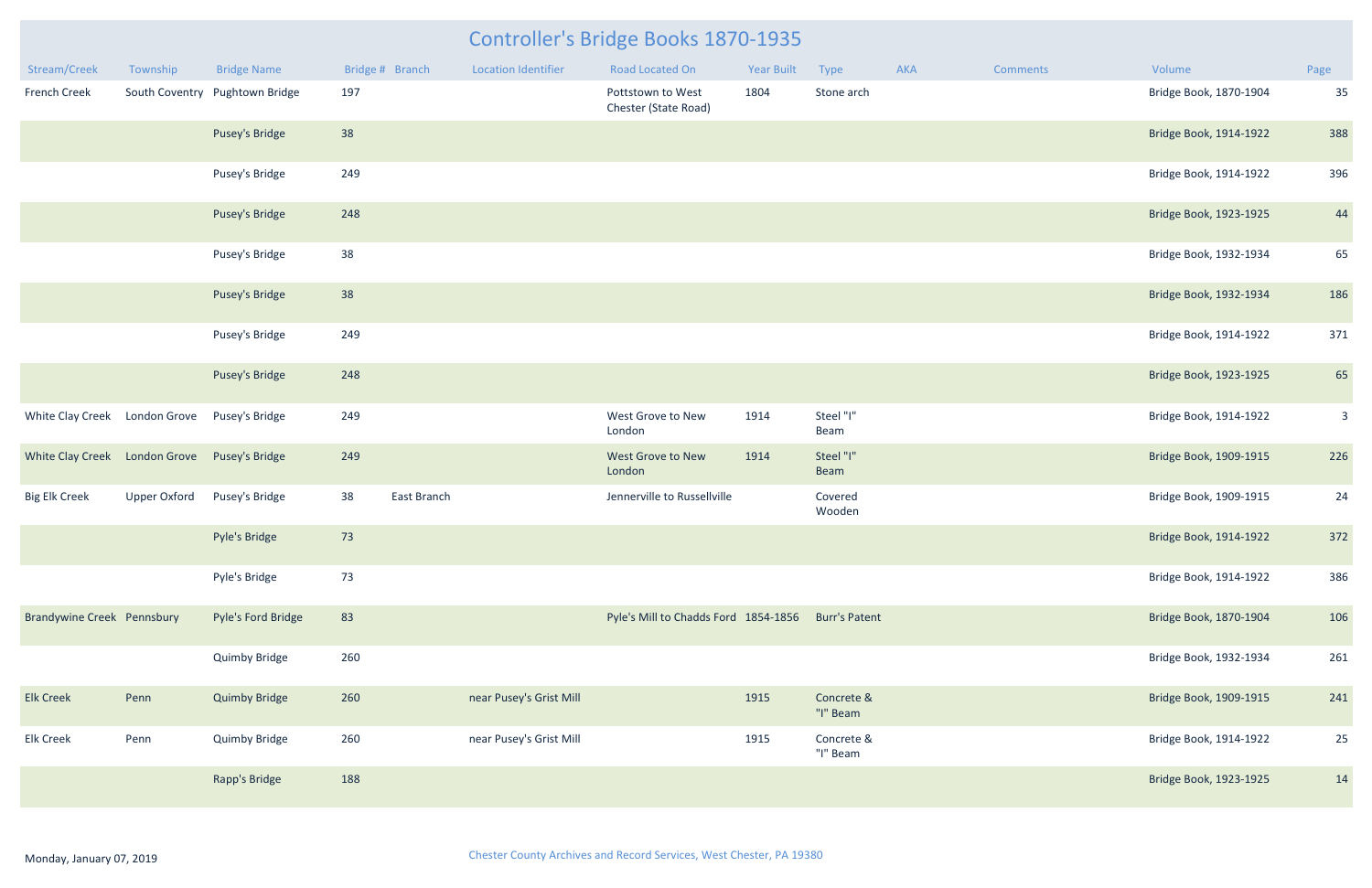| <b>Type</b> | <b>AKA</b>       | <b>Comments</b> | Volume                 | Page |
|-------------|------------------|-----------------|------------------------|------|
|             |                  |                 | Bridge Book, 1914-1922 | 384  |
|             |                  |                 | Bridge Book, 1923-1925 | 38   |
|             |                  |                 | Bridge Book, 1935      | 43   |
|             |                  |                 | Bridge Book, 1914-1922 | 128  |
|             |                  |                 | Bridge Book, 1932-1934 | 29   |
|             |                  |                 | Bridge Book, 1914-1922 | 263  |
|             |                  |                 | Bridge Book, 1932-1934 | 235  |
| Covered     | William's Bridge |                 | Bridge Book, 1870-1904 | 126  |
|             |                  |                 | Bridge Book, 1923-1925 | 60   |
|             |                  |                 | Bridge Book, 1914-1922 | 129  |
|             |                  |                 | Bridge Book, 1923-1925 | 14   |
|             |                  |                 | Bridge Book, 1932-1934 | 29   |
|             |                  |                 | Bridge Book, 1932-1934 | 117  |
|             |                  |                 | Bridge Book, 1914-1922 | 351  |
|             |                  |                 | Bridge Book, 1923-1925 | 48   |
|             |                  |                 | Bridge Book, 1914-1922 | 106  |
|             |                  |                 | Bridge Book, 1932-1934 | 236  |
|             |                  |                 | Bridge Book, 1914-1922 | 303  |

|                        |            |                    |                 |                            | <b>Controller's Bridge Books 1870-1935</b> |            |             |                         |                 |                                             |                |
|------------------------|------------|--------------------|-----------------|----------------------------|--------------------------------------------|------------|-------------|-------------------------|-----------------|---------------------------------------------|----------------|
| Stream/Creek           | Township   | <b>Bridge Name</b> | Bridge # Branch | <b>Location Identifier</b> | Road Located On                            | Year Built | <b>Type</b> | AKA                     | <b>Comments</b> | Volume                                      | Page           |
|                        |            | Rapp's Bridge      | 188             |                            |                                            |            |             |                         |                 | Bridge Book, 1914-1922<br>Bridge Book, 1935 | 384            |
|                        |            | Rapp's Bridge      | 188             |                            |                                            |            |             |                         |                 | Bridge Book, 1923-1925                      | 38             |
|                        |            | Rapp's Bridge      | 188             |                            |                                            |            |             |                         |                 |                                             | 43             |
|                        |            | Rapp's Bridge      | 188             |                            |                                            |            |             |                         |                 | Bridge Book, 1914-1922                      | 128            |
|                        |            | Rapp's Bridge      | 188             |                            |                                            |            |             |                         |                 | Bridge Book, 1932-1934                      | 2 <sup>c</sup> |
|                        |            | Rapp's Bridge      | 188             |                            |                                            |            |             |                         |                 | Bridge Book, 1914-1922                      | 263            |
|                        |            | Rapp's Bridge      | 188             |                            |                                            |            |             |                         |                 | Bridge Book, 1932-1934                      | 235            |
| <b>Pickering Creek</b> | Schuylkill | Rapp's Bridge      | 174             |                            | Corner Store to Valley<br>Store            |            | Covered     | <b>William's Bridge</b> |                 | Bridge Book, 1870-1904                      | 126            |
|                        |            | Rapp's Iron Bridge | 189             |                            |                                            |            |             |                         |                 | Bridge Book, 1923-1925                      | 60             |
|                        |            | Rapp's Iron Bridge | 189             |                            |                                            |            |             |                         |                 | Bridge Book, 1914-1922                      | <b>129</b>     |
|                        |            | Rapp's Iron Bridge | 189             |                            |                                            |            |             |                         |                 | Bridge Book, 1923-1925                      | 14             |
|                        |            | Rapp's Iron Bridge | 189             |                            |                                            |            |             |                         |                 | Bridge Book, 1932-1934                      | 2 <sup>c</sup> |
|                        |            | Rapp's Iron Bridge | 189             |                            |                                            |            |             |                         |                 | Bridge Book, 1932-1934                      | 117            |
|                        |            | Rapp's Iron Bridge | 189             |                            |                                            |            |             |                         |                 | Bridge Book, 1914-1922                      | 351            |
|                        |            | Rapp's Iron Bridge | 189             |                            |                                            |            |             |                         |                 | Bridge Book, 1923-1925                      | 48             |
|                        |            | Rapp's Iron Bridge | 189             |                            |                                            |            |             |                         |                 | Bridge Book, 1914-1922                      | 106            |
|                        |            | Rapp's Iron Bridge | 189             |                            |                                            |            |             |                         |                 | Bridge Book, 1932-1934                      | 236            |
|                        |            | Rapp's Iron Bridge | 189             |                            |                                            |            |             |                         |                 | Bridge Book, 1914-1922                      | 303            |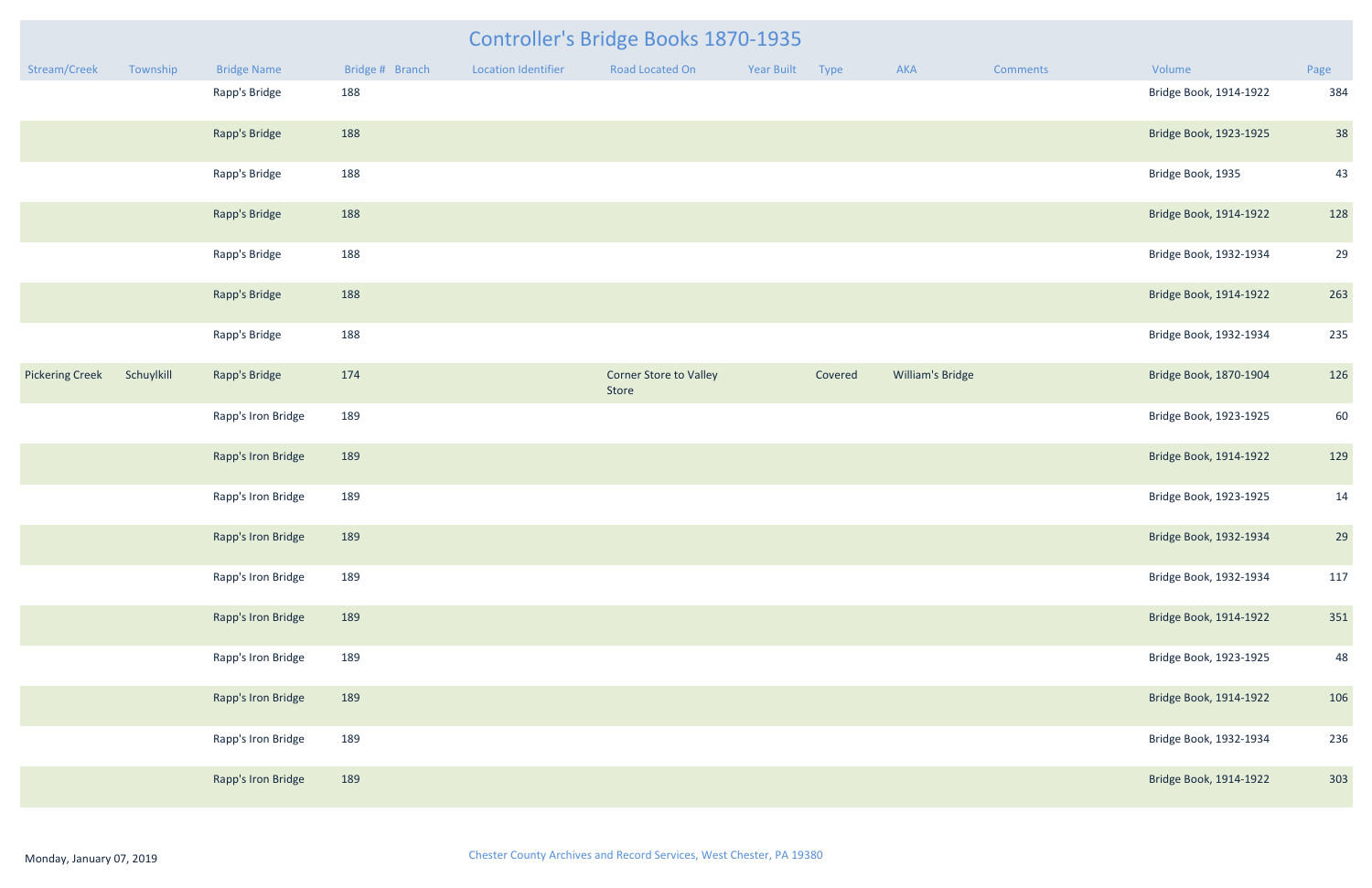|                              |                     |                              | <b>Controller's Bridge Books 1870-1935</b> |                              |  |                                         |            |                           |                          |                 |                        |      |
|------------------------------|---------------------|------------------------------|--------------------------------------------|------------------------------|--|-----------------------------------------|------------|---------------------------|--------------------------|-----------------|------------------------|------|
| Stream/Creek                 | Township            | <b>Bridge Name</b>           | Bridge # Branch                            | <b>Location Identifier</b>   |  | Road Located On                         | Year Built | Type                      | AKA                      | <b>Comments</b> | Volume                 | Page |
|                              |                     | Rapp's Mill Bridge           | 188                                        |                              |  |                                         |            |                           |                          |                 | Bridge Book, 1914-1922 | 352  |
|                              |                     | Rapp's Mill Bridge           | 189                                        |                              |  |                                         |            |                           |                          |                 | Bridge Book, 1914-1922 | 374  |
| <b>Stoney Run</b>            | East Pikeland       | <b>Red Bridge</b>            | 205                                        | near Nathan<br>Pennypacker's |  | Springville to Phoenixville 1852/1885   |            | 1852 - Open<br>Queen      |                          |                 | Bridge Book, 1870-1904 | 116  |
| <b>Red Clay Creek</b>        | East<br>Marlborough | <b>Red Clay Creek Bridge</b> |                                            |                              |  | Kennett Square to<br>London Grove       | 1889       | Iron                      | <b>Marshall's Bridge</b> |                 | Bridge Book, 1870-1904 | 71   |
|                              |                     | Reed's Bridge                | 134                                        |                              |  |                                         |            |                           |                          |                 | Bridge Book, 1932-1934 | 99   |
|                              |                     | Reed's Bridge                | 134                                        |                              |  |                                         |            |                           |                          |                 | Bridge Book, 1914-1922 | 377  |
|                              |                     | Reed's Bridge                | 134                                        |                              |  |                                         |            |                           |                          |                 | Bridge Book, 1932-1934 | 21   |
|                              |                     | Reed's Bridge                | 134                                        |                              |  |                                         |            |                           |                          |                 | Bridge Book, 1935      | 30   |
| Indian Run                   | Wallace             | Reed's Bridge                |                                            |                              |  | Moorestown to<br><b>Springton Forge</b> | 1854       | Queen Post                |                          |                 | Bridge Book, 1870-1904 | 156  |
|                              |                     | Reed's Road Bridge           | 134                                        |                              |  |                                         |            |                           |                          |                 | Bridge Book, 1923-1925 | 71   |
|                              |                     | Reed's Road Bridge           | 134                                        |                              |  |                                         |            |                           |                          |                 | Bridge Book, 1923-1925 | 46   |
|                              |                     | Reed's Road Bridge           | 134                                        |                              |  |                                         |            |                           |                          |                 | Bridge Book, 1914-1922 | 105  |
|                              |                     | Reed's Road Bridge           | 134                                        |                              |  |                                         |            |                           |                          |                 | Bridge Book, 1914-1922 | 278  |
| <b>Brandywine Creek East</b> | Brandywine          | Reed's Road Bridge           | 134<br>East Branch                         |                              |  |                                         |            |                           |                          | See page 142    | Bridge Book, 1870-1904 | 20   |
|                              |                     | Reese Bridge                 | 272                                        |                              |  |                                         |            |                           |                          |                 | Bridge Book, 1923-1925 | 13   |
|                              |                     | Reese Mill Bridge            | 272                                        |                              |  |                                         |            |                           |                          |                 | Bridge Book, 1923-1925 | 10   |
| <b>Stoney Run</b>            | East Vincent        | Reese's Bridge               |                                            | near Reese's Mill            |  | Spring City to Phoenixville 1916        |            | Concrete and<br>Steel "I" |                          |                 | Bridge Book, 1914-1922 | 55   |
|                              |                     | Reese's Mills Bridge         | 272                                        |                              |  |                                         |            |                           |                          |                 | Bridge Book, 1923-1925 | 39   |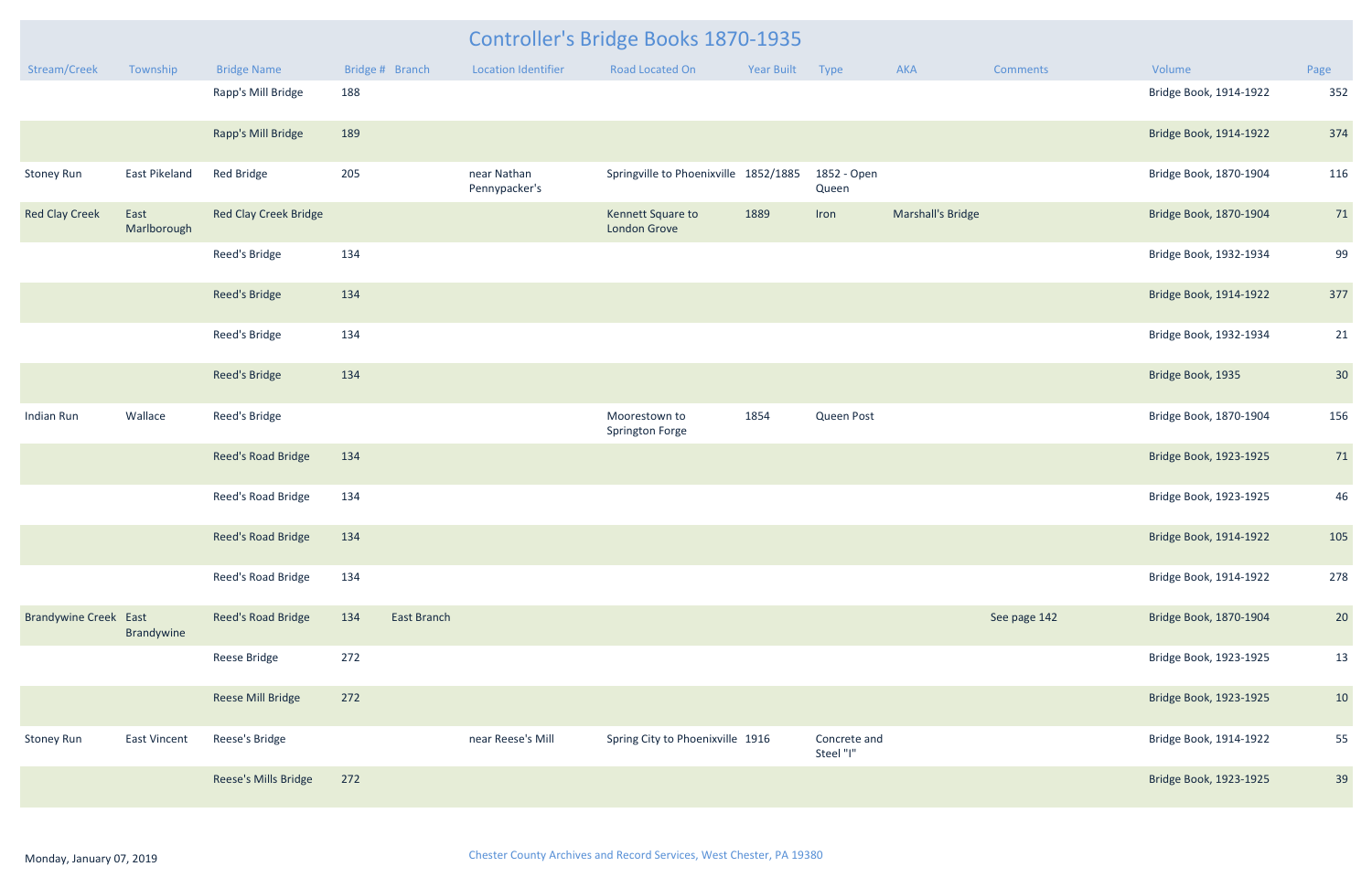|                              | <b>Controller's Bridge Books 1870-1935</b> |                           |                    |                            |                 |                 |                           |     |                 |                                                                                                                                                                                                                                                                                                                                                                                                                                                                        |      |  |  |
|------------------------------|--------------------------------------------|---------------------------|--------------------|----------------------------|-----------------|-----------------|---------------------------|-----|-----------------|------------------------------------------------------------------------------------------------------------------------------------------------------------------------------------------------------------------------------------------------------------------------------------------------------------------------------------------------------------------------------------------------------------------------------------------------------------------------|------|--|--|
| Stream/Creek                 | Township                                   | <b>Bridge Name</b>        | Bridge # Branch    | <b>Location Identifier</b> | Road Located On | Year Built Type |                           | AKA | <b>Comments</b> | Volume                                                                                                                                                                                                                                                                                                                                                                                                                                                                 | Page |  |  |
|                              |                                            | Reesler's Bridge          | 312                |                            |                 |                 |                           |     |                 | Bridge Book, 1932-1934<br>Bridge Book, 1914-1922<br>Bridge Book, 1914-1922<br>Bridge Book, 1935<br>Bridge Book, 1932-1934<br>Bridge Book, 1932-1934<br>Bridge Book, 1914-1922<br>Bridge Book, 1914-1922<br>Bridge Book, 1923-1925<br>Bridge Book, 1914-1922<br>Bridge Book, 1870-1904<br>Bridge Book, 1932-1934<br>Bridge Book, 1932-1934<br>Bridge Book, 1914-1922<br>Bridge Book, 1932-1934<br>Bridge Book, 1914-1922<br>Bridge Book, 1935<br>Bridge Book, 1909-1915 | 286  |  |  |
|                              |                                            | Rees's Road Bridge        | 134                |                            |                 |                 |                           |     |                 |                                                                                                                                                                                                                                                                                                                                                                                                                                                                        | 348  |  |  |
|                              |                                            | Reid's Bridge             | 283                |                            |                 |                 |                           |     |                 |                                                                                                                                                                                                                                                                                                                                                                                                                                                                        | 350  |  |  |
|                              |                                            | Reid's Bridge             | 283                |                            |                 |                 |                           |     |                 |                                                                                                                                                                                                                                                                                                                                                                                                                                                                        | 67   |  |  |
|                              |                                            | Reid's Bridge             | 283                |                            |                 |                 |                           |     |                 |                                                                                                                                                                                                                                                                                                                                                                                                                                                                        | 156  |  |  |
|                              |                                            | Reid's Bridge             | 283                |                            |                 |                 |                           |     |                 |                                                                                                                                                                                                                                                                                                                                                                                                                                                                        | 272  |  |  |
| <b>Brandywine Creek East</b> | Brandywine                                 | Reid's Bridge             | 283<br>West Branch |                            | Reed's Road     | 1919            | Concrete and<br>Steel "I" |     |                 |                                                                                                                                                                                                                                                                                                                                                                                                                                                                        | 108  |  |  |
|                              |                                            | <b>Rennard's Bridge</b>   |                    |                            |                 |                 |                           |     |                 |                                                                                                                                                                                                                                                                                                                                                                                                                                                                        | 281  |  |  |
|                              |                                            | Rennard's Bridge          | 167                |                            |                 |                 |                           |     |                 |                                                                                                                                                                                                                                                                                                                                                                                                                                                                        | 17   |  |  |
|                              |                                            | Rennard's Bridge          | 167                |                            |                 |                 |                           |     |                 |                                                                                                                                                                                                                                                                                                                                                                                                                                                                        | 388  |  |  |
| East Valley Creek Tredyffrin |                                            | Rennard's Bridge          | 167                | at Worrall's Mill          |                 | 1867            | Open Queen<br>Post        |     |                 |                                                                                                                                                                                                                                                                                                                                                                                                                                                                        | 135  |  |  |
|                              |                                            | Rennard's Mill Bridge 167 |                    |                            |                 |                 |                           |     |                 |                                                                                                                                                                                                                                                                                                                                                                                                                                                                        | 228  |  |  |
|                              |                                            | Rennard's Mill Bridge 167 |                    |                            |                 |                 |                           |     |                 |                                                                                                                                                                                                                                                                                                                                                                                                                                                                        | 25   |  |  |
|                              |                                            | Rennard's Mill Bridge 167 |                    |                            |                 |                 |                           |     |                 |                                                                                                                                                                                                                                                                                                                                                                                                                                                                        | 366  |  |  |
|                              |                                            | Rennard's Mill Bridge 167 |                    |                            |                 |                 |                           |     |                 |                                                                                                                                                                                                                                                                                                                                                                                                                                                                        | 110  |  |  |
| <b>Valley Creek</b>          | Tredyffrin                                 | Rennard's Mill Bridge 167 |                    |                            |                 |                 |                           |     |                 |                                                                                                                                                                                                                                                                                                                                                                                                                                                                        | 365  |  |  |
|                              |                                            | Reyburn Bridge            | 261                |                            |                 |                 |                           |     |                 |                                                                                                                                                                                                                                                                                                                                                                                                                                                                        | 62   |  |  |
| <b>Tweeds Run</b>            | Lower Oxford                               | Reyburn Bridge            | 261                | near Tweedale              |                 | 1915            | Concrete &<br>"I" Beam    |     |                 |                                                                                                                                                                                                                                                                                                                                                                                                                                                                        | 242  |  |  |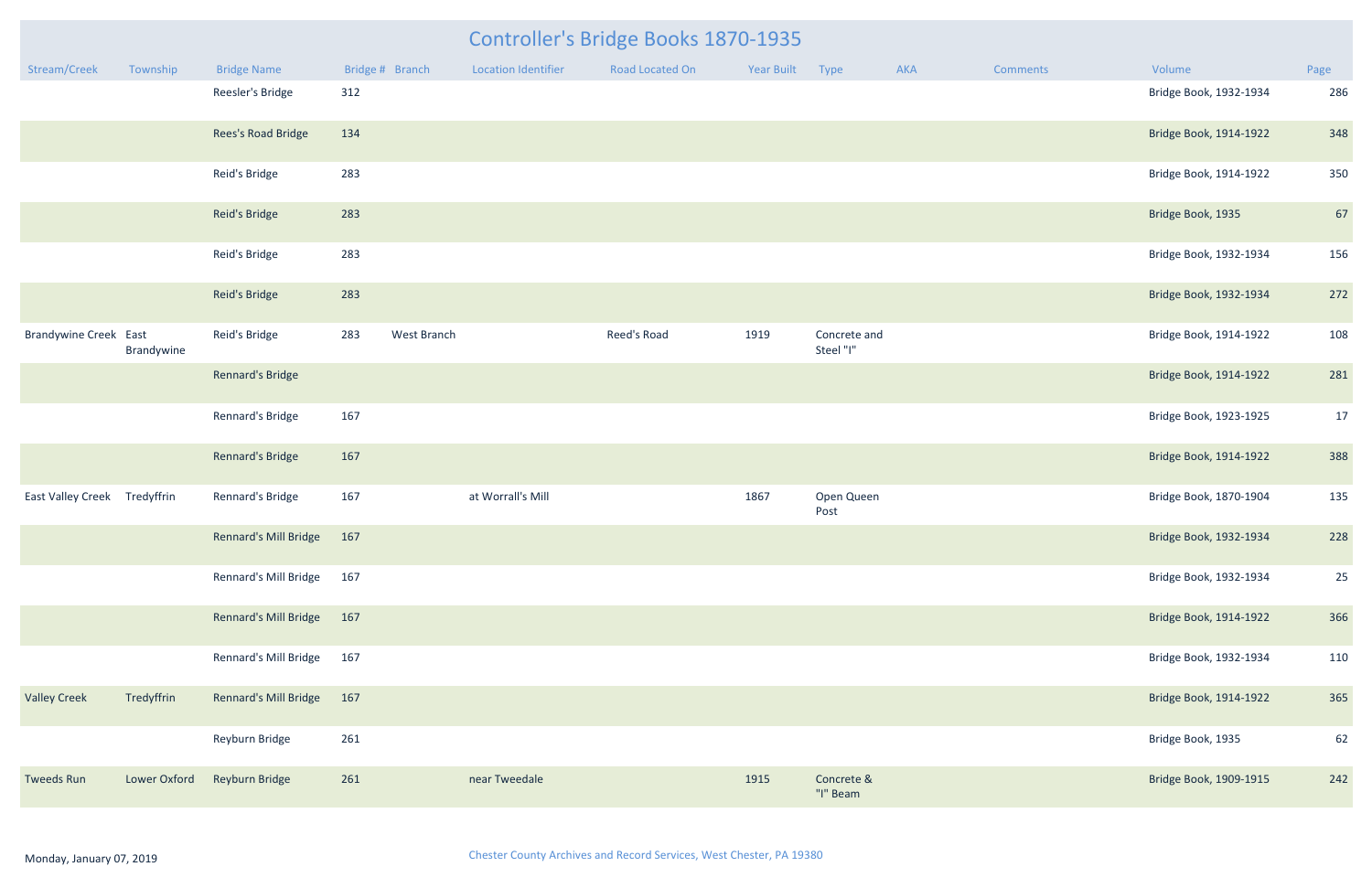| Stream/Creek         | Township     | <b>Bridge Name</b>          | Bridge # Branch | <b>Location Identifier</b> | Road Located On               | Year Built | Type                   | AKA                                 | <b>Comments</b> | Volume                 | Page           |
|----------------------|--------------|-----------------------------|-----------------|----------------------------|-------------------------------|------------|------------------------|-------------------------------------|-----------------|------------------------|----------------|
| Tweeds Run           | Lower Oxford | Reyburn Bridge              | 261             | near Tweedale              |                               | 1915       | Concrete &<br>"I" Beam |                                     |                 | Bridge Book, 1914-1922 | 27             |
| <b>Big Elk Creek</b> |              | <b>Richardson Bridge</b>    | 25              |                            | New London to Lewisville 1843 |            | <b>Covered Arch</b>    |                                     |                 | Bridge Book, 1909-1915 | 10             |
|                      |              | Richardson's Bridge         | 25              |                            |                               |            |                        |                                     |                 | Bridge Book, 1914-1922 | 370            |
|                      |              | Richardson's Bridge         | 25              |                            |                               |            |                        |                                     |                 | Bridge Book, 1932-1934 | 60             |
|                      |              | Richardson's Bridge         | 25              |                            |                               |            |                        |                                     |                 | Bridge Book, 1932-1934 | $\overline{2}$ |
|                      |              | Richardson's Bridge         | 25              |                            |                               |            |                        |                                     |                 | Bridge Book, 1923-1925 | 12             |
|                      |              | Richardson's Bridge         | 25              |                            |                               |            |                        |                                     | "New"           | Bridge Book, 1932-1934 | 296            |
|                      |              | Richardson's Bridge         | 25              |                            |                               |            |                        |                                     |                 | Bridge Book, 1935      | $\overline{2}$ |
|                      |              | Richardson's Bridge         | 25              |                            |                               |            |                        |                                     |                 | Bridge Book, 1932-1934 | 180            |
| <b>Big Elk Creek</b> | Elk          | Richardson's Bridge         | 25              |                            | Lewisville to New London 1843 |            | Covered<br>arched      | Leonard's Bridge,<br>Pyle & Brosius |                 | Bridge Book, 1870-1904 | 43             |
|                      | New London   | Richardson's Bridge         | 25              |                            |                               |            |                        |                                     |                 | Bridge Book, 1914-1922 | 90             |
| <b>Big Elk Creek</b> | New London   | Richardson's Bridge         | 25              |                            | Lewisville to New London      |            |                        | Leonard's Bridge See page 43        |                 | Bridge Book, 1870-1904 | 78             |
|                      |              | Riley's Bank Bridge         | 170             |                            |                               |            |                        |                                     |                 | Bridge Book, 1923-1925 | 13             |
|                      |              | <b>Riley's Banks Bridge</b> |                 |                            |                               |            |                        |                                     |                 | Bridge Book, 1914-1922 | 280            |
|                      |              | Riley's Banks Bridge        | 170             |                            |                               |            |                        |                                     |                 | Bridge Book, 1932-1934 | 229            |
|                      |              | Riley's Banks Bridge        | 170             |                            |                               |            |                        |                                     |                 | Bridge Book, 1932-1934 | 111            |
|                      |              | Rock Grove Bridge           | 226             |                            |                               |            |                        |                                     |                 | Bridge Book, 1923-1925 | 65             |
|                      |              | Rock Run Bridge             | 101             |                            |                               |            |                        |                                     |                 | Bridge Book, 1923-1925 | 59             |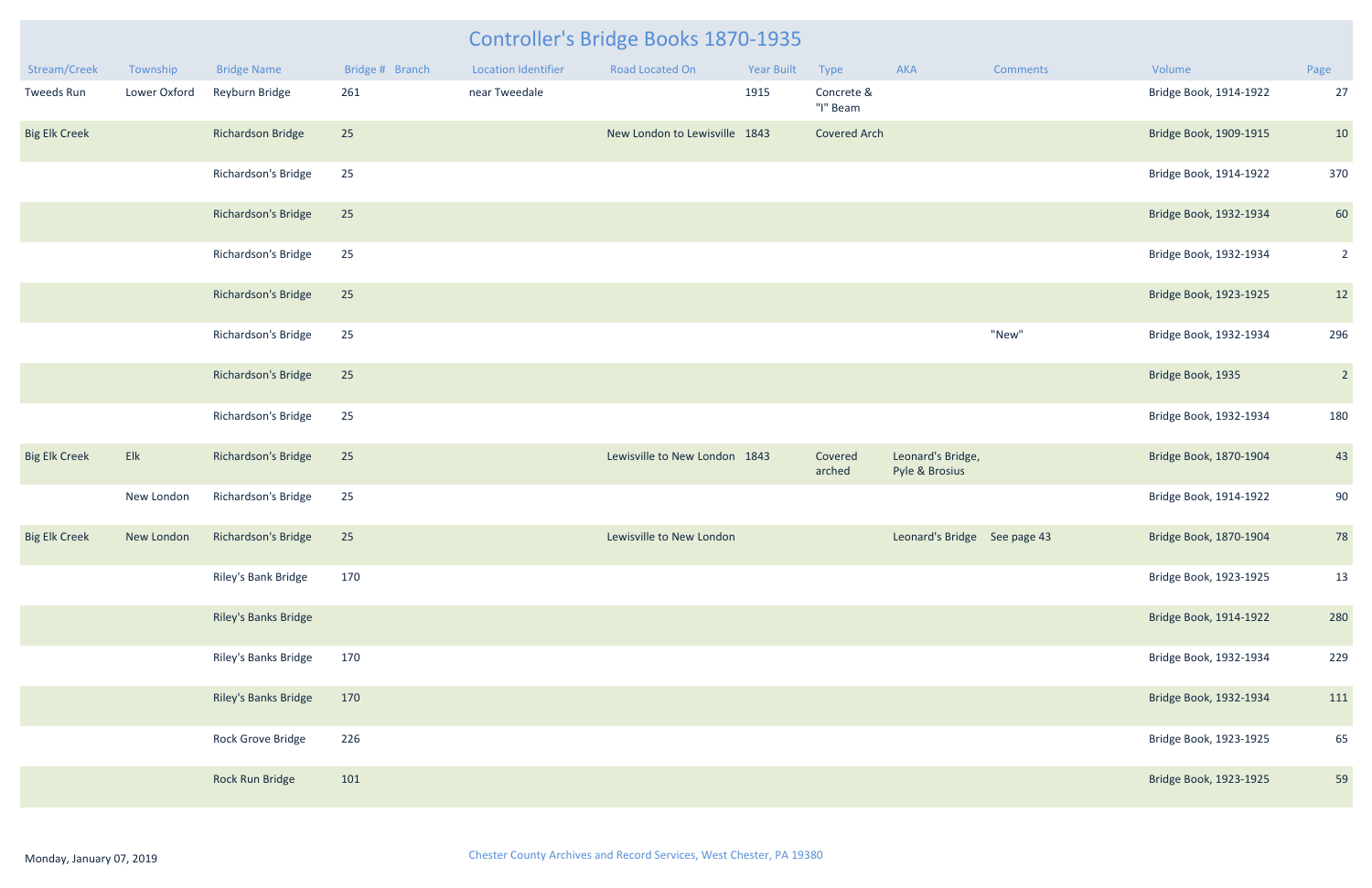|                                |                                |                           |     |                 | Controller's Bridge Books 1870-1935    |                             |                   |                                       |               |                                                                                       |                        |                |
|--------------------------------|--------------------------------|---------------------------|-----|-----------------|----------------------------------------|-----------------------------|-------------------|---------------------------------------|---------------|---------------------------------------------------------------------------------------|------------------------|----------------|
| Stream/Creek                   | Township                       | <b>Bridge Name</b>        |     | Bridge # Branch | <b>Location Identifier</b>             | <b>Road Located On</b>      | <b>Year Built</b> | Type                                  | AKA           | <b>Comments</b>                                                                       | Volume                 | Page           |
|                                |                                | Rock Run Bridge           | 101 |                 |                                        |                             |                   |                                       |               |                                                                                       | Bridge Book, 1923-1925 | $\overline{2}$ |
|                                |                                | Rock Run Bridge           | 101 |                 |                                        |                             |                   |                                       |               |                                                                                       | Bridge Book, 1932-1934 | 87             |
|                                |                                | Rock Run Bridge           | 101 |                 |                                        |                             |                   |                                       |               |                                                                                       | Bridge Book, 1914-1922 | 100            |
|                                |                                | Rock Run Bridge           | 101 |                 |                                        |                             |                   |                                       |               |                                                                                       | Bridge Book, 1914-1922 | 261            |
|                                |                                | Rock Run Bridge           | 101 |                 |                                        |                             |                   |                                       |               |                                                                                       | Bridge Book, 1923-1925 | 32             |
|                                |                                | Rock Run Bridge           | 101 |                 |                                        |                             |                   |                                       |               |                                                                                       | Bridge Book, 1914-1922 | 360            |
|                                |                                | Rock Run Bridge           | 101 |                 |                                        |                             |                   |                                       |               |                                                                                       | Bridge Book, 1914-1922 | 346            |
|                                |                                | Rock Run Bridge           | 101 |                 |                                        |                             |                   |                                       |               |                                                                                       | Bridge Book, 1932-1934 | 15             |
| <b>Brandywine Creek Valley</b> |                                | Rock Run Bridge           | 101 |                 | West Branch at the Village of Rock Run | Coatesville to<br>Wagontown | 1917              | Stone Arch                            |               |                                                                                       | Bridge Book, 1914-1922 | 67             |
| <b>Brandywine Creek Valley</b> |                                | Rock Run Bridge           | 101 |                 | West Branch at the Village of Rock Run | Coatesville to<br>Wagontown | 1917              | <b>Stone Arch</b>                     |               |                                                                                       | Bridge Book, 1914-1922 | 68             |
| <b>Brandywine Creek Valley</b> |                                | Rock Run Bridge           | 101 | West Branch     | above Coatesville                      |                             | 1870              | Wrought Iron North Bend<br>(Kenszey's | <b>Bridge</b> |                                                                                       | Bridge Book, 1870-1904 | 154            |
|                                |                                | Rock Run Light Bridge     |     |                 |                                        |                             |                   |                                       |               |                                                                                       | Bridge Book, 1914-1922 | 369            |
|                                |                                | <b>Rokeby Bridge</b>      | 75  |                 |                                        |                             |                   |                                       |               |                                                                                       | Bridge Book, 1923-1925 | 11             |
| <b>Buck Run</b>                | East Fallowfield Rokeby Bridge |                           | 75  |                 |                                        | <b>Ercildoun to Doe Run</b> | 1874              | Iron                                  |               | Broomell's Bridge Previous covered bridge torn Bridge Book, 1870-1904<br>down in 1874 |                        | 46             |
| <b>Buck Run</b>                | West<br>Marlborough            | <b>Rokeby Bridge</b>      | 75  |                 |                                        | Ercildoun to Doe Run        |                   |                                       |               | See page 46                                                                           | Bridge Book, 1870-1904 | 73             |
|                                |                                | <b>Ross Bridge</b>        | 14  |                 |                                        |                             |                   |                                       |               |                                                                                       | Bridge Book, 1932-1934 | 55             |
| Octoraro Creek                 | West<br>Fallowfield            | Ross Ford Bridge          | 14  |                 |                                        |                             | 1885              | Iron                                  |               |                                                                                       | Bridge Book, 1870-1904 | 51             |
| Schuylkill River               | <b>Spring City</b>             | <b>Royers Ford Bridge</b> | 214 |                 |                                        |                             |                   | Iron                                  |               |                                                                                       | Bridge Book, 1870-1904 | 191            |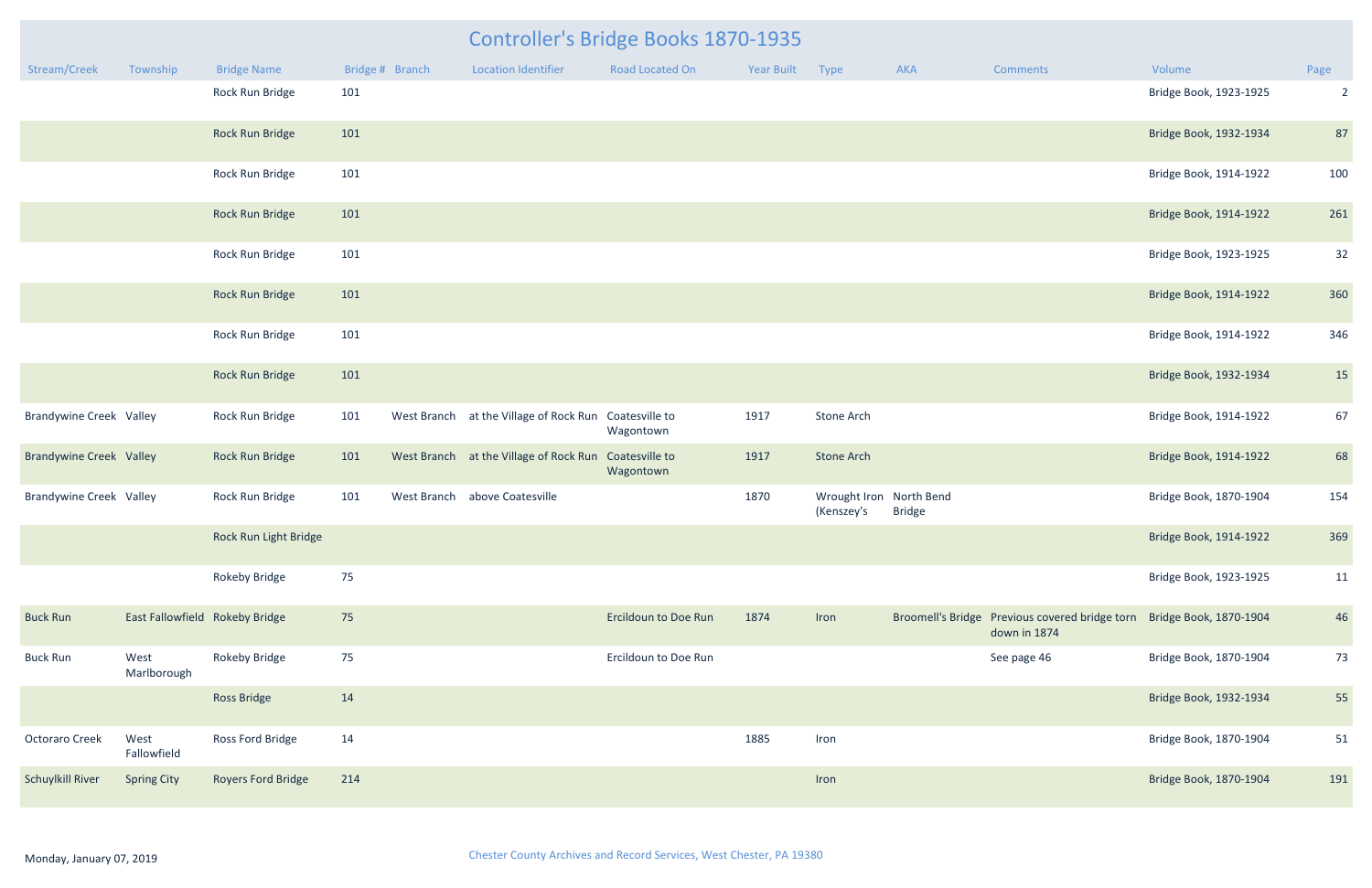## Controller's Bridge Books 1870-1935

| Stream/Creek                     | Township     | <b>Bridge Name</b>                           | Bridge # Branch   | <b>Location Identifier</b>              | <b>Road Located On</b>          | <b>Year Built</b> | Type               | <b>AKA</b>                           | <b>Comments</b> | Volume                 | Page            |
|----------------------------------|--------------|----------------------------------------------|-------------------|-----------------------------------------|---------------------------------|-------------------|--------------------|--------------------------------------|-----------------|------------------------|-----------------|
| <b>Elk Creek</b>                 | New London   | Rudolph & Arthur's<br><b>Bridge</b>          | 26                | on line of Elk township                 |                                 |                   | Covered<br>(Burr's |                                      | See page 44     | Bridge Book, 1870-1904 | 78              |
| <b>Big Elk Creek</b>             | Elk          | <b>Rudolph and Arthur's</b><br><b>Bridge</b> | 26                | at Rudolph's and Arthur's<br>Paper Mill |                                 | 1880              | Covered<br>(Burr's |                                      |                 | Bridge Book, 1870-1904 | 44              |
|                                  |              | Rudolph's and Arthur's 26<br><b>Bridge</b>   |                   |                                         |                                 |                   |                    |                                      |                 | Bridge Book, 1914-1922 | 346             |
|                                  |              | Rudolph's and Arthur's 26<br><b>Bridge</b>   |                   |                                         |                                 |                   |                    |                                      |                 | Bridge Book, 1932-1934 | 60              |
|                                  |              | Rudolph's and Arthur's 26<br><b>Bridge</b>   |                   |                                         |                                 |                   |                    |                                      |                 | Bridge Book, 1914-1922 | 355             |
|                                  |              | Rudolph's and Arthur's 26<br><b>Bridge</b>   |                   |                                         |                                 |                   |                    |                                      |                 | Bridge Book, 1932-1934 | 181             |
| <b>Big Elk Creek</b>             | New London   | Rudolph's and Arthur's 26<br><b>Bridge</b>   |                   | at Rudolph's & Arthur's<br>Paper Mill   | Hickory Hill to<br>Kemblesville | 1880              | Covered<br>Wooden  |                                      |                 | Bridge Book, 1909-1915 | 11              |
|                                  |              | <b>Rudolph's Bridge</b>                      | 26                |                                         |                                 |                   |                    |                                      |                 | Bridge Book, 1923-1925 | 12              |
|                                  |              | Sager's Bridge                               | 32                |                                         |                                 |                   |                    |                                      |                 | Bridge Book, 1932-1934 | 63              |
|                                  |              | Sager's Bridge                               | 32                |                                         |                                 |                   |                    |                                      |                 | Bridge Book, 1932-1934 | 184             |
|                                  |              | Sager's Bridge                               | 32                |                                         |                                 |                   |                    |                                      |                 | Bridge Book, 1914-1922 | 99              |
|                                  |              | Sager's Bridge                               | 32                |                                         |                                 |                   |                    |                                      |                 | Bridge Book, 1935      | $\overline{4}$  |
|                                  |              | Sager's Bridge                               | 32                |                                         |                                 |                   |                    |                                      |                 | Bridge Book, 1914-1922 | 120             |
|                                  |              | Sager's Bridge                               | 32                |                                         |                                 |                   |                    |                                      |                 | Bridge Book, 1914-1922 | 393             |
|                                  |              | Sager's Bridge                               | 32                |                                         |                                 |                   |                    |                                      |                 | Bridge Book, 1923-1925 | 48              |
| Brandywine Creek Birmingham      |              | Sager's Bridge                               | 87                |                                         | West Chester to<br>Parkersville | 1870              | Covered            | Wistar's Bridge,<br>Lenape's Bridge, |                 | Bridge Book, 1870-1904 | $5\phantom{.0}$ |
| <b>Big Elk Creek</b>             | Lower Oxford | Sager's Bridge                               | 32<br>West Branch |                                         | Hayesville to Pugh's Mill       | 1877              | Iron               |                                      |                 | Bridge Book, 1909-1915 | 17              |
| <b>Brandywine Creek Pocopson</b> |              | Sager's Bridge                               | 87                | near Sager's Mill                       | West Chester to<br>Parkersville |                   |                    | Wistar's Bridge                      | See page 5      | Bridge Book, 1870-1904 | 113             |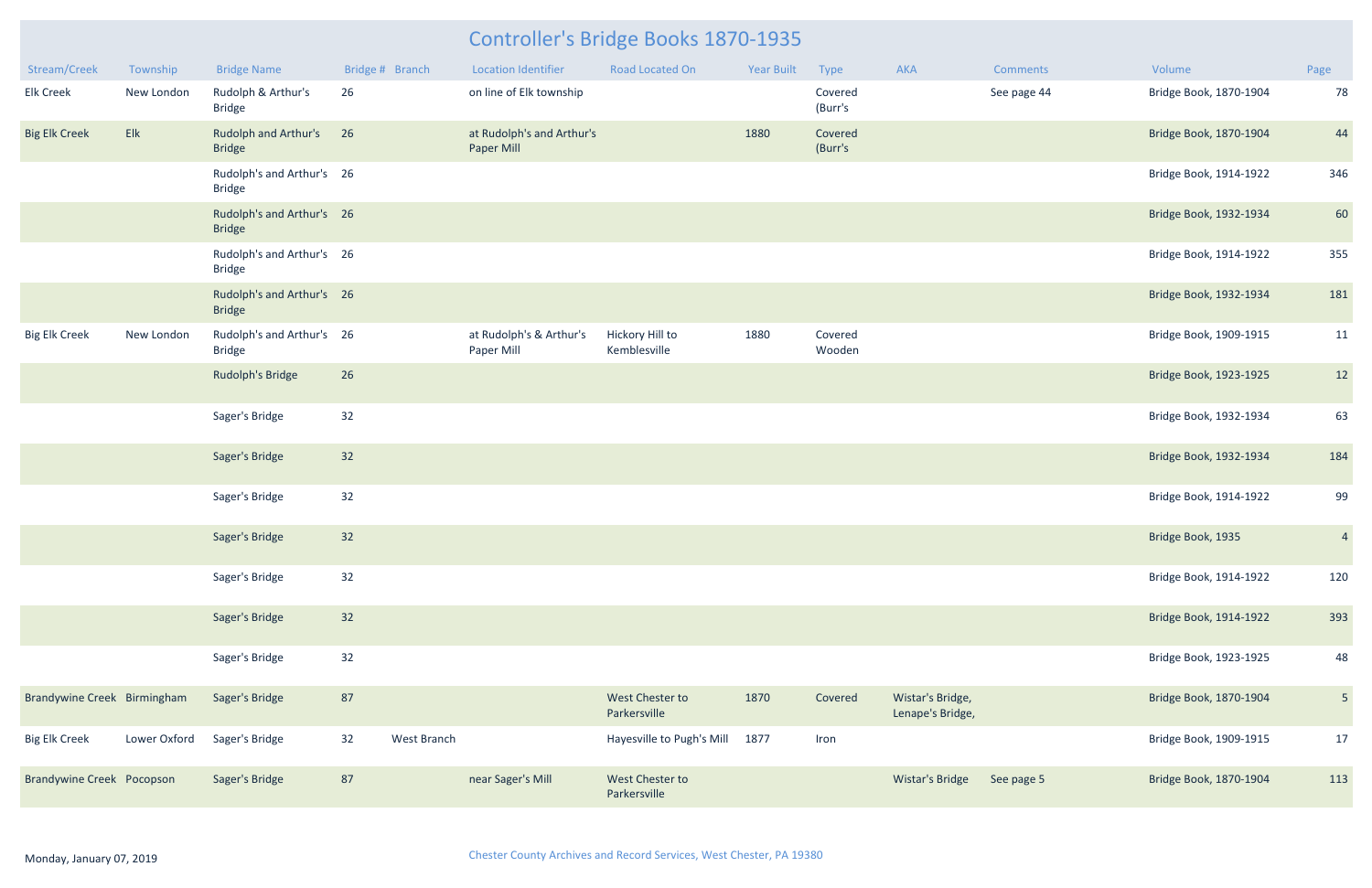| <b>Year Built</b> | <b>Type</b> | <b>AKA</b> | <b>Comments</b> | Volume                 | Page           |
|-------------------|-------------|------------|-----------------|------------------------|----------------|
|                   |             |            |                 | Bridge Book, 1932-1934 | 243            |
|                   |             |            |                 | Bridge Book, 1935      | 72             |
|                   |             |            |                 | Bridge Book, 1932-1934 | 124            |
|                   |             |            |                 | Bridge Book, 1935      | 48             |
|                   |             |            |                 | Bridge Book, 1914-1922 | 353            |
|                   |             |            |                 | Bridge Book, 1923-1925 | 49             |
|                   |             |            |                 | Bridge Book, 1914-1922 | 116            |
|                   |             |            |                 | Bridge Book, 1914-1922 | 300            |
|                   |             |            |                 | Bridge Book, 1923-1925 | 19             |
|                   | Flood       |            |                 | Bridge Book, 1870-1904 | 53             |
|                   | Iron        |            |                 | Bridge Book, 1909-1915 | 35             |
|                   |             |            |                 | Bridge Book, 1914-1922 | 393            |
|                   |             |            |                 | Bridge Book, 1923-1925 | 49             |
|                   |             |            |                 | Bridge Book, 1914-1922 | 123            |
|                   |             |            |                 | Bridge Book, 1914-1922 | 250            |
|                   |             |            |                 | Bridge Book, 1923-1925 | 68             |
| 1834              |             |            |                 | Bridge Book, 1870-1904 | $\overline{7}$ |
|                   |             |            | See page 7      | Bridge Book, 1870-1904 | 112            |

|                                  |          |                      |                   |                      | <b>Controller's Bridge Books 1870-1935</b> |                 |       |     |                 |                        |                          |
|----------------------------------|----------|----------------------|-------------------|----------------------|--------------------------------------------|-----------------|-------|-----|-----------------|------------------------|--------------------------|
| Stream/Creek                     | Township | <b>Bridge Name</b>   | Bridge # Branch   | Location Identifier  | Road Located On                            | Year Built Type |       | AKA | <b>Comments</b> | Volume                 | Page                     |
|                                  |          | Saylor's Bridge      | 209               |                      |                                            |                 |       |     |                 | Bridge Book, 1932-1934 | 243                      |
|                                  |          | Saylor's Bridge      | 209               |                      |                                            |                 |       |     |                 | Bridge Book, 1935      | 72                       |
|                                  |          | Saylor's Bridge      | 209               |                      |                                            |                 |       |     |                 | Bridge Book, 1932-1934 | 124                      |
|                                  |          | Saylor's Bridge      | 209               |                      |                                            |                 |       |     |                 | Bridge Book, 1935      | 48                       |
|                                  |          | Saylor's Mill Bridge | 209               |                      |                                            |                 |       |     |                 | Bridge Book, 1914-1922 | 353                      |
|                                  |          | Saylor's Mill Bridge | 209               |                      |                                            |                 |       |     |                 | Bridge Book, 1923-1925 | 4 <sup>c</sup>           |
|                                  |          | Saylor's Mill Bridge | 209               |                      |                                            |                 |       |     |                 | Bridge Book, 1914-1922 | 116                      |
|                                  |          | Saylor's Mill Bridge | 209               |                      |                                            |                 |       |     |                 | Bridge Book, 1914-1922 | 300                      |
|                                  |          | Saylor's Mill Bridge | 209               |                      |                                            |                 |       |     |                 | Bridge Book, 1923-1925 | 1 <sup>c</sup>           |
| White Clay Creek Franklin        |          | Schloegel's bridge   | 49                | at Schloelgel's Mill |                                            |                 | Flood |     |                 | Bridge Book, 1870-1904 | 53                       |
| White Clay Creek Franklin        |          | Seagel's Bridge      | 49                | at Scheagel's Mill   | Avondale to Kemblesville                   |                 | Iron  |     |                 | Bridge Book, 1909-1915 | 35                       |
|                                  |          | Seed's Bridge        | 88                |                      |                                            |                 |       |     |                 | Bridge Book, 1914-1922 | 393                      |
|                                  |          | Seed's Bridge        | 88                |                      |                                            |                 |       |     |                 | Bridge Book, 1923-1925 | 4 <sup>c</sup>           |
|                                  |          | Seed's Bridge        | 88                |                      |                                            |                 |       |     |                 | Bridge Book, 1914-1922 | 123                      |
|                                  |          | Seed's Bridge        | 88                |                      |                                            |                 |       |     |                 | Bridge Book, 1914-1922 | 250                      |
|                                  |          | Seed's Bridge        | 88                |                      |                                            |                 |       |     |                 | Bridge Book, 1923-1925 | 68                       |
| Brandywine Creek East Bradford   |          | Seed's Bridge        | 88<br>West Branch |                      | West Chester to<br>Unionville (State Road) | 1834            |       |     |                 | Bridge Book, 1870-1904 | $\overline{\phantom{a}}$ |
| <b>Brandywine Creek Pocopson</b> |          | Seed's Bridge        | 88<br>West Branch |                      | West Chester to<br>Unionville              |                 |       |     | See page 7      | Bridge Book, 1870-1904 | 112                      |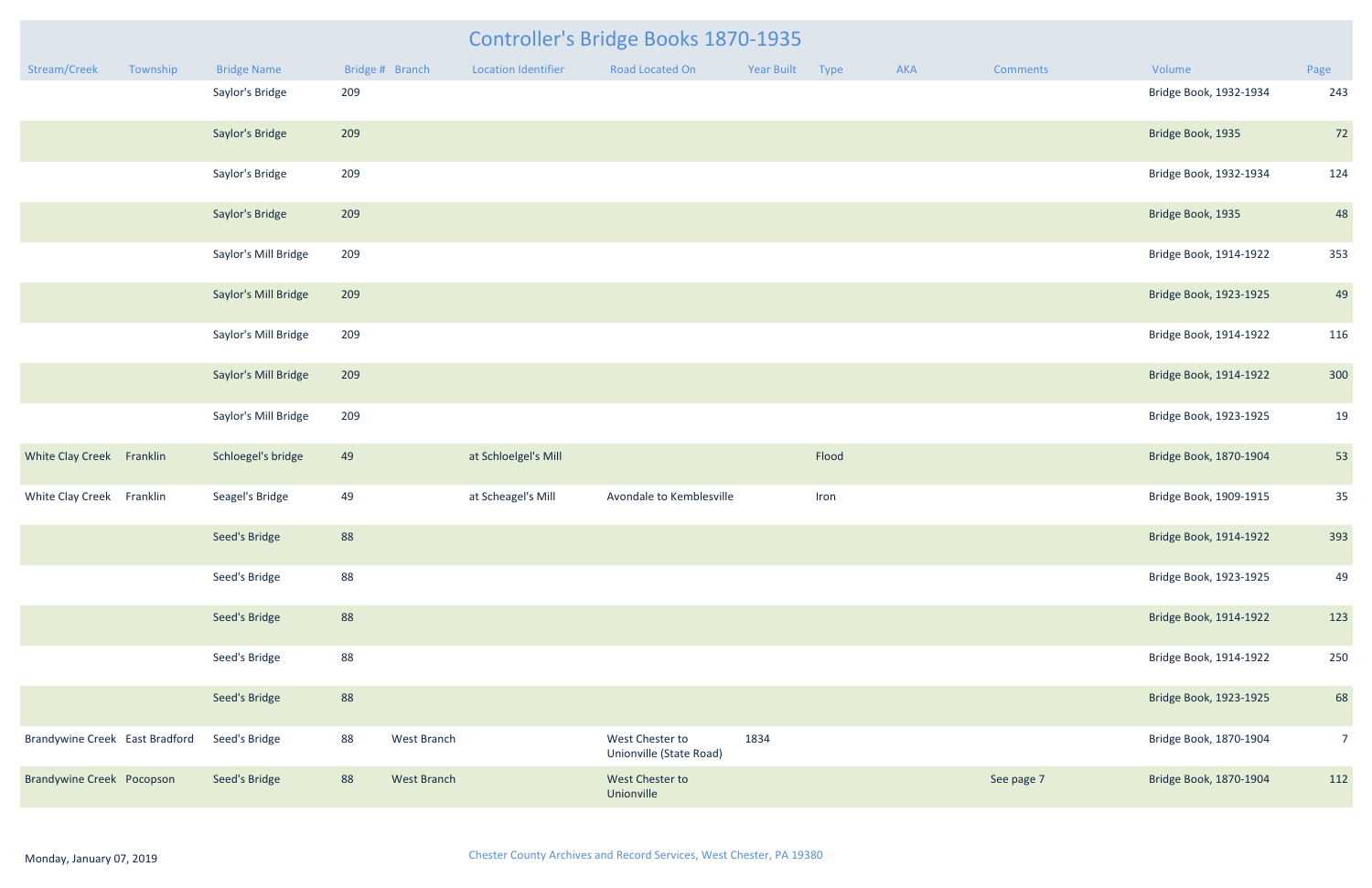|                  |          |                                                  |                 |                                 | Controller's Bridge Books 1870-1935     |            |                      |     |          |                        |                |
|------------------|----------|--------------------------------------------------|-----------------|---------------------------------|-----------------------------------------|------------|----------------------|-----|----------|------------------------|----------------|
| Stream/Creek     | Township | <b>Bridge Name</b>                               | Bridge # Branch | <b>Location Identifier</b>      | <b>Road Located On</b>                  | Year Built | Type                 | AKA | Comments | Volume                 | Page           |
|                  |          | Shamona Dell Bridge                              | 223             |                                 |                                         |            |                      |     |          | Bridge Book, 1914-1922 | 118            |
|                  |          | Shamona Dell Bridge                              | 223             |                                 |                                         |            |                      |     |          | Bridge Book, 1935      | 52             |
|                  |          | Shamona Dell Bridge                              | 223             |                                 |                                         |            |                      |     |          | Bridge Book, 1932-1934 | 35             |
|                  |          | <b>Sharpless Bridge</b>                          | 45              |                                 |                                         |            |                      |     |          | Bridge Book, 1932-1934 | 189            |
|                  |          | <b>Sharpless Bridge</b>                          | 41              |                                 |                                         |            |                      |     |          | Bridge Book, 1914-1922 | 306            |
|                  |          | <b>Sharpless Bridge</b>                          | 45              |                                 |                                         |            |                      |     |          | Bridge Book, 1932-1934 | 6 <sup>1</sup> |
|                  |          | <b>Sharpless Bridge</b>                          | 45              |                                 |                                         |            |                      |     |          | Bridge Book, 1923-1925 | 63             |
|                  |          | <b>Sharpless Bridge</b>                          | 45              |                                 |                                         |            |                      |     |          | Bridge Book, 1923-1925 | 15             |
|                  |          | <b>Sharpless Bridge</b>                          | 76              |                                 |                                         |            |                      |     |          | Bridge Book, 1932-1934 | 11             |
|                  |          | <b>Sharpless Bridge</b>                          | 45              |                                 |                                         |            |                      |     |          | Bridge Book, 1935      | $\overline{7}$ |
|                  |          | <b>Sharpless Bridge</b>                          | 76              |                                 |                                         |            |                      |     |          | Bridge Book, 1935      | 15             |
|                  |          | London Britain Sharpless Bridge                  | 45              |                                 |                                         |            |                      |     |          | Bridge Book, 1932-1934 | 68             |
|                  |          | White Clay Creek London Britain Sharpless Bridge | 45              | West Branch near Yeatman's Mill | Kimbleville to Wilmington 1851          |            | Covered King<br>Post |     |          | Bridge Book, 1870-1904 | 66             |
|                  |          | White Clay Creek London Britain Sharpless Bridge | 45              | West Branch near Yeatman's Mill | Kemblesville to<br>Wilmington, Delaware | 1851       | Covered<br>Wooden    |     |          | Bridge Book, 1909-1915 | 31             |
|                  |          | Sharpless Mill Bridge                            | 41              |                                 |                                         |            |                      |     |          | Bridge Book, 1932-1934 | $5\phantom{.}$ |
|                  |          | <b>Sharpless Mill Bridge</b>                     | 41              |                                 |                                         |            |                      |     |          | Bridge Book, 1932-1934 | 67             |
| Little Elk Creek | Elk      | <b>Sharpless Mill Bridge</b>                     | 41              |                                 | Hickory Hill to Blake                   |            | Open<br>Wooden       |     |          | Bridge Book, 1909-1915 | 27             |
|                  |          | Sharpless Mills Bridge 45                        |                 |                                 |                                         |            |                      |     |          | Bridge Book, 1914-1922 | 123            |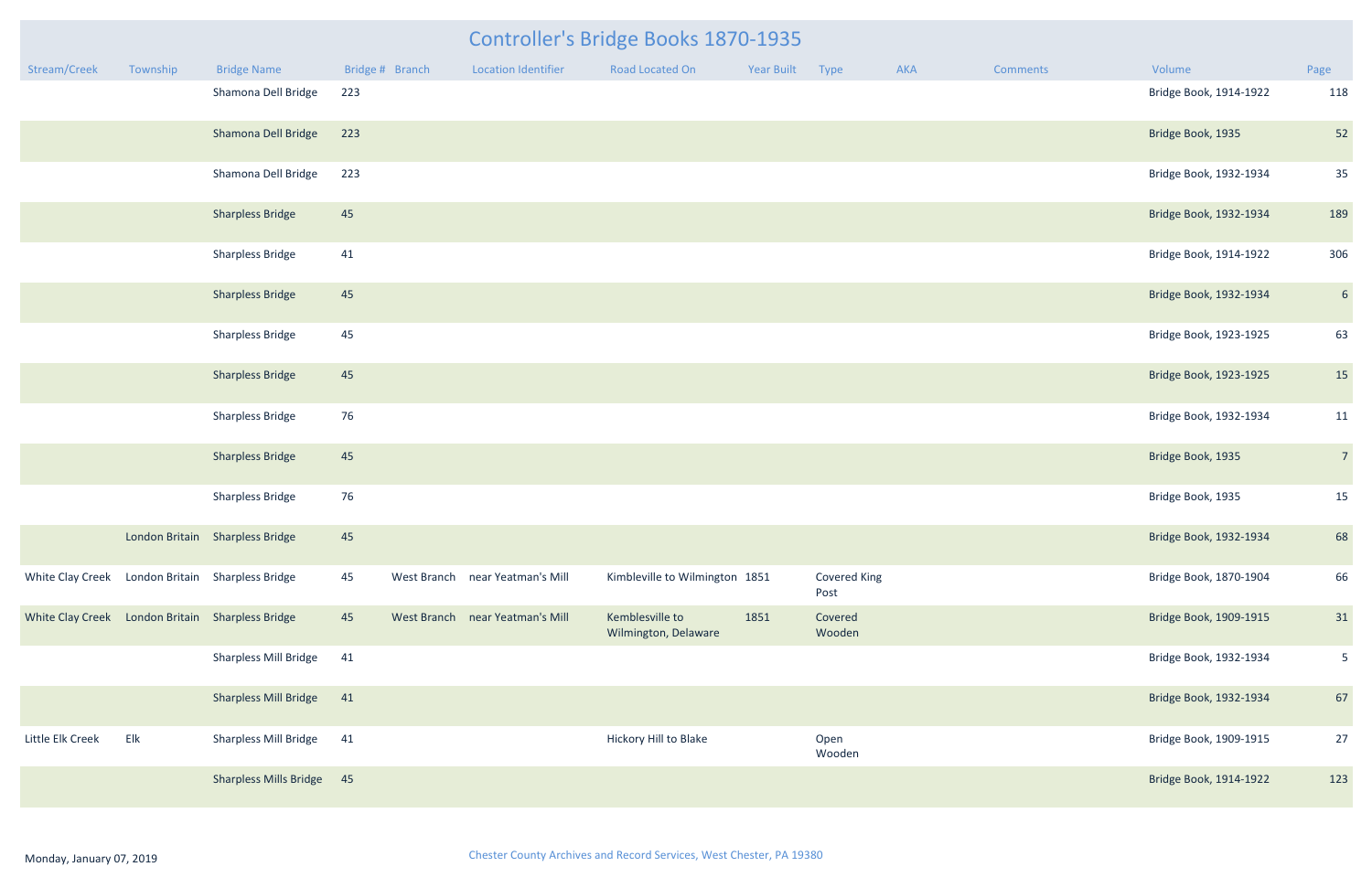|                                |                     |                           |                    |                                     | <b>Controller's Bridge Books 1870-1935</b> |                 |         |     |              |                        |      |
|--------------------------------|---------------------|---------------------------|--------------------|-------------------------------------|--------------------------------------------|-----------------|---------|-----|--------------|------------------------|------|
| Stream/Creek                   | Township            | <b>Bridge Name</b>        | Bridge # Branch    | <b>Location Identifier</b>          | Road Located On                            | Year Built Type |         | AKA | Comments     | Volume                 | Page |
|                                |                     | Shaw's Bridge             | 110                |                                     |                                            |                 |         |     |              | Bridge Book, 1932-1934 | 17   |
|                                |                     | Shaw's Bridge             | 110                |                                     |                                            |                 |         |     |              | Bridge Book, 1914-1922 | 250  |
|                                |                     | Shaw's Bridge             | 110                |                                     |                                            |                 |         |     |              | Bridge Book, 1923-1925 | 61   |
|                                |                     | Shaw's Bridge             | 110                |                                     |                                            |                 |         |     |              | Bridge Book, 1932-1934 | 91   |
|                                |                     | Shaw's Bridge             | 110                |                                     |                                            |                 |         |     |              | Bridge Book, 1914-1922 | 351  |
|                                |                     | Shaw's Bridge             | 110                |                                     |                                            |                 |         |     |              | Bridge Book, 1932-1934 | 211  |
|                                |                     | Shaw's Bridge             | 110                |                                     |                                            |                 |         |     |              | Bridge Book, 1914-1922 | 393  |
| Brandywine Creek East Bradford |                     | <b>Shaw's Bridge</b>      | 110<br>East Branch | at Brinton's Ford                   | West Chester to<br>Unionville              | 1862            | Covered |     |              | Bridge Book, 1870-1904 | 8    |
|                                |                     | Shearer's Run Bridge      | 224                |                                     |                                            |                 |         |     |              | Bridge Book, 1914-1922 | 387  |
|                                |                     | Sheeder's Bridge          | 194                |                                     |                                            |                 |         |     |              | Bridge Book, 1935      | 45   |
|                                |                     | Sheeder's Bridge          | 194                |                                     |                                            |                 |         |     |              | Bridge Book, 1914-1922 | 389  |
|                                |                     | Sheeder's Bridge          | 194                |                                     |                                            |                 |         |     |              | Bridge Book, 1932-1934 | 119  |
|                                |                     | Sheeder's Bridge          |                    |                                     |                                            |                 |         |     |              | Bridge Book, 1914-1922 | 262  |
|                                |                     | Sheeder's Bridge          | 194                |                                     |                                            |                 |         |     |              | Bridge Book, 1932-1934 | 31   |
|                                |                     | Sheeder's Bridge          | 194                |                                     |                                            |                 |         |     |              | Bridge Book, 1914-1922 | 376  |
|                                |                     | Sheeder's Bridge          | 194                |                                     |                                            |                 |         |     |              | Bridge Book, 1932-1934 | 238  |
| <b>French Creek</b>            | <b>West Vincent</b> | Sheeder's Bridge          | 194                |                                     |                                            |                 |         |     | See page 149 | Bridge Book, 1870-1904 | 150  |
| <b>French Creek</b>            | <b>East Vincent</b> | Sheeder's Ford Bridge 194 |                    | on line of West Vincent<br>Township |                                            | 1887            | Iron    |     |              | Bridge Book, 1870-1904 | 149  |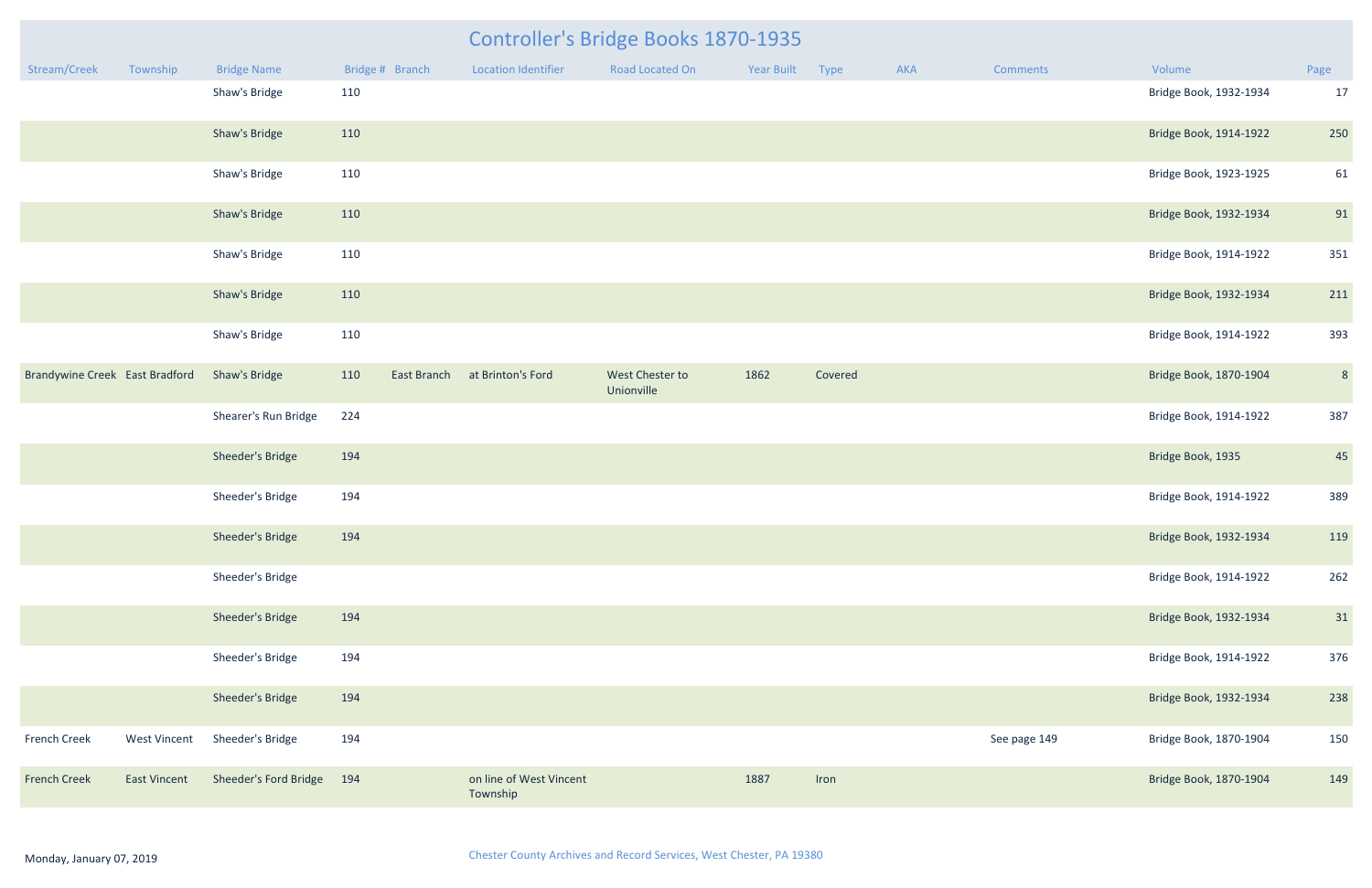|                              |            |                                 |     |                    | Controller's Bridge Books 1870-1935 |                    |            |                        |     |             |                        |                |
|------------------------------|------------|---------------------------------|-----|--------------------|-------------------------------------|--------------------|------------|------------------------|-----|-------------|------------------------|----------------|
| Stream/Creek                 | Township   | <b>Bridge Name</b>              |     | Bridge # Branch    | <b>Location Identifier</b>          | Road Located On    | Year Built | Type                   | AKA | Comments    | Volume                 | Page           |
|                              |            | Ship Road Bridge                | 288 |                    |                                     |                    |            |                        |     |             | Bridge Book, 1914-1922 | 358            |
|                              |            | Ship Road Bridge                | 288 |                    |                                     |                    |            |                        |     |             | Bridge Book, 1932-1934 | 158            |
|                              |            | Ship Road Bridge                | 288 |                    |                                     |                    |            |                        |     |             | Bridge Book, 1923-1925 | 37             |
|                              |            | West Whiteland Ship Road Bridge | 288 |                    | north of Lincoln Highway Ship Road  |                    | 1920       | Reinforced<br>Concrete |     |             | Bridge Book, 1914-1922 | 347            |
| <b>Brandywine Creek West</b> | Brandywine | Sionska Bridge                  | 102 | West Branch        |                                     | Old Lancaster Road | 1864       | Open Queen<br>Post     |     |             | Bridge Book, 1870-1904 | 25             |
| Brandywine Creek West Caln   |            | Sionska Bridge                  | 102 | <b>West Branch</b> |                                     | Old Lancaster Road |            |                        |     | See page 25 | Bridge Book, 1870-1904 | 30             |
|                              |            | Siousca Bridge                  | 102 |                    |                                     |                    |            |                        |     |             | Bridge Book, 1914-1922 | 386            |
|                              |            | Siousca Bridge                  | 102 |                    |                                     |                    |            |                        |     |             | Bridge Book, 1932-1934 | 16             |
|                              |            | Siousca Bridge                  | 102 |                    |                                     |                    |            |                        |     |             | Bridge Book, 1935      | 21             |
|                              |            | Siousca Bridge                  | 102 |                    |                                     |                    |            |                        |     |             | Bridge Book, 1932-1934 | 88             |
|                              |            | Siousca Bridge                  | 102 |                    |                                     |                    |            |                        |     |             | Bridge Book, 1914-1922 | 272            |
|                              |            | Siousca Bridge                  | 102 |                    |                                     |                    |            |                        |     |             | Bridge Book, 1923-1925 | 70             |
|                              |            | Slagel's Mill Bridge            | 49  |                    |                                     |                    |            |                        |     |             | Bridge Book, 1932-1934 | 70             |
|                              |            | Slagel's Mill Bridge            | 49  |                    |                                     |                    |            |                        |     |             | Bridge Book, 1932-1934 | 191            |
|                              |            | Slagel's Mill Bridge            | 49  |                    |                                     |                    |            |                        |     |             | Bridge Book, 1923-1925 | 67             |
|                              |            | Slagel's Mill Bridge            | 49  |                    |                                     |                    |            |                        |     |             | Bridge Book, 1932-1934 | 6 <sup>1</sup> |
| White Clay Creek Franklin    |            | Slagel's Mills Bridge           | 49  |                    |                                     |                    |            |                        |     |             | Bridge Book, 1914-1922 | 77             |
|                              |            | <b>Smith's Bridge</b>           | 294 |                    |                                     |                    |            |                        |     |             | Bridge Book, 1923-1925 | 26             |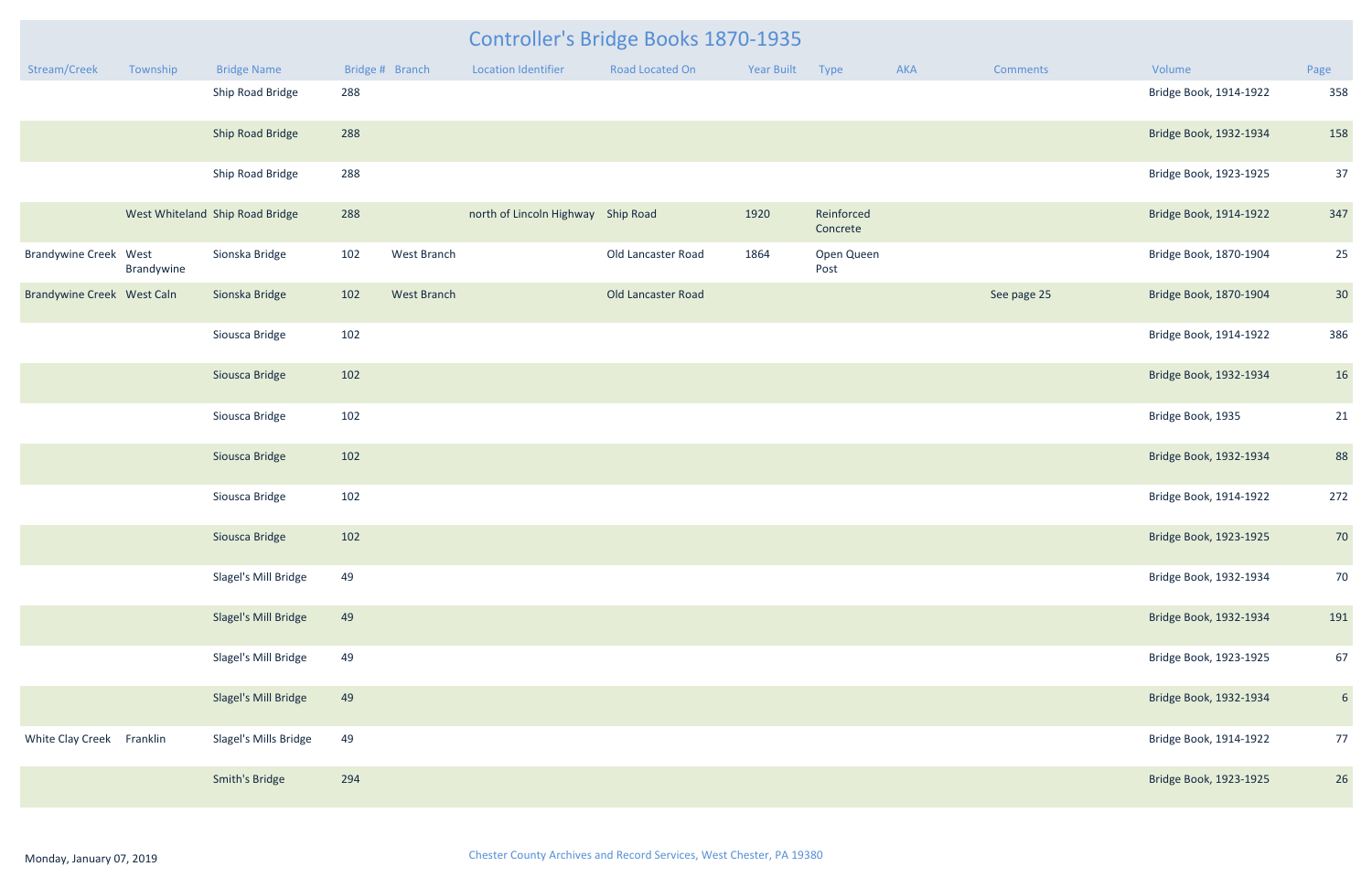|                       |                     |                                    | Controller's Bridge Books 1870-1935<br>Bridge # Branch<br><b>Road Located On</b><br>Year Built<br>Type<br><b>Location Identifier</b><br>AKA<br>Volume<br><b>Comments</b> |                    |  |      |                    |  |  |                        |      |  |  |
|-----------------------|---------------------|------------------------------------|--------------------------------------------------------------------------------------------------------------------------------------------------------------------------|--------------------|--|------|--------------------|--|--|------------------------|------|--|--|
| Stream/Creek          | Township            | <b>Bridge Name</b>                 |                                                                                                                                                                          |                    |  |      |                    |  |  |                        | Page |  |  |
|                       |                     | Smith's Bridge                     | 294                                                                                                                                                                      |                    |  |      |                    |  |  | Bridge Book, 1923-1925 | 38   |  |  |
|                       |                     | Snyder's Bridge                    | 190                                                                                                                                                                      |                    |  |      |                    |  |  | Bridge Book, 1914-1922 | 311  |  |  |
|                       |                     | Snyder's Bridge                    | 190                                                                                                                                                                      |                    |  |      |                    |  |  | Bridge Book, 1914-1922 | 385  |  |  |
|                       |                     | Speakman's Bridge                  | 74                                                                                                                                                                       |                    |  |      |                    |  |  | Bridge Book, 1914-1922 | 123  |  |  |
|                       |                     | Speakman's Bridge                  | 73                                                                                                                                                                       |                    |  |      |                    |  |  | Bridge Book, 1935      | 14   |  |  |
|                       |                     | Speakman's Bridge                  | 74                                                                                                                                                                       |                    |  |      |                    |  |  | Bridge Book, 1932-1934 | 11   |  |  |
|                       |                     | Speakman's Bridge                  | 74                                                                                                                                                                       |                    |  |      |                    |  |  | Bridge Book, 1935      | 14   |  |  |
|                       |                     | Speakman's Bridge                  | 74                                                                                                                                                                       |                    |  |      |                    |  |  | Bridge Book, 1923-1925 | 71   |  |  |
|                       |                     | East Fallowfield Speakman's Bridge | 74                                                                                                                                                                       |                    |  |      |                    |  |  | Bridge Book, 1932-1934 | 80   |  |  |
| <b>Buck Run Creek</b> |                     | East Fallowfield Speakman's Bridge | 74                                                                                                                                                                       |                    |  |      |                    |  |  | Bridge Book, 1914-1922 | 364  |  |  |
|                       | West<br>Marlborough | Speakman's Bridge                  | 101                                                                                                                                                                      |                    |  |      |                    |  |  | Bridge Book, 1914-1922 | 324  |  |  |
|                       | West<br>Marlborough | Speakman's Bridge                  | 73                                                                                                                                                                       |                    |  |      |                    |  |  | Bridge Book, 1932-1934 | 80   |  |  |
|                       | West<br>Marlborough | Speakman's Bridge                  | 73                                                                                                                                                                       |                    |  |      |                    |  |  | Bridge Book, 1932-1934 | 200  |  |  |
| <b>Buck Run</b>       | West<br>Marlborough | Speakman's Bridge                  | 73                                                                                                                                                                       | at Speakman's Mill |  | 1881 | Covered<br>(Burr's |  |  | Bridge Book, 1870-1904 | 72   |  |  |
|                       |                     | Spring Dell Bridge                 | 236                                                                                                                                                                      |                    |  |      |                    |  |  | Bridge Book, 1932-1934 | 250  |  |  |
|                       |                     | <b>Spring Dell Bridge</b>          | 237                                                                                                                                                                      |                    |  |      |                    |  |  | Bridge Book, 1923-1925 | 21   |  |  |
|                       |                     | Spring Dell Bridge                 | 82                                                                                                                                                                       |                    |  |      |                    |  |  | Bridge Book, 1923-1925 | 46   |  |  |
|                       |                     | <b>Spring Dell Bridge</b>          | 237                                                                                                                                                                      |                    |  |      |                    |  |  | Bridge Book, 1914-1922 | 124  |  |  |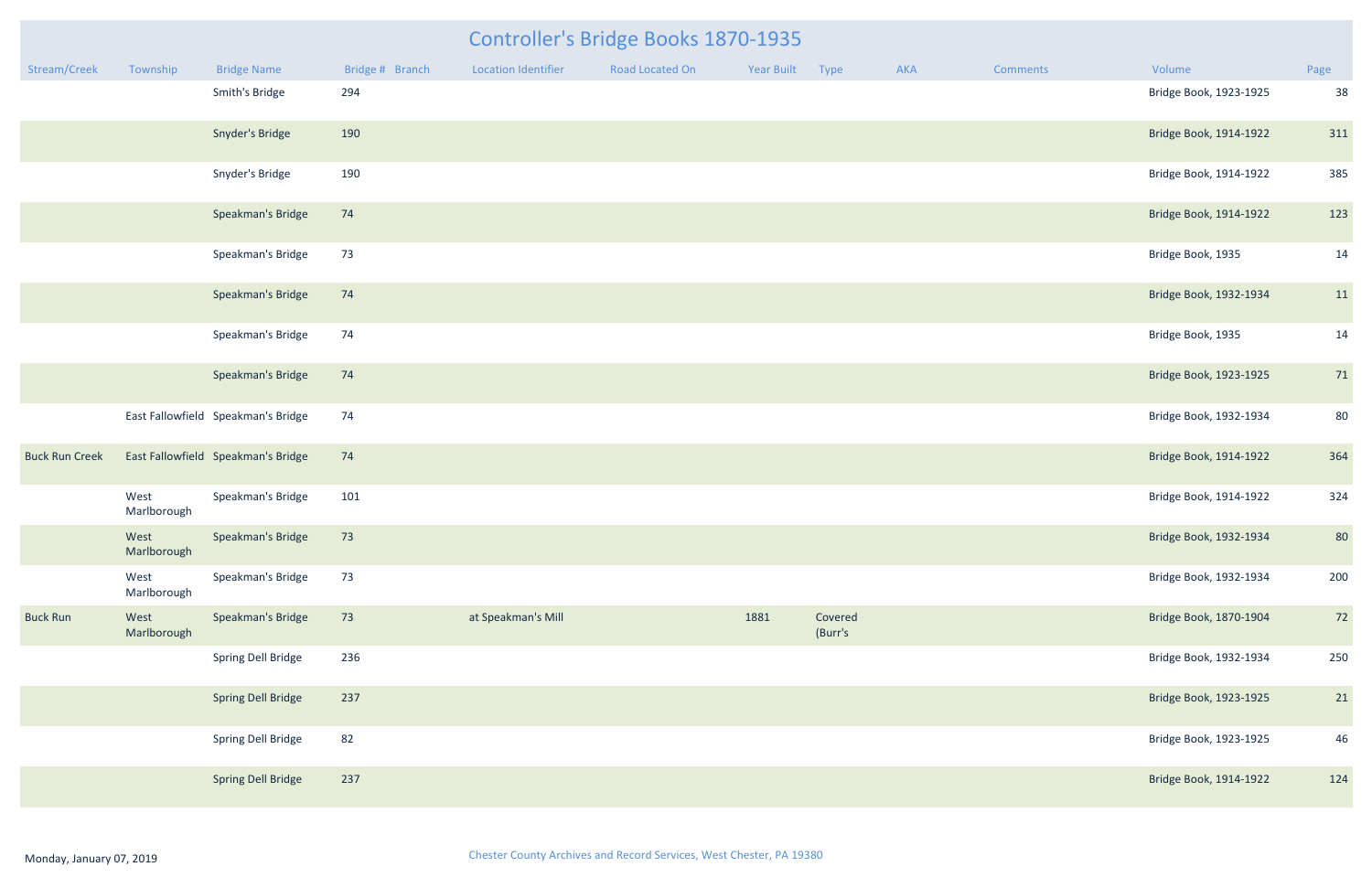| <b>Controller's Bridge Books 1870-1935</b> |  |
|--------------------------------------------|--|
|                                            |  |

| Stream/Creek          | Township            | <b>Bridge Name</b>                 |     | Bridge # Branch | <b>Location Identifier</b> | <b>Road Located On</b> | Year Built | Type                         | AKA                              | Comments | Volume                 | Page |
|-----------------------|---------------------|------------------------------------|-----|-----------------|----------------------------|------------------------|------------|------------------------------|----------------------------------|----------|------------------------|------|
|                       | West<br>Marlborough | Spring Dell Bridge                 | 237 |                 |                            |                        |            |                              |                                  |          | Bridge Book, 1914-1922 | 84   |
|                       |                     | <b>Springton Bridge</b>            | 139 |                 |                            |                        |            |                              |                                  |          | Bridge Book, 1923-1925 | 61   |
|                       |                     | <b>Springton Bridge</b>            | 139 |                 |                            |                        |            |                              |                                  |          | Bridge Book, 1914-1922 | 354  |
|                       |                     | <b>Springton Bridge</b>            | 139 |                 |                            |                        |            |                              |                                  |          | Bridge Book, 1914-1922 | 381  |
|                       |                     | <b>Springton Bridge</b>            | 139 |                 |                            |                        |            |                              |                                  |          | Bridge Book, 1914-1922 | 274  |
|                       |                     | <b>Springton Bridge</b>            | 139 |                 |                            |                        |            |                              |                                  |          | Bridge Book, 1923-1925 | 46   |
|                       |                     | Sproat's Bridge                    | 228 |                 |                            |                        |            |                              |                                  |          | Bridge Book, 1932-1934 | 247  |
|                       |                     | <b>Sproul's Bridge</b>             | 39  |                 |                            |                        |            |                              |                                  |          | Bridge Book, 1914-1922 | 388  |
|                       |                     | Sproul's Bridge                    | 39  |                 |                            |                        |            |                              |                                  |          | Bridge Book, 1932-1934 | 66   |
|                       | New London          | <b>Sproul's Bridge</b>             | 39  |                 |                            |                        | 1903       | <b>Steel Plate</b><br>Girder |                                  |          | Bridge Book, 1909-1915 | 25   |
| <b>Big Elk Creek</b>  | New London          | Sproul's Bridge                    | 39  |                 |                            |                        | 1903       | Steel plate<br>girder        | Robert Sproul's<br><b>Bridge</b> |          | Bridge Book, 1870-1904 | 79   |
|                       |                     | Kennett Square State Street Bridge | 69  |                 |                            |                        |            |                              |                                  |          | Bridge Book, 1914-1922 | 334  |
|                       |                     | Kennett Square State Street Bridge | 69  |                 |                            |                        |            |                              |                                  |          | Bridge Book, 1914-1922 | 122  |
| <b>Red Clay Creek</b> |                     | Kennett Square State Street Bridge | 69  | East Branch     |                            | <b>State Street</b>    | 1916       | <b>Stone Arch</b>            |                                  |          | Bridge Book, 1914-1922 | 41   |
|                       |                     | Steele's Bridge                    | 138 |                 |                            |                        |            |                              |                                  |          | Bridge Book, 1923-1925 | 61   |
|                       |                     | <b>Steele's Bridge</b>             | 138 |                 |                            |                        |            |                              |                                  |          | Bridge Book, 1914-1922 | 374  |
|                       |                     | Steele's Bridge                    | 138 |                 |                            |                        |            |                              |                                  |          | Bridge Book, 1914-1922 | 386  |
|                       |                     | <b>Steele's Bridge</b>             | 138 |                 |                            |                        |            |                              |                                  |          | Bridge Book, 1923-1925 | 20   |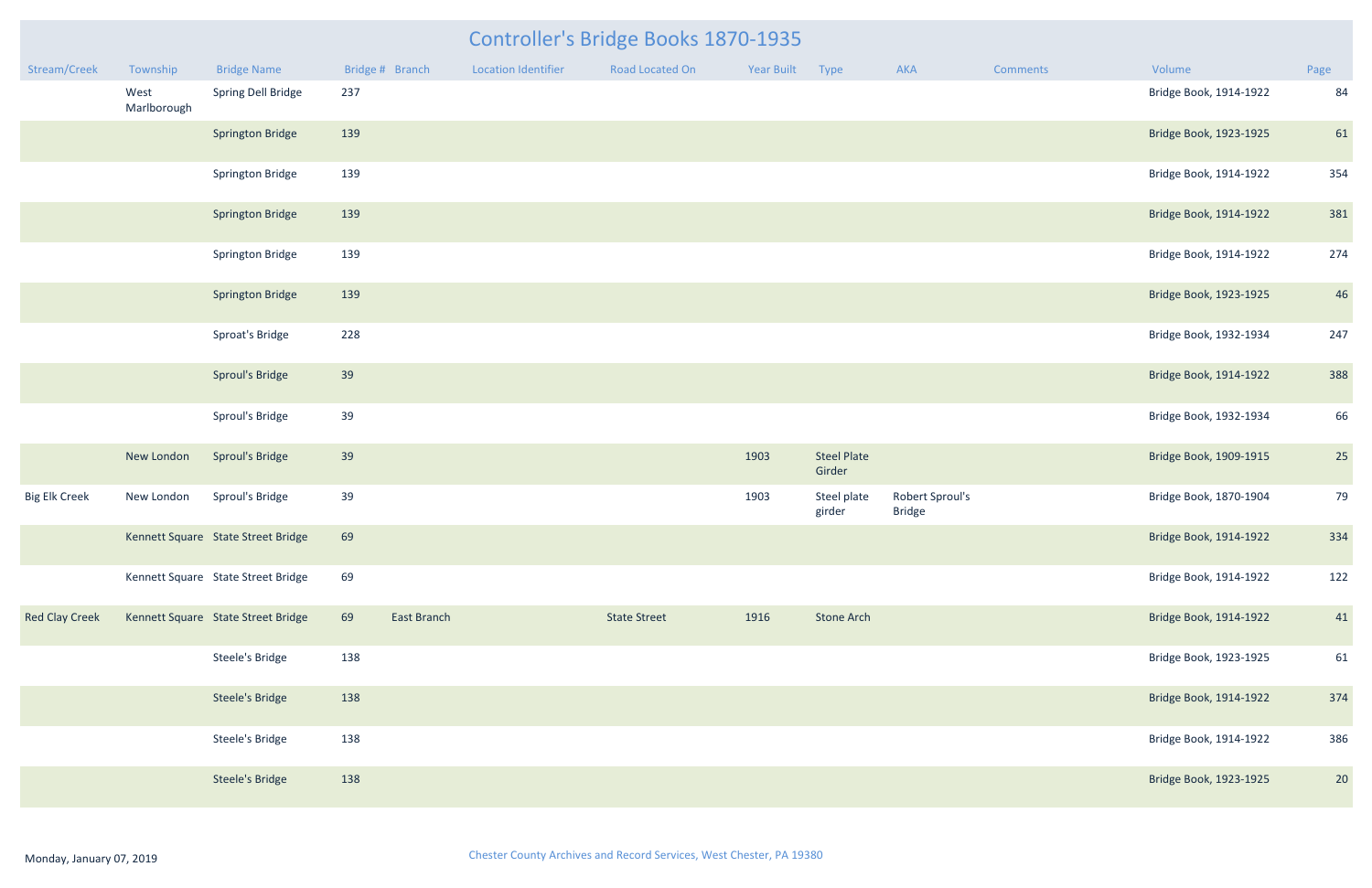|                                 |                     |                            |                 | <b>Controller's Bridge Books 1870-1935</b> |                       |            |                   |     |                 |                        |      |  |
|---------------------------------|---------------------|----------------------------|-----------------|--------------------------------------------|-----------------------|------------|-------------------|-----|-----------------|------------------------|------|--|
| Stream/Creek                    | Township            | <b>Bridge Name</b>         | Bridge # Branch | <b>Location Identifier</b>                 | Road Located On       | Year Built | Type              | AKA | <b>Comments</b> | Volume                 | Page |  |
|                                 |                     | <b>Steel's Bridge</b>      | 138             |                                            |                       |            |                   |     |                 | Bridge Book, 1914-1922 | 274  |  |
|                                 |                     | <b>Steel's Bridge</b>      | 138             |                                            |                       |            |                   |     |                 | Bridge Book, 1932-1934 | 100  |  |
|                                 |                     | <b>Steel's Bridge</b>      | 138             |                                            |                       |            |                   |     |                 | Bridge Book, 1932-1934 | 220  |  |
| <b>Brandywine Creek Wallace</b> |                     | <b>Steel's Bridge</b>      | 138             | at Ackland's Mill                          |                       | 1877       | Iron              |     |                 | Bridge Book, 1870-1904 | 158  |  |
|                                 |                     | Steelville Bridge          | 15              |                                            |                       |            |                   |     |                 | Bridge Book, 1932-1934 | 56   |  |
| <b>Octoraro Creek</b>           | West<br>Fallowfield | <b>Steelville Bridge</b>   | 15              | near Steelville                            |                       | 1847       | Covered           |     |                 | Bridge Book, 1870-1904 | 51   |  |
|                                 |                     | Stone Arch Bridge          | 155             |                                            |                       |            |                   |     |                 | Bridge Book, 1914-1922 | 129  |  |
|                                 |                     | <b>Stone Arch Bridge</b>   | 150             |                                            |                       |            |                   |     |                 | Bridge Book, 1932-1934 | 105  |  |
|                                 |                     | <b>Stone Arched Bridge</b> | 155             |                                            |                       |            |                   |     |                 | Bridge Book, 1914-1922 | 107  |  |
|                                 |                     | <b>Stone Arched Bridge</b> | 122             |                                            |                       |            |                   |     |                 | Bridge Book, 1914-1922 | 80   |  |
|                                 |                     | <b>Stone Arched Bridge</b> | 150             |                                            |                       |            |                   |     |                 | Bridge Book, 1914-1922 | 257  |  |
|                                 |                     | <b>Stoney Run Bridge</b>   | 316             |                                            |                       |            |                   |     |                 | Bridge Book, 1932-1934 | 172  |  |
|                                 |                     | Stoney Run Bridge          | 321             |                                            |                       |            |                   |     |                 | Bridge Book, 1935      | 74   |  |
|                                 |                     | <b>Stony Run Bridge</b>    | 321             |                                            |                       | 1934       |                   |     |                 | Bridge Book, 1932-1934 | 292  |  |
|                                 |                     | Stottsville Bridge         | 252             |                                            |                       |            |                   |     |                 | Bridge Book, 1914-1922 | 109  |  |
|                                 |                     | <b>Stottsville Bridge</b>  | 252             |                                            |                       |            |                   |     |                 | Bridge Book, 1932-1934 | 141  |  |
|                                 |                     | Stottsville Bridge         | 252             |                                            |                       |            |                   |     |                 | Bridge Book, 1932-1934 | 258  |  |
| <b>Buck Run</b>                 | Sadsbury            | <b>Stottsville Bridge</b>  | 252             | near Stottsville                           | <b>Strasburg Road</b> | 1914       | Steel "I"<br>Beam |     |                 | Bridge Book, 1909-1915 | 229  |  |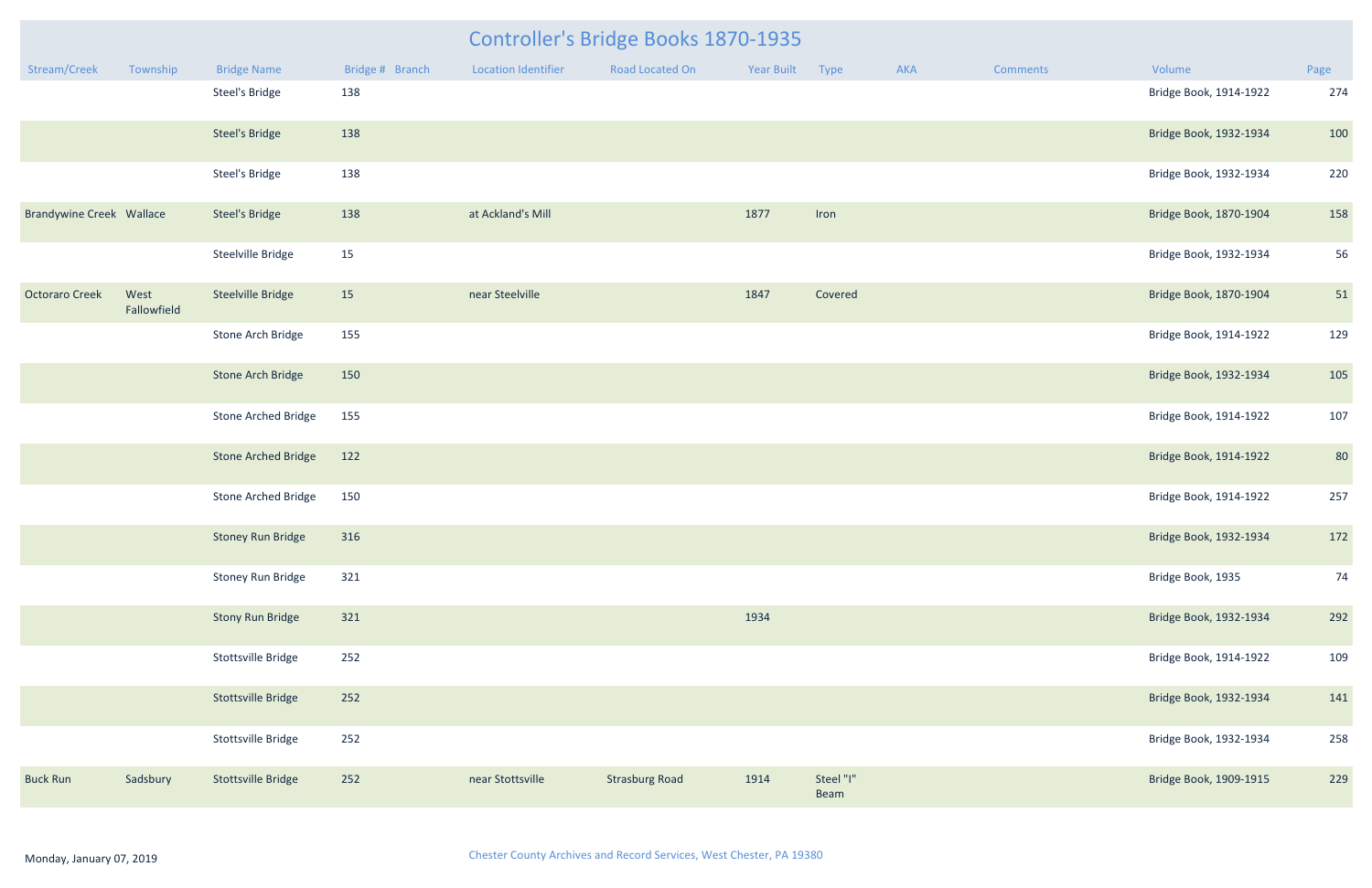## Controller's Bridge Books 1870-1935

| Stream/Creek                   | Township            | <b>Bridge Name</b>          |      | Bridge # Branch | <b>Location Identifier</b> | <b>Road Located On</b>                        | <b>Year Built</b> | Type                    | <b>AKA</b>     | <b>Comments</b> | Volume                 | Page            |
|--------------------------------|---------------------|-----------------------------|------|-----------------|----------------------------|-----------------------------------------------|-------------------|-------------------------|----------------|-----------------|------------------------|-----------------|
| <b>Buck Run</b>                | Sadsbury            | Stottsville Bridge          | 252  |                 | near Stottsville           | <b>Strasburg Road</b>                         | 1914              | Steel "I"<br>Beam       |                |                 | Bridge Book, 1914-1922 | 9               |
| <b>Big Elk Creek</b>           | Penn                | <b>Strawbridge's Bridge</b> | 37   |                 |                            | Jennerville to Oxford                         | 1880              | Flood                   |                |                 | Bridge Book, 1909-1915 | 23              |
| <b>Big Elk Creek</b>           | Penn                | Strawbridge's Bridge        | 37   | East Branch     |                            | Jennersville to Oxford on<br>State Route #131 | 1917              | Concrete                |                |                 | Bridge Book, 1914-1922 | 65              |
| <b>Big Elk Creek</b>           | <b>Upper Oxford</b> | <b>Strawbridge's Bridge</b> | 37   |                 | at Strawbridge Ford        | Jennerville to Oxford                         |                   | Flood                   |                |                 | Bridge Book, 1870-1904 | 93              |
|                                |                     | Stubb's Bridge              | 23.5 |                 |                            |                                               |                   |                         |                |                 | Bridge Book, 1932-1934 | $\overline{2}$  |
|                                |                     | <b>Stubb's Bridge</b>       | 23   |                 |                            |                                               |                   |                         |                |                 | Bridge Book, 1923-1925 | 20              |
|                                |                     | Stubb's Bridge              | 23.5 |                 |                            |                                               |                   |                         |                |                 | Bridge Book, 1932-1934 | 179             |
|                                |                     | <b>Stubb's Bridge</b>       | 23.5 |                 |                            |                                               |                   |                         |                |                 | Bridge Book, 1932-1934 | 59              |
| <b>East Creek</b>              | East<br>Nottingham  | Stubb's Bridge              | 23   |                 |                            | Nottingham Station to<br>Hillaman's Inn       | 1860              | Iron                    | Lloyd's Bridge |                 | Bridge Book, 1909-1915 | $7\overline{ }$ |
| North East Creek               | East<br>Nottingham  | <b>Stubb's Bridge</b>       | 43   |                 | at Stubb's Mill            | Nottingham Station to<br>Hilaman's Inn        | 1860/1884         | Iron<br>(Harvey's       | Herr's Bridge  |                 | Bridge Book, 1870-1904 | 87              |
| North East Creek               | West<br>Nottingham  | Stubb's Bridge              | 43   |                 | at Stubb's Mill            | Nottingham Station to<br>Hillaman's Inn       | 1860              | Iron (Harvey<br>Patent) |                |                 | Bridge Book, 1909-1915 | 29              |
|                                |                     | <b>Sugar's Bridge</b>       | 115  |                 |                            |                                               |                   |                         |                |                 | Bridge Book, 1923-1925 | 16              |
|                                |                     | Sugar's Bridge              | 115  |                 |                            |                                               |                   |                         |                |                 | Bridge Book, 1914-1922 | 275             |
|                                |                     | Sugar's Bridge              | 115  |                 |                            |                                               |                   |                         |                |                 | Bridge Book, 1923-1925 | 69              |
|                                |                     | Sugar's Bridge              | 115  |                 |                            |                                               |                   |                         |                |                 | Bridge Book, 1932-1934 | 18              |
|                                |                     | Sugar's Bridge              | 115  |                 |                            |                                               |                   |                         |                |                 | Bridge Book, 1914-1922 | 377             |
|                                |                     | Sugar's Bridge              | 115  |                 |                            |                                               |                   |                         |                |                 | Bridge Book, 1914-1922 | 119             |
| Brandywine Creek East Bradford |                     | <b>Sugar's Bridge</b>       | 115  | East Branch     | at Sugar's Ford            | Downington to West<br>Chester                 |                   | Covered                 |                |                 | Bridge Book, 1870-1904 | 9               |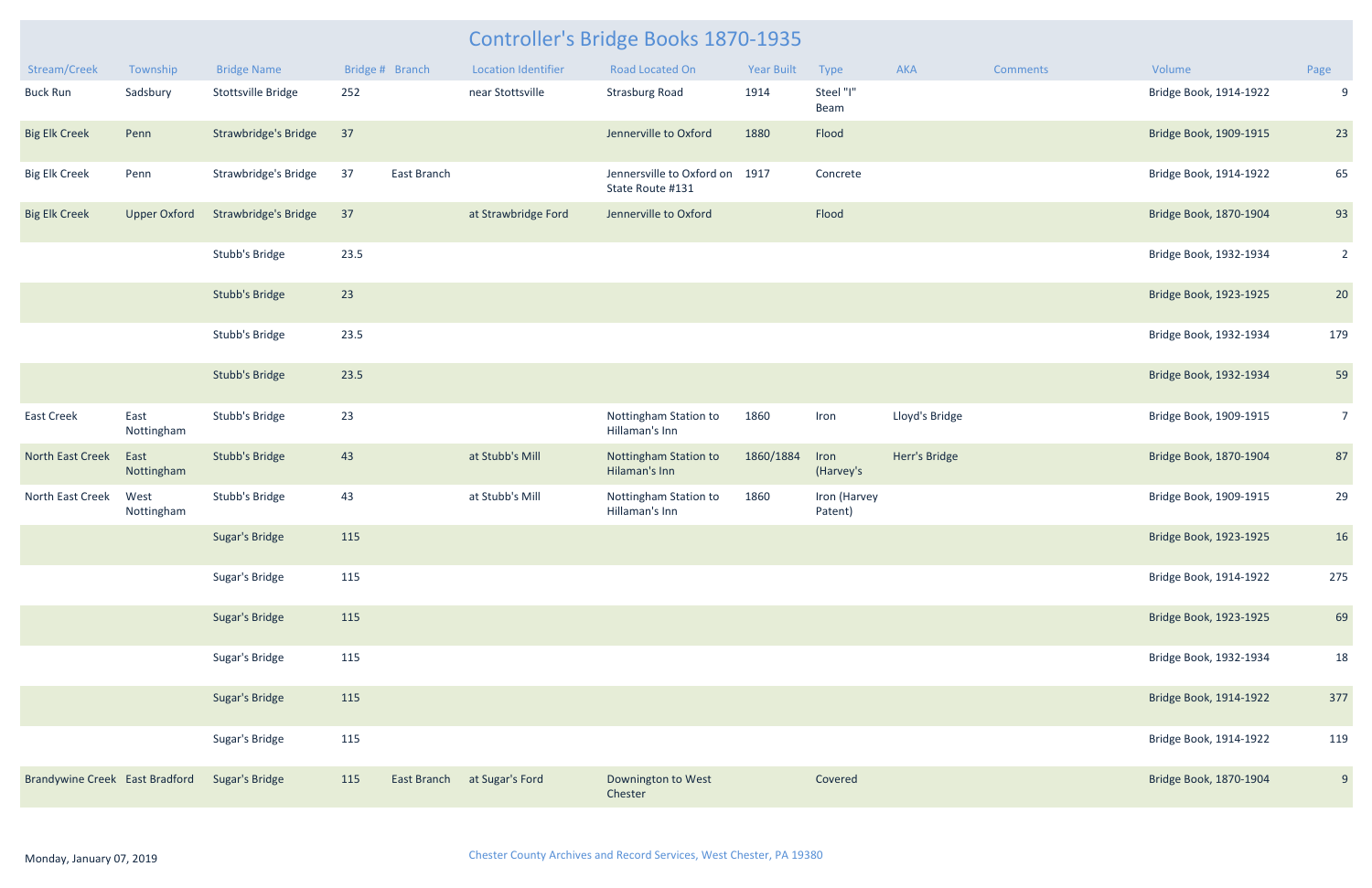| <b>Year Built</b> | <b>Type</b>       | <b>AKA</b>    | <b>Comments</b> | Volume                 | Page |
|-------------------|-------------------|---------------|-----------------|------------------------|------|
|                   |                   |               | See page 9      | Bridge Book, 1870-1904 | 16   |
|                   |                   |               |                 | Bridge Book, 1923-1925 | 33   |
|                   |                   |               |                 | Bridge Book, 1923-1925 | 71   |
|                   |                   |               |                 | Bridge Book, 1923-1925 | 19   |
|                   |                   |               |                 | Bridge Book, 1935      | 68   |
|                   |                   |               |                 | Bridge Book, 1914-1922 | 331  |
| 1919              | Stone Arch        |               |                 | Bridge Book, 1914-1922 | 127  |
| 1915              | <b>Stone Arch</b> | Ellis' Bridge |                 | Bridge Book, 1909-1915 | 235  |
|                   |                   |               |                 | Bridge Book, 1932-1934 | 281  |
|                   |                   |               |                 | Bridge Book, 1932-1934 | 112  |
|                   |                   |               |                 | Bridge Book, 1914-1922 | 101  |
|                   |                   |               |                 | Bridge Book, 1914-1922 | 315  |
|                   |                   |               |                 | Bridge Book, 1923-1925 | 20   |
|                   |                   |               |                 | Bridge Book, 1914-1922 | 374  |
|                   |                   |               |                 | Bridge Book, 1932-1934 | 27   |
|                   |                   |               |                 | Bridge Book, 1923-1925 | 59   |
|                   |                   |               |                 | Bridge Book, 1932-1934 | 231  |
|                   |                   |               |                 | Bridge Book, 1935      | 40   |

|                                               |                    |                           |     |                 |                            | Controller's Bridge Books 1870-1935 |            |            |               |                 |                        |                |
|-----------------------------------------------|--------------------|---------------------------|-----|-----------------|----------------------------|-------------------------------------|------------|------------|---------------|-----------------|------------------------|----------------|
| Stream/Creek                                  | Township           | <b>Bridge Name</b>        |     | Bridge # Branch | <b>Location Identifier</b> | <b>Road Located On</b>              | Year Built | Type       | AKA           | <b>Comments</b> | Volume                 | Page           |
| Brandywine Creek West Bradford Sugar's Bridge |                    |                           | 115 | East Branch     |                            | Downington to West<br>Chester       |            |            |               | See page 9      | Bridge Book, 1870-1904 | 16             |
|                                               |                    | Swayne's Bridge           | 104 |                 |                            |                                     |            |            |               |                 | Bridge Book, 1923-1925 | 33             |
|                                               |                    | Swayne's Bridge           | 104 |                 |                            |                                     |            |            |               |                 | Bridge Book, 1923-1925 | 71             |
|                                               |                    | Swayne's Bridge           | 104 |                 |                            |                                     |            |            |               |                 | Bridge Book, 1923-1925 | 1 <sup>c</sup> |
|                                               |                    | Taylor's Run Bridge       | 287 |                 |                            |                                     |            |            |               |                 | Bridge Book, 1935      | 68             |
|                                               | <b>West Goshen</b> | Taylor's Run Bridge       |     |                 |                            |                                     |            |            |               |                 | Bridge Book, 1914-1922 | 331            |
| Taylor's Run                                  | West Goshen        | Taylor's Run Bridge       | 287 |                 |                            | New Street                          | 1919       | Stone Arch |               |                 | Bridge Book, 1914-1922 | 127            |
| Shamona Dell<br>Creek                         | Uwchlan            | Thomas' Bridge            | 257 |                 |                            | Downington to Glen<br>Moore         | 1915       | Stone Arch | Ellis' Bridge |                 | Bridge Book, 1909-1915 | 235            |
|                                               |                    | Thompson Bridge           | 301 |                 |                            |                                     |            |            |               |                 | Bridge Book, 1932-1934 | 281            |
|                                               |                    | Thompson Davis Bridge 175 |     |                 |                            |                                     |            |            |               |                 | Bridge Book, 1932-1934 | 112            |
|                                               |                    | Thompson Davis Bridge 175 |     |                 |                            |                                     |            |            |               |                 | Bridge Book, 1914-1922 | 101            |
|                                               |                    | Thompson Davis Bridge 175 |     |                 |                            |                                     |            |            |               |                 | Bridge Book, 1914-1922 | 315            |
|                                               |                    | Thompson Davis Bridge 175 |     |                 |                            |                                     |            |            |               |                 | Bridge Book, 1923-1925 | 20             |
|                                               |                    | Thompson Davis Bridge 175 |     |                 |                            |                                     |            |            |               |                 | Bridge Book, 1914-1922 | 374            |
|                                               |                    | Thompson Davis Bridge 175 |     |                 |                            |                                     |            |            |               |                 | Bridge Book, 1932-1934 | 27             |
|                                               |                    | Thompson Davis Bridge 175 |     |                 |                            |                                     |            |            |               |                 | Bridge Book, 1923-1925 | 5 <sup>5</sup> |
|                                               |                    | Thompson Davis Bridge 175 |     |                 |                            |                                     |            |            |               |                 | Bridge Book, 1932-1934 | 231            |
|                                               |                    | Thompson Davis Bridge 175 |     |                 |                            |                                     |            |            |               |                 | Bridge Book, 1935      | 40             |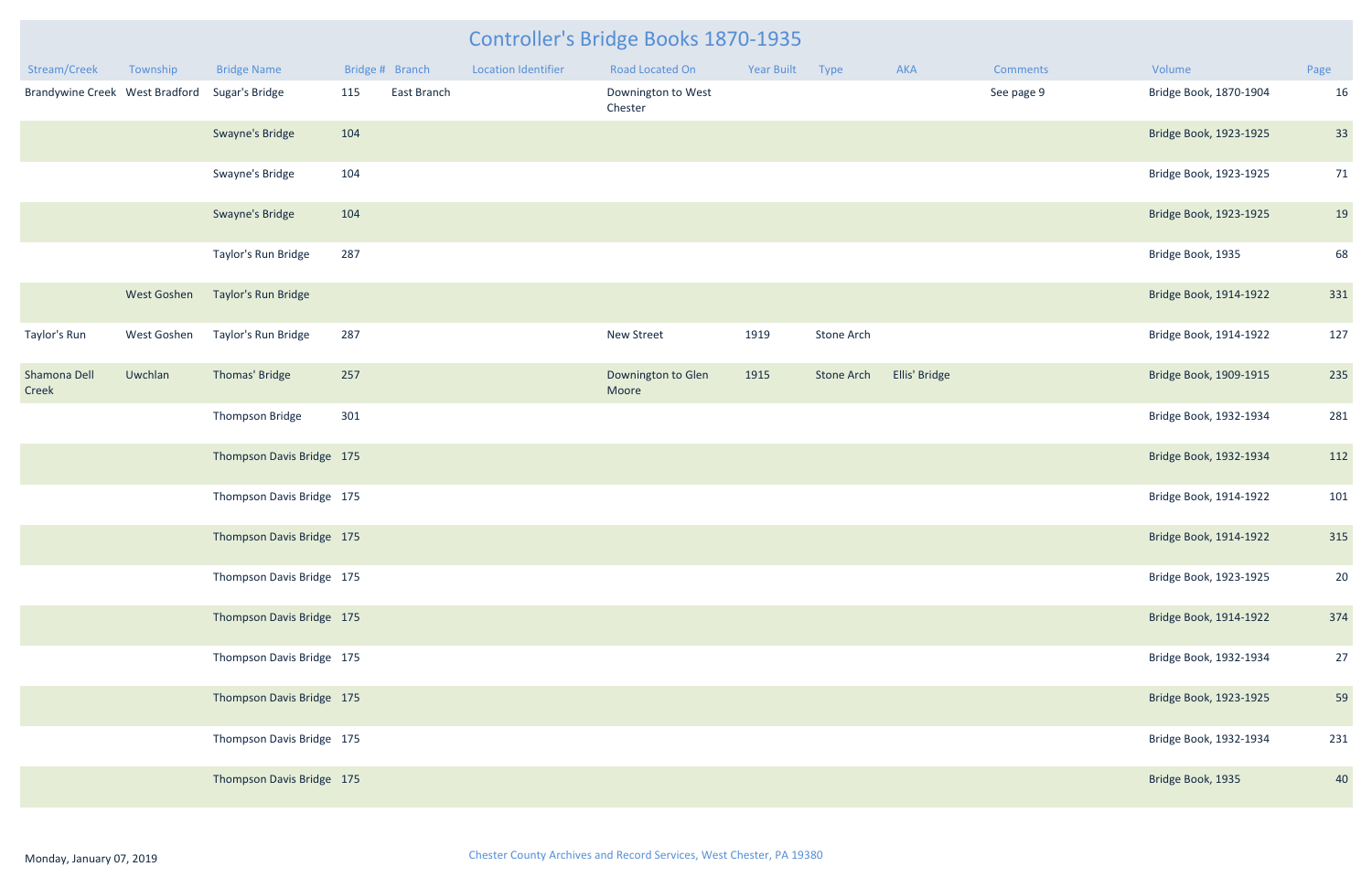|                        |                      |                               |                 |                                                     | <b>Controller's Bridge Books 1870-1935</b>          |            |                   |                            |                   |                        |      |
|------------------------|----------------------|-------------------------------|-----------------|-----------------------------------------------------|-----------------------------------------------------|------------|-------------------|----------------------------|-------------------|------------------------|------|
| Stream/Creek           | Township             | <b>Bridge Name</b>            | Bridge # Branch | <b>Location Identifier</b>                          | <b>Road Located On</b>                              | Year Built | Type              | AKA                        | <b>Comments</b>   | Volume                 | Page |
|                        |                      | Thompson Davis Bridge 175     |                 |                                                     |                                                     |            |                   |                            |                   | Bridge Book, 1914-1922 | 353  |
|                        |                      | Thompson Davis Bridge 175     |                 |                                                     |                                                     |            |                   |                            |                   | Bridge Book, 1914-1922 | 392  |
| <b>Pickering Creek</b> | Schuylkill           | Thompson Davis Bridge 175     |                 |                                                     |                                                     |            |                   |                            |                   | Bridge Book, 1914-1922 | 365  |
| <b>Pickering Creek</b> | Schuylkill           | Thompson Davis Bridge 175     |                 |                                                     |                                                     |            |                   |                            |                   | Bridge Book, 1914-1922 | 358  |
|                        |                      | Thomson's Bridge              | 301             |                                                     |                                                     |            |                   |                            |                   | Bridge Book, 1932-1934 | 164  |
|                        |                      | <b>Thornbury Bridge</b>       |                 |                                                     |                                                     |            |                   |                            |                   | Bridge Book, 1914-1922 | 259  |
|                        |                      | Thornbury's Bridge            | 268             |                                                     |                                                     |            |                   |                            |                   | Bridge Book, 1932-1934 | 265  |
| <b>Broad Run</b>       | <b>West Bradford</b> | Thornbury's Bridge            | 268             |                                                     | <b>Strasburg Road</b>                               | 1916       | <b>Stone Arch</b> |                            |                   | Bridge Book, 1914-1922 | 49   |
|                        |                      | Timoney's Bridge              | 19              |                                                     |                                                     |            |                   |                            |                   | Bridge Book, 1914-1922 | 387  |
| Schuylkill Canal       | <b>East Vincent</b>  | <b>Tower's Bridge</b>         | 216             | at Michal Tower's house<br>opposite Tower's Fording |                                                     | 1855       | <b>Queen Post</b> |                            | See also page 148 | Bridge Book, 1870-1904 | 147  |
|                        |                      | Tustin's Bridge               | 180             |                                                     |                                                     |            |                   |                            |                   | Bridge Book, 1914-1922 | 257  |
|                        |                      | <b>Tustin's Bridge</b>        | 180             |                                                     |                                                     |            |                   |                            |                   | Bridge Book, 1932-1934 | 28   |
|                        |                      | <b>Tustin's Bridge</b>        | 180             |                                                     |                                                     |            |                   |                            |                   | Bridge Book, 1923-1925 | 45   |
|                        |                      | <b>Tustin's Bridge</b>        | 180             |                                                     |                                                     |            |                   |                            |                   | Bridge Book, 1932-1934 | 233  |
|                        |                      | <b>Tustin's Bridge</b>        | 180             |                                                     |                                                     |            |                   |                            |                   | Bridge Book, 1914-1922 | 341  |
|                        |                      | West Pikeland Tustin's Bridge | 180             |                                                     |                                                     |            |                   |                            |                   | Bridge Book, 1914-1922 | 338  |
| Allen's Run            | Lower Oxford         | Twaddell's Bridge             | 18              |                                                     | Twaddell's Inn to Pine<br><b>Grove Rolling Mill</b> | 1865       | Post              | Open Queen Tweedale Bridge |                   | Bridge Book, 1870-1904 | 101  |
|                        |                      | <b>Tweedale Bridge</b>        | 18              |                                                     |                                                     |            |                   |                            |                   | Bridge Book, 1923-1925 | 16   |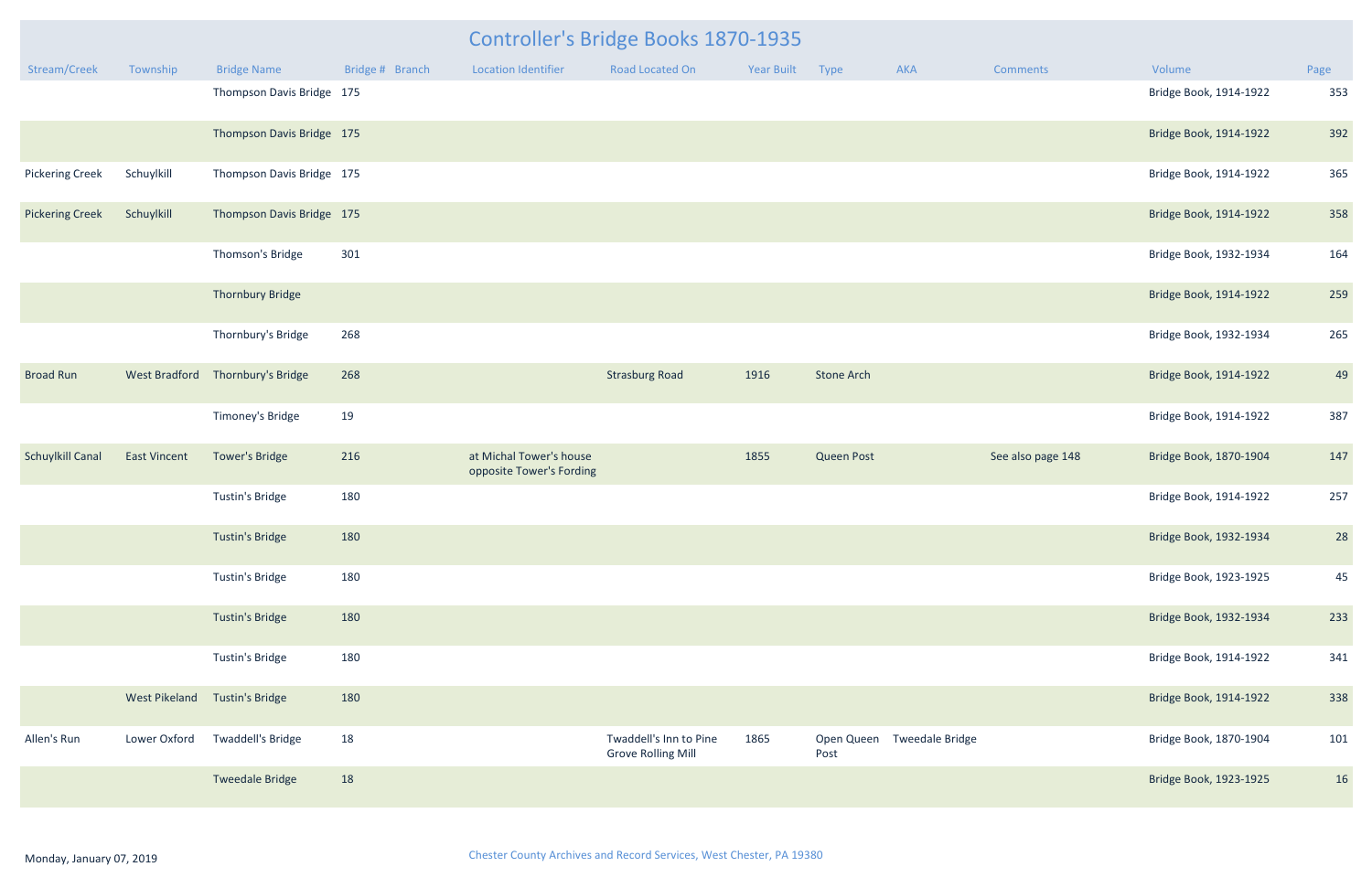|                      |                     |                        |                 |                            | <b>Controller's Bridge Books 1870-1935</b> |                 |                    |     |                 |                        |                 |
|----------------------|---------------------|------------------------|-----------------|----------------------------|--------------------------------------------|-----------------|--------------------|-----|-----------------|------------------------|-----------------|
| Stream/Creek         | Township            | <b>Bridge Name</b>     | Bridge # Branch | <b>Location Identifier</b> | Road Located On                            | Year Built Type |                    | AKA | <b>Comments</b> | Volume                 | Page            |
|                      |                     | <b>Tweedale Bridge</b> | 18              |                            |                                            |                 |                    |     |                 | Bridge Book, 1932-1934 | 57              |
|                      |                     | <b>Tweedale Bridge</b> | 18              |                            |                                            |                 |                    |     |                 | Bridge Book, 1914-1922 | 125             |
|                      |                     | <b>Tweedale Bridge</b> | 18              |                            |                                            |                 |                    |     |                 | Bridge Book, 1923-1925 | 19              |
|                      | Lower Oxford        | <b>Tweedale Bridge</b> | 18              |                            |                                            |                 |                    |     |                 | Bridge Book, 1914-1922 | 97              |
| Allen's Run          | Lower Oxford        | <b>Tweedale Bridge</b> | 18              |                            | Oxford to Pine Grove                       | 1877/1884       |                    |     |                 | Bridge Book, 1909-1915 | $\overline{2}$  |
|                      |                     | Tweedale's Bridge      | 18              |                            |                                            |                 |                    |     |                 | Bridge Book, 1932-1934 | $\vert 1 \vert$ |
|                      |                     | Tweedale's Bridge      | 18              |                            |                                            |                 |                    |     |                 | Bridge Book, 1932-1934 | 177             |
|                      |                     | <b>Tweed's Bridge</b>  | 24              |                            |                                            |                 |                    |     |                 | Bridge Book, 1923-1925 | 12              |
|                      |                     | Tweed's Bridge         | 24              |                            |                                            |                 |                    |     |                 | Bridge Book, 1914-1922 | 369             |
|                      |                     | <b>Tweed's Bridge</b>  | 24              |                            |                                            |                 |                    |     |                 | Bridge Book, 1914-1922 | 386             |
|                      |                     | Tweed's Bridge         | 24              |                            |                                            |                 |                    |     |                 | Bridge Book, 1932-1934 | $\overline{2}$  |
|                      |                     | Tweed's Bridge         | 24              |                            |                                            |                 |                    |     |                 | Bridge Book, 1914-1922 | 355             |
|                      |                     | Tweed's Bridge         | 24              |                            |                                            |                 |                    |     |                 | Bridge Book, 1932-1934 | 180             |
|                      |                     | <b>Tweed's Bridge</b>  | 24              |                            |                                            |                 |                    |     |                 | Bridge Book, 1914-1922 | 350             |
|                      |                     | <b>Tweed's Bridge</b>  | 24              |                            |                                            |                 |                    |     |                 | Bridge Book, 1932-1934 | 59              |
| <b>Big Elk Creek</b> | Elk                 | <b>Tweed's Bridge</b>  | 24              | at Mackey's Mill           | Lewisville to Strickersville 1853          |                 | Covered<br>Wooden  |     |                 | Bridge Book, 1909-1915 | 9               |
| <b>Big Elk Creek</b> | West<br>Fallowfield | Tweed's Mill Bridge    | 24              |                            | Lewisville to Strickerville 1853           |                 | Covered<br>(Burr's |     |                 | Bridge Book, 1870-1904 | 52              |
|                      |                     | <b>Tyson's Bridge</b>  | 196             |                            |                                            |                 |                    |     |                 | Bridge Book, 1914-1922 | 117             |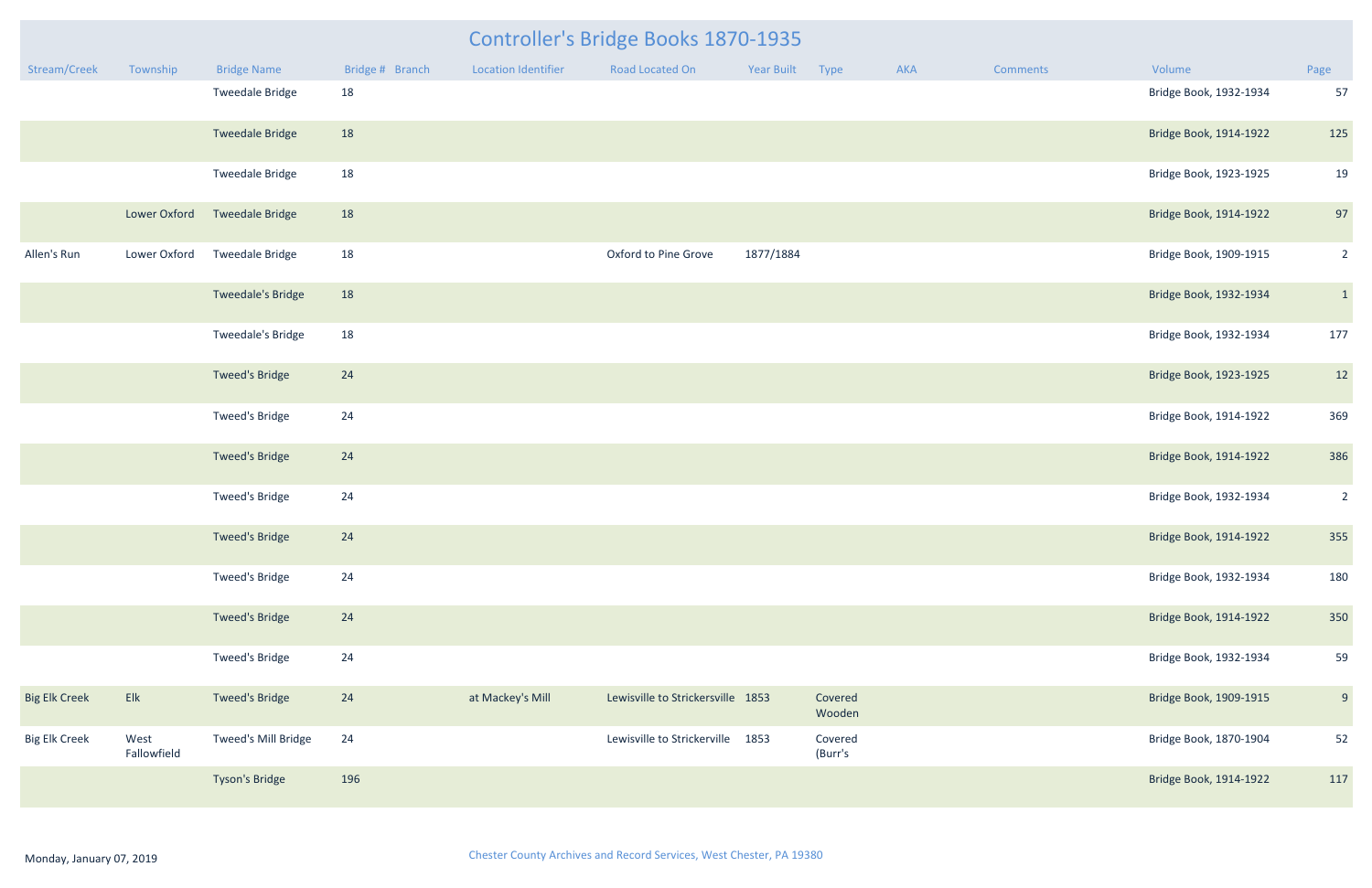|              |          |                            |                 |                     | <b>Controller's Bridge Books 1870-1935</b> |                 |     |          |                        |      |
|--------------|----------|----------------------------|-----------------|---------------------|--------------------------------------------|-----------------|-----|----------|------------------------|------|
| Stream/Creek | Township | <b>Bridge Name</b>         | Bridge # Branch | Location Identifier | Road Located On                            | Year Built Type | AKA | Comments | Volume                 | Page |
|              |          | Tyson's Bridge             | 196             |                     |                                            |                 |     |          | Bridge Book, 1932-1934 | 239  |
|              |          | <b>Tyson's Bridge</b>      | 196             |                     |                                            |                 |     |          | Bridge Book, 1935      | 45   |
|              |          | Tyson's Bridge             | 196             |                     |                                            |                 |     |          | Bridge Book, 1914-1922 | 389  |
|              |          | Tyson's Mill Bridge        | 196             |                     |                                            |                 |     |          | Bridge Book, 1914-1922 | 290  |
|              |          | Valley Creek Bridge        | 230             |                     |                                            |                 |     |          | Bridge Book, 1914-1922 | 329  |
|              |          | <b>Valley Creek Bridge</b> | 230             |                     |                                            |                 |     |          | Bridge Book, 1932-1934 | 132  |
|              |          | Valley Creek Bridge        | 230             |                     |                                            |                 |     |          | Bridge Book, 1923-1925 | 68   |
|              |          | <b>Valley Creek Bridge</b> | 230             |                     |                                            |                 |     |          | Bridge Book, 1932-1934 | 248  |
|              |          | Valley Forge Bridge        | 164             |                     |                                            |                 |     |          | Bridge Book, 1914-1922 | 293  |
|              |          | Valley Forge Bridge        | 164             |                     |                                            |                 |     |          | Bridge Book, 1923-1925 | 39   |
|              |          | Vandever's Bridge          | 77              |                     |                                            |                 |     |          | Bridge Book, 1932-1934 | 12   |
|              |          | Viaduct Bridge             | 242             |                     |                                            |                 |     |          | Bridge Book, 1914-1922 | 393  |
|              |          | Viaduct Bridge             | 242             |                     |                                            |                 |     |          | Bridge Book, 1923-1925 | 29   |
|              |          | Viaduct Bridge             | 242             |                     |                                            |                 |     |          | Bridge Book, 1914-1922 | 309  |
|              |          | Viaduct Bridge             | 242             |                     |                                            |                 |     |          | Bridge Book, 1923-1925 | 14   |
|              |          | <b>Viaduct Bridge</b>      | 242             |                     |                                            |                 |     |          | Bridge Book, 1932-1934 | 253  |
|              |          | Viaduct Bridge             | 242             |                     |                                            |                 |     |          | Bridge Book, 1932-1934 | 136  |
|              |          | Viaduct Mill Bridge        |                 |                     |                                            |                 |     |          | Bridge Book, 1914-1922 | 355  |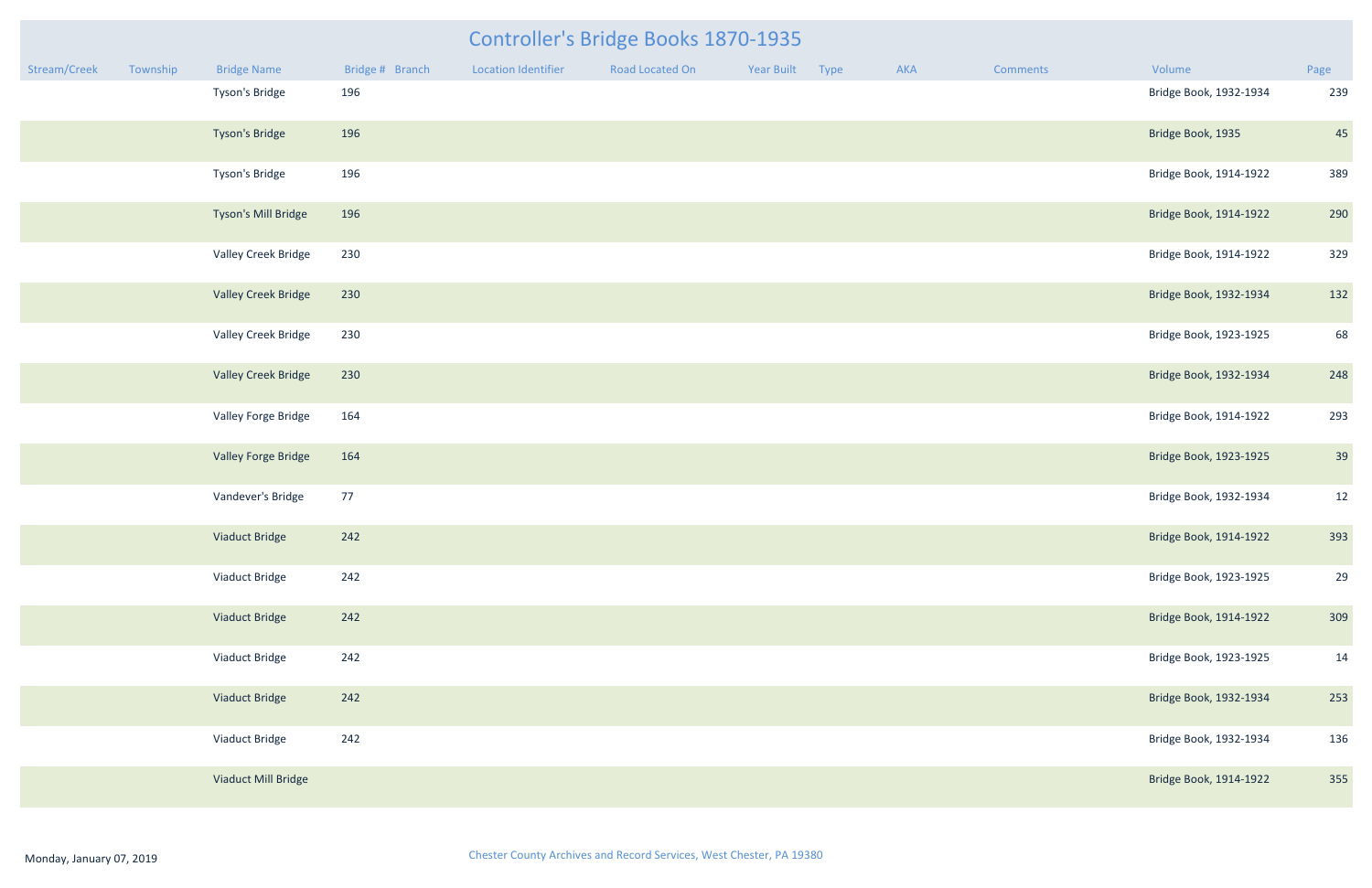|          |                        |                 | <b>Controller's Bridge Books 1870-1935</b> |                 |            |      |            |      |  |  |  |  |
|----------|------------------------|-----------------|--------------------------------------------|-----------------|------------|------|------------|------|--|--|--|--|
| Township | <b>Bridge Name</b>     | Bridge # Branch | <b>Location Identifier</b>                 | Road Located On | Year Built | Type | <b>AKA</b> | Comn |  |  |  |  |
| Valley   | Viaduct Mill Bridge    |                 |                                            |                 |            |      |            |      |  |  |  |  |
|          | <b>Wagner's Bridge</b> | 208             |                                            |                 |            |      |            |      |  |  |  |  |

| <b>Wagner's Mill Bridge</b> | 208 |
|-----------------------------|-----|
| Wagner's Mill Bridge        | 208 |
| <b>Wagoner's Bridge</b>     | 208 |
| Wagoner's Bridge            | 208 |
| Wagoner's Bridge            | 208 |

| Stream/Creek                 | Township             | <b>Bridge Name</b>          | Bridge # Branch | <b>Location Identifier</b>  | <b>Road Located On</b> | Year Built | Type | AKA | <b>Comments</b> | Volume                 | Page |
|------------------------------|----------------------|-----------------------------|-----------------|-----------------------------|------------------------|------------|------|-----|-----------------|------------------------|------|
|                              | Valley               | Viaduct Mill Bridge         |                 |                             |                        |            |      |     |                 | Bridge Book, 1914-1922 | 268  |
|                              |                      | <b>Wagner's Bridge</b>      | 208             |                             |                        |            |      |     |                 | Bridge Book, 1914-1922 | 354  |
|                              |                      | Wagner's Bridge             | 208             |                             |                        |            |      |     |                 | Bridge Book, 1914-1922 | 376  |
|                              |                      | <b>Wagner's Mill Bridge</b> | 208             |                             |                        |            |      |     |                 | Bridge Book, 1923-1925 | 19   |
|                              |                      | Wagner's Mill Bridge        | 208             |                             |                        |            |      |     |                 | Bridge Book, 1923-1925 | 49   |
|                              |                      | <b>Wagoner's Bridge</b>     | 208             |                             |                        |            |      |     |                 | Bridge Book, 1914-1922 | 128  |
|                              |                      | Wagoner's Bridge            | 208             |                             |                        |            |      |     |                 | Bridge Book, 1914-1922 | 255  |
|                              |                      | <b>Wagoner's Bridge</b>     | 208             |                             |                        |            |      |     |                 | Bridge Book, 1935      | 48   |
|                              |                      | Wagoner's Bridge            | 208             |                             |                        |            |      |     |                 | Bridge Book, 1932-1934 | 124  |
|                              |                      | Wagoner's Bridge            | 208             |                             |                        |            |      |     |                 | Bridge Book, 1932-1934 | 34   |
| Pigeon Creek                 | <b>East Coventry</b> | <b>Wagoner's Bridge</b>     | 208             | at Wagoner's Mill           |                        | 1890       | Iron |     |                 | Bridge Book, 1870-1904 | 200  |
|                              |                      | <b>Wagontown Bridge</b>     | 103             |                             |                        |            |      |     |                 | Bridge Book, 1923-1925 | 19   |
| <b>Brandywine Creek West</b> | Brandywine           | <b>Wagontown Bridge</b>     |                 | West Branch above Wagontown |                        | 1887       | Iron |     |                 | Bridge Book, 1870-1904 | 26   |
| Brandywine Creek West Caln   |                      | <b>Wagontown Bridge</b>     |                 |                             |                        |            |      |     | See page 26     | Bridge Book, 1870-1904 | 30   |
|                              |                      | <b>Walker Bridge</b>        | 300             |                             |                        |            |      |     |                 | Bridge Book, 1932-1934 | 280  |
|                              |                      | <b>Walnut Street Bridge</b> | 295             |                             |                        |            |      |     |                 | Bridge Book, 1923-1925 | 27   |
|                              |                      | Warwick Furnace Bridge 246  |                 |                             |                        |            |      |     |                 | Bridge Book, 1935      | 58   |
|                              |                      | <b>Waters Bridge</b>        | 253             |                             |                        |            |      |     |                 | Bridge Book, 1932-1934 | 258  |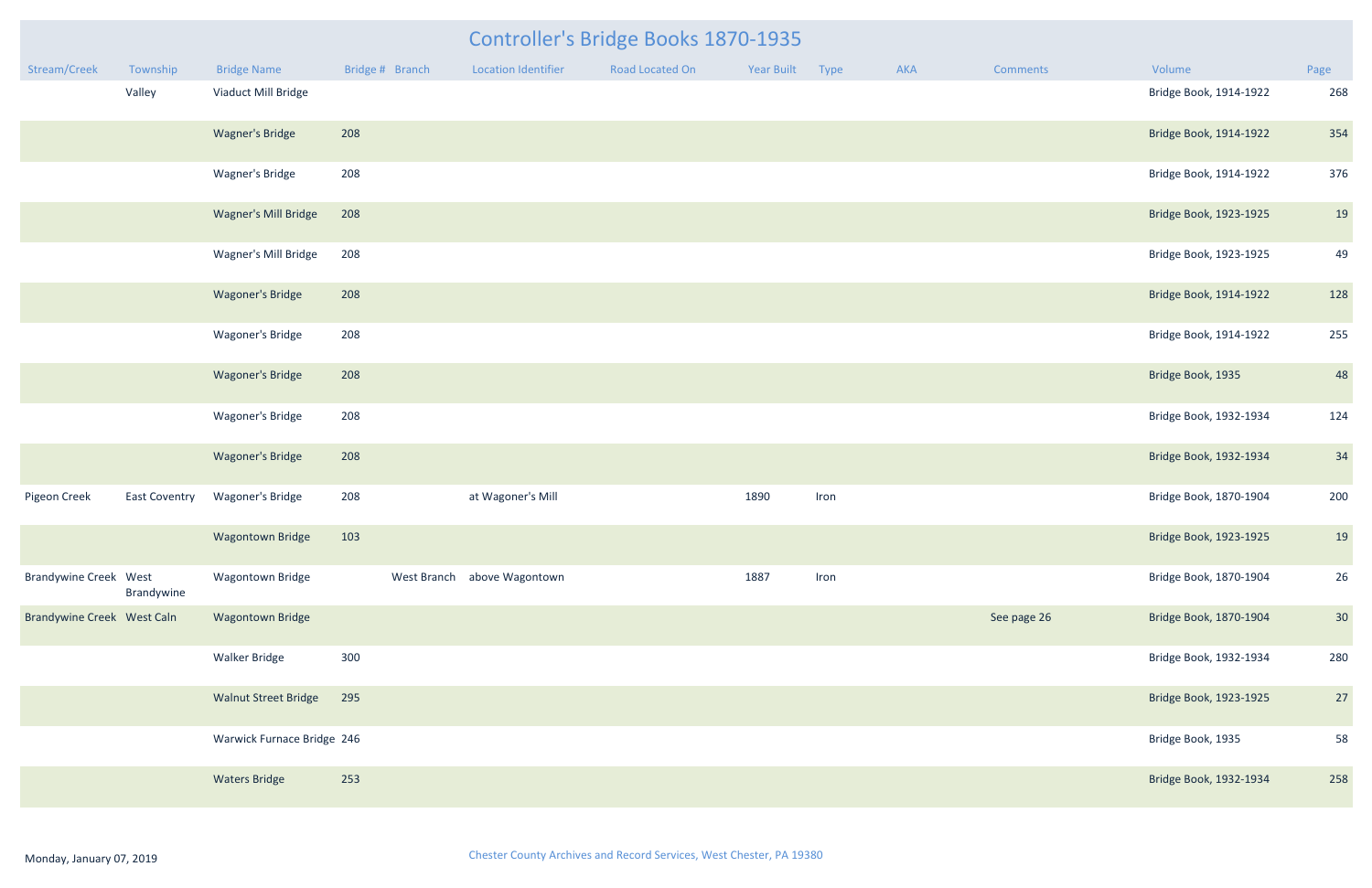|                      |            |                                         |                    |                                      | <b>Controller's Bridge Books 1870-1935</b>            |                    |                         |     |                 |                        |      |
|----------------------|------------|-----------------------------------------|--------------------|--------------------------------------|-------------------------------------------------------|--------------------|-------------------------|-----|-----------------|------------------------|------|
| Stream/Creek         | Township   | <b>Bridge Name</b>                      | Bridge # Branch    | <b>Location Identifier</b>           | Road Located On                                       | Year Built Type    |                         | AKA | <b>Comments</b> | Volume                 | Page |
|                      |            | Water's Bridge                          | 253                |                                      |                                                       |                    |                         |     |                 | Bridge Book, 1914-1922 | 389  |
|                      |            | <b>Watson's Bridge</b>                  | 263                |                                      |                                                       |                    |                         |     |                 | Bridge Book, 1914-1922 | 355  |
| <b>Broad Run</b>     | New Garden | <b>Watson's Bridge</b>                  | 263                | near Watson's Mill                   | Landenberg to Mill Creek 1915<br><b>Meeting House</b> |                    | Concrete &<br>Steel "I" |     |                 | Bridge Book, 1909-1915 | 244  |
| <b>Broad Run</b>     | New Garden | <b>Watson's Bridge</b>                  | 263                | near Watson's Mill                   | Landenberg to Mill Creek 1915<br><b>Meeting House</b> |                    | Concrete &<br>Steel "I" |     |                 | Bridge Book, 1914-1922 | 31   |
| <b>Buck Run</b>      | Highland   | <b>Watter's Bridge</b>                  | 253                | on line with Londonderry<br>Township |                                                       | 1914               | <b>Steel Girder</b>     |     |                 | Bridge Book, 1914-1922 | 11   |
| <b>Buck Run</b>      | Highland   | <b>Watter's Bridge</b>                  | 253                | on line with Londonderry<br>Township |                                                       | 1914               | <b>Steel Girder</b>     |     |                 | Bridge Book, 1909-1915 | 230  |
|                      |            | Wawasett Bridge                         |                    |                                      |                                                       |                    |                         |     |                 | Bridge Book, 1914-1922 | 262  |
|                      |            | <b>Wawasett Bridge</b>                  | 88                 |                                      |                                                       |                    |                         |     |                 | Bridge Book, 1914-1922 | 103  |
|                      |            | <b>Westtown Bridge</b>                  | 150                |                                      |                                                       |                    |                         |     |                 | Bridge Book, 1923-1925 | 71   |
|                      |            | <b>Westtown Bridge</b>                  |                    |                                      |                                                       |                    |                         |     |                 | Bridge Book, 1914-1922 | 258  |
| <b>Chester Creek</b> | Thornbury  | <b>Westtown Bridge</b>                  | 148<br>West Branch | on line of Westtown<br>Township      | <b>Street Road</b>                                    | 1845/1861/<br>1877 | 1861 - Open<br>King     |     |                 | Bridge Book, 1870-1904 | 130  |
|                      |            | Westtown School 149<br><b>Bridge</b>    |                    |                                      |                                                       |                    |                         |     |                 | Bridge Book, 1932-1934 | 104  |
|                      |            | <b>Westtown School</b><br><b>Bridge</b> | 149                |                                      |                                                       |                    |                         |     |                 | Bridge Book, 1923-1925 | 67   |
|                      |            | <b>Westtown School</b><br><b>Bridge</b> | 149                |                                      |                                                       |                    |                         |     |                 | Bridge Book, 1923-1925 | 37   |
|                      |            | <b>Westtown School</b><br><b>Bridge</b> | 149                |                                      |                                                       |                    |                         |     |                 | Bridge Book, 1914-1922 | 260  |
|                      |            | <b>Westtown School</b><br><b>Bridge</b> | 149                |                                      |                                                       |                    |                         |     |                 | Bridge Book, 1932-1934 | 23   |
|                      |            | <b>Westtown School</b><br><b>Bridge</b> | 149                |                                      |                                                       |                    |                         |     |                 | Bridge Book, 1923-1925 | 19   |
|                      |            | White Clay Creek Bridge 317             |                    |                                      |                                                       |                    |                         |     |                 | Bridge Book, 1932-1934 | 289  |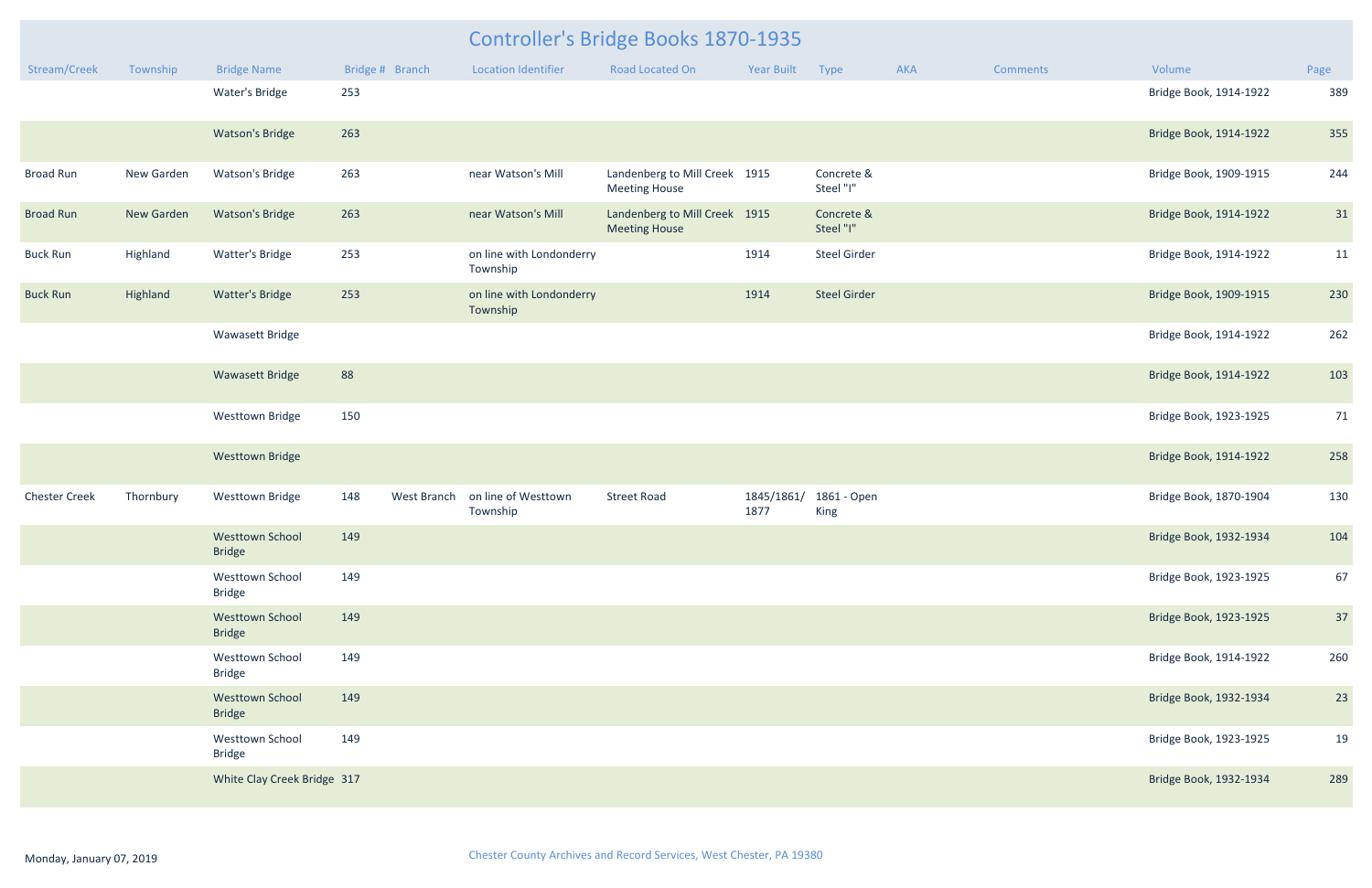|                       |                     |                                           |                 |                                | <b>Controller's Bridge Books 1870-1935</b>           |            |                    |                |                 |                        |      |
|-----------------------|---------------------|-------------------------------------------|-----------------|--------------------------------|------------------------------------------------------|------------|--------------------|----------------|-----------------|------------------------|------|
| Stream/Creek          | Township            | <b>Bridge Name</b>                        | Bridge # Branch | <b>Location Identifier</b>     | Road Located On                                      | Year Built | <b>Type</b>        | AKA            | <b>Comments</b> | Volume                 | Page |
|                       |                     | White Horse Bridge                        | 160             |                                |                                                      |            |                    |                |                 | Bridge Book, 1914-1922 | 367  |
|                       |                     | <b>Whiteland Bridge</b>                   | 119             |                                |                                                      |            |                    |                |                 | Bridge Book, 1923-1925 | 36   |
|                       |                     | <b>Whiteland Station</b><br><b>Bridge</b> |                 |                                |                                                      |            |                    |                |                 | Bridge Book, 1914-1922 | 306  |
| <b>Octoraro Creek</b> | <b>Lower Oxford</b> | <b>Whitesides Bridge</b>                  | 9               | on line of Lancaster<br>County | <b>Mount Vernon to Union</b><br><b>Meeting House</b> |            | Covered<br>(Burr's | Worth's Bridge |                 | Bridge Book, 1870-1904 | 100  |
|                       |                     | Whitford Bridge                           | 118             |                                |                                                      |            |                    |                |                 | Bridge Book, 1923-1925 | 44   |
|                       |                     | <b>Whitford Bridge</b>                    | 118             |                                |                                                      |            |                    |                |                 | Bridge Book, 1932-1934 | 18   |
|                       |                     | Whitford Bridge                           | 118             |                                |                                                      |            |                    |                |                 | Bridge Book, 1914-1922 | 121  |
|                       |                     | <b>Whitford Bridge</b>                    | 118             |                                |                                                      |            |                    |                |                 | Bridge Book, 1923-1925 | 60   |
|                       |                     | Whitford Bridge                           | 118             |                                |                                                      |            |                    |                |                 | Bridge Book, 1923-1925 | 17   |
|                       |                     | <b>Whitford Bridge</b>                    | 118             |                                |                                                      |            |                    |                |                 | Bridge Book, 1932-1934 | 93   |
|                       |                     | Whitford Bridge                           | 118             |                                |                                                      |            |                    |                |                 | Bridge Book, 1914-1922 | 384  |
|                       |                     | Whitford Bridge                           | 118             |                                |                                                      |            |                    |                |                 | Bridge Book, 1914-1922 | 277  |
| <b>Valley Creek</b>   |                     | West Whiteland Whitford Bridge            | 118             | near Whitford Station          |                                                      | 1891       | Iron               |                |                 | Bridge Book, 1870-1904 | 163  |
|                       |                     | Whitworth's Bridge                        | 169             |                                |                                                      |            |                    |                |                 | Bridge Book, 1914-1922 | 120  |
|                       |                     | Whitworth's Bridge                        | 169             |                                |                                                      |            |                    |                |                 | Bridge Book, 1914-1922 | 318  |
|                       |                     | <b>Wickerton Bridge</b>                   | 51              |                                |                                                      |            |                    |                |                 | Bridge Book, 1914-1922 | 354  |
|                       |                     | Wickerton Bridge                          | 51              |                                |                                                      |            |                    |                |                 | Bridge Book, 1932-1934 | 192  |
|                       |                     | <b>Wickerton Bridge</b>                   | 51              |                                |                                                      |            |                    |                |                 | Bridge Book, 1932-1934 | 71   |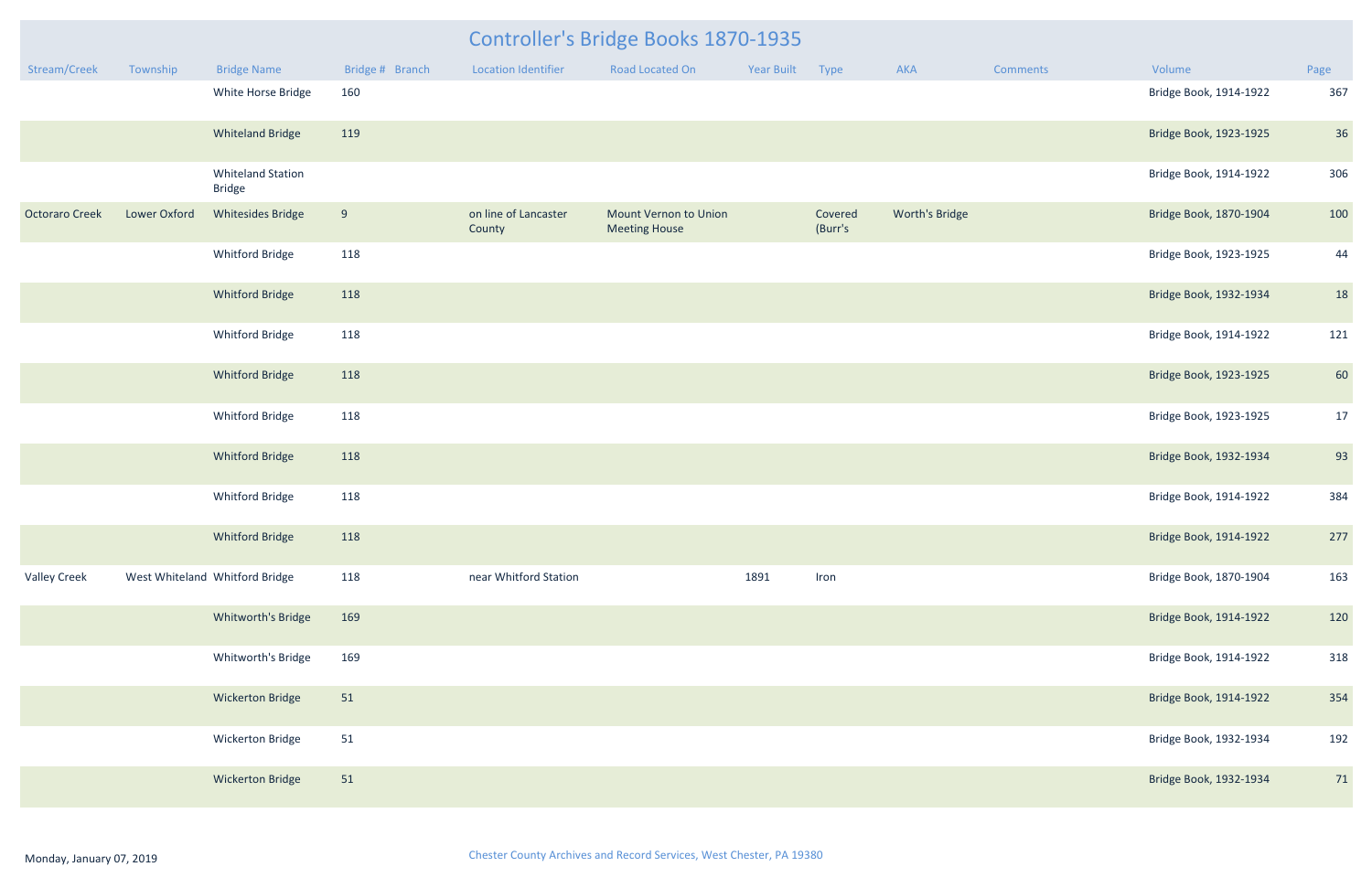|                               |              |                             |     |                         |                                | Controller's Bridge Books 1870-1935 |            |         |               |                 |                        |                         |
|-------------------------------|--------------|-----------------------------|-----|-------------------------|--------------------------------|-------------------------------------|------------|---------|---------------|-----------------|------------------------|-------------------------|
| Stream/Creek                  | Township     | <b>Bridge Name</b>          |     | Bridge # Branch         | <b>Location Identifier</b>     | <b>Road Located On</b>              | Year Built | Type    | <b>AKA</b>    | <b>Comments</b> | Volume                 | Page                    |
|                               |              | Wickerton Bridge            | 51  |                         |                                |                                     |            |         |               |                 | Bridge Book, 1914-1922 | 390                     |
| White Clay Creek London Grove |              | <b>Wickerton Bridge</b>     | 51  | Middle<br><b>Branch</b> | 2 miles south of West<br>Grove |                                     | 1894       | Iron    |               |                 | Bridge Book, 1870-1904 | 70                      |
| White Clay Creek London Grove |              | <b>Wickerton Bridge</b>     | 51  |                         |                                | New London to New<br>Garden         | 1894       | Iron    |               |                 | Bridge Book, 1909-1915 | 37                      |
| White Clay Creek London Grove |              | <b>Wickerton Bridge</b>     | 51  |                         |                                |                                     |            |         |               |                 | Bridge Book, 1914-1922 | 356                     |
|                               |              | Wiley's Bridge              | 19  |                         |                                |                                     |            |         |               | "New"           | Bridge Book, 1923-1925 | 52                      |
|                               |              | Wiley's Bridge              | 19  |                         |                                |                                     |            |         |               |                 | Bridge Book, 1914-1922 | 366                     |
|                               |              | Wiley's Bridge              | 19  |                         |                                |                                     |            |         |               |                 | Bridge Book, 1923-1925 | 17                      |
|                               |              | Wiley's Bridge              | 19  |                         |                                |                                     |            |         |               |                 | Bridge Book, 1932-1934 | 57                      |
|                               |              | Wiley's Bridge              | 19  |                         |                                |                                     |            |         |               |                 | Bridge Book, 1914-1922 | 344                     |
|                               |              | Wiley's Bridge              | 19  |                         |                                |                                     |            |         |               |                 | Bridge Book, 1923-1925 | 43                      |
|                               |              | Wiley's Bridge              | 19  |                         |                                |                                     |            |         |               |                 | Bridge Book, 1923-1925 | 65                      |
| Irvin's Run                   | Lower Oxford | Wiley's Mill Bridge         | 19  |                         |                                | Hayesville to Tweedale              | 1860       | Iron    |               |                 | Bridge Book, 1909-1915 | $\overline{\mathbf{3}}$ |
| <b>Pickering Creek</b>        | Schuylkill   | William's Bridge            | 174 |                         |                                | Corner Store to Valley<br>Store     |            | Covered | Rapp's Bridge |                 | Bridge Book, 1870-1904 | 126                     |
|                               |              | William's Corner Bridge 174 |     |                         |                                |                                     |            |         |               |                 | Bridge Book, 1914-1922 | 348                     |
|                               |              | William's Corner Bridge 174 |     |                         |                                |                                     |            |         |               |                 | Bridge Book, 1914-1922 | 384                     |
|                               |              | William's Corner Bridge 174 |     |                         |                                |                                     |            |         |               |                 | Bridge Book, 1914-1922 | 300                     |
|                               |              | William's Corner Bridge 174 |     |                         |                                |                                     |            |         |               |                 | Bridge Book, 1923-1925 | 38                      |
|                               |              | William's Corner Bridge 174 |     |                         |                                |                                     |            |         |               |                 | Bridge Book, 1914-1922 | 100                     |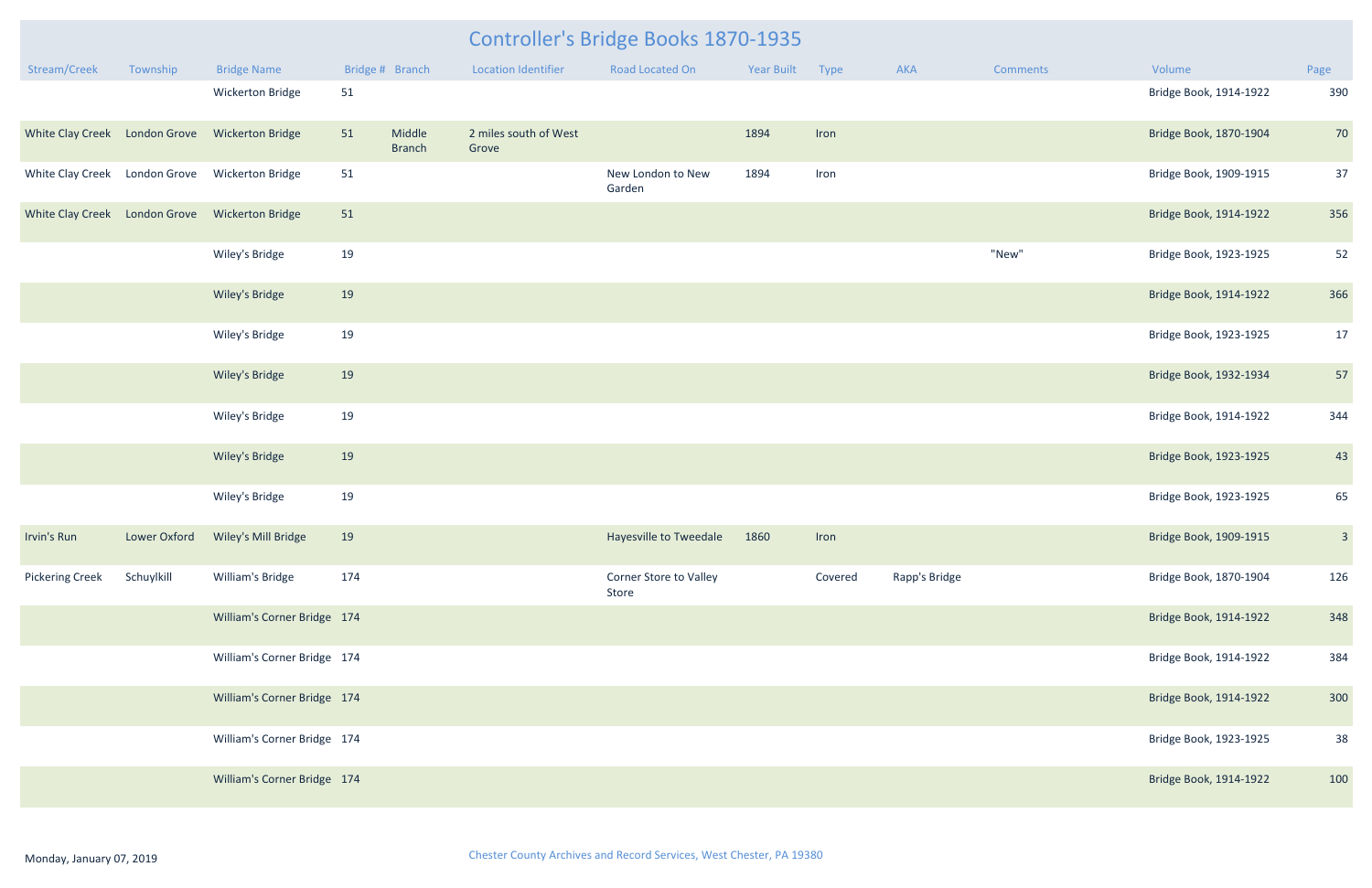|              |          |                             |                 |                            | <b>Controller's Bridge Books 1870-1935</b> |                 |     |                 |                        |      |
|--------------|----------|-----------------------------|-----------------|----------------------------|--------------------------------------------|-----------------|-----|-----------------|------------------------|------|
| Stream/Creek | Township | <b>Bridge Name</b>          | Bridge # Branch | <b>Location Identifier</b> | Road Located On                            | Year Built Type | AKA | <b>Comments</b> | Volume                 | Page |
|              |          | William's Corner Bridge 174 |                 |                            |                                            |                 |     |                 | Bridge Book, 1923-1925 | 64   |
|              |          | William's Corner Bridge 174 |                 |                            |                                            |                 |     |                 | Bridge Book, 1923-1925 | 18   |
|              |          | Willistown Bridge           | 156             |                            |                                            |                 |     |                 | Bridge Book, 1923-1925 | 69   |
|              |          | Wilson's Bridge             | 192             |                            |                                            |                 |     |                 | Bridge Book, 1932-1934 | 237  |
|              |          | Wilson's Bridge             | 192             |                            |                                            |                 |     |                 | Bridge Book, 1932-1934 | 31   |
|              |          | Wilson's Bridge             | 192             |                            |                                            |                 |     |                 | Bridge Book, 1914-1922 | 384  |
|              |          | Wilson's Bridge             |                 |                            |                                            |                 |     |                 | Bridge Book, 1914-1922 | 302  |
|              |          | Wilson's Bridge             | 192             |                            |                                            |                 |     |                 | Bridge Book, 1914-1922 | 326  |
|              |          | Wilson's Bridge             | 76              |                            |                                            |                 |     |                 | Bridge Book, 1914-1922 | 128  |
|              |          | Wilson's Bridge             | 192             |                            |                                            |                 |     |                 | Bridge Book, 1923-1925 | 37   |
|              |          | Wilson's Bridge             | 192             |                            |                                            |                 |     |                 | Bridge Book, 1914-1922 | 376  |
|              |          | Wilson's Bridge             | 166             |                            |                                            |                 |     |                 | Bridge Book, 1932-1934 | 25   |
|              |          | Wilson's Bridge             | 192             |                            |                                            |                 |     |                 | Bridge Book, 1923-1925 | 14   |
|              |          | Wilson's Bridge             | 192             |                            |                                            |                 |     |                 | Bridge Book, 1935      | 44   |
|              |          | Wilson's Bridge             | 166             |                            |                                            |                 |     |                 | Bridge Book, 1932-1934 | 228  |
|              |          | Wilson's Bridge             | 166             |                            |                                            |                 |     |                 | Bridge Book, 1932-1934 | 109  |
|              |          | Wilson's Bridge             | 166             |                            |                                            |                 |     |                 | Bridge Book, 1923-1925 | 48   |
|              |          | Wilson's Bridge             | 192             |                            |                                            |                 |     |                 | Bridge Book, 1932-1934 | 118  |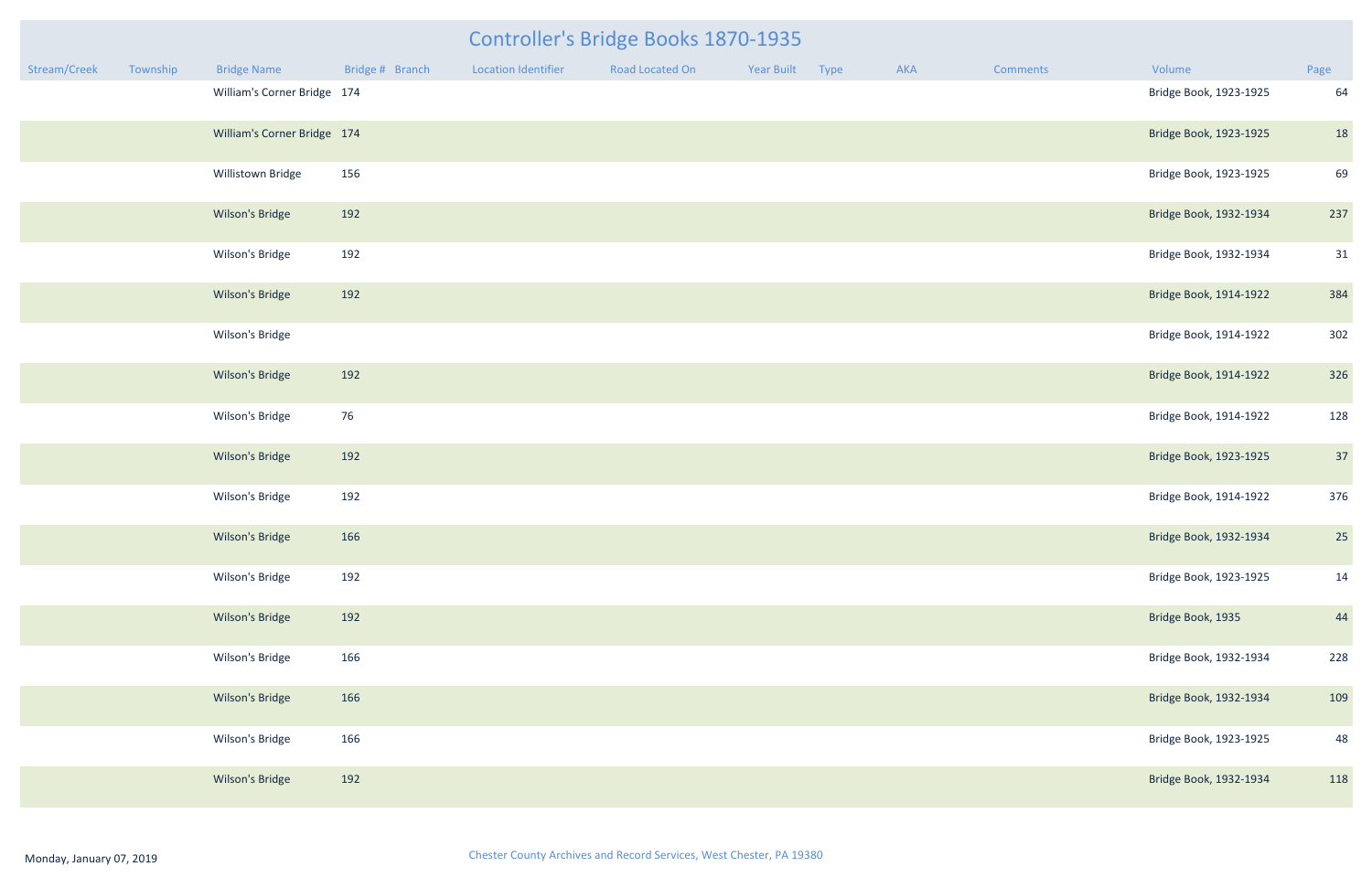|                             |                     | Controller's Bridge Books 1870-1935 |                 |                            |                                 |            |                    |                                     |                                                      |                        |                |  |
|-----------------------------|---------------------|-------------------------------------|-----------------|----------------------------|---------------------------------|------------|--------------------|-------------------------------------|------------------------------------------------------|------------------------|----------------|--|
| Stream/Creek                | Township            | <b>Bridge Name</b>                  | Bridge # Branch | <b>Location Identifier</b> | <b>Road Located On</b>          | Year Built | Type               | AKA                                 | Comments                                             | Volume                 | Page           |  |
|                             |                     | Wilson's Bridge                     | 192             |                            |                                 |            |                    |                                     |                                                      | Bridge Book, 1923-1925 | 63             |  |
| <b>French Creek</b>         |                     | Wilson's Bridge                     | 192             |                            |                                 |            |                    |                                     |                                                      | Bridge Book, 1914-1922 | 366            |  |
| French Creek                | <b>East Vincent</b> | Wilson's Bridge                     | 192             |                            |                                 |            |                    |                                     |                                                      | Bridge Book, 1914-1922 | 362            |  |
| <b>French Creek</b>         | <b>East Vincent</b> | Wilson's Bridge                     | 192             |                            | Pughtown to Kimberton           | 1835       | Covered            |                                     |                                                      | Bridge Book, 1870-1904 | 145            |  |
| <b>Valley Creek</b>         | Tredyffrin          | Wilson's Bridge                     | 166             |                            |                                 |            |                    |                                     |                                                      | Bridge Book, 1914-1922 | 356            |  |
| <b>French Creek</b>         | <b>West Vincent</b> | Wilson's Bridge                     | 192             |                            | Pughtown to Kimberton           |            |                    |                                     | See page 145                                         | Bridge Book, 1870-1904 | 151            |  |
|                             |                     | Wilson's Corner Bridge 192          |                 |                            |                                 |            |                    |                                     |                                                      | Bridge Book, 1923-1925 | 11             |  |
| Brandywine Creek Birmingham |                     | Wistar's Bridge                     | 87              |                            | West Chester to<br>Parkersville | 1870       | Covered            | Sager's Bridge,<br>Lenape's Bridge, |                                                      | Bridge Book, 1870-1904 | $5\phantom{.}$ |  |
|                             |                     | Woods & Scarlet Bridge 66           |                 |                            |                                 |            |                    |                                     |                                                      | Bridge Book, 1914-1922 | 317            |  |
|                             |                     | <b>Wood's Bridge</b>                | $\mathbf{1}$    |                            |                                 |            |                    |                                     |                                                      | Bridge Book, 1932-1934 | 50             |  |
|                             |                     | Wood's Bridge                       |                 |                            |                                 |            |                    |                                     | Lancaster Inter-County Bridge Bridge Book, 1914-1922 |                        | 322            |  |
| <b>Octoraro Creek</b>       | West<br>Nottingham  | <b>Wood's Bridge</b>                | $\mathbf{1}$    | at Wood's Fording          |                                 |            | Covered<br>(Burr's |                                     |                                                      | Bridge Book, 1870-1904 | 189            |  |
|                             |                     | Wood's Dam Bridge                   | 298             |                            |                                 |            |                    |                                     |                                                      | Bridge Book, 1932-1934 | 163            |  |
|                             |                     | <b>Wood's Dam Bridge</b>            | 298             |                            |                                 |            |                    |                                     |                                                      | Bridge Book, 1935      | 71             |  |
|                             |                     | Worrillow's Bridge                  | 160             |                            |                                 |            |                    |                                     |                                                      | Bridge Book, 1914-1922 | 302            |  |
|                             |                     | <b>Worrillow's Bridge</b>           | 160             |                            |                                 |            |                    |                                     |                                                      | Bridge Book, 1914-1922 | 348            |  |
|                             |                     | Worrilow's Bridge                   | 160             |                            |                                 |            |                    |                                     |                                                      | Bridge Book, 1914-1922 | 112            |  |
|                             |                     | Worth's Bridge                      | 9               |                            |                                 |            |                    |                                     |                                                      | Bridge Book, 1932-1934 | 53             |  |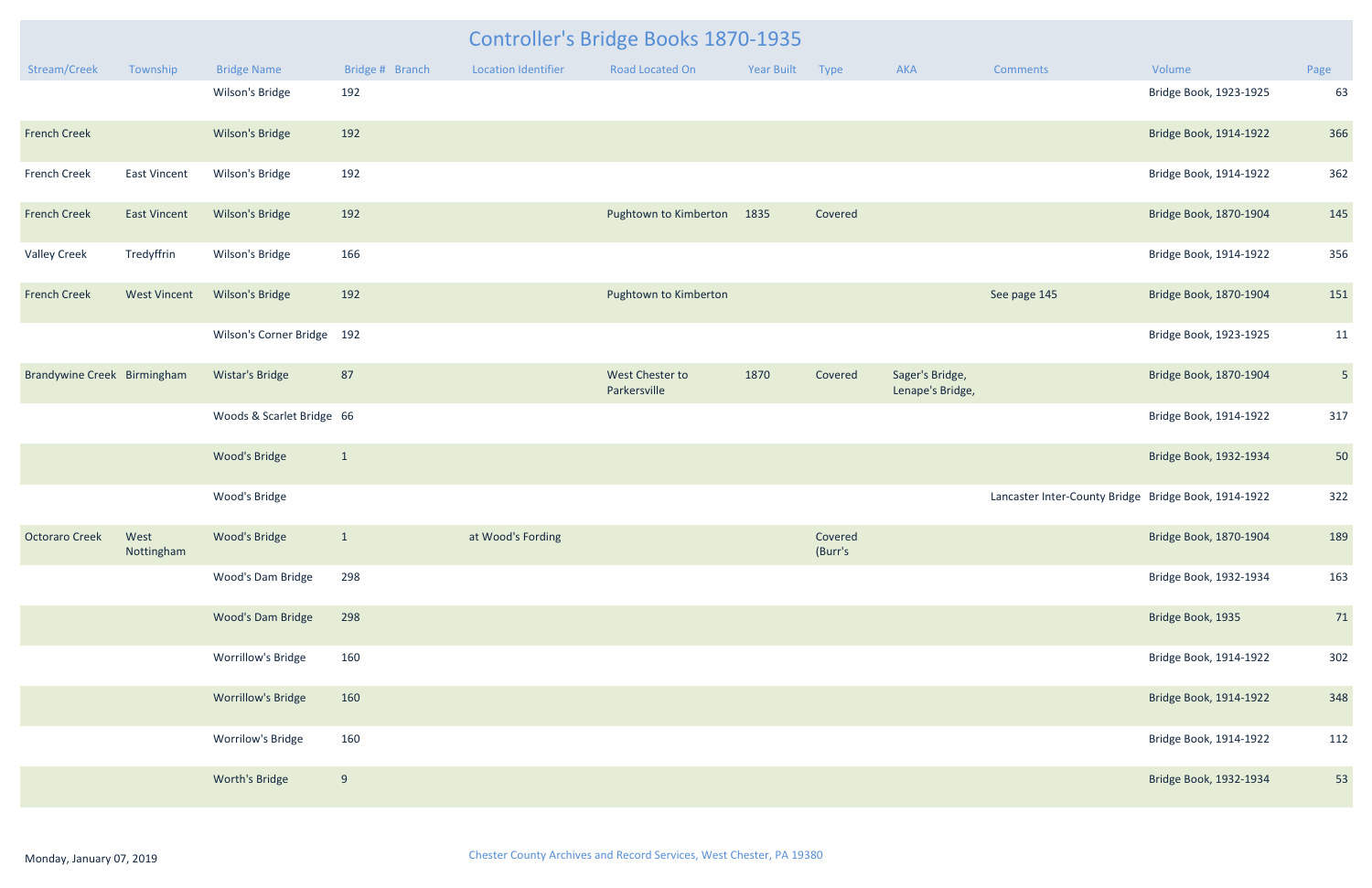|                                                  |                                 |                                                             |                    | <b>Controller's Bridge Books 1870-1935</b> |                                                 |                 |                          |                          |                         |                        |                 |
|--------------------------------------------------|---------------------------------|-------------------------------------------------------------|--------------------|--------------------------------------------|-------------------------------------------------|-----------------|--------------------------|--------------------------|-------------------------|------------------------|-----------------|
| Stream/Creek                                     | Township                        | <b>Bridge Name</b>                                          | Bridge # Branch    | <b>Location Identifier</b>                 | Road Located On                                 | Year Built Type |                          | AKA                      | <b>Comments</b>         | Volume                 | Page            |
|                                                  |                                 | Worth's Bridge                                              | 66                 |                                            |                                                 |                 |                          |                          |                         | Bridge Book, 1914-1922 | 391             |
|                                                  |                                 | Worth's Bridge                                              | 97                 |                                            |                                                 |                 |                          |                          |                         | Bridge Book, 1914-1922 | 297             |
|                                                  |                                 | Worth's Bridge                                              | 66                 |                                            |                                                 |                 |                          |                          |                         | Bridge Book, 1932-1934 | 198             |
|                                                  |                                 | Worth's Bridge                                              | 66                 |                                            |                                                 |                 |                          |                          |                         | Bridge Book, 1935      | 12              |
|                                                  | East Fallowfield Worth's Bridge |                                                             | 98                 |                                            |                                                 | 1899            |                          |                          |                         | Bridge Book, 1870-1904 | 202             |
| Brandywine Creek East Fallowfield Worth's Bridge |                                 |                                                             | 98                 | near Coatesville                           |                                                 | 1915            | <b>Steel Girder</b>      |                          | Replaced earlier bridge | Bridge Book, 1914-1922 | 39              |
| Brandywine Creek East Fallowfield Worth's Bridge |                                 |                                                             | 98                 | near Coatesville                           |                                                 | 1915            | <b>Steel Girder</b>      |                          | Replaced earlier bridge | Bridge Book, 1909-1915 | 245             |
| <b>Red Clay Creek</b>                            | East<br>Marlborough             | Worth's Bridge                                              | 66                 |                                            | Street Road (Philadelphia 1817<br>to Baltimore) |                 | <b>Open King</b><br>Post |                          |                         | Bridge Book, 1870-1904 | 71              |
| <b>Octoraro Creek</b>                            | Lower Oxford                    | Worth's Bridge                                              | 9                  | on line of Lancaster<br>County             | Mount Vernon to Union<br><b>Meeting House</b>   |                 | Covered<br>(Burr's       | <b>Whitesides Bridge</b> |                         | Bridge Book, 1870-1904 | 100             |
|                                                  |                                 | Wright's Bridge                                             |                    |                                            |                                                 |                 |                          |                          |                         | Bridge Book, 1914-1922 | 265             |
|                                                  |                                 | <b>WyeBrook Bridge</b>                                      | 143                |                                            |                                                 |                 |                          |                          |                         | Bridge Book, 1914-1922 | 347             |
|                                                  |                                 | Wyebrooke Bridge                                            | 143                |                                            |                                                 |                 |                          |                          |                         | Bridge Book, 1914-1922 | 311             |
|                                                  |                                 | Yeatman's Bridge                                            | 44                 |                                            |                                                 |                 |                          |                          |                         | Bridge Book, 1923-1925 | 63              |
|                                                  |                                 | Yeatman's Bridge                                            | 44                 |                                            |                                                 |                 |                          |                          |                         | Bridge Book, 1914-1922 | 344             |
|                                                  |                                 | Yeatman's Bridge                                            | 44                 |                                            |                                                 |                 |                          |                          |                         | Bridge Book, 1932-1934 | 68              |
|                                                  |                                 | Yeatman's Bridge                                            | 44                 |                                            |                                                 |                 |                          |                          |                         | Bridge Book, 1914-1922 | 276             |
| White Clay Creek London Britain Yeatman's Bridge |                                 |                                                             | 44                 | near Yeatman's Mill                        | Yeatman's to<br>Wilmington, Delaware            | 1874            | Covered<br>Wooden        |                          |                         | Bridge Book, 1909-1915 | 30 <sup>°</sup> |
|                                                  |                                 | Brandywine Creek East Fallowfield Young Ford Iron Bridge 97 | <b>West Branch</b> |                                            | Coatesville to<br>McWilliamstown                | 1870            | Iron                     |                          |                         | Bridge Book, 1870-1904 | 49              |